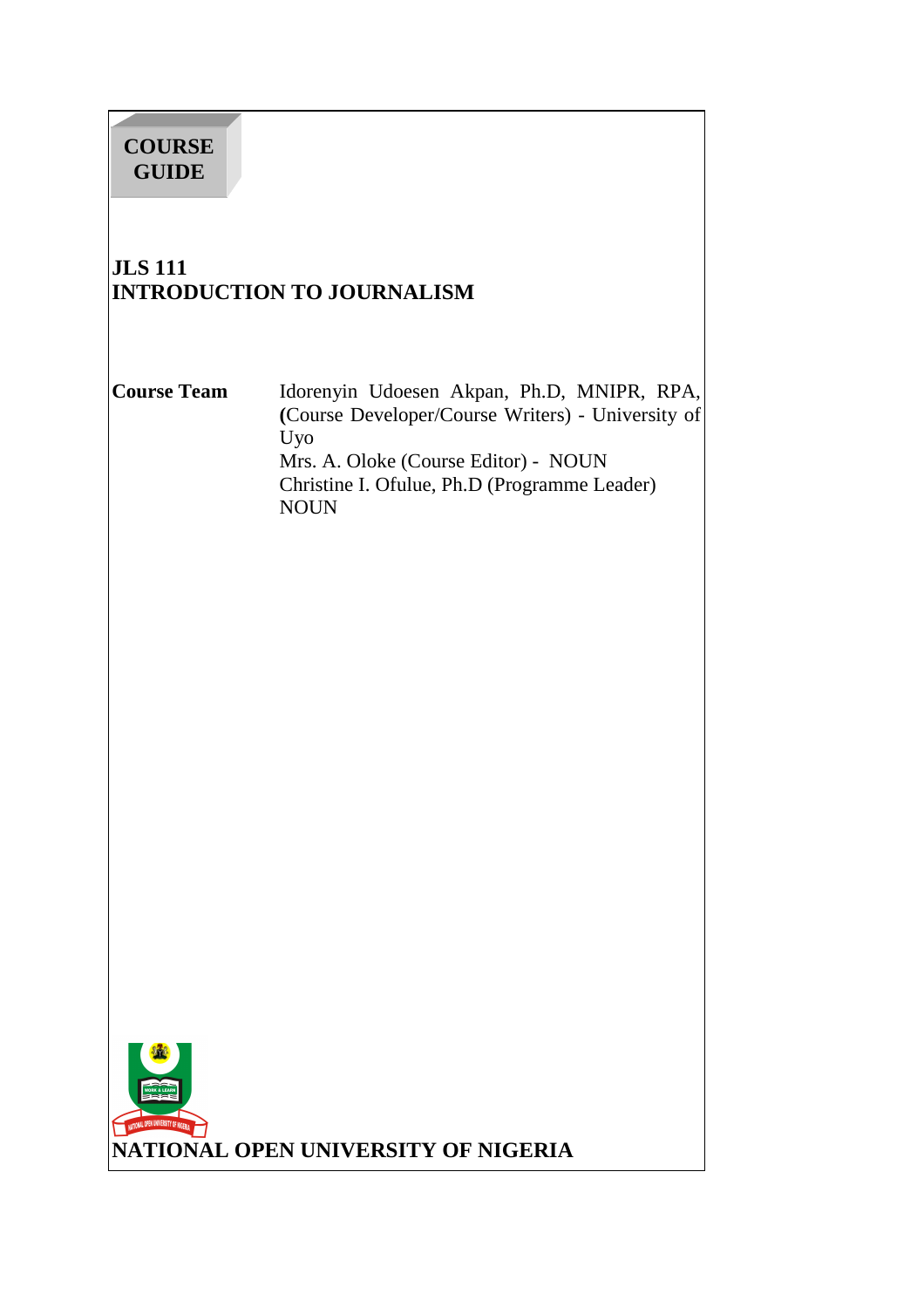National Open University of Nigeria **Headquarters**  University Village, Plot 91, Cadastral Zone, Nnamdi Azikiwe Express Way, Jabi, Abuja

Lagos Office 14/16 Ahmadu Bello Way, Victoria Island, Lagos

e-mail: centralinfo@noun.edu.ng Website: www.nou.edu.ng

Published by National Open University of Nigeria

Printed 2006

Printed 2017

ISBN: 978-058-865-5

All Rights Reserved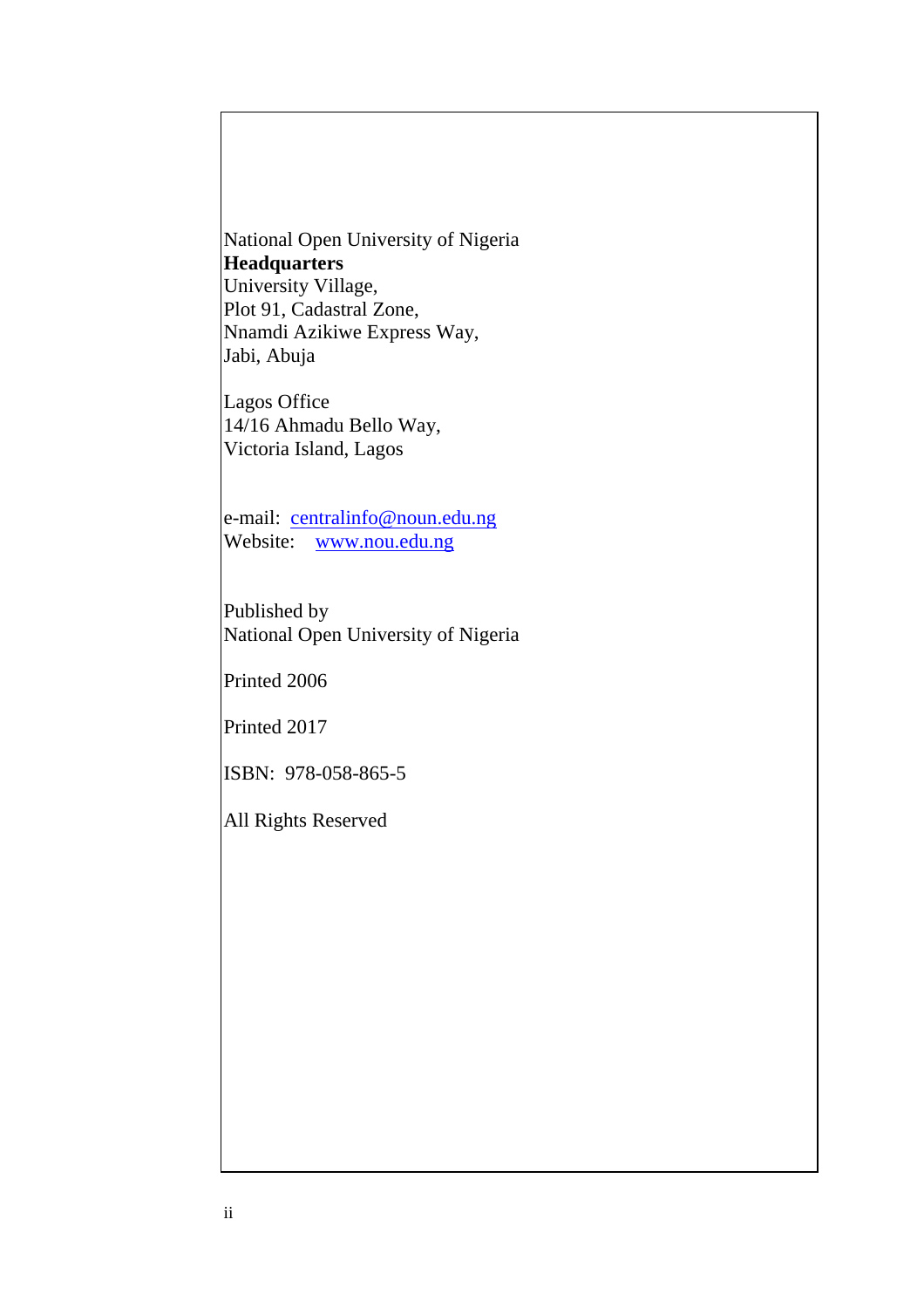# **CONTENTS**

# **PAGES**

| 1V             |
|----------------|
| 1V             |
| 1V             |
| 1V             |
| V              |
| V              |
| V <sub>1</sub> |
| V <sub>1</sub> |
| V <sub>1</sub> |
| V11            |
| V11            |
| V11            |
| V111           |
| 1X             |
|                |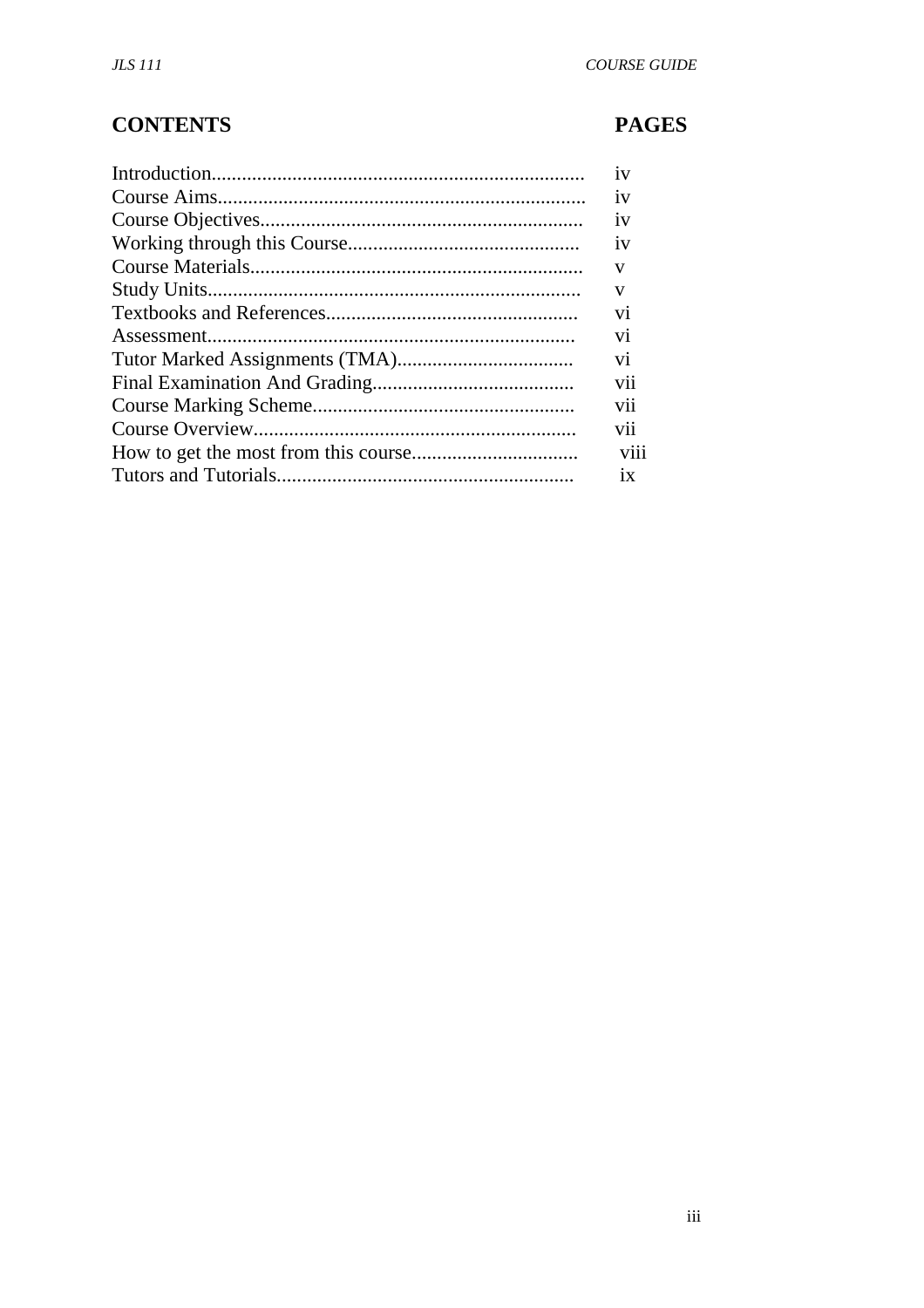### **INTRODUCTION**

#### **Welcome to JLS111: Introduction to Journalism.**

Introduction to Journalism is a foundation course for students and practitioners in the field. It treats all the fundamental principles of writing and reporting for the mass media. Although particular attention is given to the practice of journalism in Nigeria, the basic principles still retain their universal meanings.

This course guide provides you with the necessary information about the contents, process, and materials with which to read and understand the subject matter of the course. The guide also specifies the amount of time you are required to spend on each unit of the assignments. It also gives you some guidance on your Tutor Marked Assignments (TMA). You are advised to attend the tutorial classes to discuss your difficulties with your tutorial facilitators.

#### **COURSE AIMS**

The aims of this course are to:

- (i) Establish the history of journalism.
- (ii) Introduce the locus on the core business of journalism practice.
- (iii) Explain the related Laws of the Nigerian Nation that covers and regulates the practice of journalism.

#### **COURSE OBJECTIVES**

There are objectives to be achieved in unit of the course. You should read them before studying each unit. It is expected that by the time you have finished studying this course, you should be able to:

- (i) Demonstrate their understanding of the history and development of journalism in Nigeria;
- (ii) Identify and know the basic principles of journalistic writing;
- (iii) Write news stories of any kind by applying the principles of journalistic writing;
- (iv) Describe how news is gathered, processed and disseminated to readers; and
- (v) State the relevant laws that affect the journalism practice everyday.

#### **WORKING THROUGH THIS COURSE**

To fully benefit from this course, you are expected to read the study units and other materials provided by NOUN. Each unit contains self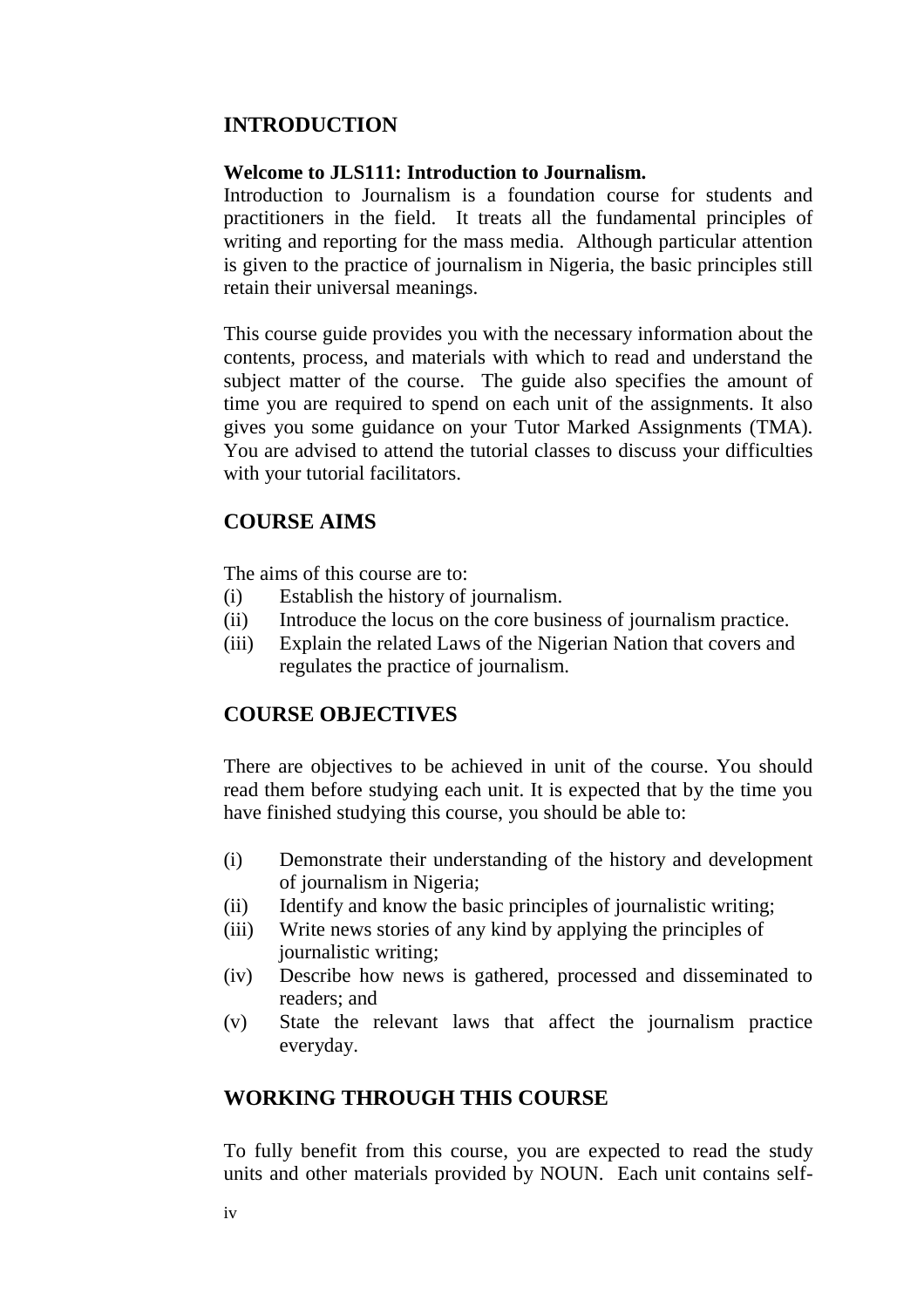assessment exercise. At certain points in the module, you are required to carry out the assignments, which will be marked by assessors appointed by the University. Remember, all components of this course contribute to your total success. So, take your time to read, and study them effectively in order to successfully derive the best from the course.

# **COURSE MATERIALS**

The main components of the course are:

- 1. Course guide
- 2. Study Units
- 3. Textbooks
- 4. Assignment file
- 5. Presentation schedule

## **STUDY UNITS**

There are sixteen study units and a course guide in this course, and they are as follows:

## **Module 1**

| Unit 1 | The Development of Journalism: A World View             |
|--------|---------------------------------------------------------|
| Unit 2 | Journalism Development in Nigeria: Pre-independence Era |
| Unit 3 | Journalism Development in Nigeria: Post-independence    |
|        | Era                                                     |
| Unit 4 | The Journalism Industry: Key structural make up         |

### **Module 2**

| Unit 1 | The Nature of News                     |
|--------|----------------------------------------|
| Unit 2 | Writing the News                       |
| Unit 3 | Editing the News                       |
| Unit 4 | <b>Headline Writing</b>                |
| Unit 5 | Essentials of Journalistic style       |
| Unit 6 | <b>Elements of Good News Reporting</b> |
| Unit 7 | Interviewing and News sources          |

## **Module 3**

- Unit 1 Contempt of Court
- Unit 2 Court Reporting
- Unit 3 Knowing the Courts in Nigeria
- Unit 4 Defamation Law
- Unit 5 Copyright Law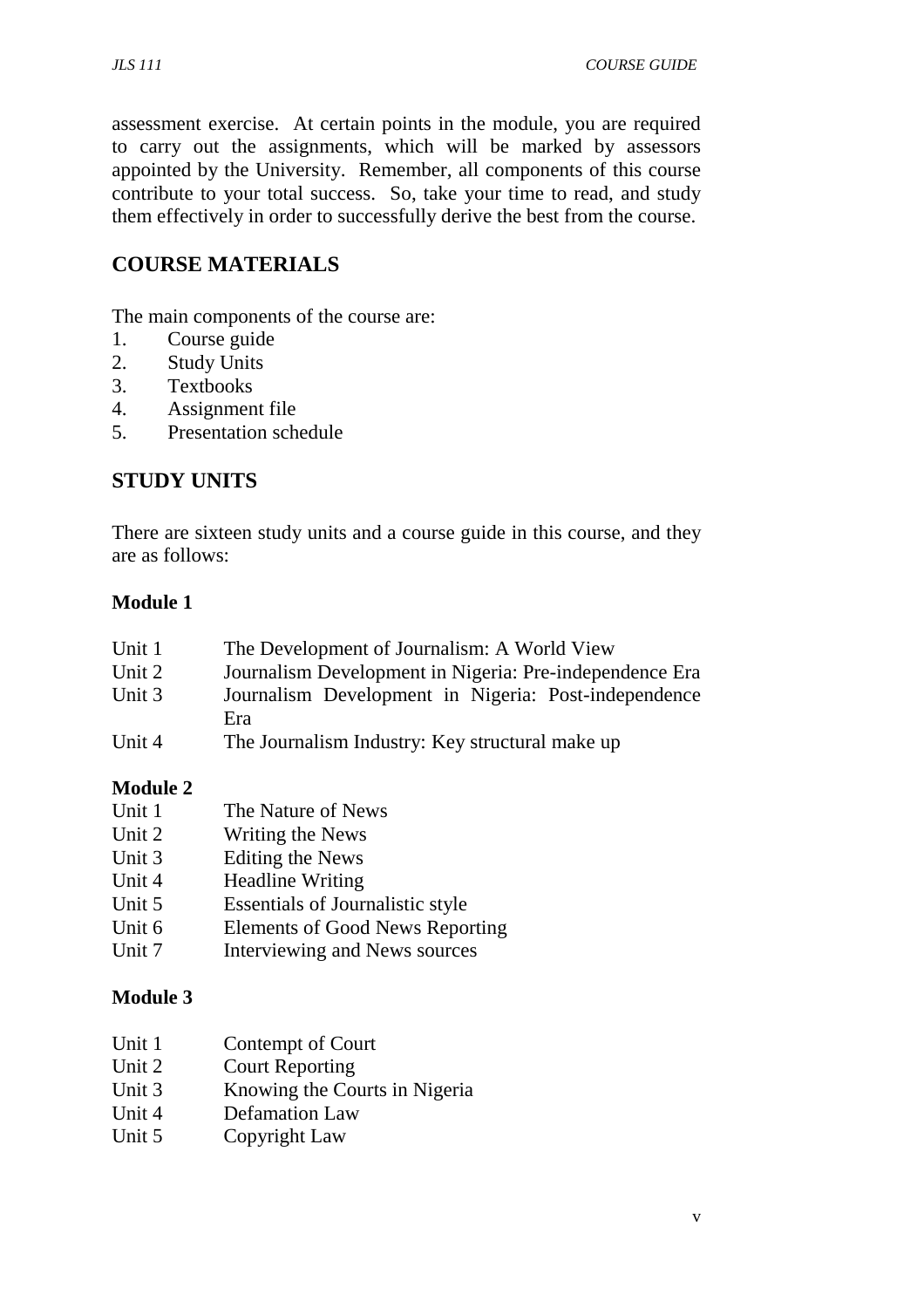The first module, consisting of four units generally establishes the history of journalism from the worldview to the Nigerian perspective. The second module, comprising seven units of study, focuses on the core business of journalism practice. The last and third module, explains the related laws of the Nigerian nation that cover and regulate the practice of journalism. Each unit is designed to engage you for one week (seven days) and includes: specific objectives, reading materials, self assessment exercise, together with tutor-marked assignments. It is hoped that these exercises will help you achieve the learning objectives in each unit of the course syllabus.

#### **TEXTBOOKS AND REFERENCES**

Each unit has a set of recommended textbooks for references for study. You are also encouraged to read books, even when not recommended, but which contain relevant course themes. In addition, you can visit the Internet to enhance your chances of achieving your learning task.

#### **ASSESSMENT**

Assessment in this course is divided into two parts: They are (1) the continuous assessment or tutor marked assignments (TMA) and (2) a written examination. In doing the assignments, you are expected to apply all the information gathered during the course. The assignment must be submitted to your tutor for assessment in accordance with the deadlines stated in the presentation schedule and the *Assignment file*. The work that you submit for assessment will altogether account for 30% of your total course mark.

#### **TUTOR MARKED ASSIGNMENT**

Every unit is this course has a tutor marked assignment. You are required to attempt all the questions, and you will be assessed on all of them but the best four performances from the (TMAs) will be used for your 30% grading. One each will be selected from Modules 1 and 3, while two will be selected from any of the units in module 2. A greater weight is placed on module 2 because it reflects the core content of journalism practice.

When you have completed each assignment, send it together with a Tutor Marked Assignment form, to your tutor. Make sure each assignment reaches your tutor on or before the deadline for submissions. If for any reason, you cannot complete your work on time, contact your tutor for a discussion on the matter.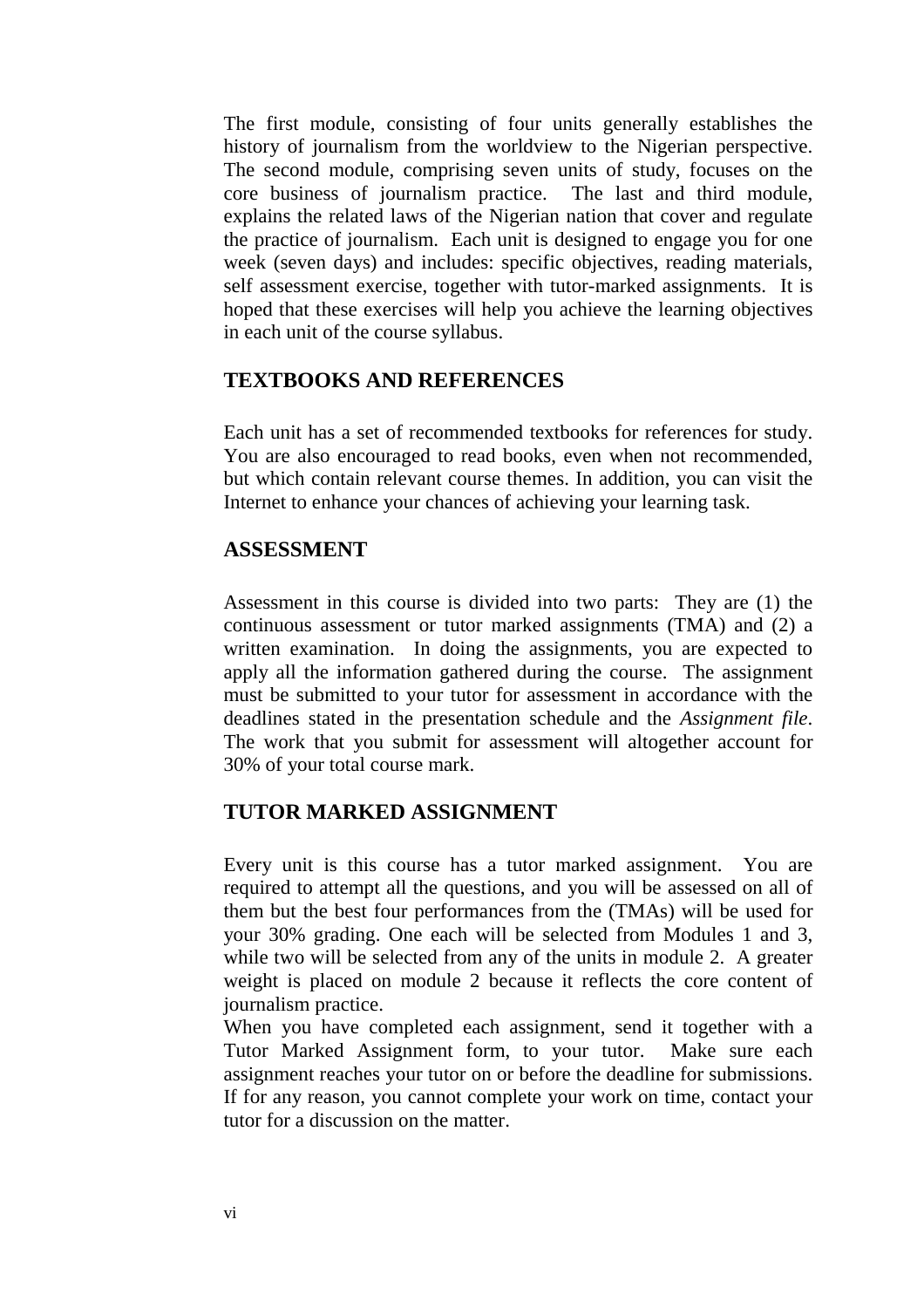# **FINAL EXAMINATION**

The final examination for this course will be three hours duration and will attract 70% of the total course grade. The examination will consist of questions which reflect the kinds of self assessment exercises and tutor marked assignment you have previously encountered. And all aspects of the course will be assessed. You should use the time between completing the last unit, and taking the examination to revise the entire course.

## **COURSE MARKING SCHEME**

Here is a breakdown of how actual marking will be done.

| <b>ASSESSMENT</b>                                                     | <b>MARKS</b>                |
|-----------------------------------------------------------------------|-----------------------------|
| Assignments $1 - 4$ The best from Four assignments, best three        |                             |
| modules 1 and 3 and the two best   marks of the four count for 30% of |                             |
| from module 2.                                                        | course marks.               |
|                                                                       |                             |
| <b>Final Examination</b>                                              | 70% of overall course marks |
| Total                                                                 | 100% of course marks        |

### **COURSE OVERVIEW**

| <b>MODULE/</b><br><b>UNIT</b> | <b>COURSE TITLE</b>      | <b>NUMBER</b><br><b>OF WEEKS/</b><br><b>ACTIVITY</b> | <b>NUMBER</b><br><b>OF</b><br><b>ASSESSMENT</b> |
|-------------------------------|--------------------------|------------------------------------------------------|-------------------------------------------------|
|                               | <b>Course Guide</b>      | Week 1                                               |                                                 |
| One                           | of  <br>The Development  | Week 1                                               | $\mathbf{1}$                                    |
| Unit 1                        | Journalism: A World      |                                                      |                                                 |
|                               | view                     |                                                      |                                                 |
| Unit 2                        | Journalism Development   | Week 2                                               | 1                                               |
|                               | Nigeria:<br>Pre-<br>1n   |                                                      |                                                 |
|                               | Independence Era         |                                                      |                                                 |
| Unit 3                        | Journalism Development   | Week 3                                               | $\mathbf{1}$                                    |
|                               | Nigeria:<br>Post<br>in   |                                                      |                                                 |
|                               | Independence Era         |                                                      |                                                 |
| Unit 4                        | The journalism Industry: | Week 4                                               | $\mathbf{1}$                                    |
|                               | Key structural makeup    |                                                      |                                                 |
| Two                           | The Nature of News       | Week 5                                               | $\mathbf{1}$                                    |
| Unit 1                        |                          |                                                      |                                                 |
| Unit 2                        | Writing the News         | Week 6                                               | 1                                               |
| Unit 3                        | Editing the News         | Week 6                                               | 1                                               |
| Unit 4                        | <b>Headline Writing</b>  | Week 7                                               | 1                                               |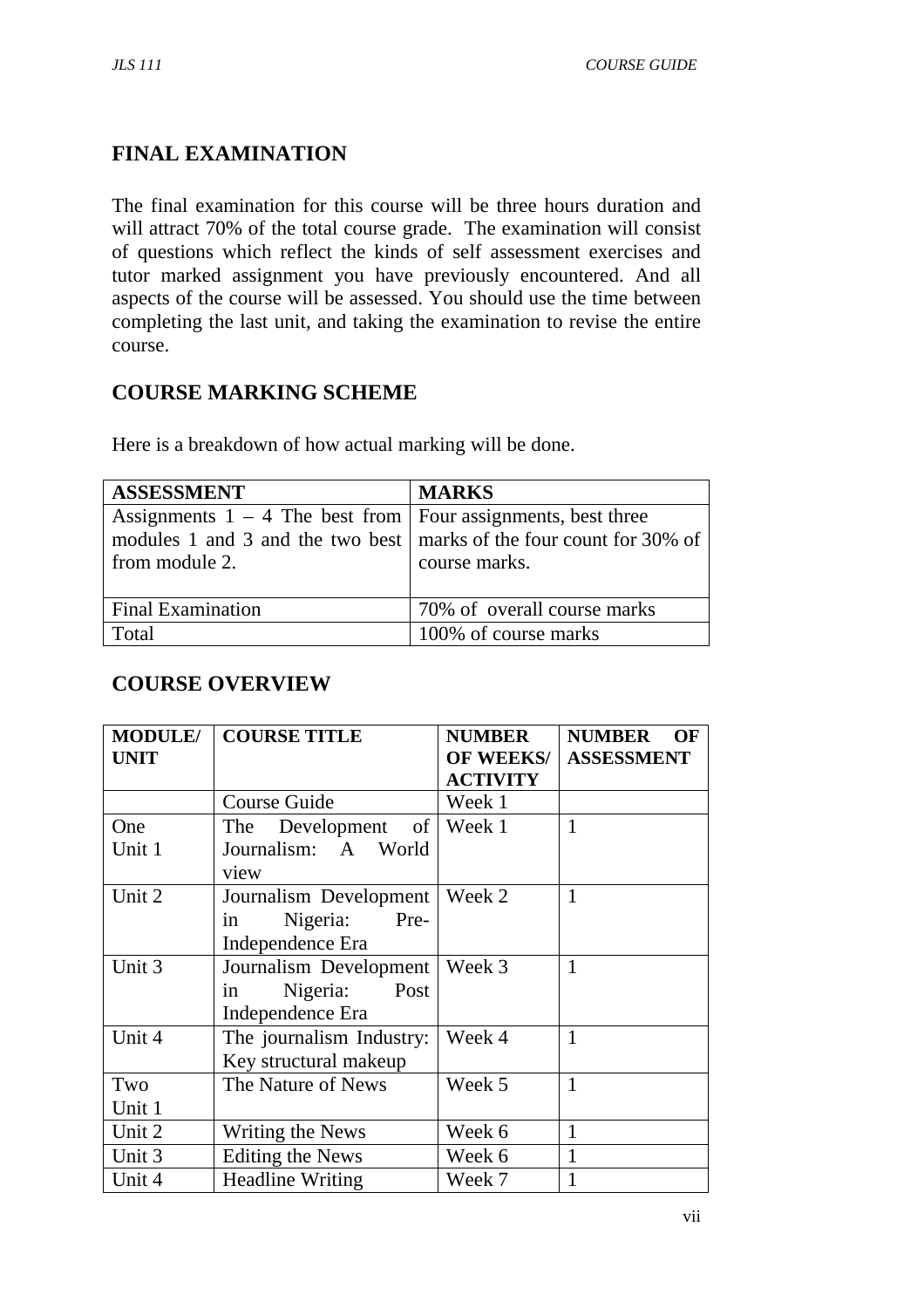| Unit 5 | Essentials of Journalistic   Week 8<br>style |          | 1            |
|--------|----------------------------------------------|----------|--------------|
| Unit 6 | Elements of Good News                        | Week 9   | $\mathbf{1}$ |
|        | Reporting                                    |          |              |
| Unit 7 | Interview<br>and<br><b>News</b><br>sources   | Week 10  | $\mathbf{1}$ |
| Three  | Contempt of Court                            | Week 11  | $\mathbf{1}$ |
| Unit 1 |                                              |          |              |
| Unit 2 | <b>Court Reporting</b>                       | Week 12  | $\mathbf{1}$ |
| Unit 3 | Knowing the Courts in Week $13$              |          | $\mathbf{1}$ |
|        | Nigeria                                      |          |              |
| Unit 4 | <b>Defamation Law</b>                        | Week 14  | $\mathbf{1}$ |
| Unit 5 | Copyright Law                                | Week 15  | $\mathbf{1}$ |
|        | Revision                                     | Week 16  |              |
|        | Examination                                  | Week 17  |              |
|        | <b>Total</b>                                 | 17 weeks | 16           |

### **HOW TO GET THE MOST FROM THIS COURSE**

In distance learning, the study units replace the university lecturer. The advantage is that you can read and work through the study materials at your pace, and at a time and place that suits you best. Think of it as reading the lecture instead of listening to a lecturer. Just as a lecturer might give you in-class exercise, your study units provide exercises for you to do at appropriate times. Each of the study units follows the same format.

The first item is an introduction to the subject matter of the unit and how a particular unit intergraded with other units and the course as a whole. Next is a set of learning objectives. These objectives let you know what you should be able to do by the time you have completed the unit. You should use these objectives to guide your studies. When you have finished the units, you should go back and see if you have achieved the objectives.

If you make a habit of doing this, you will significantly improve your chances of passing the course. Self Assessment Exercises are interspersed throughout the units and answers are given at end of the course. Working these tests will help you to achieve the objectives of the unit and prepare you for the assignments and examination.

 You should do each Self Assessment Exercise as you come to it in the study unit. There will be examples given in the study units. Work through these when you have come to them.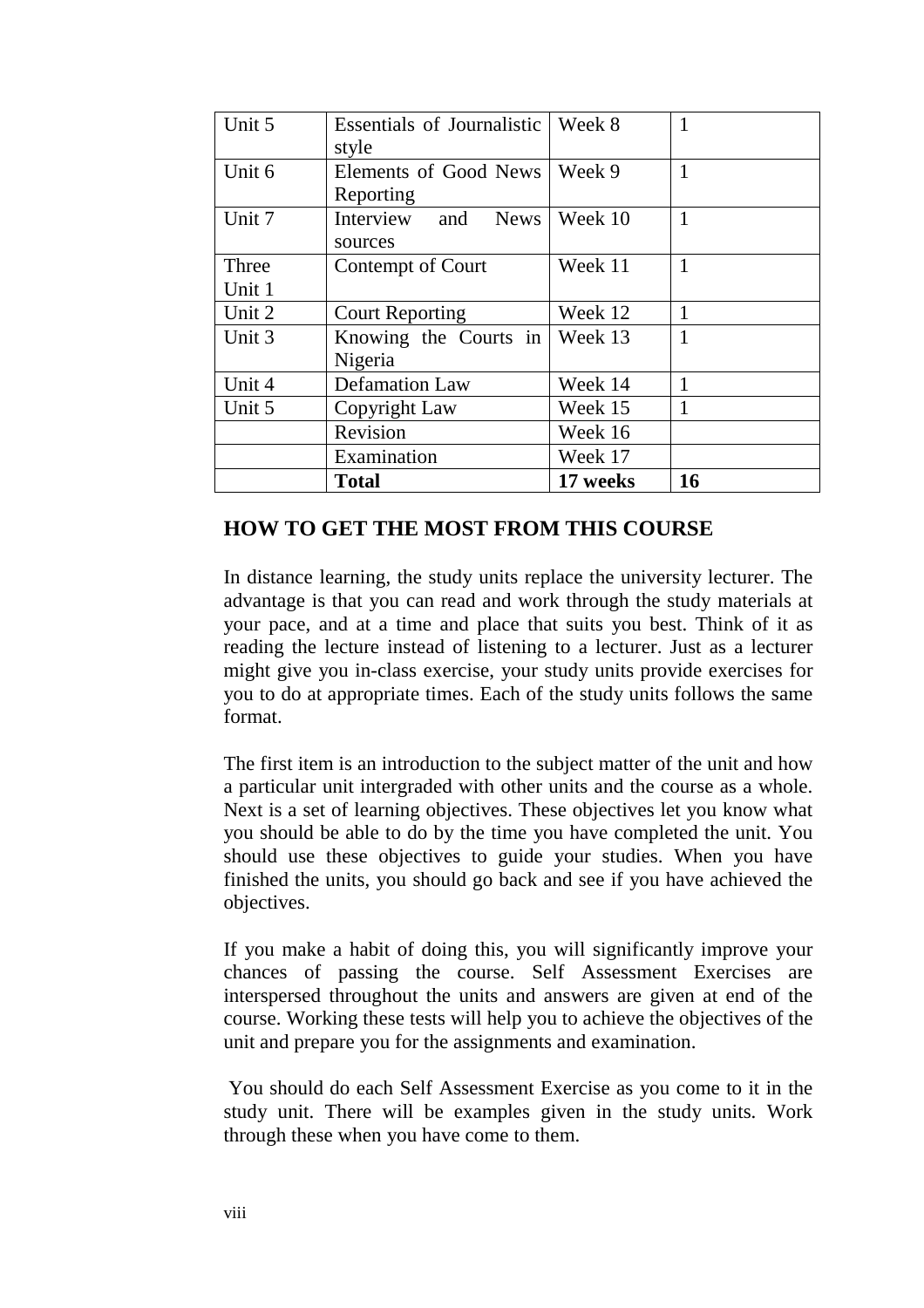# **TUTORS AND TUTORIALS**

In this course, you have been provided with 15 hours of tutorials. You will be notified of the dates, times and location of these tutorials, a together with he name and phone number of your tutor, as soon as you are allocated a tutorial group. You tutor will tutor, mark and comment on your assignments as well as keep a close watch on your progress in this course. So, you should try as much as possible to attend tutorials. It is the only chance you have in meeting your total face to face and asking all the questions you want or need to ask.

We wish you a successful course work.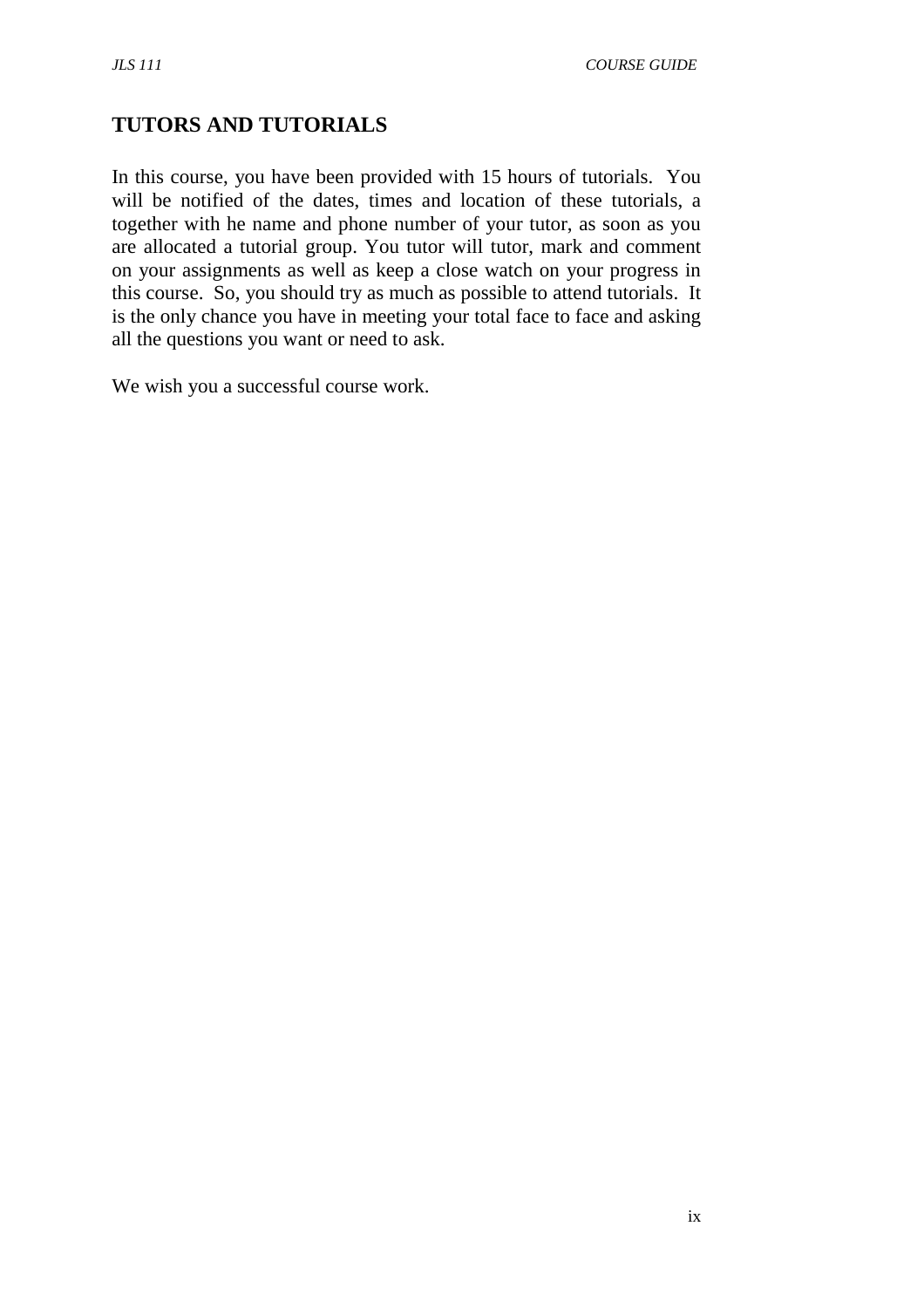### **MAIN COURSE**

# **CONTENTS PAGE**

# **Module 1**  Unit 1 The Development of Journalism: A Historical Approach................................................................ 1 Unit 2 Journalism Development in Nigeria: Pre-Independence Period....................................... 11 Unit 3 Journalism Development in Nigeria: Post-Independence Era......................................... 19 Unit 4 The Journalism Industry: Key Structural Make Up 27

# **Module 2**

| Unit 1 | 32 |
|--------|----|
| Unit 2 | 42 |
| Unit 3 | 47 |
| Unit 4 | 59 |

# **Module 3**

| Unit 1 | 72 |
|--------|----|
| Unit 2 | 79 |
| Unit 3 | 83 |

# **Module 4**

| Unit 1 | 90   |
|--------|------|
| Unit 2 | 96   |
| Unit 3 | 104  |
| Unit 4 | 115  |
| Unit 5 | 1231 |
|        |      |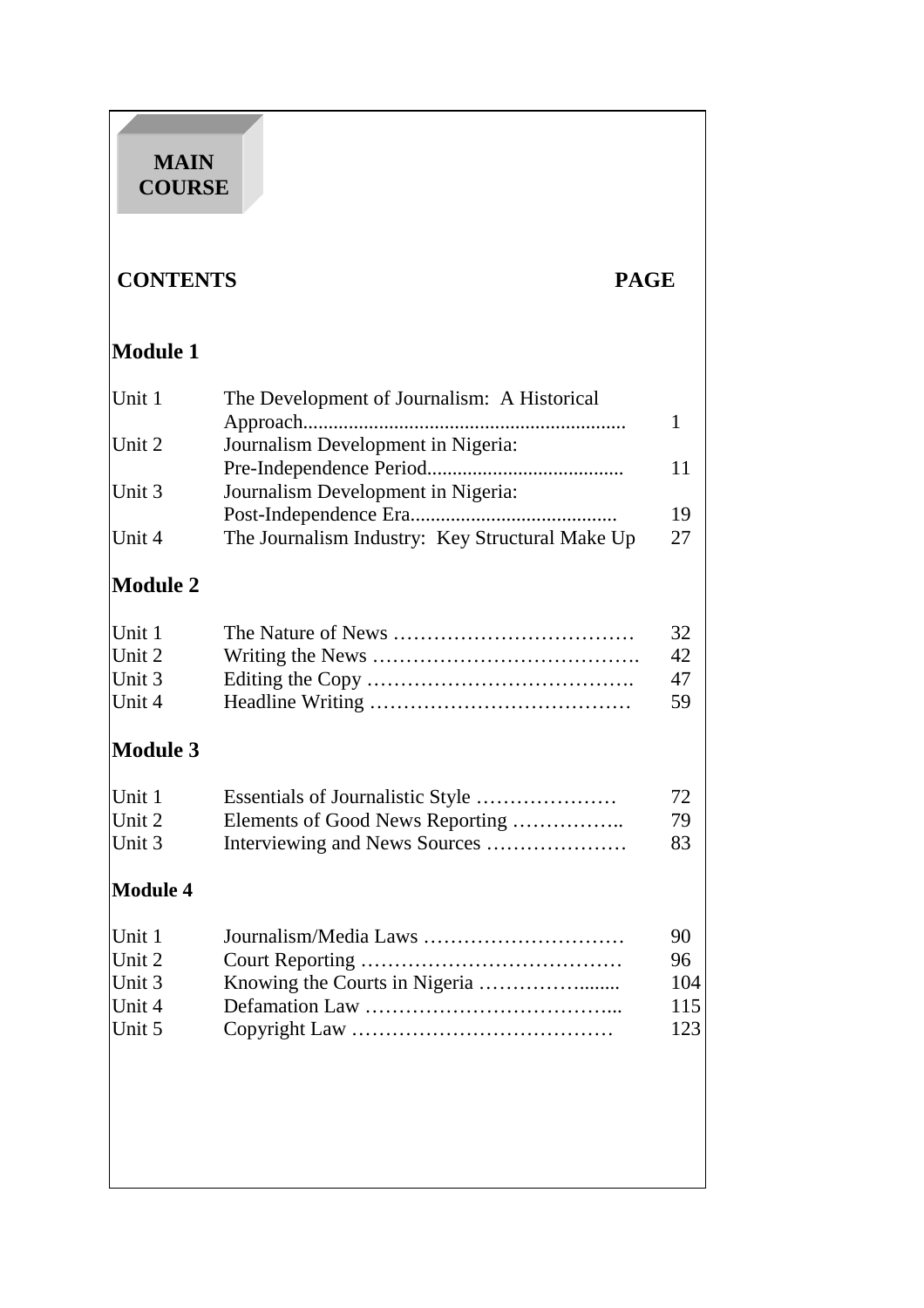## **MODULE 1 JOURNALISM DEVELOPMENT AND STRUCTURE**

- Unit 1 The Development of Journalism: A Historical Approach
- Unit 2 Journalism Development in Nigeria: Pre Independence Period
- Unit 3 Journalism Development in Nigeria: Post Independence Era
- Unit 4 The Journalism Industry: Key Structural Make Up

## **UNIT 1 THE DEVELOPMENT OF JOURNALISM: A HISTORICAL APPROACH**

### **CONTENTS**

- 1.0 Introduction
- 2.0 Objectives
- 3.0 Main Content
	- 3.1 Journalism: What it Means
	- 3.2 Nose for News
	- 3.3 The History of Journalism
	- 3.4 Technological Development
	- 3.5 American Dominance
	- 3.6 Politico-Economic Developments
- 4.0 Conclusion
- 5.0 Summary
- 6.0 Tutor-Marked Assignment
- 7.0 References/Further Reading

#### **1.0 INTRODUCTION**

In this unit, we are looking first, at the history of journalism from the viewpoint of the technologies that were produced in aid of the practice. There is also a view of the development of journalism in relation to the political and economic situation peculiar to the societies under which the discussion is made. Before we set out to do that, let us first understand what the concept of journalism is all about.

### **2.0 OBJECTIVES**

At the end of this unit, you should be able to:

- define and explain what journalism means
- describe the origins of writing and printing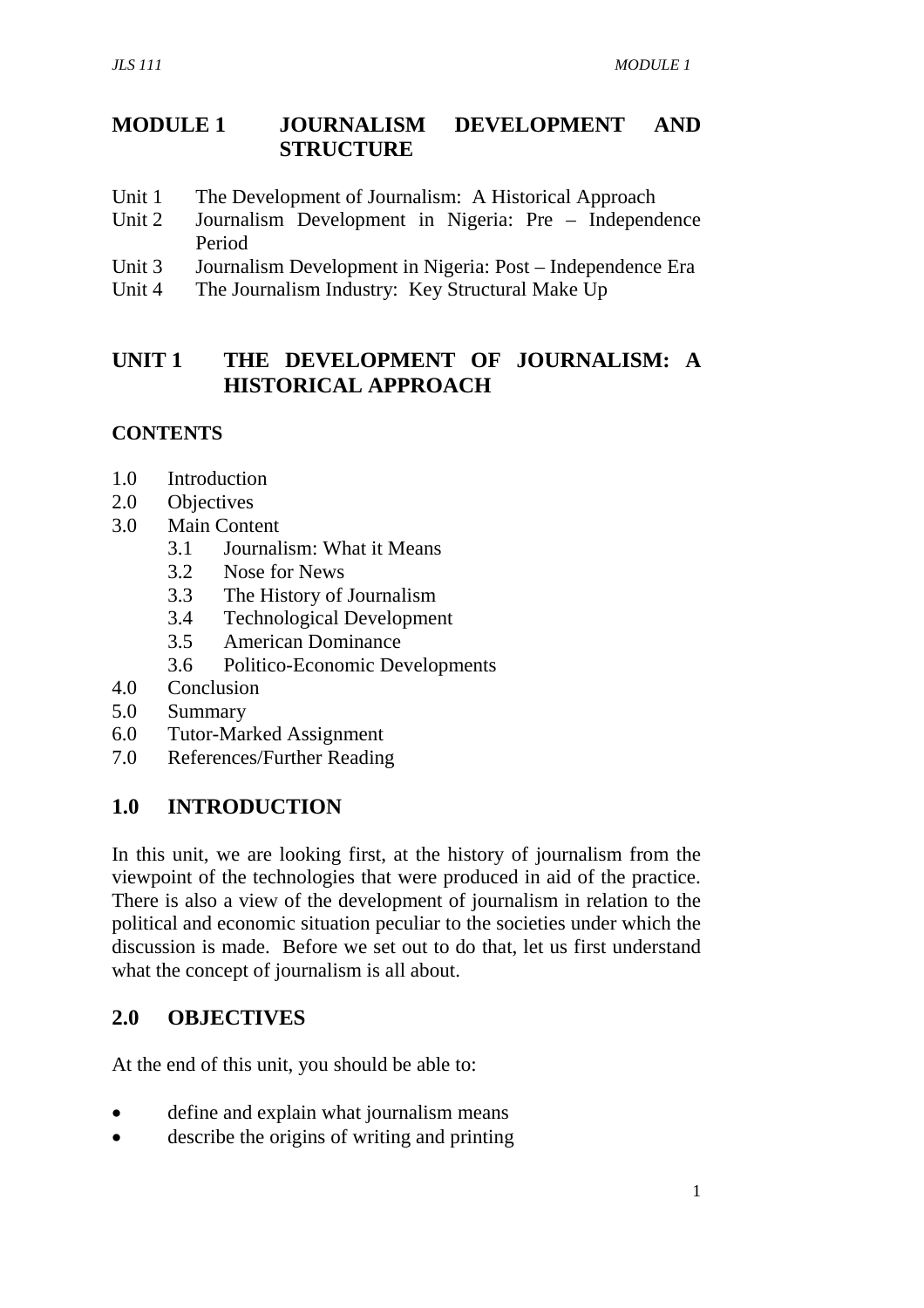- explain how journalism started in Europe and America
- highlight the different phases of journalism development in Nigeria.

## **3.0 MAIN CONTENT**

#### **3.1 Journalism: What it Means**

Journalism is the art and science of gathering, selecting and processing information or ideas, intelligence for dissemination to the public. The media of dissemination are usually the print or broadcast channels. In other words, there is journalism for the print and the broadcast. For both them, the journalist follows the same principles and is guided by the same determinants/values in gathering news materials. What makes them different, lies in the adaptation of the principles to bear upon or reflect the specific features of the medium. For instance, a news story for transmission in the radio medium should use words, which are simpler and mostly conversational. But, in the newspaper or magazines, words may not be as simple and less conversational.

Good journalism consists of the intelligent assembly of relevant facts. Getting the facts to work with is not an easy task. Yet, it is the most important responsibility of the reporter. Newsgathering therefore concerns the 'what', 'where' and 'How' of identifying, selecting, collating and processing of information for publication in the newspaper, magazine, radio, television. To achieve all this, demands the special skill of nosing for news.

### **3.2 Nose For News**

This is a journalistic parlance that describes the pulling force, zeal, anxiety and sensitivity of a journalist in the process of newsgathering. It requires that extreme observational tendencies and the ability to make deductions or meanings from factual assumptions. It does not call for any invention of facts, instead, an ability to assess or weigh the usefulness of answers from questions, especially when people, of today are particularly observant to help a journalist give answers that they think the journalist wants, rather than the ones he needs. In summary therefore, the 'nose for News' is

- an ability to recognise possibilities of an item of information
- an ability to recognise clues which through their casual search, lead to the discovery of important information
- the capacity to recognise the relative importance of a number of facts concerning the same general subject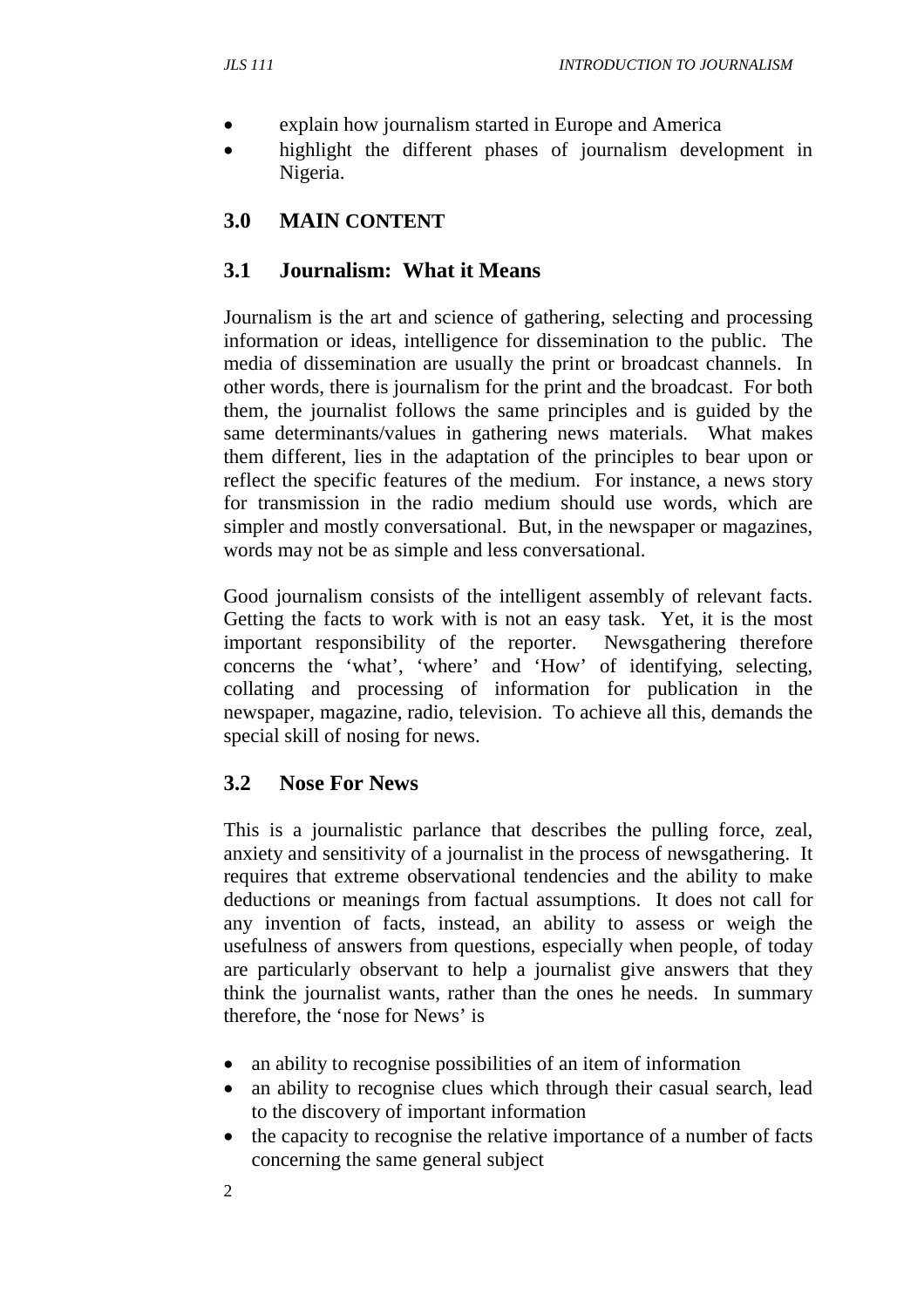## **Self-Assessment Exercise 1.1**

State three primary roles of the journalists that have also given direction to the practice yesterday and today.

## **3.3 The History of Journalism**

## **3.3.1 Technological Developments**

Strictly speaking, the word technology does not refer to mechanisms, but the way mechanisms are used. Thus, when using such terms as modern technology, or the latest technology, although inventions or new machines are at the heart of the matter, it is the processes in which they are used that constitute the technology. This should be borne in mind when studying the text by a journalism historian Robert Desmond (1978:1 - 12). He talks about the Roman's first daily newspaper. Rain or shine, soldiers in Caesar's garrison in the freezing Alps or burning Sahara were lined up in the parade ground at least once a week to have the *Acta Diurna* read to them. The soldiers were easier to control and easier to motivate, if they were reassured regularly that theirs was the greatest nation on earth. News of fresh conquests by their colleagues in other parts of the Empire, plans by the government to increase soldiers' pensions, gossip about the famous, and sports reports all helped convince them they were remembered and would get fed today and paid next week.

## **a) Writing**

Desmond then takes several steps backward to trace the history of the ideographic and phonetic types of writing. The phonetic writing used here is based on a 26-letter Latin alphabet, and an Arabic numbering system. This systems is pre-dated, however, by ideographic systems. Originally, these systems used stylised drawings of objects. By a series of combinations and associations these pictographs could be made to represent abstract ideas as well as objects. For instance, the abstract notion of a home could be written down by melding the pictographs for a house, with those for a man and a woman. The notion of a family could be portrayed by combining the pictographs of home and children, and so on.

The three great early civilisations in India, Egypt, and China probably developed their own ideographic systems of writing independently. Today, only the Sino-Japanese versions survive. To those of us who only have to learn 26 letters and nine figures, the survival of an ideographic system in which people have to learn literally thousands of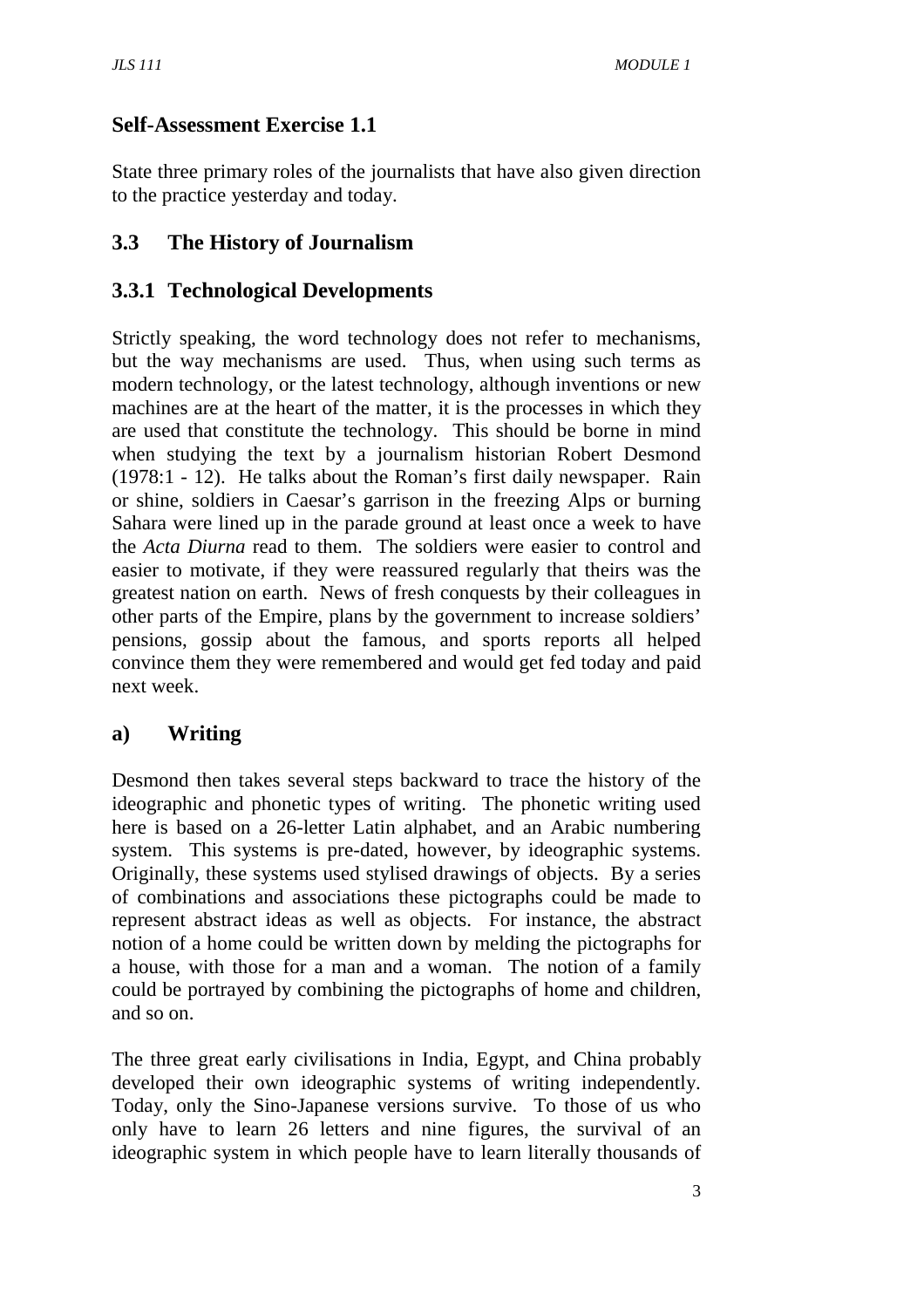characters may seem strange. The Chinese see the advantages of this system. The Latin alphabet is taught in schools in China and used in many forms of public communications such as street and shop names. However, the ideographic system has one advantage over the phonetic. The ideographs are the same for all languages. That is to say, there are many ethnic divisions in China, with many variations in language, but the ideographs are the same. The word for house may be very different in each language, but the ideograph is the same. Hence, the national television news is broadcast from Beijing in Standard Chinese, but for those who do not understand this language, most items of news are summarised on the screen in ideographic writing.

## **b) Paper and Printing**

Desmond (1978) further outlines the development of writing surfaces, from animal skins to woven papyrus; then to the invention of paper about 1800 years ago. The latter occurred in China, but the major breakthrough in paper manufacture took place in Europe at the beginning of the nineteenth century. Almost simultaneously, chemists discovered how to break the strong bonds of lignite that hold wood fibres together so all the tree – not just the bark – could be used for paper-making. Engineers then invented machines that could make paper continuously as a long strip. (Up to this point paper had been made out of fibres, such as cotton and linen that were also used to make cloth). In the final part of this reading, Desmond summarises the development of printing.

For a start, the evidence has grown stronger that Coster (or Koster) was using movable type before Gutenberg. George Putnam says in his twovolume "Books and Their Makers" during the middle ages that Coster was using movable type in 1426 and published his first book using this method in 1430. This pre-dates the available evidence as to when Gutenberg started using movable type.

Second, Peter Schoffer who made the breakthrough for mass-producing type seldom gets credit in the history of printing.

Third, Caxton is unlikely to have carried out much printing himself. By the scale of his time he was virtually an old man by the time he returned to England after retiring from being a wool-merchant and diplomat in Burgundy. The foreign assistants he brought with him back from Europe, headed by Wynkyn de Word, were the real printers. Caxton was an author and translator. Caxton used his knowledge of the contemporary public service to get legislation passed by Parliament that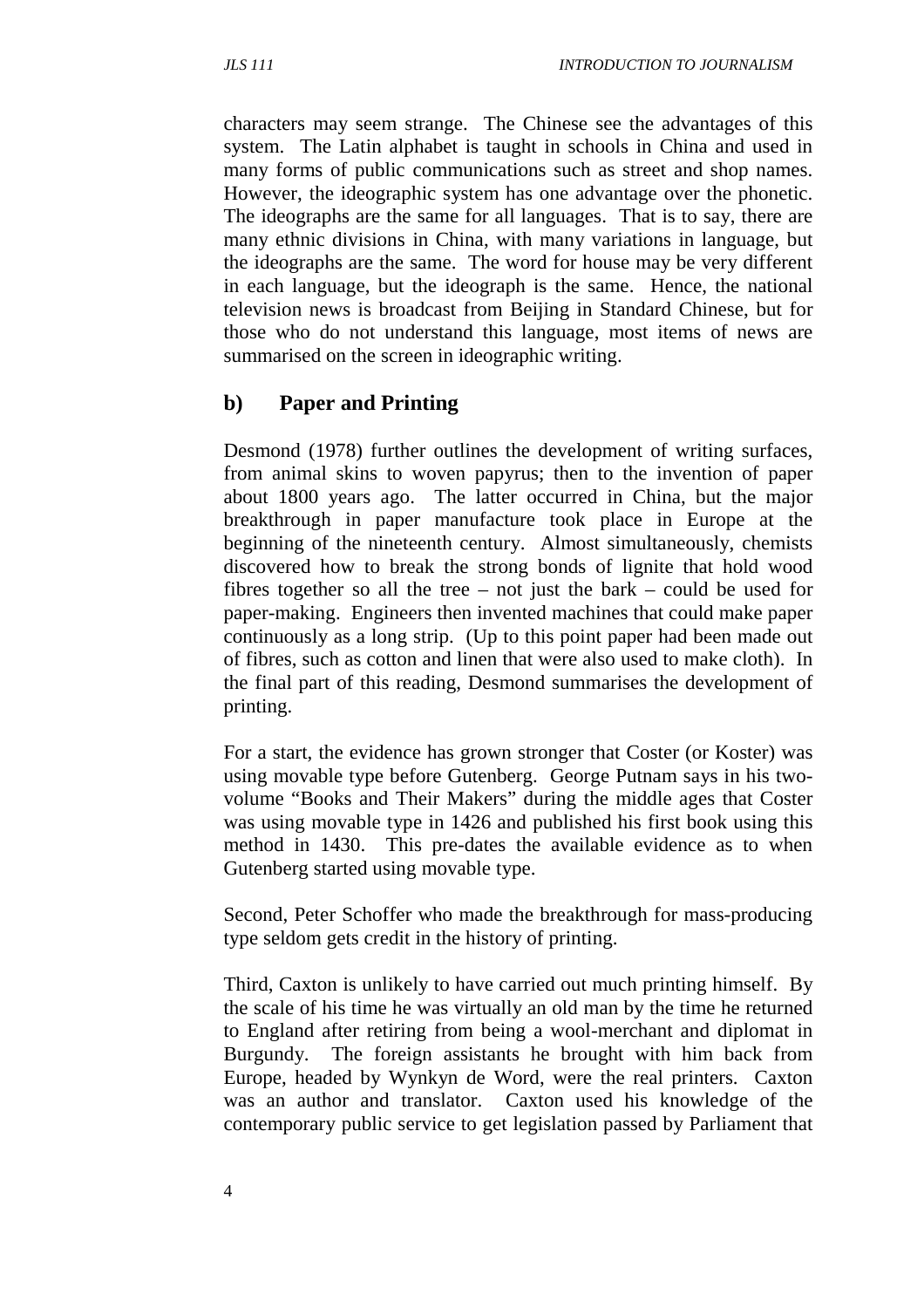could be described as the world's first guarantee of the Freedom of the Press.

## **3.3.2 American Dominance**

This showcases the developments in journalism technology as viewed from the United States. This is probably an appropriate view because, after the steam-powered rotary press was invented by Walter Koenig in German, and first used in 1811 (three years earlier than in America), most of the significant new journalism technologies emerged in America. These included the telegraph, telephone, radio news, and television.

This list, however, should only be used as a guide. There is a certain ethno-centric bias in the extract by Schramm (1975). For example, the town of Schenectady is credited as being the place from which the first regular television schedules were broadcast. Other countries make rival claims that such broadcasts were originated from their soil. The most widely accepted of these claims is that the honour goes to the British Broadcasting Corporation in London in 1936.

Today, the place of origin of new journalism technology is hardly relevant. It is not significant if John Logie Baird invented television. What matters is that there are more people involved with American television coverage at an Olympic Games than competitors. What matters is that Olympic officials time high points in the Games' schedules to coincide with prime-time viewing in the Americas. What matters is that without the money generated through and by the American television networks, the Olympic Games as we know them may as well have some hitches.

However, the present dominance of the mass media by America is not something that will last in perpetuity. Just as the focus of media technology shifted from China to Europe, and then to America, so, too, will the focus move on to Asia and Africa.

Already there are signs this is happening. For instance, the present dominance of American and/or Japanese media is largely due to the expensive and complex back-up systems these two societies can afford to support their dominant news media. Even today it normally takes many hundreds of people to bring an overseas item of news to the front pages of American daily newspaper, radio newscasts, or television screens. But the 1991 coverage by CNN of the gulf War from within Iraq showed that a story could be covered round-the-clock by fewer than ten people using portable satellite phones. Since then, satellite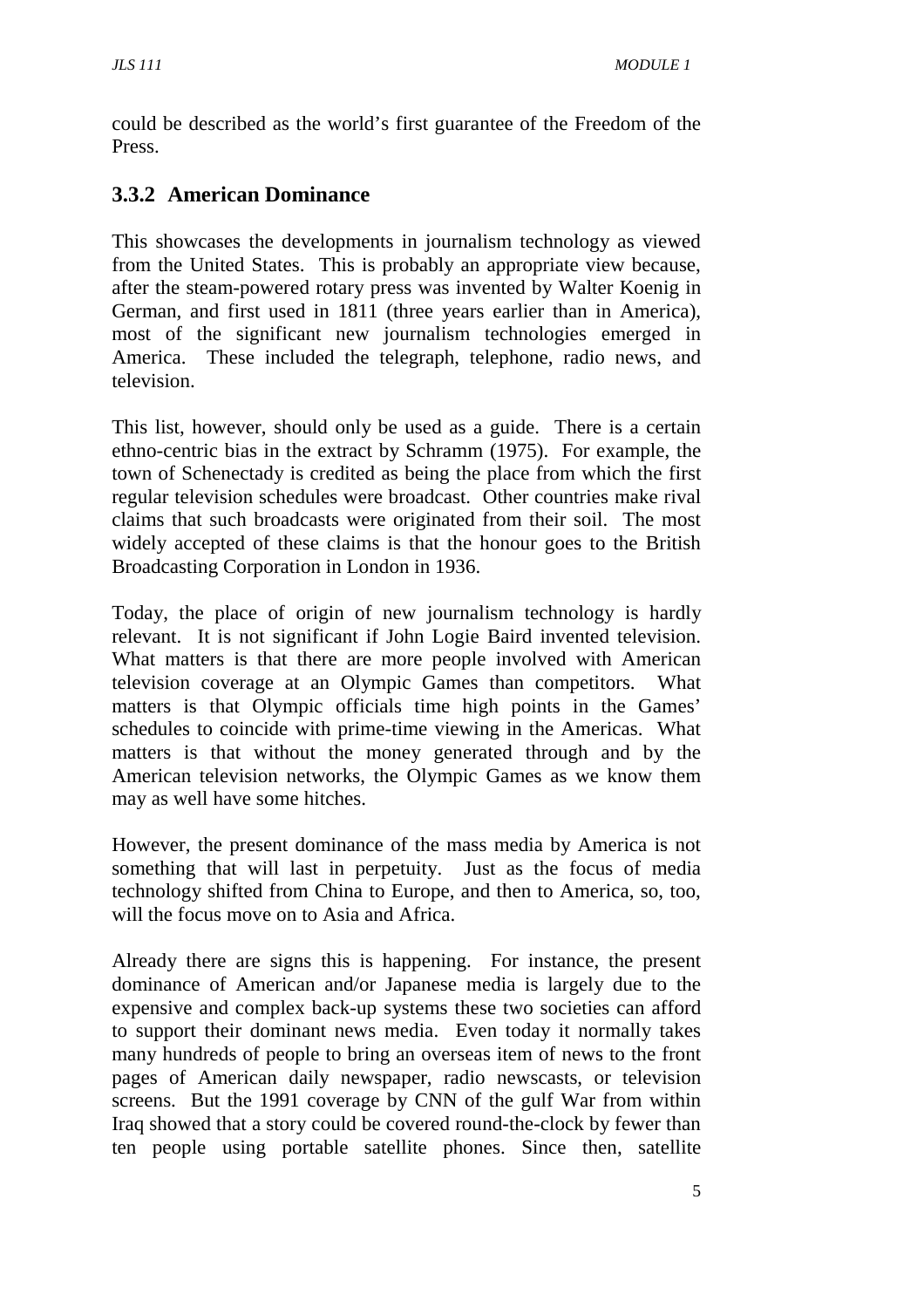technology has been improved, and the cost of digital video has been reduced so that it can now come within many family budgets. Soon individual journalists will be able to afford the portable technologies to cover stories for all types of media, without the backup of a newspaper empire, or a television network. Such a situation might lead to a new type of less-restricted, independent journalist, covering the world's news without political and economic interference.

On the other hand, it might lead to more restricted journalism as publishers no longer have to employ staff journalists, but can pick and choose which version of events pleases them and their customers most from the different ones offered by the many new technicallyindependent freelance journalists.

### **3.3.3 Politico-Economic Developments**

The history of journalism in England is the next step. Cranfield (1975) of the University of Newcastle traces how the Tudor monarchy whittled away the freedoms gained in the 1484 Act until the Crown had total control of all publications. Even when Parliament gained ascendancy over the monarchy there was little inclination by the elected government to relax the controls on publishing. Only party politics prevented the Printing Act being renewed in 1695. This lapse in government control meant England was the only country in Europe at that time where the publishing of newspapers was unlicensed.

#### **a) Freedom of the Press**

A few weeks after he became king of Prussia in 1740, Frederick the Great introduced a process that partially freed the Press by removing virtually all censorship (Koser 1907: 158-9). He even tolerated attacks on himself in books, plays, pamphlets, and especially in the newspaper he ordered to be established in Berlin. Just across the border in Denmark, a young doctor from Prussia, Johann Struensee, took over the effective rule of the country in 1770 with the help of his lover, the queen Caroline Matilda (Williams  $(1907: 415 - 118)$ . One of his first edicts was the granting of unrestricted freedom of the press. Unfortunately, a prime target of the new free press was Struensee and his relationship with Caroline Matilda. After a sustained press campaign, Struensee was put on trial and beheaded in 1772.

The concept of a free press jumped the 20km gap between Denmark's Copenhagen and Sweden's town of Malmo. In 1997, the world's first law to specifically guarantee the freedom of the press – including limitations to this freedom – was introduced in Sweden. Since then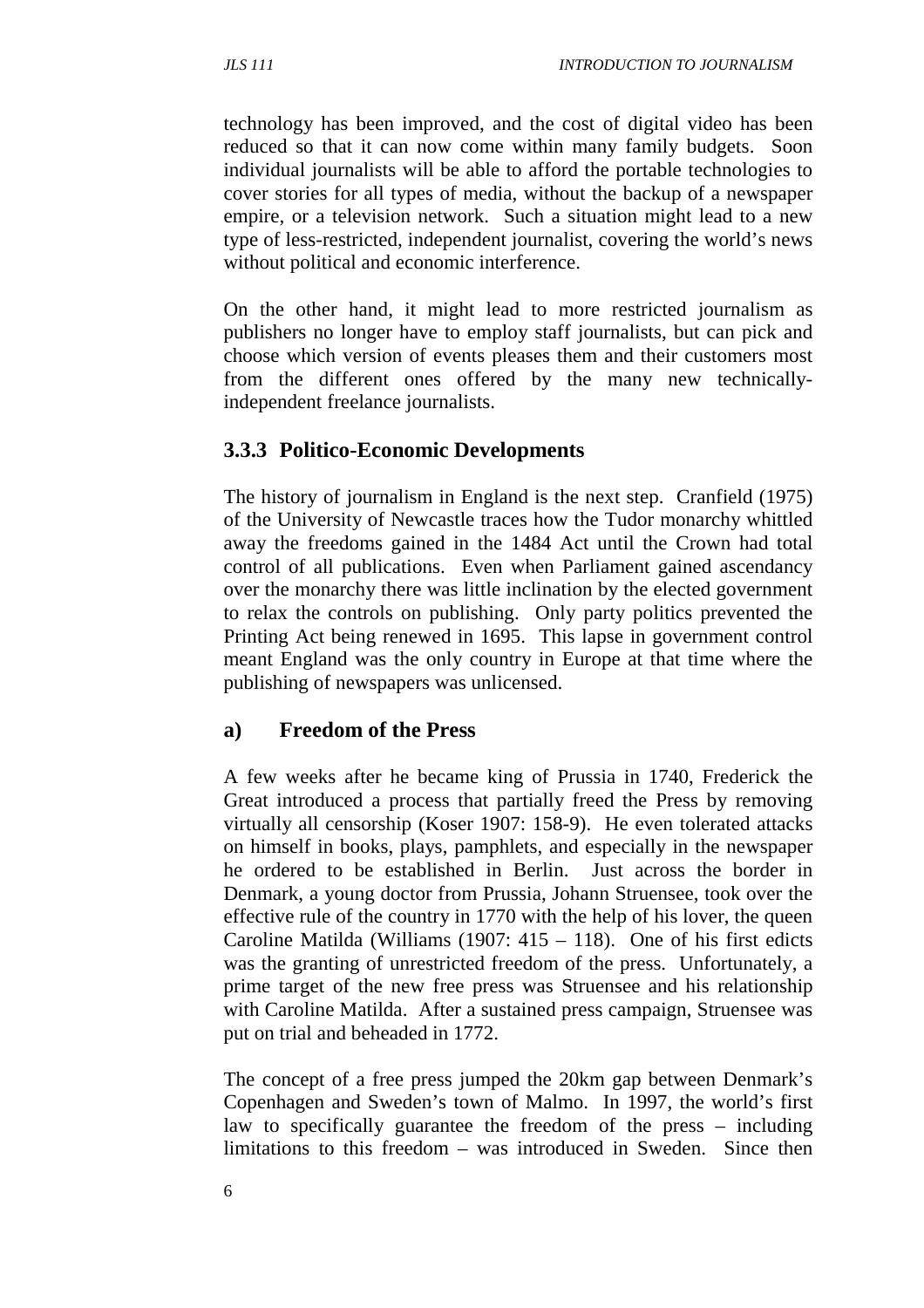freedom of the press has been guaranteed in the laws of many nations. In the United States and the former Soviet Union such a guarantee is enshrined in each nation's constitution; although the Soviet guarantee differed from its Western counterparts by guaranteeing freedom of access of its citizens to the columns of the press.

## **b) Development of Newspapers**

Anthony Smith (1979:  $7 - 15$ ) offers an explanation why the birthplace of printing. China was one of the last places to introduce masscirculation newspapers. Smith also expands on Desmond's claim that modern newspapers and accompanying forms of journalism did not emerge in the West until about the 1850s. The author outlines four stages before the nineteenth century in the European development of publishing news. All were in book form, with the first stage being known as relations. These contained a description of a single event that was written long after the event occurred. The second stage was the collection of these relations into a publication known as a Coranto. The first English prototype of a daily newspaper was the *Daily Courant* (or Coranto) which appeared during the latter part of this stage, in 1702.

The publications in the third stage were known as *diurnals*. These dealt with more recent events and were published weekly – provided a sufficient number of significant events had occurred during the previous week. However, the diurnals ranked their information in chronological order.

The fourth stage was the mercury. Although these publications were still in book form, according to Smith, their writers adopted some of the basic practices used by today's journalists. For instance, for the time information was selected and ordered in ways that would most interest or influence the readers.

In another book by Smith (1978:147) that incorporates an historical view of journalism. The Politics of information, he quotes the nineteenth century poet Rev. George Crabbe as describing journalists as:

"Some champions for the rights that prop the crown. Some sturdy patriots sworn to pull them down; some neutral powers, with secret forces fraught. Wishing for war, but willing to be brought."

A pessimist might say that, in the intervening years, the role of journalists has not changed, only the technology. For instance, during the five years before the start of the nineteenth century, two New York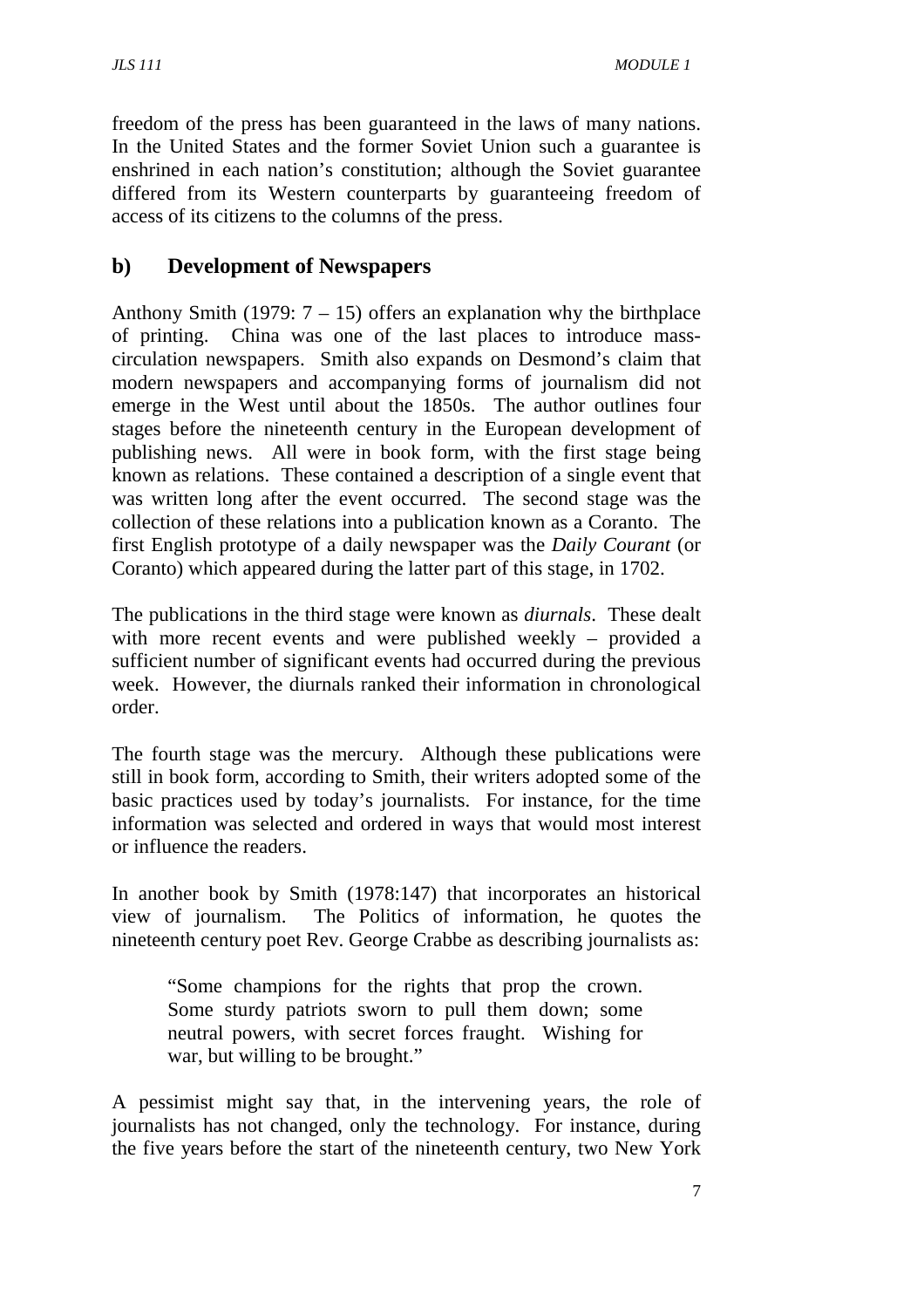newspapers "The World" (owned by Joseph Pulitzer) and "The Journal" (owned by William Randolph Hearst) were engaged in a circulation battle. After running the gamut of stories on local sex, crime and scandal, the World began to highlight often fictitious stories about the cruelty and excesses of the soldiers in the Spanish colony of Cuba.

The Journal responded by sending a dozen of the cream of its reporters and artists to milk as many human interest stories about the alleged civil war that was about to erupt. After several months one of the artists telegraphed Hearst asking to come home because there was no war. Hearst's reply was: "You supply the pictures. I'll supply the war". Sure enough, public opinion in American had been whipped up to such a fever pitch against the Spanish over the "exploited" Cubans that Hearst was able to persuade his government that the almost certainly accidental sinking of an American warship near Havana in 1898 was cause enough to start the Spanish-American War.

#### **c) The Fourth Estate**

Like Smith, Jeremy Tunstall in Newspaper History from the Seventeenth Century to the present Day, identifies four stages in the development of journalism. However, Tunstall argues that these stages are myths that have been constructed post facto in attempts to raise the status and value of journalists.

The first of these mythical stages was "the heroic struggle against state control of the press, culminating in the establishment of the fourth Estate". The tag of Fourth Estate helped reinforce this first myth. This was created by Lord Macaulay for journalists when he suggested that they were a fourth-part of government – after the estates, or classes, of the Lords Temporal (peers of the realm and members of the House of Lords), Lords Spiritual (archbishops and bishops of the Church of England, also sitting in the House of Lords), and the Commons (members of the lower house).

Tunstall's second mythical stage was the "key role of the Fourth Estate in maintaining a mature democracy" as watchdogs.

The third stage was the alleged transformation of journalist from venal hacks into socially responsible people committed to the ideals of "objectivity, accuracy, and truth"; and fourth, "the contest within the press between commercial and non-commercial goals, between conceptions of the press as an industry and as a public service" (1978: 17).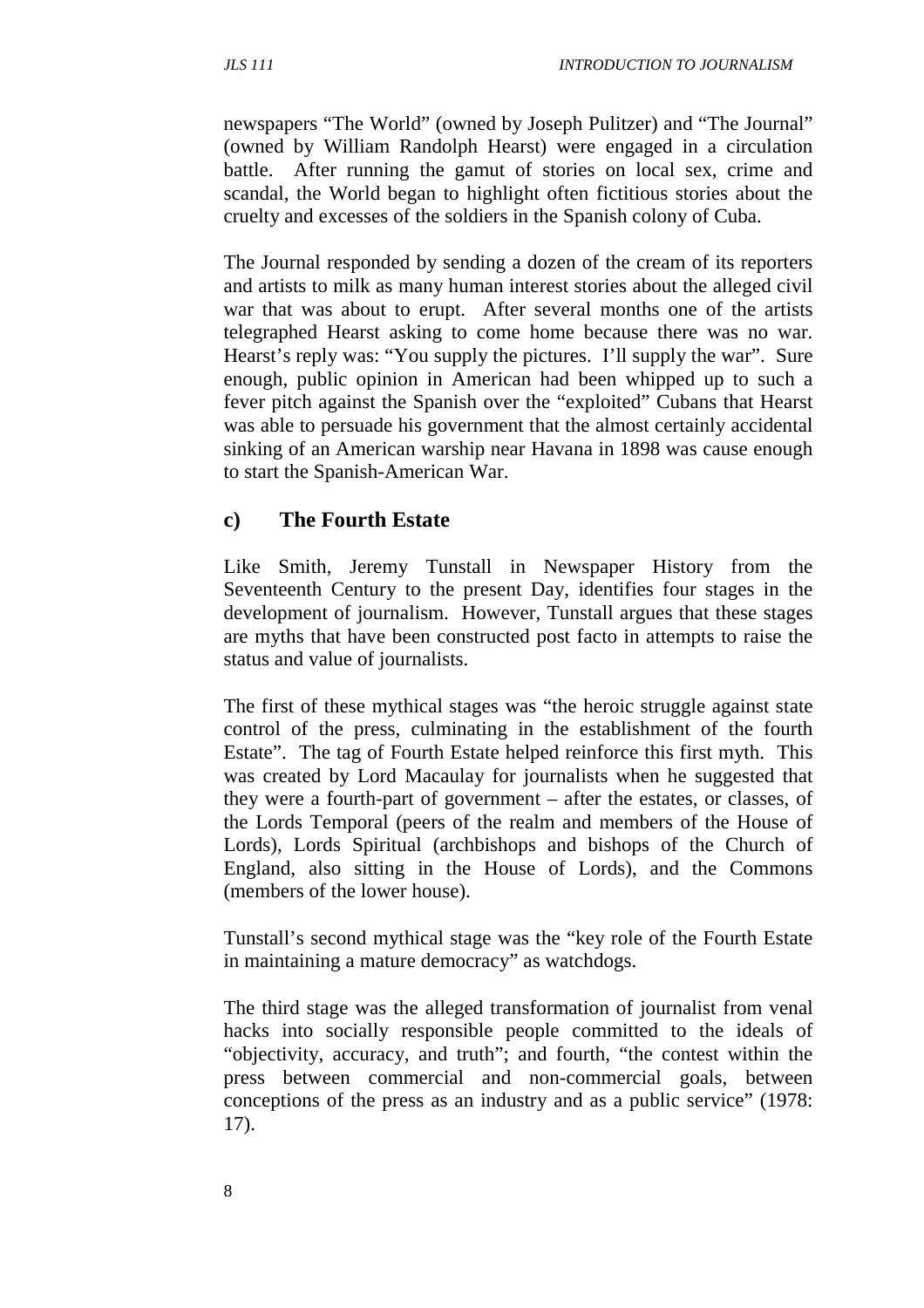Smith also pours cold water on such a romanticised view of journalism history. He sees the needs of trade and the economy of particular societies dictating the rate of development and spread of journalism. He says, for instance, that the fact that the Far East had a 500 – year march on Europe in the development of printing and yet had to wait for Europeans to introduce the idea of newspapers only demonstrates this hypothesis. There was no commercial or economic need for newspapers for the common reader in the highly-bureaucratised, pre-nineteenth century China.

## **Self-Assessment Exercise 1.2**

Discuss how technology, politics and economy have significantly influenced the growth of journalism practice today.

## **4.0 CONCLUSION**

The newspaper is not just the oldest of the popular mass media; it has also tended to serve as the training ground for many journalists.

Without doubt, the press is an integral part of the society and needs to be kept healthy. It is the greatest public service, which hinges its performance on investigative journalism, a tool used to perform the watch dog function of the press.

The next question is to do with where the press is going with the speed of technological advancement of the century. What sort of future does the newspaper have in the new dispensation? Answers to these questions will be found by communication researchers.

# **5.0 SUMMARY**

In this unit so far, you have learnt that:

- Journalism is not just an art of news gathering and selecting, but of processing and disseminating of intelligence to the public;
- Good journalism consists of intelligent assembly of facts which can be enhanced and facilitated by the journalists development and use of the skill of 'nosing for News';
- Technology makes easy the work of the journalist at all levels newsgathering, news professing and news dissemination;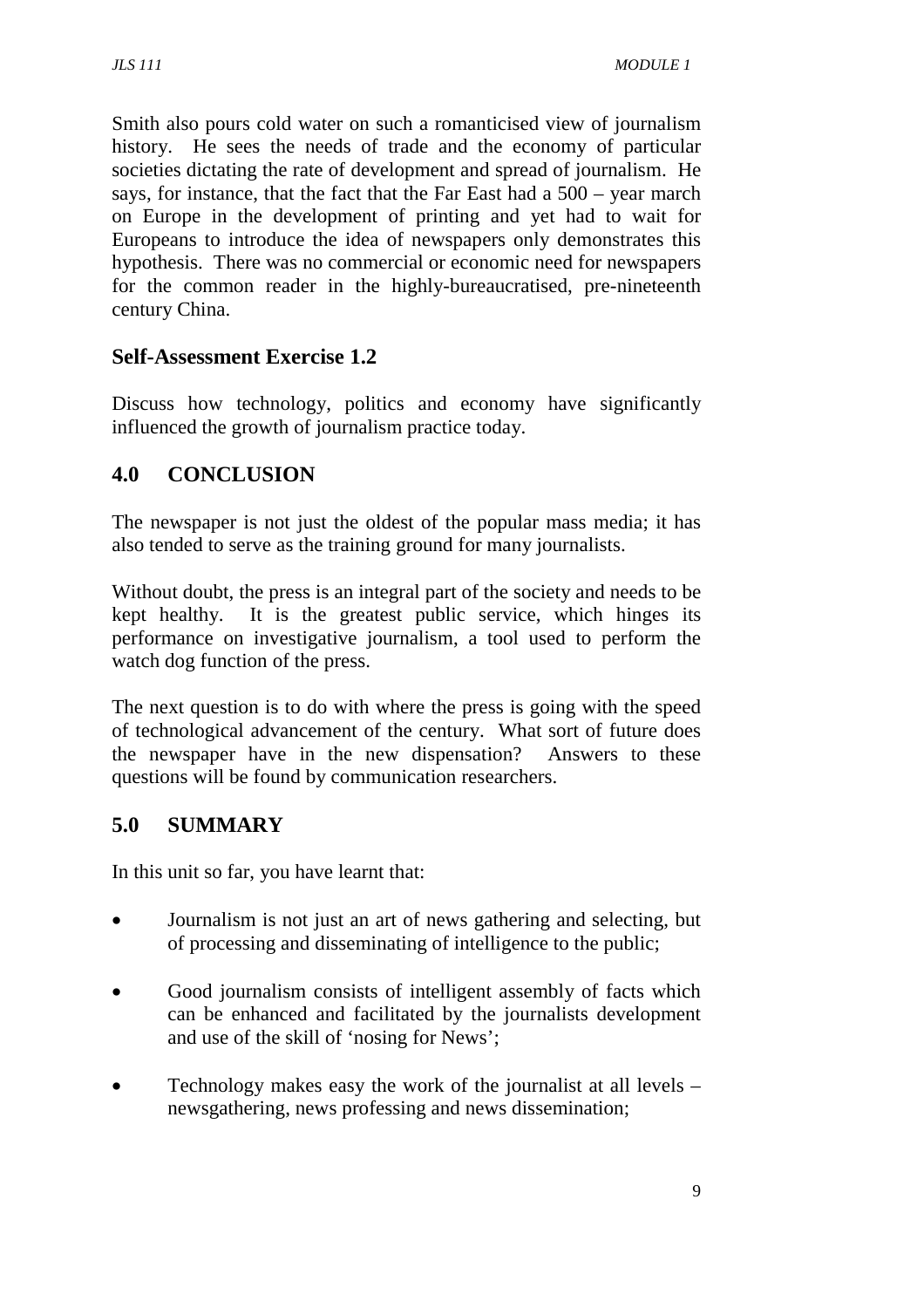- Technological developments in the field of journalism cuts across the globe with each continent of the world wielding dominant power as time and chance permit it;
- The good journalism is significantly influenced by the political and economic support given it by any society. Such political structures and policy can dictate the length and breath of freedom given the press or can mar such freedom and discourage investment in the journalism progression.

## **6.0 TUTORED-MARKED ASSIGNMENT**

Discuss the significant trends in the world that have influenced the growth of journalism.

## **7.0 REFERENCES/FURTHER READING**

Cranfield, G. A. (1978) The Press and Society.

Desmond, Roberts (1978) Reporting to the Twentieth Century: A Search for understanding.

Schramn, Wilbur (1975) "Chronology of Mass Communications"

Smith, A. (1979) The Newspaper: An International History.

Turnstall, J. (1978) Newspaper History from the Seventeenth Century to the Present Day.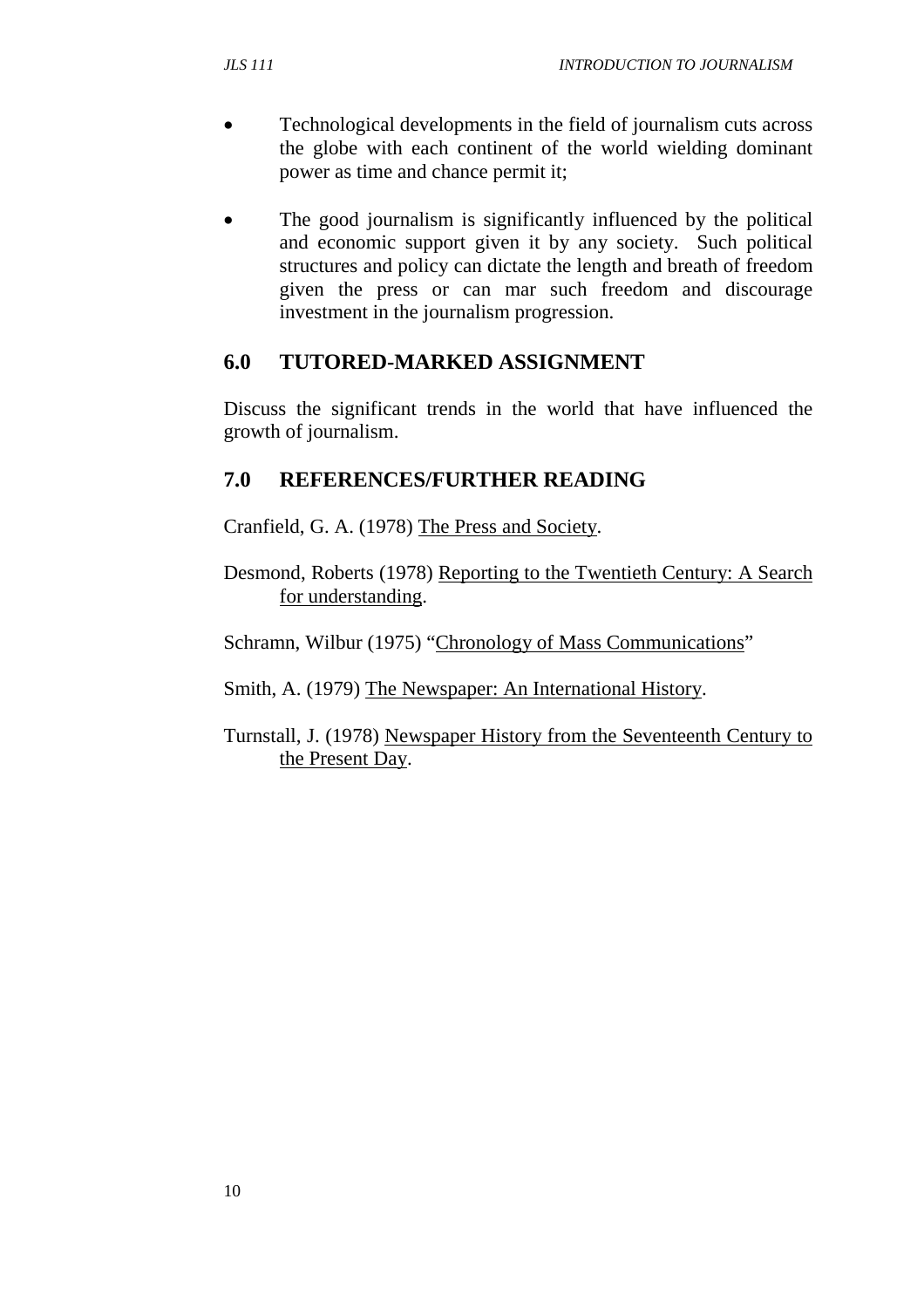## **UNIT 2 JOURNALISM DEVELOPMENT IN NIGERIA: PRE-INDEPENDENCE PERIOD**

## **CONTENTS**

- 1.0 Introduction
- 2.0 Objectives
- 3.0 Main Content
	- 3.1 The Period of Missionary Journalism
	- 3.2 The Period of Alien-Dominated Press
	- 3.3 The Indigenous Press
- 4.0 Conclusion
- 5.0 Summary
- 6.0 Tutor-Marked Assignment
- 7.0 References/Further Reading

## **1.0 INTRODUCTION**

In this unit, the issue of press development is revisited but this time, the Nigerian society before independence in 1960 is given special attention. The direction of our discourse will reflect a blend of two important trends. While you will read about the kinds and number of papers that sprang up at every stage of our discussion, you would also notice that such developments are discussed side by side with the propelling political and economic interest of the participants of those periods or eras.

### **2.0 OBJECTIVES**

At the end of this unit, you are should be able to:

- identify the major publications of the eras under study
- list the key personalities/players during such era
- describe the major roles and contributions played by the owners and participants in the press business.

## **3.0 MAIN CONTENT**

### **3.1 The Period of Missionary Journalism**

The history of Print Journalism began in Nigeria with the installation of the Printing Press at Calabar by the Presbyterian Mission in 1846. The presence of the printing press had a religious undertone, in the sense that books, pamphlets, short essays and short stories that were produced had their contents focused primarily on religious matters and other cultural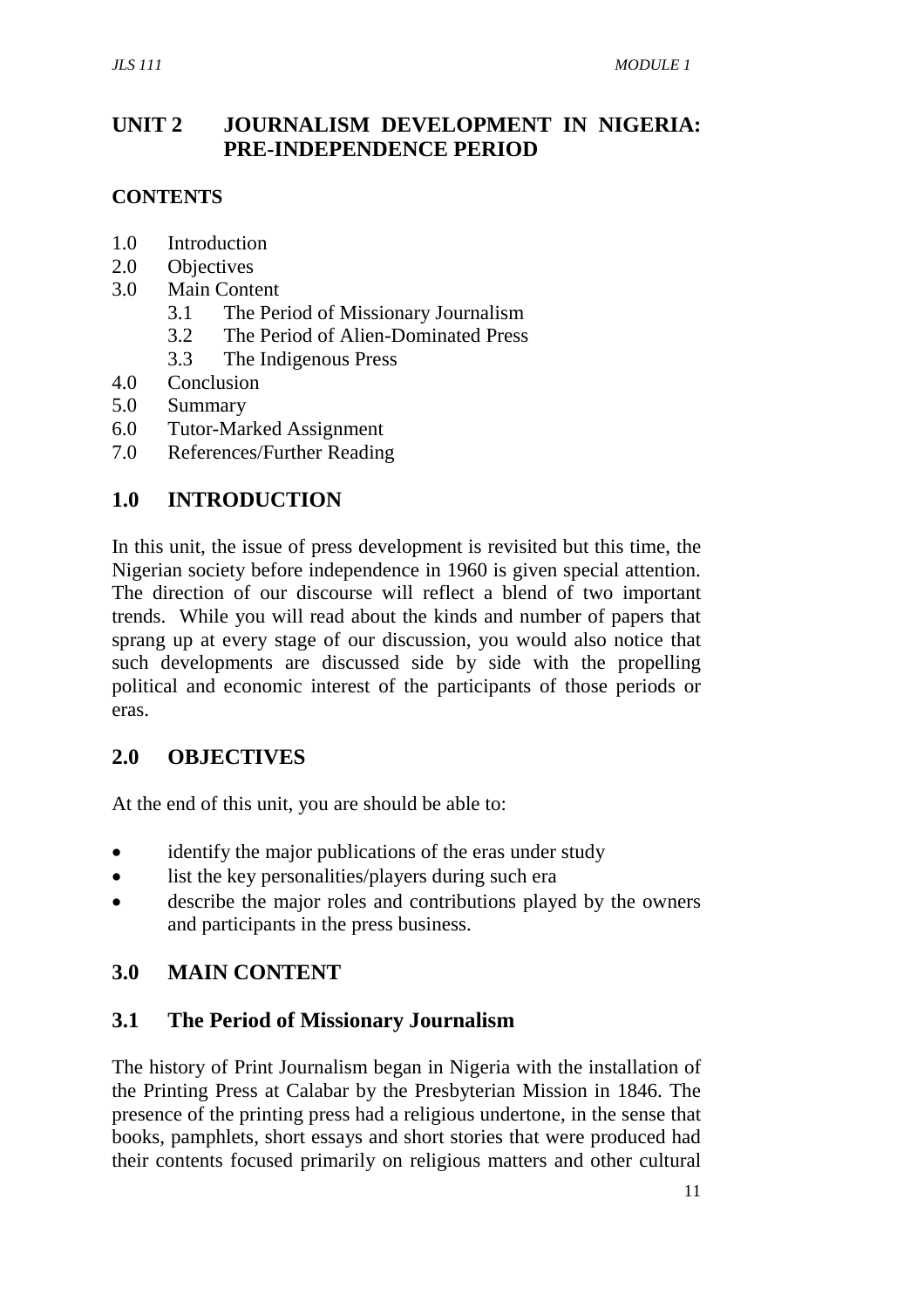interests. Although, this development did not last long and has often been left out in the chronicles of print development in Nigeria, other missionaries and religiously inclined business conscious men took a cue from the Calabar experience. Consequently, Rev. Henry Townsend, a missionary journalist, established a printing press in Abeokuta in 1854. Five years afterwards i.e. in 1859, the "WE IROHIN FUN A WON ARA EGBA ATI YORUBA" was founded. The newspaper translated into English Language means "Newspaper in Yoruba for Egba and Yoruba people". The newspaper was published forthnightly but later became bilingual in 1860, when the English version was added to the Vernacular edition. "Iwe Irohin" was purely a religious newspaper, publishing news about church activities, particularly, the establishment of new churches, the arrival and departure of missionaries and even the death of religious dignitaries and traditional rulers.

The newspaper's (Iwe Irohin) primary objective was to cultivate good and appreciable reading attitude among the people of the area and even beyond. As a result of this, the newspaper expanded its news coverage to cover non-religious events such as those about trade and commerce, exhibitions, sports, health, hygiene, moralistic, educational and other news items of national consequences, crime reports, immoral news abstracts, alcoholic promotions, etc.

Although "Iwe Irohin" ceased to exist in 1867, as a result of 'IFOLE', the popular uprising in Yoruba land that saw many Europeans feeling or expelled from Abeokuta, the newspaper was said to be unique in several ways. Omu (1980) writes that Iwe Irohin was the best organised of the mission papers at the time. It was also the first paper to be published in African Language.

Rev. Henry Townsend's trial at newspaper publishing could be called the "Preliminary period in the evolution of the Nigerian Press", while Hope Waddell's attempts could be described as the evolution of the "Commercial Press in Nigeria".

The characteristics of Townsend's "Iwe Irohin" were equally remarkable. It had a cover price of 30 cowries per copy, while the English edition was sold for one penny,

It had a crude technical production, since the modern press technology was yet to become known. Its layout was crowded and dull, and without pictures. The newspaper had two large columns running down from its masthead and filled with text in uniform types.

12 The Iwe Irohin regularly carried anti-slavery editorials and many of its religious publications were either slanted or coloured to promote the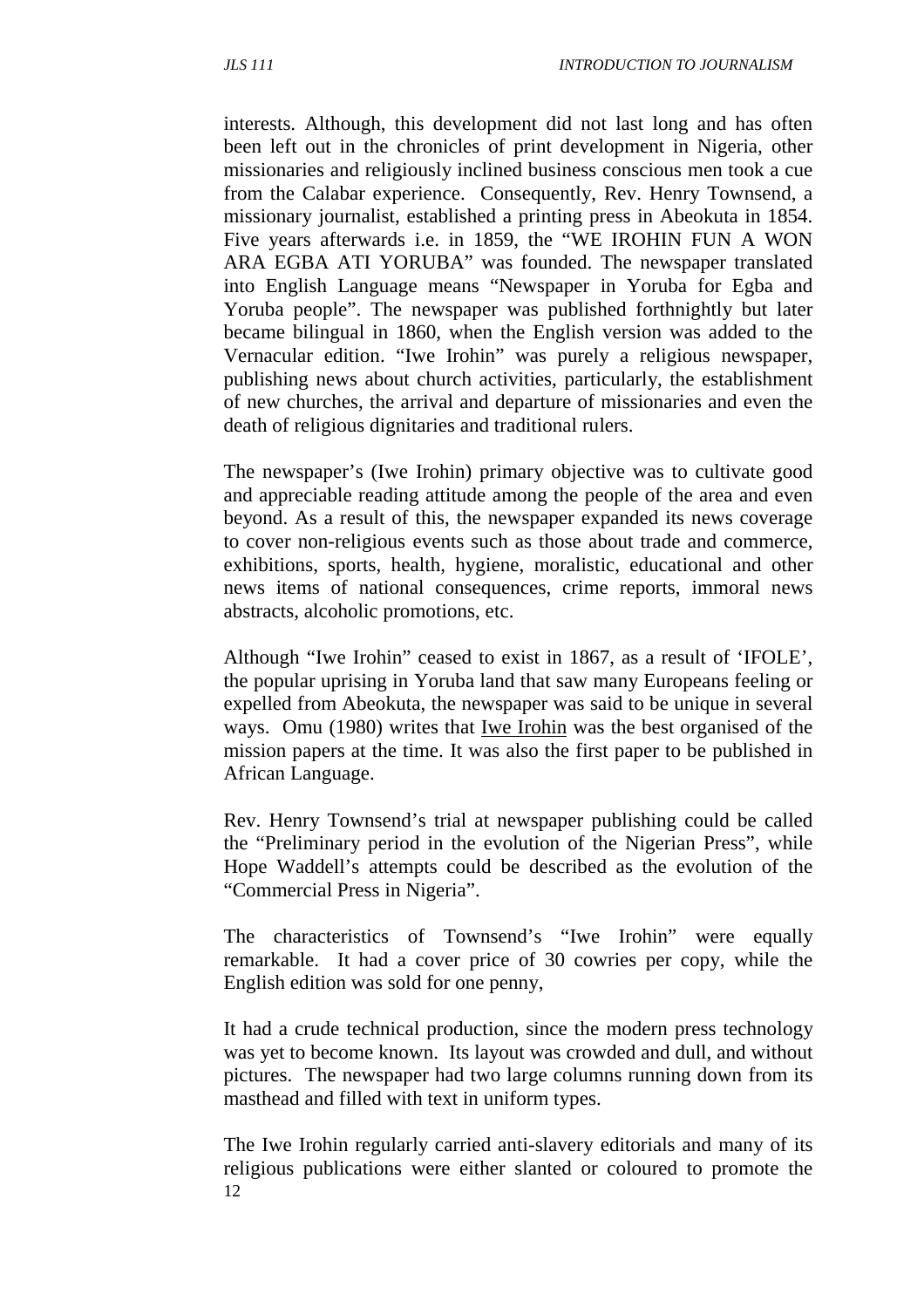crusade against slavery. The paper actually spear headed the attack on slavery.

However, other publications of the early missionaries as documented by Nwuneli (1985) were:

- The African Gleamer published in 1917 by the African Church Organisation of Nigeria (ACON) - English Language.
- African Hope (1919) by ACON English Language.
- Leisure Hours (1918) by CMS English Language.
- Nigerian Baptist (1923) by Nigerian Baptist Convention, English and Yoruba Language.
- Nigerian Methodist (1925) by the Methodist Church English Language.
- African Challenge (1934) by Sudan Interior Mission (SIM) English language.
- African Christian (1930) by African Church Organisation English language,
- African Chronicles (same as in No.7.)
- Catholic life (1936) by the Roman Catholic Church English language.
- Labarian Ekklesiye (1947) by the Muslim Society of Nigeria  $-$ English and Arabic languages.

The contributions of these missionary papers were summarized by Fred Omu (1978), as having significant influences on West African Society. The newspapers introduced the first generations of educated Africans to what has become an intrinsic part of enlightened society in Europe and other continents. Their examples gave inspiration to Africans who then exploited the business (news papering) and employed it as the chief weapon of exercising power as well as participating in government.

### **Self-Assessment Exercise 2.1**

What are the main features of 'Iwe Irohin' that you have read?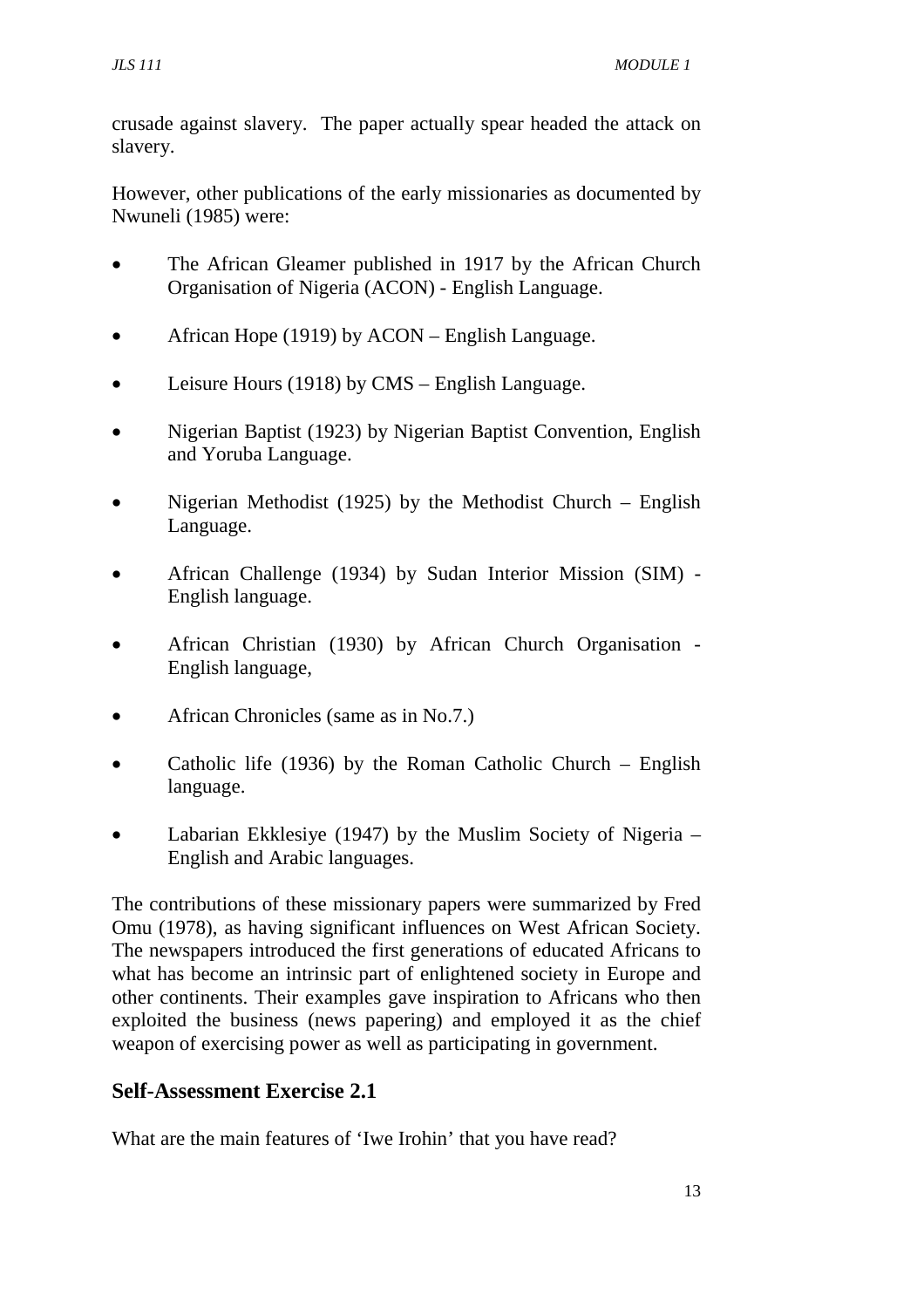## **3.2 The Period of the Alien-Dominated Press**

The alien dominated press simply covers the period non-Nigerians enjoyed the freedom of publishing newspapers for Nigerians. The first recorded impression of this era was initiated by Robert Campbell on June 6, 1863. It was called the ANGLO-AFRICAN newspaper. As a weekly newspaper, Anglo-African had a circulation figure of between 30-50 copies and was sold for three pence. The primary interest of the publisher, Robert Campbell was to exploit the growing interest in western education and enlightenment in Lagos, by providing cheap and accessible material, which would educate, inform and entertain its readers. Robbert Campbell's publication was Nigeria's second newspaper to be launched after Townsend's attempt. Campbell's "Anglo-African" devoted its front pages to publishing, advertisement, notices, and announcements. It carried local and overseas news, and a lot of editorials dealing with the issues of those years. It was ahead of Townsend's "Iwe Irohin" in news coverage and editorial issues. The newspaper later ceased to exist on December 30, 1865 due to some financial constraints.

That the Anglo-African ceased to exist did not mean that other aliens were discouraged from venturing into the business. In fact, certain conditions or factors engendered greater interest and zeal in the minds of the aliens. Some of the factors were identified as:

- The uncompromising difference between the teachings of missionaries and their overt behaviour and practices. This was primarily evident in the increasing difficulty to reconcile missionary protestation of Christian ethics or doctrines with the evidence of glaring hypocrisy exemplified in Henry Townsend's desperate fight against Ajayi Crowther.
- The educational or literacy level was increasing tremendously in Nigeria, particularly in Lagos and other cities along the West African Coast.
- The rapid growth of printing industry in urban centres in the progressive enterprise of newspaper publication.
- The increasing nature of competition arising from aggressive business acumen which made advertising almost an inevitable tool of immense marketing efforts. The channels for such marketing goals and publicity were no doubt the organs of the press.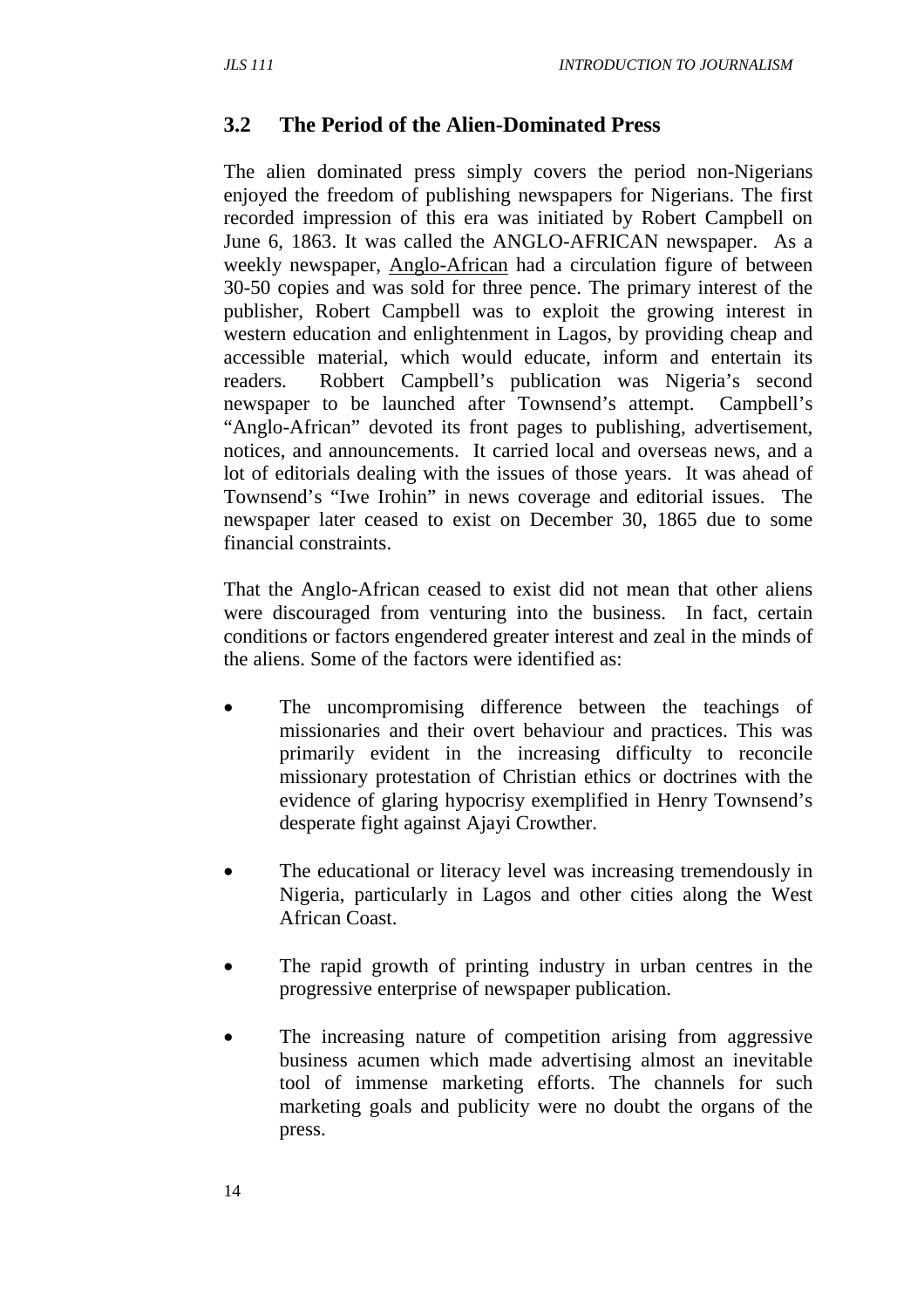Such publications that followed the footsteps of Anglo-African were the Lagos Times and Gold Coast Colony Advertiser established by Richard Beale Blaize on November, 10, 1880. The Lagos Times was published fortnightly and sold for six pence. Its presence was significant in setting the ball of militant journalisms and nationalism rolling in Nigeria. Because of the stance, it was not patronized by the colonial government. The Lagos Times died in 1883 out of financial constraints.

Prior to the exit of Lagos Times, Blackall Benjamin had established the Lagos Observer on February 4,1882. He recruited the services of Dr. N.T. King and Robert Campbell to run the paper. The two-hired gentlemen later died in 1884 signalling also the death of the Lagos Observer Actually, B. Benjamin continued single-handedly with the paper until 1890 when the possibilities of the paper's survival was questionable. So, the Lagos observer ceased to exist.

Its death notwithstanding the Lagos Observer was noted for its success in terms of its longer life span and remarkable effort in political emancipation. It actually attempted to balance radicalism with decorum. Other newspapers founded by aliens in Nigeria included the:

- Iwe Irohin Eko founded by Andrew Thomas in 1888, November3.
- The Weekly Times by John Payne Jackson, a Liberian born businessman on May 3, 1890.
- The Lagos Weekly Record founded by John B. Jackson in 1890. This newspaper became one of the most popular press having the greatest continuity and long life in the history of early newspapers in Nigeria. It was also reputed for its strong views on politics and total political independence for Africa.
- The Standard paper by George Alfred Williams on September 16, 1894.
- The Lagos Echo founded by J.S. Leigh on September 12, 1898.

#### **Self-Assessment Exercise 2.2**

What main reasons encouraged aliens to avoid being discouraged in their business of journalism?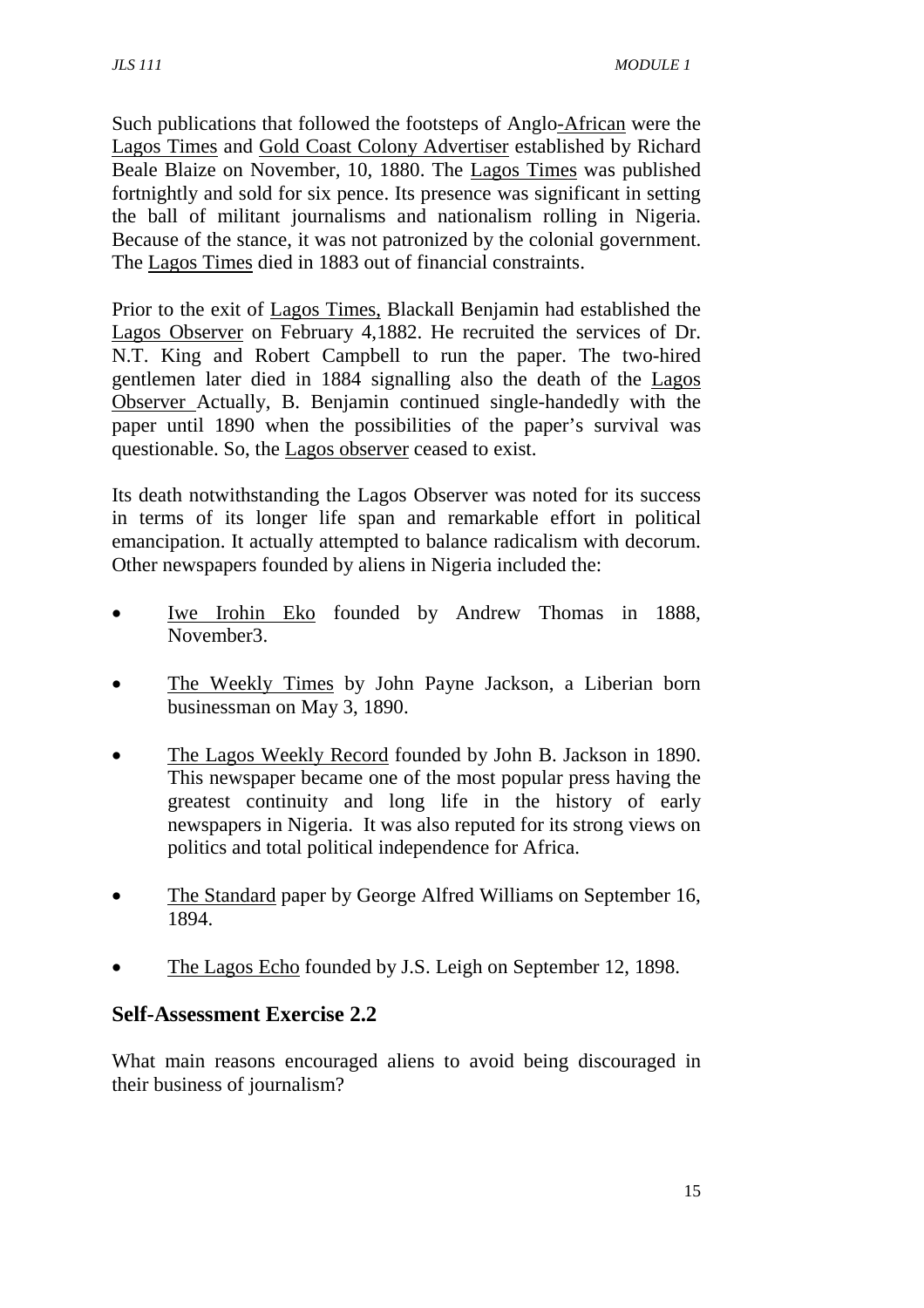#### **3.3 The Period of Indigenous Press**

One of the early indigenous newspapers was the Nigeria Pioneer. It was founded by Kitoyi Ajasa in 1914. The newspaper was pro-governmental and so, did not encourage radicalism of the nationalists. For this reason, the newspaper was unpopular. It died in 1936. Ernest Ikoli came into the scene with the African Messenger on March 10, 1921. He is said to have been the first man outside Yoruba land to emerge into prominence in Lagos politics. The African Messenger lasted for five (5) years before it metamorphosed into the Nigerian Daily Times, after being bought over by the then Nigerian Printing and Publishing Company in 1926.

Being a gentleman agreement between Adeyemo Alakija and Richard Barrow, the African Messenger transformed into the Daily Times, was headed by Ernest Ikoli as the first Editor under the management of Nigerian printing and publishing company, NPPC. Like its predecessor, the Nigerian Daily Times was pro-governmental and its relationship with the government was like that of the Times of London and the British government. The Daily Times was later made a subsidiary of the London Daily Mirror in 1948. This co-operation brought some positive changes to the Times of Nigeria in many ways. Notable among such development was the general treatment of news and page planning which witnessed remarkable improvement from what had existed before in the publishing scene then. The improvement were very much peculiar to the outlook of the Times and Mirror of London.

As a result to this relationship, the Daily Times was solidly supported financially culminating in a highly equal competition with other newspapers of that time. It virtually made the business of publishing practically uncomfortable for other papers by attracting good and competent personnel with the baits of mouth-watering incentives. It also expanded greatly and increased its circulation capacity to about 62,000 in 1956, when the Sunday Times was introduced. Generally, the Daily Times was not liked by most Nigerians due to nationalist radicalism. It relatively lost the respect of the general public and was not of any significant consequence in the aggressive pursuit of national independence for the country.

Few other papers that co-existed with the Nigerian Daily Times and afterwards were:

• The Lagos Daily News by Herbert Macauley and Akilade Caulcrick in 1927.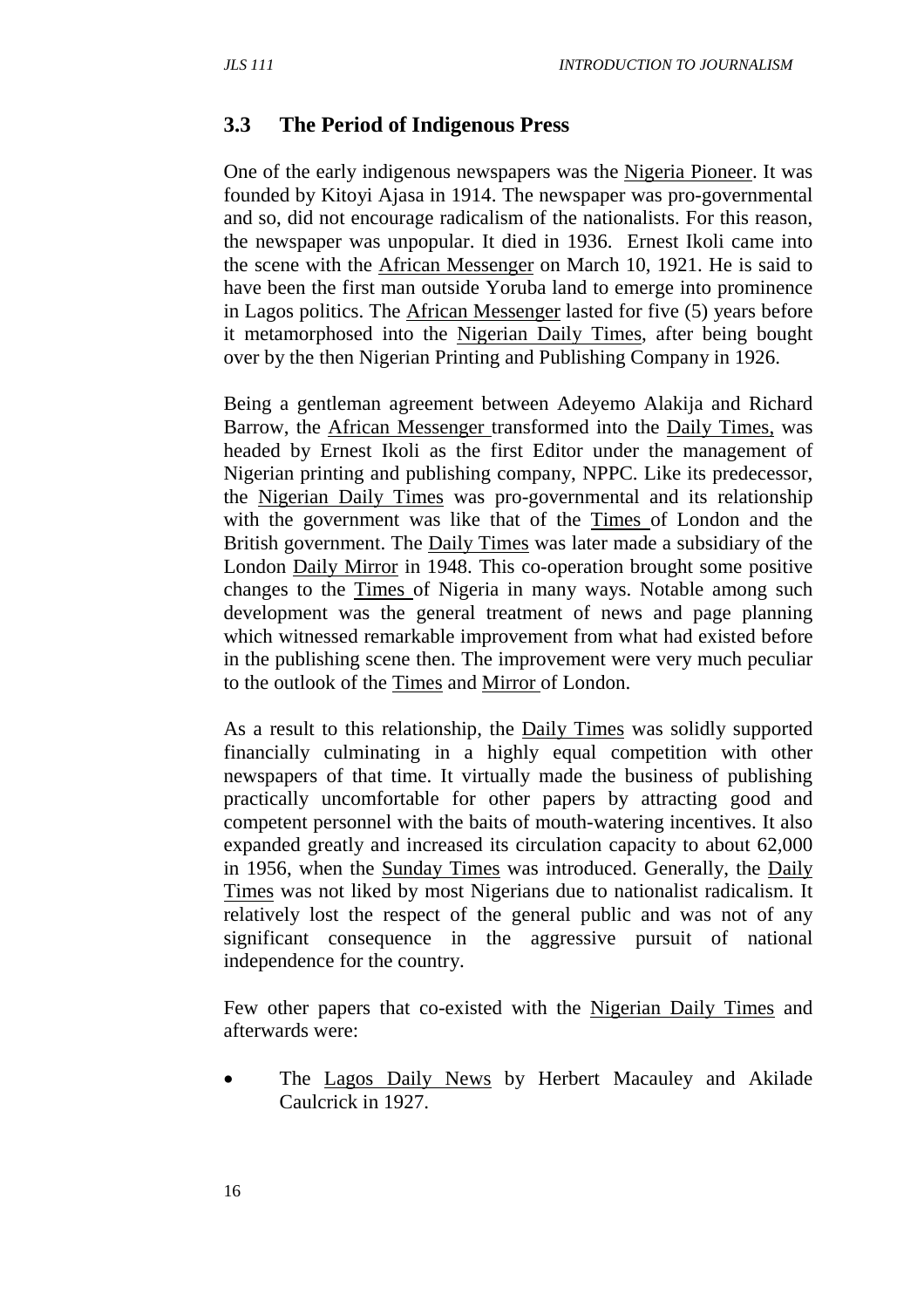- The Nigerian Daily Telegraph by Akin Fagbemo Beyioku on November 12,1927.
- Akede Eko by I. B. Thomas on June 1, 1929.
- The Nigerian Daily Mail by Ernest Ikoli in 1930.
- The West African Pilot in 1937 by Dr. Nnamdi Azikiwe. This newspaper was a pillar in Nigerian Journalism. It was well positioned and could be compared to a local training school for journalists, because it produced great future journalists – amongst them were Chief Anthony Enahoro and Chief Tony Momoh. Also, the Pilot was the first newspaper to introduce cartoon strips into Nigerian Journalism.

The West African Pilot was the most popular nationalist newspaper of all times in Nigeria. Journalistically, the W/A Pilot brought about great innovations in the general newspaper outlook and typography. It was noted for its tremendous use of pictures and modern headline forms. Dr. Azikiwe also owned and edited other papers such as the Eastern Nigerian Guardian, The Eastern Sentinel, and the "Northern Advocates".

By 1958, two newspapers, The Daily Express and Sunday Express were launched from a partnership pact between Roy Thomson of Canada and the then ruling party in the Western Region. This resulted in the formation of Allied Newspapers of Nigeria, a new body that absorbed the former Amalgamated Press of Nigeria.

#### **Self-Assessment Exercise 2.3**

Briefly outline the major policy thrust of the West African Pilot and the Nigerian Daily Times.

### **4.0 CONCLUSION**

The early press in Nigeria set the pace for today's journalism. It is for this foundational thrust that made Nigerian press to be rated high amongst other nations.

### **5.0 SUMMARY**

On the whole, the general picture of the press during the colonial or preindependence of Nigerian history can be said to have been in the remarks of Dr. Azikiwe, thus: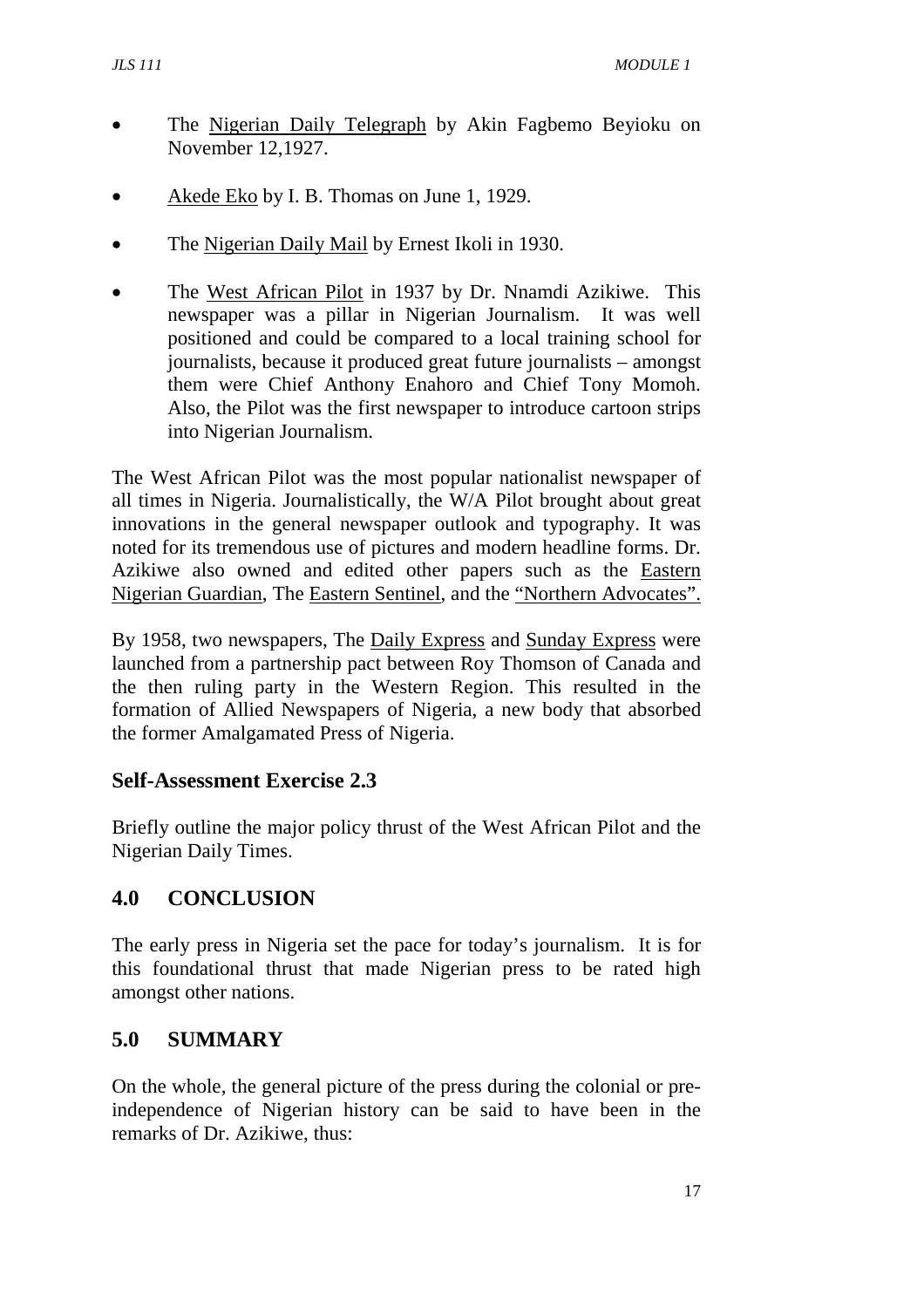If we analysed the earliest newspapers Published in this country in the first 70 years of existence, the following will emerge; The newspapers were mainly periodicals, published weekly, fortnightly or monthly; The proprietors were invariably their editors, With the exception of Iwe Irohin, the Nigerian Pioneer and the African Messenger, the Journalist were mostly aliens, the period of survivals of these papers were very short; Indeed averaging three and half years.

### **6.0 TUTOR-MARKED ASSIGNMENT**

Compare and contrast the major features of the following newspapers in terms of their objectives, contents and format:

- (i) Iwe Irohin
- (ii) Anglo African
- (iii) West African Pilot, and
- (iv) Nigerian Daily Times

#### **7.0 REFERENCES/FURTHER READING**

- Nwuneli, Onuora (1985) "The Evolution of Print Media in Nigeria" in Nwuneli Onuora (ed) Mass Communication in Nigeria: A Book of Reading. Enugu: Fourth Dimension Publisher.
- Ogunsiji, M. A. (1989) An Introduction to Print Journalism. Ikeja: Nelson Publishers Limited.
- Omu, Fred I. A. (1978) Press and Politics in Nigeria, 1880 1937 Bristol: Western Printing Services Limited.
- Umanah, Ahaziah (1991) "An Evaluation of Nigerian Press From the Colonial Era to the Present "in Udofia, Calix(ed) African Journalism in Perspective, Abak, Nigeria: Itiaba Publishers.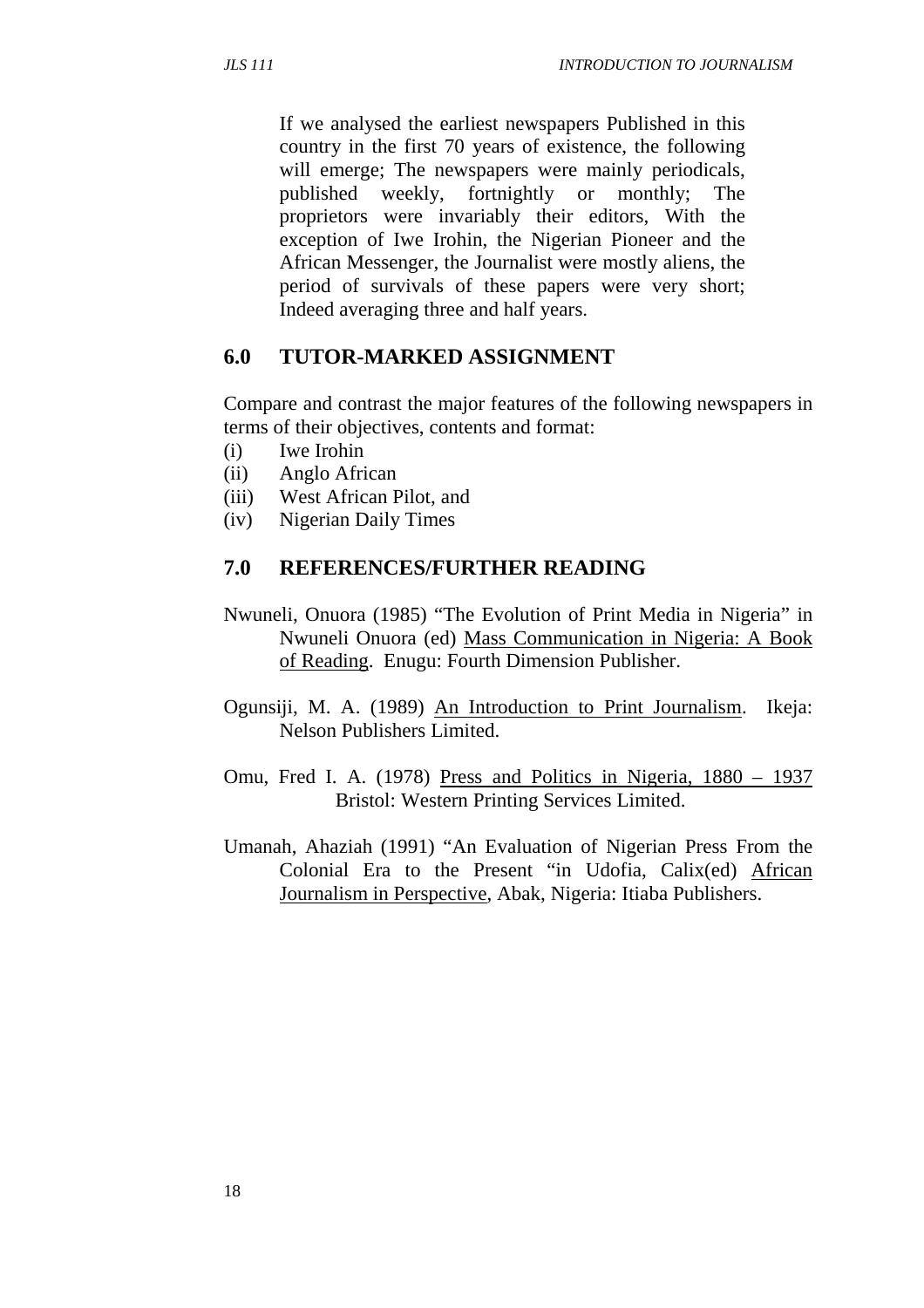## **UNIT 3 JOURNALISM DEVELOPMENT IN NIGERIA: POST INDEPENDENCE ERA**

### **CONTENT**

- 1.0 Introduction
- 2.0 Objectives
- 3.0 Main Content
	- 3.1 The Modern Nigerian Press
	- 3.2 The Press in Civil War and Military Nigeria
	- 3.3 The Press in the Second Republic
	- 3.4 The Post Republic Press
- 4.0 Conclusion
- 5.0 Summary
- 6.0 Tutor-Marked Assignment
- 7.0 References/Further Reading

## **1.0 INTRODUCTION**

In this unit, the final part of the press development is discussed. Just as it was stated in the previous unit, the direction of our discussion will reflect not only the significant newspapers and events of the different periods, but also the political, social and economic issues that formed the basis of their existence.

### **2.0 OBJECTIVES**

At the end of this unit, you should be able to:

- know the major publications during the period of Nigerian independence
- know the key personalities/players during such period
- understand the character of the press at periods shortly after independence.

## **3.0 MAIN CONTENT**

### **3.1 The Modern Nigerian Press**

The modern Nigerian Press history covers the period of independence in Nigeria and years afterwards. And for the Nigerian Press then, it was once nationalistic in nature later very regionalistic. It was preoccupied with the business of enhancing regional autonomies, preserving national independence but mostly promoting sectional, tribal and the very selfish interest of those in leadership positions. These confused and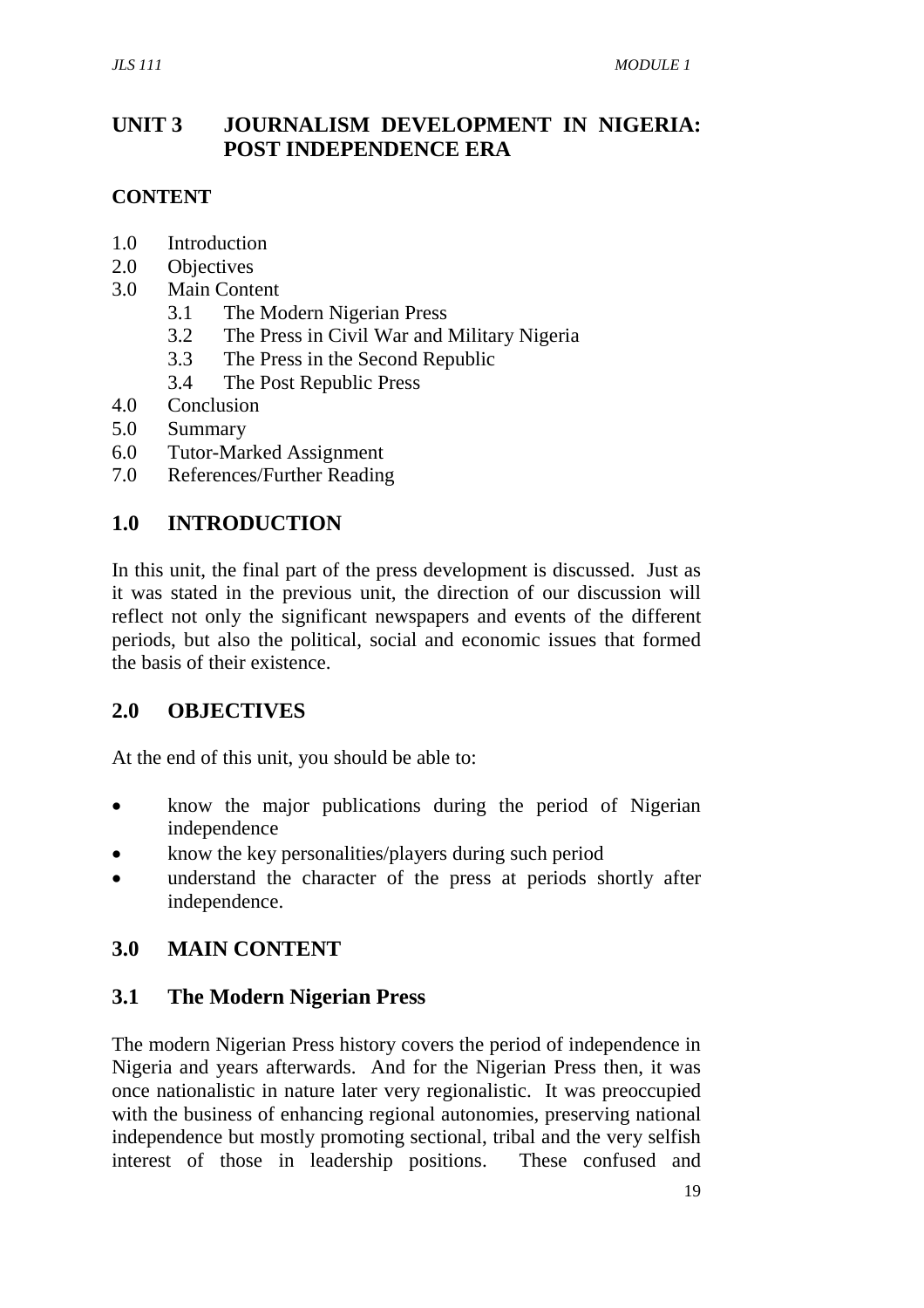provocative roles of the press at that time gave the independent press a rather justified and severely limited success.

The independent press, having been assured of independence on October 1, 1960 shifted aside its colonial militant advocacy of nationalism to embrace fresh responsibilities as vehicles of internal political and governmental control, of struggle and of maintenance of power. A social observer, Dr. Ahaziah Umanah once described the independent press as having some functional utilisation which were antagonistic, subversive of national cohesion, politically schisistic, fragmentary and fractious in social mobilisation. It seems apparent that the 'fragmentary' and parochial nature of the press of this period paved way for all government information apparati, both at the regional and national levels assuming new dimensions to the general information communication activities.

Within the regions, these official media channels were mainly manipulated by their respective governments and politicians for selfish advantages as well as against their local rivals, and their national political counterparts. It was the partisanship of the press operation mostly visible at the regional level that perhaps spurred the federal government to establish its own newspapers – The Morning Post and the Sunday Post, in addition to Nigerian Daily Times. All these newspapers existed to preserve national power and counter possible attacks or encroachment of uncompromising regional forces into national interest or matters. Perhaps, it may be reasonable to mention a few or allude to little of the Press activities of Independence.

In Western Nigeria, The Nigerian Tribune founded by Chief Awolowo in 1947 and later controlled by his wife through a major stockholding, was an opposition newspaper, particularly with the entrance of Chief Akintola as the political boss of Western Nigeria.

The Tribune, once the mouthpiece of Action Group now 'replaced' by the Daily Sketch later became the mouthpiece of Akintola's NNDP.

The Sketch was founded in 1964. It was used as a weapon in the political vendetta between Nigerian National Democratic Party NNDP and the Action Group that ensued after Awolowo's conviction and imprisonment on a charge of treasonable felony. Mr. Ayo Ojewumi, the Editor of Tribune was also sent to jail after the newspaper commented on possible irregularities in the budget of Western Nigerian government. However, with the release of Awolowo, The Tribune, alongside its vernacular edition Irohin Yoruba began to flourish again.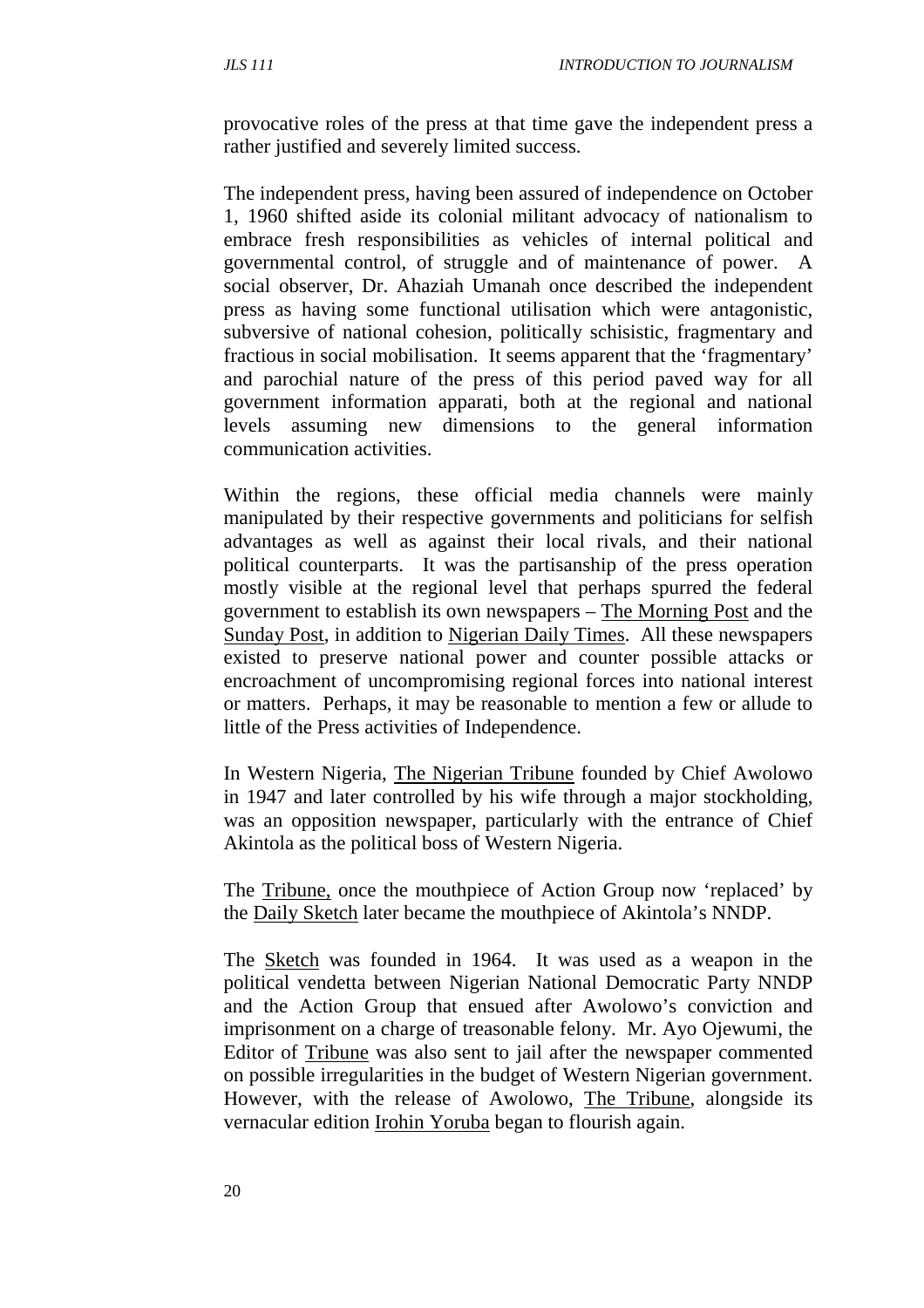In Eastern Nigeria, various newspapers were published to serve the people's interest. Notable amongst such publications were the Eastern Observer printed in Onitsha; the Nigerian Spokesman and the Eastern Sentinel, all constituting members of Zik's group of publications. There was also the COR Advocate, a paper printed in Ikot Ekpene and serving as a mouthpiece of the minority states of the Eastern Region. The Nigerian Outlook, an English daily published in Enugu by the Eastern Nigeria Information Services served as a government/party (NCNC) organ. Its regional partisanship was said to be unquestionable.

In the Northern Region of Nigeria, the story was not different. The Nigerian Citizen, a bi-weekly, subsidised by the Northern Nigerian Government acted as the principal mouthpiece of the Moslems and the leadership of the NPC. Published by the Gaskiya Corporation in Zaria, it was a strong advocate of Northern supremacy and NPC's policies, programmes and ideology. There were also minor ethnic media challenges such as the Daily Comet, the Northern Star, all of Kano and the Middle Belt Herald of Jos. These were principally organs of the Ibo State Union in the North, and served the interest of Ibos living there. Al of them ceased to exist by early 1968.

### **Self-Assessment Exercise 3.1**

Outline the character of the press at independence. Do you think the character complements the ideals or values of journalism practice today?

## **3.2 The Press in Civil War and Military Nigeria**

The press during the Civil War period can be said to have been characteristically propagandistic, partisan and subjective; and in terms of a national sense of purpose/decorum, very mischievous as well as destructive of the individual human personality.

It could be maintained that the principal actors of the Civil War were Lt. Col. Odumegwu Ojukwu on the Biafran side and General Yakubu Gowon on the Nigerian or national front. The central reason behind the eruption of the war is attributed to the pogrom committed by the Northern Moslems against Southern Christians, more especially the Christian Ibos. This resulted in the secession move of Lt. Col. Ojukwu and his government (Eastern Nigeria) from the National geo-political composition.

The press at this period was said to be exercising the highest degree of propaganda in the Northern scene. This was exemplified by the initial reference of 'Radio Biafra' to General Gowon as 'Boy Yakubu Wagon'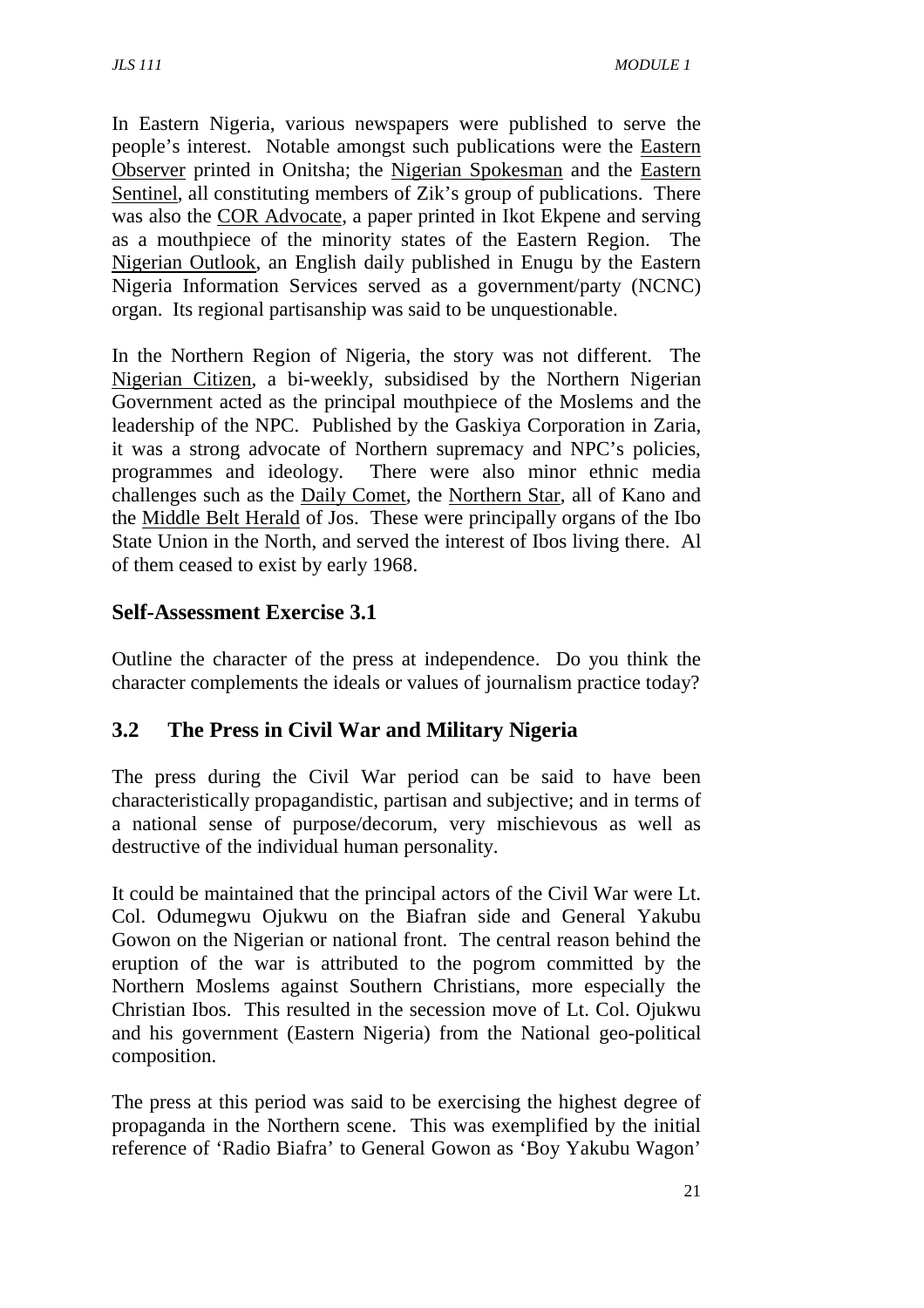and the retortion of the Federal Radio to Ojukwu as a 'Rebel Leader'. In 1968, Ojukwu had sought the services of a foreign-based Public Relations firm, Markpress in Geneva, to improve on his propaganda machinery. This action paid-off effectively for the Biafran side as the world was made to almost believe without reservation, the exaggeration of the truth behind the killing of the Ibos in the North. At one time, the figure was inflated to 30,000 Ibos (being killed).

Armed by the poor propaganda machinery of the Federal Military Government, the Nigerian side began a belated process of counter propaganda of the claims and counter claims of the Biafran government. Taking advantage of Biafran claim that, it is the Ibos that mainly controlled or perhaps exist in the East and thus were subjected to inhuman conditions of acute starvation resulting from the war, the federal mouthpiece (Radio Nigeria) took side in preaching against the assumed dominance of the Ibos in the East and indeed elsewhere. It however sang and amplified the slogan 'To keep Nigeria one is a task that must be done'. No doubt, that same task kept the military in politics for long. But how did the press help in keeping the task? The answer to the question can be feasible if one acknowledges the character of the press in the military period or years, (before the second republic). Its character was indeed Laurelistic'. This description means that the press was content with its rather unethical successes, honour and reputation or feats of singing praises of military leadership and pre-occupied with the promotion of personalities and seeking after mass media actors' gratification and rewards.

The press also became blind to the pervasive social ills, oblivious of the erosion of individual and corporate rights of citizens and uncaring of, if not participants in the corruption that infested the Nigerian body politics. The press however generated a general sense of awareness amongst the populace, with regards to Gowon's cardinal programme of 3Rs – Rehabilitation, Reconstruction and Reconciliation.

## **3.3 The Press in the Second Republic**

The military men paved way for the return of civilian government. A fresh opportunity for the masses to have a say and exercise their potentials in the governance of their country. This time, the parliamentary system of government which existed in the first republic was discarded and the presidential system mould out of American political structure was brought forward for experimentation.

In spite of these modifications, the cankerworm of partisanship and regionalism of the first republic thought to have rested in 'pieces' raised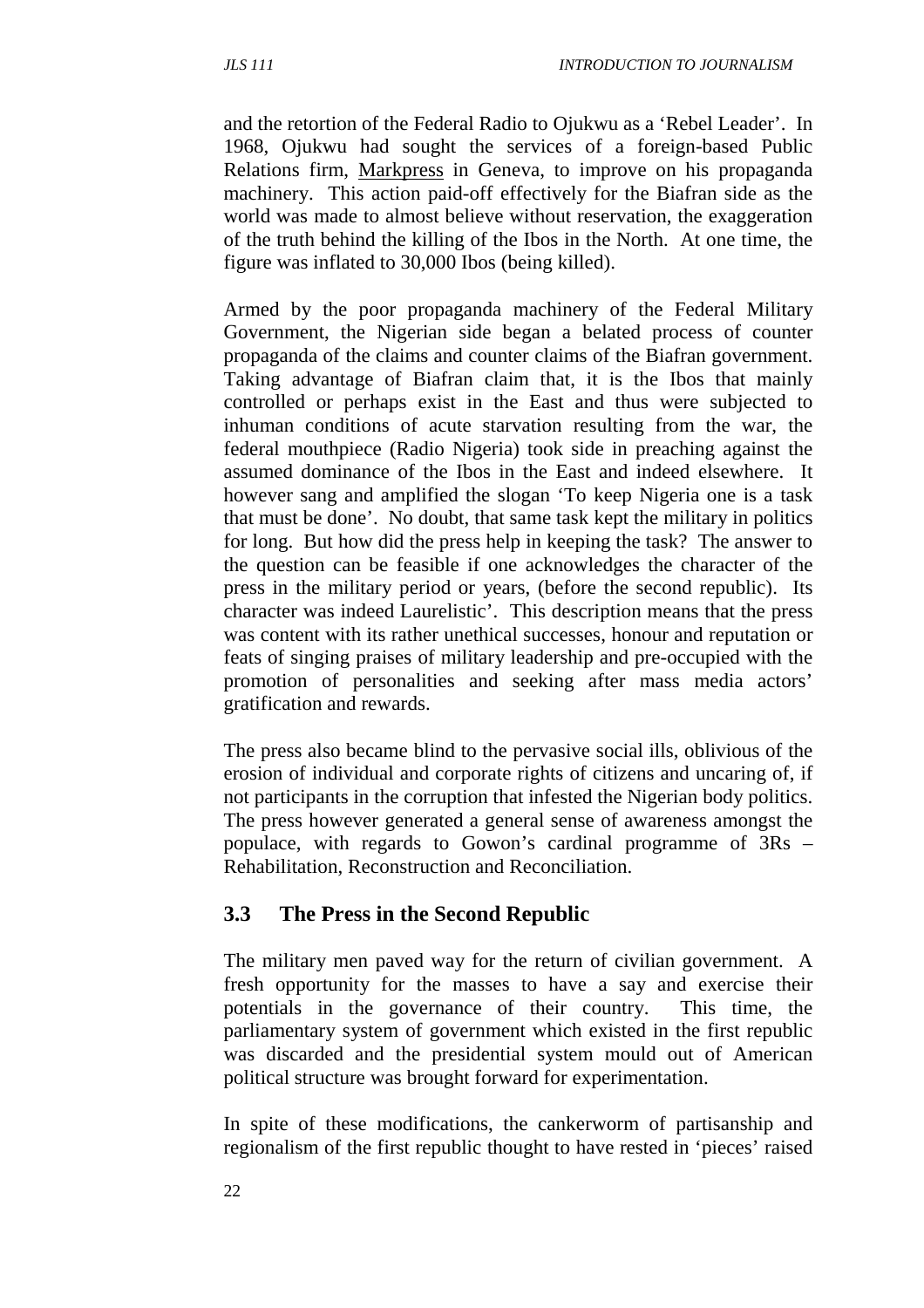its hideous structure again. In other words, significant features of the second republic paralleled with the first republic, hence, making no change. These features were that:

- A correlation existed between political parties of the first republic and the second republic.
- Politics of the first republic was seen to have reflected the second republic, in spite of some constitutional provisions in the 1979 constitution.
- No lesson seems to have been learnt from the military regime between 1996 – 1978.

Based on these features, the second republic was seen as a 'replay' of the first civilian rule. In this direction Peter Enahoro's observation of the status of the mass media towards the close of 1968 as lacking men of status as well as vision to recognise danger and oppose wrong was factually matured during the second republic as opposed to its prematurity at the time of observation.

The press at second republic metamorphosed into becoming political sycophants. The journalists allowed themselves to be used as tools for self-satisfaction. They discarded the ethic of the profession and advanced to the highest political 'Bidder', 'Messiah', or anybody who has 'rewards' to offer. The media, instead of classifying political issues for public evaluation, resorted to darkening them or proving ignorant of their dedication to independence, truthfulness, decency, impartiality and objectivity. Whether private of government owned, the mass media were organs of the many political parties that existed, of the states, of the Federal Government and of the regions. It was an era that the NPN press, NPP press, GNPP press, PRP press, etc. existed, each with strong loyalty and yearnings for increased gratification and persistent patronage. For the few ethically and professionally conscious journalists, the time was not right for 'saintly manners' as their cajoled and corrupted colleagues battered them with harassments while the government and every instrument of the state clobbered them. Indeed, the second republic press was in nutshell, exceedingly hypocritical to play the watchdog game, while helping to hasten the economic, social, moral and political decadence of Nigeria through their partisanship, sycophancy and slants.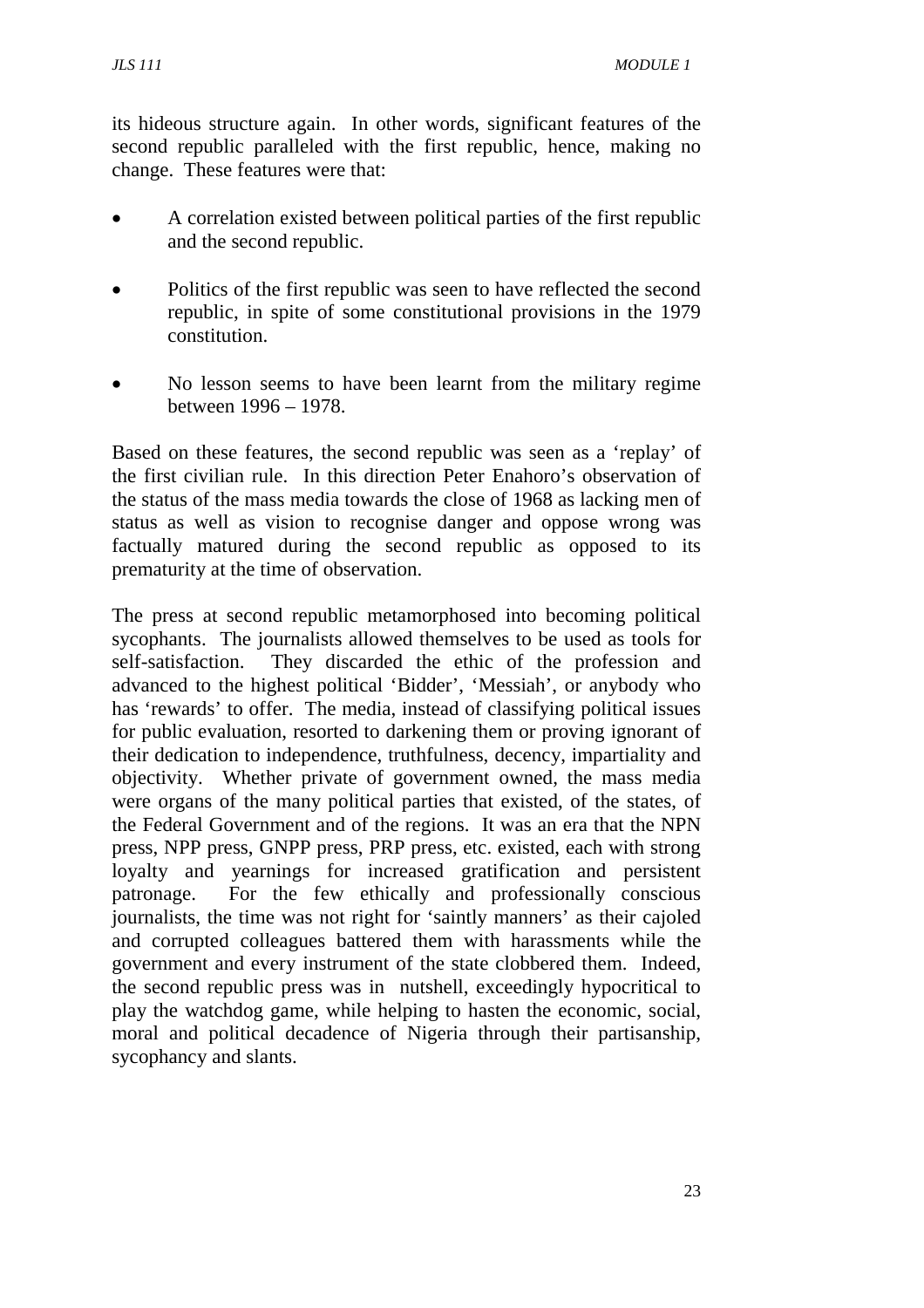## **Self-Assessment Exercise 3.2**

As one of the correlates of the first and second republic press, no lessons seem to have been learnt from the military eras. Discuss those lessons that ought to have been learnt.

## **3.4 The Post-Republic Press**

A flashback to the welter of decrees that the Federal Government felt strong to promulgate, ostensibly to facilitate the task of rebuilding the economy with the minimum diversion, the era of Buhari and Idiagbon must rank as the most hazardous for the practice of journalism. The era itself was presumingly a blessing in disguise or call it a necessary evil.

This is because, the death of the Nigerian press, the resurrection and its revitalisation were to be realised during the Buhari/Idiagbon regimes. It was a period when all newspapers and periodicals wrote almost the same thing, in almost the same manner and with an "almost" uniform pagination. In the same vein, the radio and TV stations were almost broadcasting the same thing at the same time slot and almost at the same length of time.

The apparati of censorship were so daring, brandished and sharpened to precision that, the intolerable state of social existence emboldened the mass media actors, challenged the mass media consumers and the general citizenry towards revitalising the Nigerian press. The journalists themselves became once again truly reflective of their profession and became dedicated to the ideals of journalism.

This determination to be right, resulted when their initial sycophancy earned them not only Decree No.4 and Decree No.2, under which several journalists had to operate in a terrain full of 'Mines and Traps' but also intense harassments, stage-managed trials and imprisonments, temporary closure of publishing organisations as well as seizures of publications.

The decline of the Buhari/Idiagbon regime gave birth to existential government of President Ibrahim Babangida. His government deriving strength from the weakness of the predecessor's regime, vowed a libertarian press and a social condition that will not only ensure the existence of, but works to enhance human rights in all ramifications. The regime's promises were appreciated by Nigerians who heaved a sigh of relief from the draconian years. Then came an immediate abrogation of stringent decrees like the Decree No.4 and released from jail of some of the press actors that were detained, etc. The personal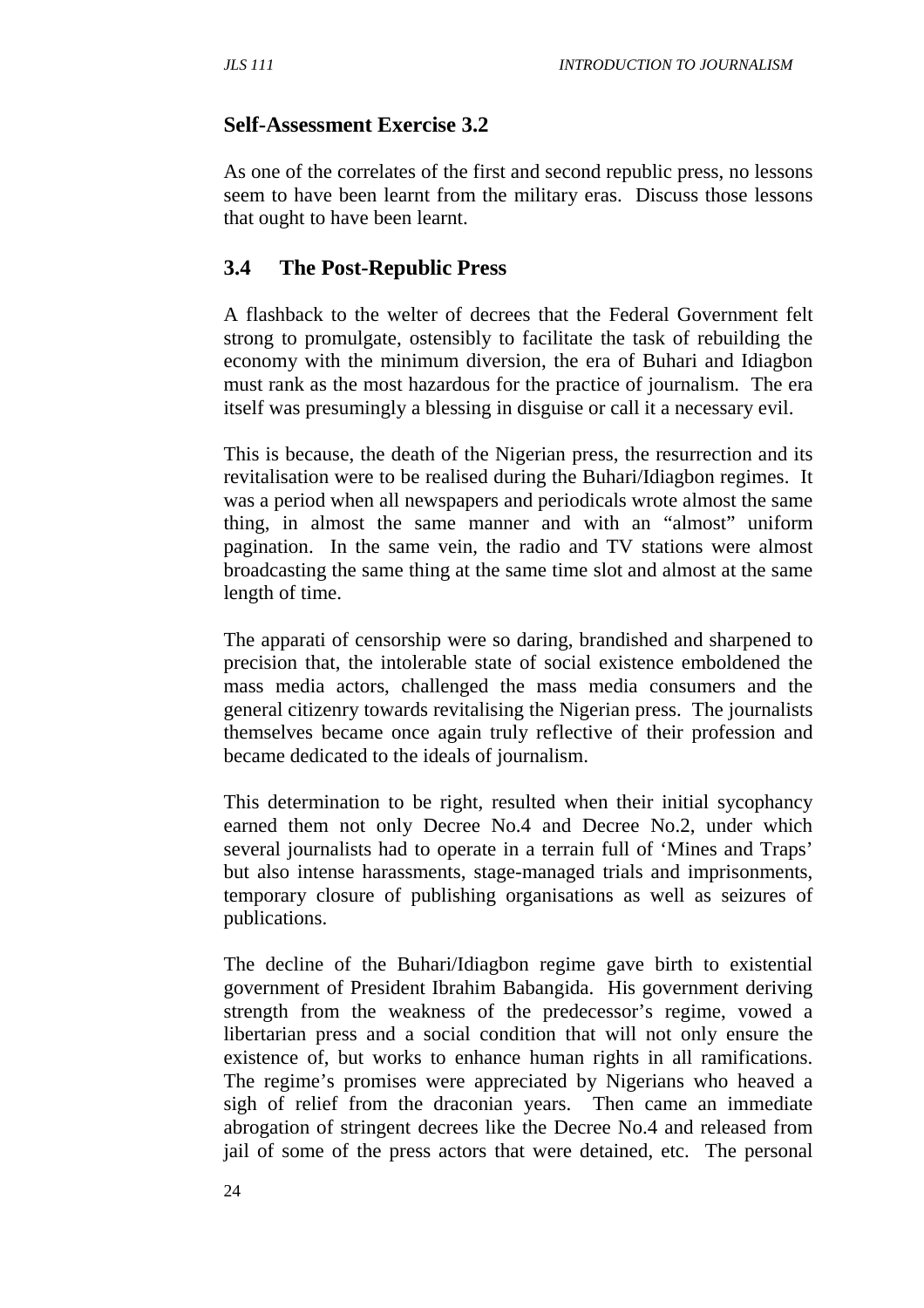charm of President Babangida added a personal touch to his being courted and even promoted by the press.

Although at the initial period of the administration, the promises and vows for the preservation of a libertarian press committed to a more investigative, advocative, agitative and provocative journalism seem utterly realistic, events in the later years of the regime punctuated the original intents of the government to promote a libertarian press. The dwindling state of the privileged press freedom of the Babangida regime, perhaps, influenced the return to the authoritarian press in the regime of General Sani Abacha.

The press in Abacha's regime apart from bringing back the memories of colonial censorship, again promoted the ideals of controlled social responsibility on the part of surviving journalists. However, all of the gaggings were to be challenged and promoted in the wake of another democratic experimentations of the third republic, now headed by a retired military general and former military Head of State, Chief Olusegun Obasanjo.

## **4.0 CONCLUSION**

Just as the press gave African nationalism its primary means of dissemination and propaganda, it also gives politicians their prime means of reaching national audiences and of attempting to secure a national following. It is fair to say that the primary motivation for producing a newspaper in Nigeria is political rather than commercial. A Nigerian politician who has no access to, or is not reported by any news medium is at a grave disadvantage. The mass media report politics, they are also political institutions of central importance to the functioning of Nigerian democracy.

## **5.0 SUMMARY**

The more the harassment, the bolder the press. Overall, the Nigerian press is still rated one of the freest.

## **6.0 TUTOR-MARKED ASSIGNMENT**

Would you prefer the press during the military regimes to the press during the civilian/democratic regimes? Give reasons in support of your stance.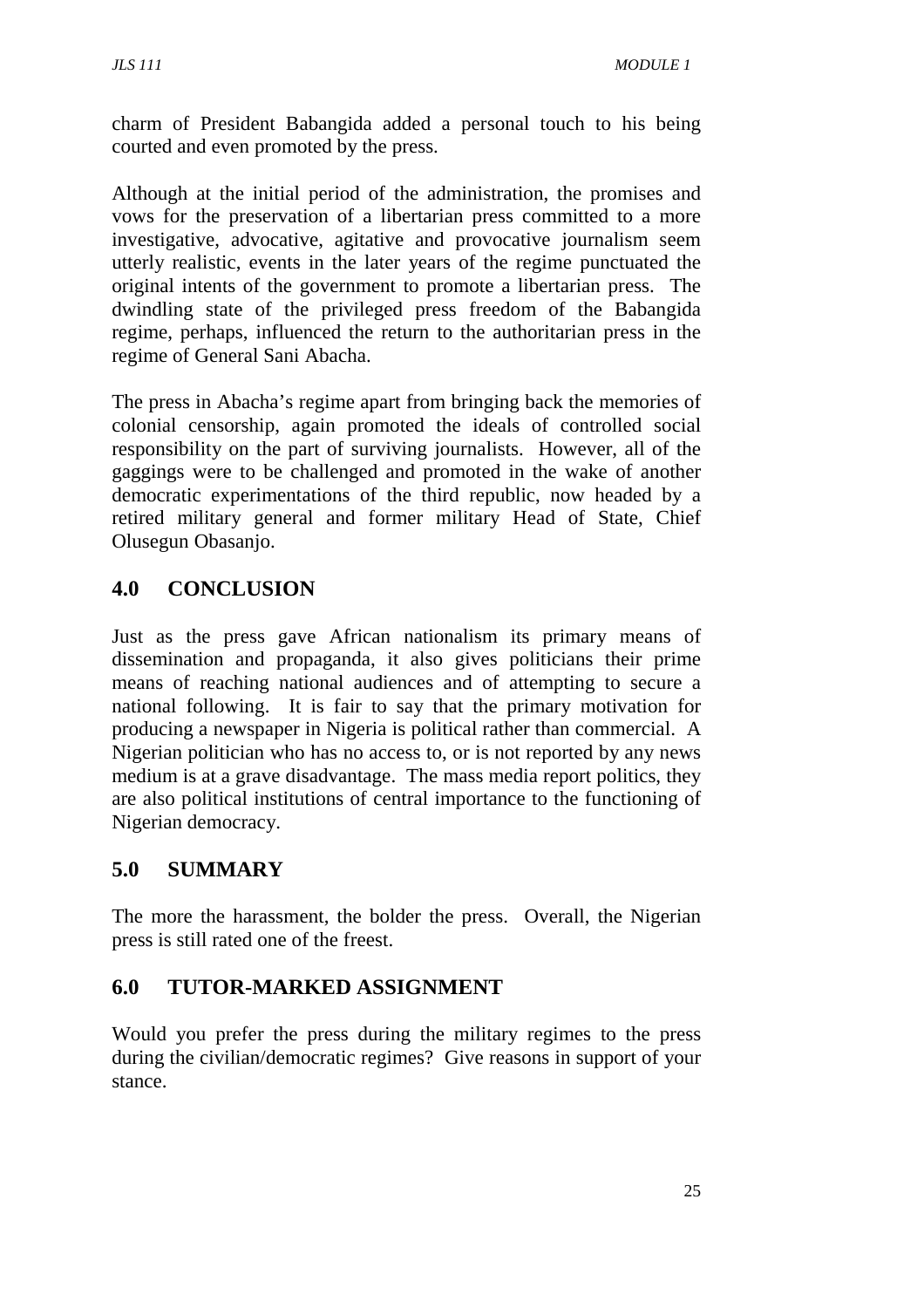#### **7.0 RFERENCES/FURTHER READING**

- Nwuneli, Onura (1985) "The Evolution of Print Media in Nigeria" in Nwuneli Onuora (ed) Mass Communication in Nigeria: A Book of Reading. Enugu: Fourth Dimension Publishers.
- Ogunsiji, M. A. (1989) An Introduction To Print Journalism. Ikeja: Nelson Publishers Limited.
- Omu, Fred I. A. (1978) Press and Politics in Nigeria, 1880 1937 Bristol: Western Printing Services Limited.
- Umanah, Ahaziah (1991) "An Evaluation of Nigerian Press From The Colonial Era To The Present" in Udofia. Calix (ed) African Journalism in Perspective. Abak, Nigeria: Itiaba Publishers.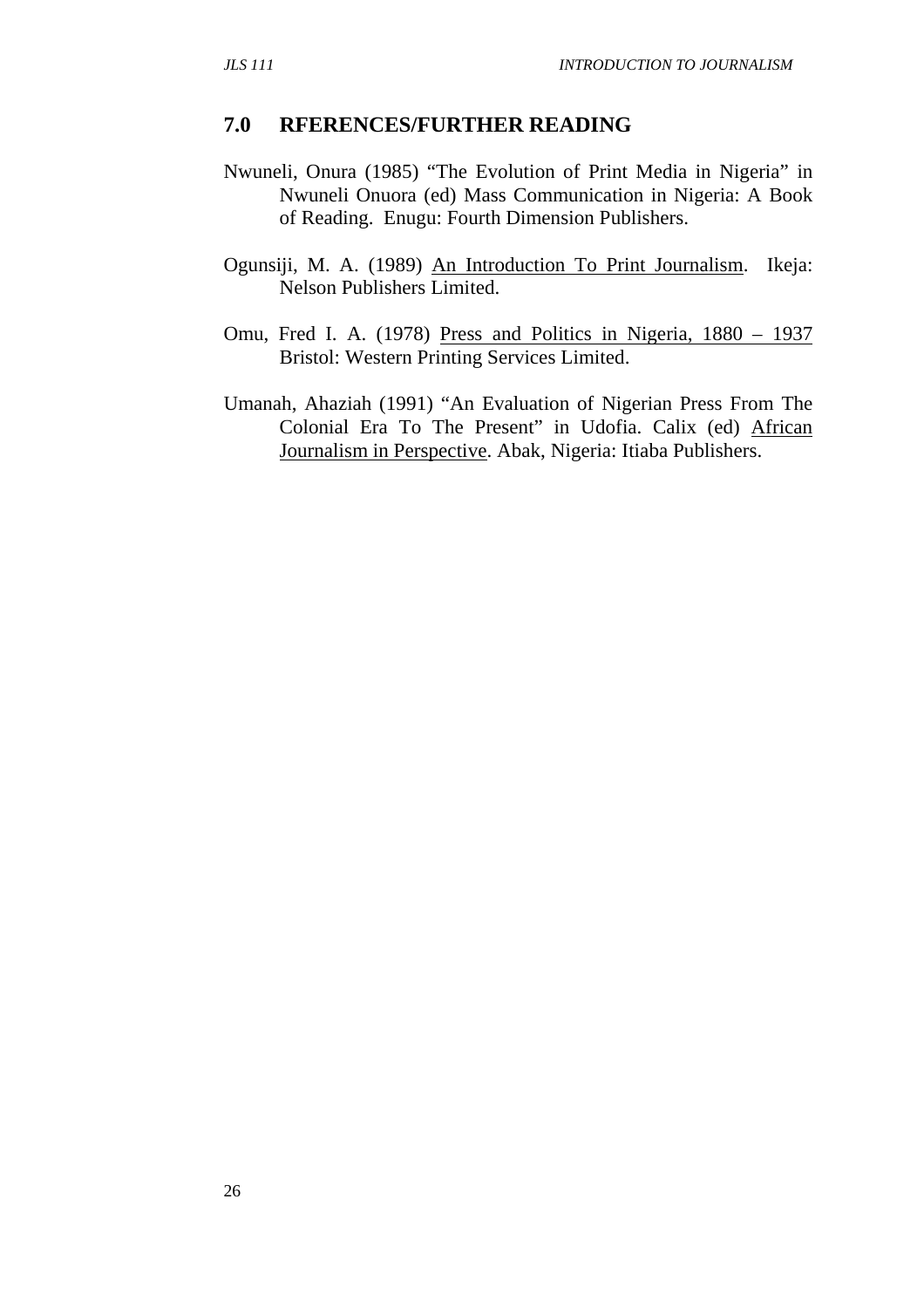## **UNIT 4 THE JOURNALISM INDUSTRY: KEY STRUCTURAL MAKE UP**

## **CONTENTS**

- 1.0 Introduction
- 2.0 Objectives
- 3.0 Main Content
	- 3.1 Structure of News Industry
	- 3.2 The Editorial Department
	- 3.3 The Production Department
	- 3.4 The Business Department
	- 3.5 The Administrative Adjunct
- 4.0 Summary
- 5.0 Conclusion
- 5.0 Tutor-Marked Assignment
- 6.0 References/Further Reading

## **1.0 INTRODUCTION**

In this unit, the structural make-up of journalism industry is discussed. A reporter needs a thorough familiarity with the set-up of his organisation in order for him to understand and appreciate the intrigues of newspapers production.

## **2.0 OBJECTIVES**

At the end of this unit, you should be able to:

- identify the major personnel in the news industry
- highlight their key functions of their jobs.

## **3.0 MAIN CONTENT**

#### **3.1 Structure of News Industry**

The news industry is a complex one. The structure or organisation depends mainly on the resources available to the owner. The resources in turn influences the size of the organisation irrespective of the size of particularly the print media house, certain key personnel must be put in place to perform certain legitimate functions. Where the size of the organisation does not accommodate all of the key staff, then some functions are easily combined for adjunct personnel to perform. We shall now look at the key personnel and their duties.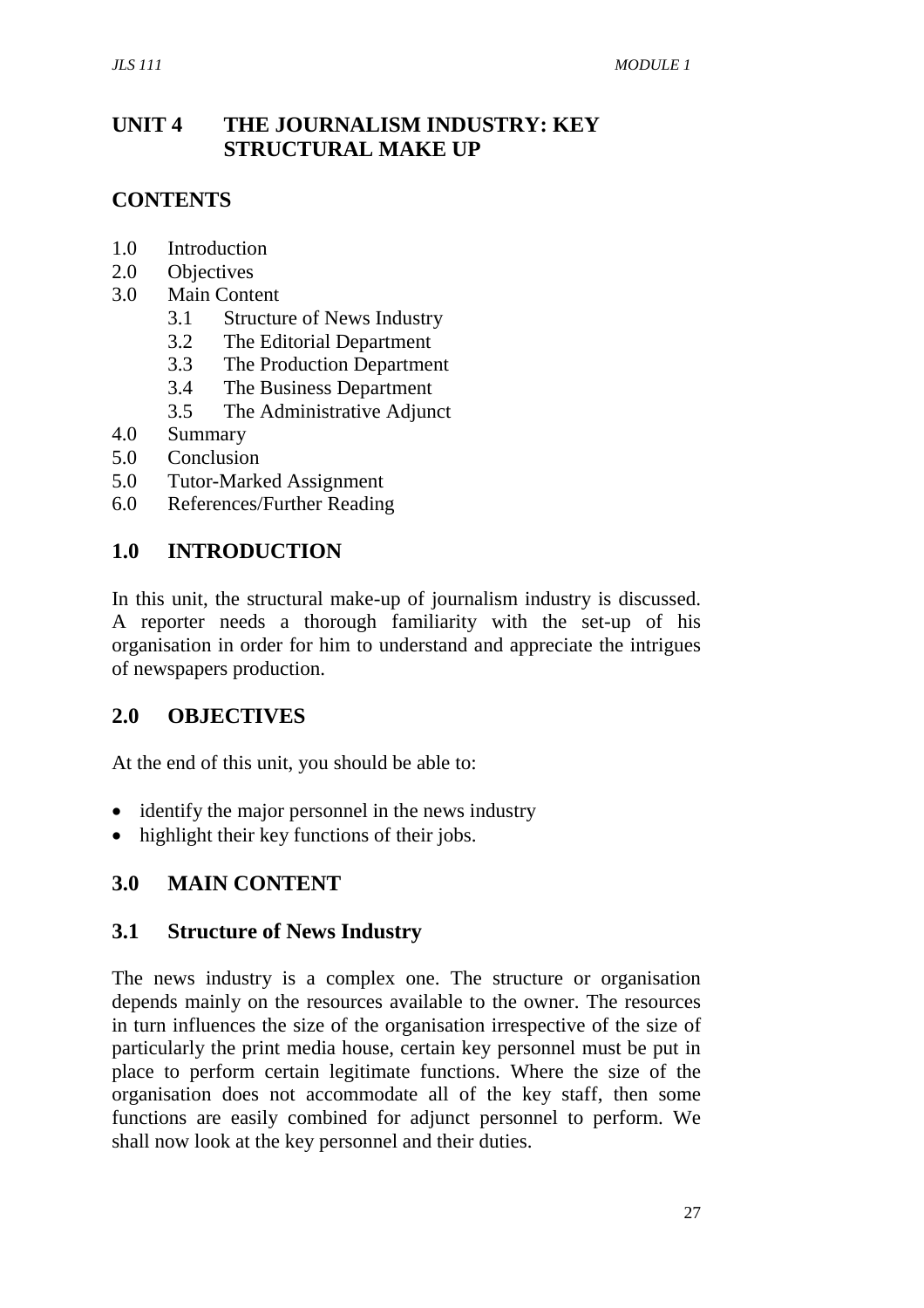# **3.2 Editorial Staff**

The key editorial staffs are the reporters and editors.

- (i) **Reporters:** These are people or specialist who see and report events for the public. They are actually news gatherers. They are the basic set of journalist. Without the reporters, all other personnel may have nothing to do in the newsroom. The reporter's main function is to be at the scene of event, whether assigned by the editor or a regular beat. He is the one to first apply the elements, values, determinants and essentials of good news reporting. Modern art of reporting has narrowed down the areas of reporters' specialization. Special reporters have been assigned to report crimes, court proceedings and assembly procedures, industry, sports, labour, entertainment etc. In each of these fields, there are always a techniques and ways in which the report must follow in order to attract readers. Each of the specialized areas of reporting also has its language, slangs and terms, in order to carry the right message. His job ends when he sends in his report to the editor.
- (ii) **The Editor:** The editor is the principal gatekeeper in the newsroom. They are many kinds of editors. While some edit for specialized interest like news, picture, women, foreign matters, editorial page/opinion pages, sports, features and layout, others are designated because of the need to facilitate the process itself. For example, sub-Editors or Copy Editors.

Generally, editors edit copies of news stories sent in by reporters. Editors make corrections in facts, spellings, grammar, names, dates, and claims. They also edit to ensure that the copy fits into the house stylebook or the organisation. An editor therefore is a manager as well as a supervisor. In order to perform such skill, an editor must not just be intelligent but must be a motivator, have a good command of English, have a sense of humour, have a nose for news, have the wealth of experience in journalism, and have good professional manner. And all these must be in addition to being a good policy maker, being creative and dynamic, being a good team leader and worker and being responsible ethically and professionally.

# **3.3 The Production Staff**

The production staff are the inhabitants and operators of the second level of news processors. They are often called the production men. A production manager usually heads the production department. The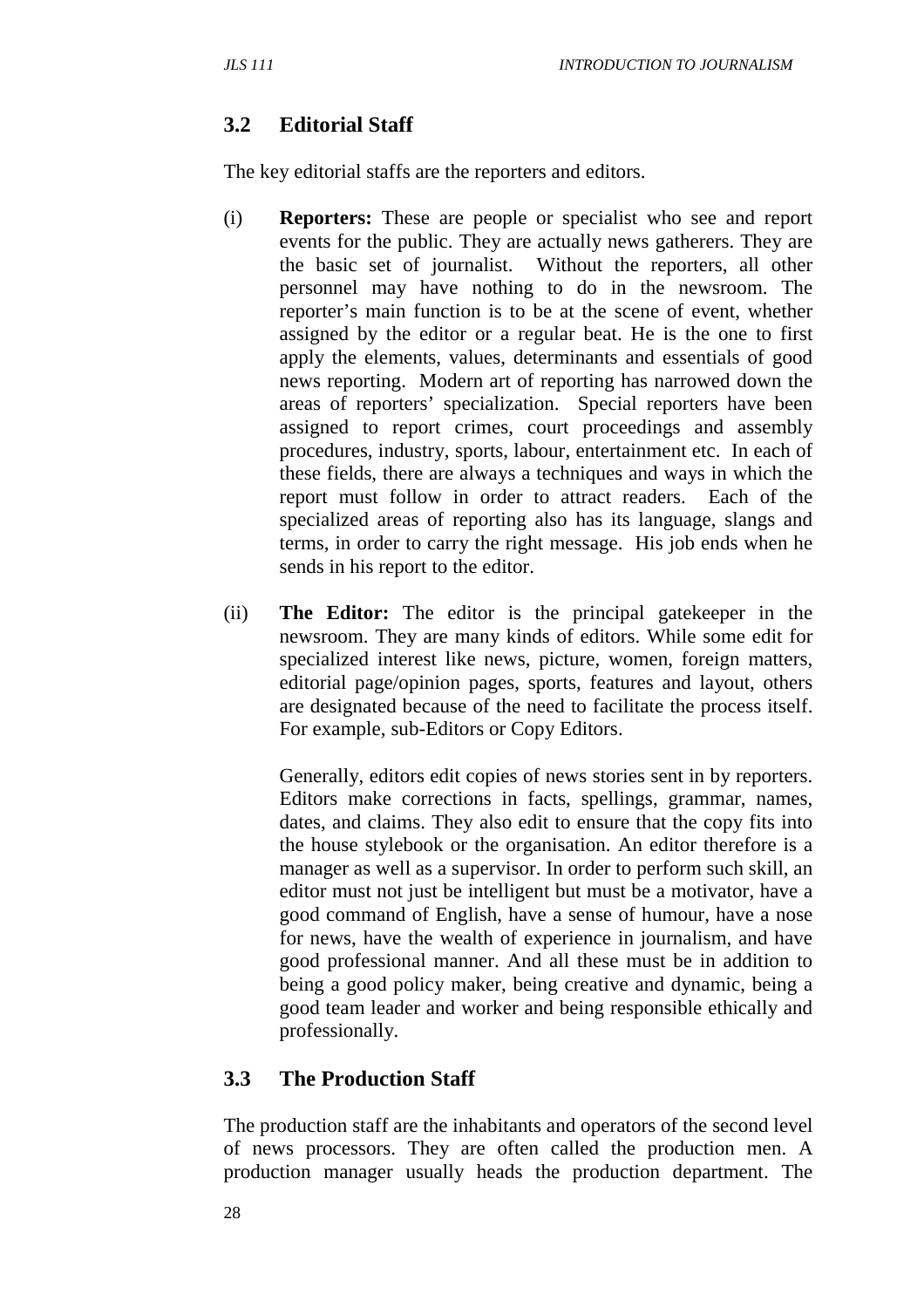production manager not only ensures that the news copies sent by the editorial department is typeset, he also ensure that the proofreaders thoroughly check the typeset materials, while the paste-up men situate stories and artwork where such materials belong. The manager also ensures that the plate making process is in order. The production department has a crop of the following experts:

- (i) *Compositors*: Those who typeset by hand.
- (ii) *Typesetting* Machine Operators.
- (iii) *Proofreaders*: Check the gallery proofs side by side the original copy for errors.
- (iv) *Make*-*up personnel*: Assemblers of types and photo engravings in page forms.
- (v) *Stone hands*: Arrange the pages in proper sequence.
- (vi) *Printers*: Those who operate the machines that turn out the newspaper in the form that readers read.

## **3.4 The Business Department Staff**

The business department is the third and the last stage of the tripartite structure of the newspaper process. The principal personnel of this department are the circulation and the advertising managers and staff. The circulation manager along with his team does the marketing job. He is responsible for the sales of the newspaper copies. He must therefore strategize on how the copies of the newspaper can be distributed to the readers.

Note that a newspaper is a business. Most newspapers have a managing director whose function is that of an MD in any business i.e. he is to see that the business is run efficiently, that it makes the most economic use of its resources to manufacture a saleable product, and finally to see that the business makes a profit. That is why this department is referred to as the lifeblood of the mass media, hence it must be managed by capable and experienced hands. Vendors form a large clunk of the circulation manager's personnel pool. Vendors are independent personnel who collect and sell newspapers on commission. It is important to note that the circulation manager is influenced by time, in the same manner as other editorial and production staffs are circulation people. But are only expected to maximise their circulation only if other departments (editorial and production) have optimise their own share of time and quality of work.

## **3.5 The Administrative Adjunct**

The adjunct department consist of the personnel account and public relations units. While the personnel manager is responsible for all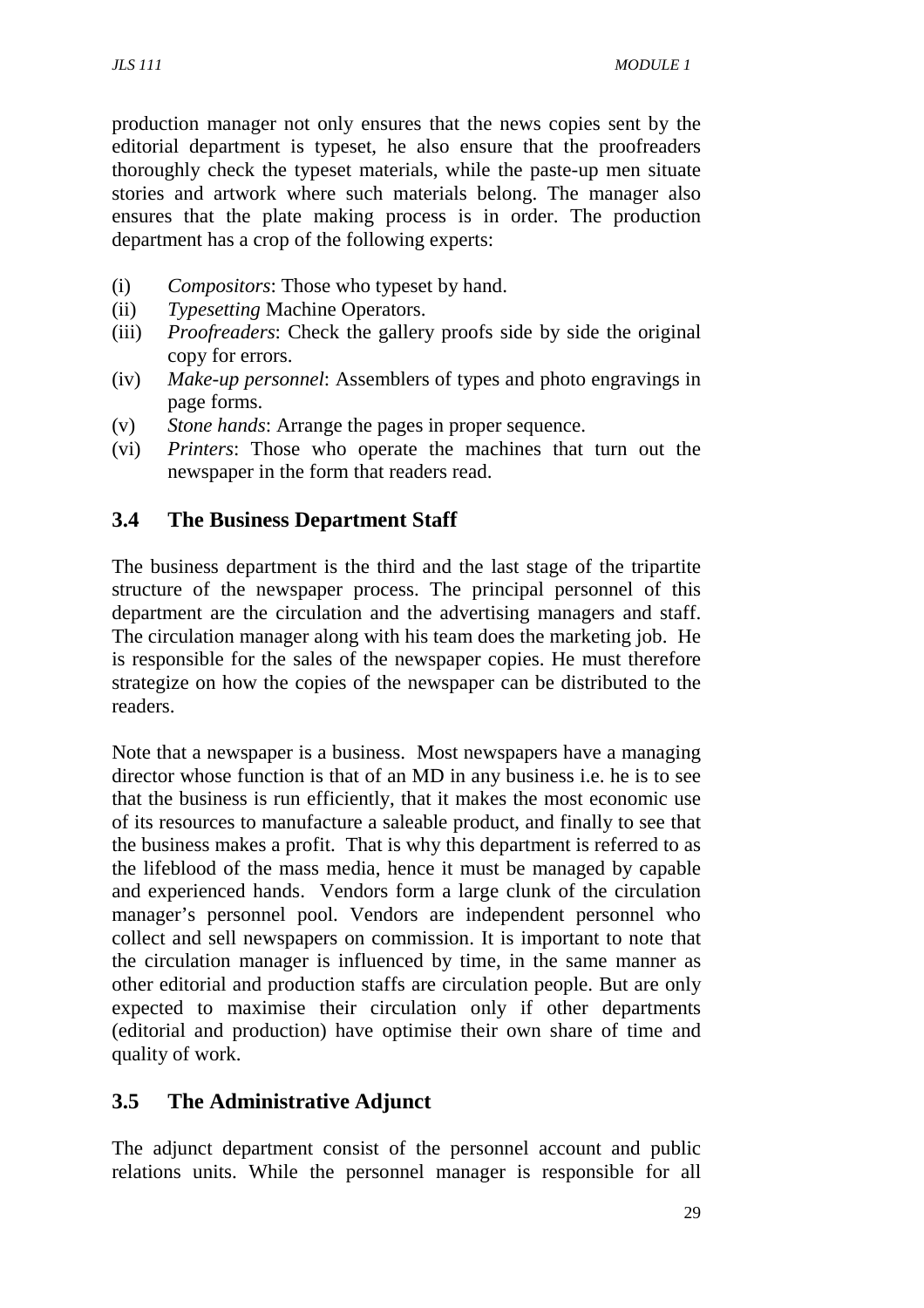administrative functions including staffing, remunerations and promotion, the public relation expert manages the various relationships between the organisation and the various units and groups within and outside the organisation.

#### **Self-Assessment Exercise 4.1**

How do the staff and functions of the editorial departments differ from those of production and Business?

#### **4.0 CONCLUSION**

In all, most of the functions of the personnel dovetail with each other and therefore complimentary. Hence, all the departments in the news industry are important.

## **5.0 SUMMARY**

In this unit, you have learnt that:

- The business of journalism revolves round three major departments/units, namely: editorial, production and business. Other adjacent units are the personal and public relations.
- The three principal departments parallel the three key interests of journalism which are (1) news gathering (2) news processing and (4) news disseminating.
- The principal actors in each of the basic units are reporters and editors for the editorial section; proof readers, compositors, typesetters, stone hands and make up hands for the production section; and vendors, advertisers, marketers for the business department.

## **6.0 TUTOR-MARKED ASSIGNMENT**

From your understanding of the structures of a typical journalism environment, draw an organisation representing the major units and their functions.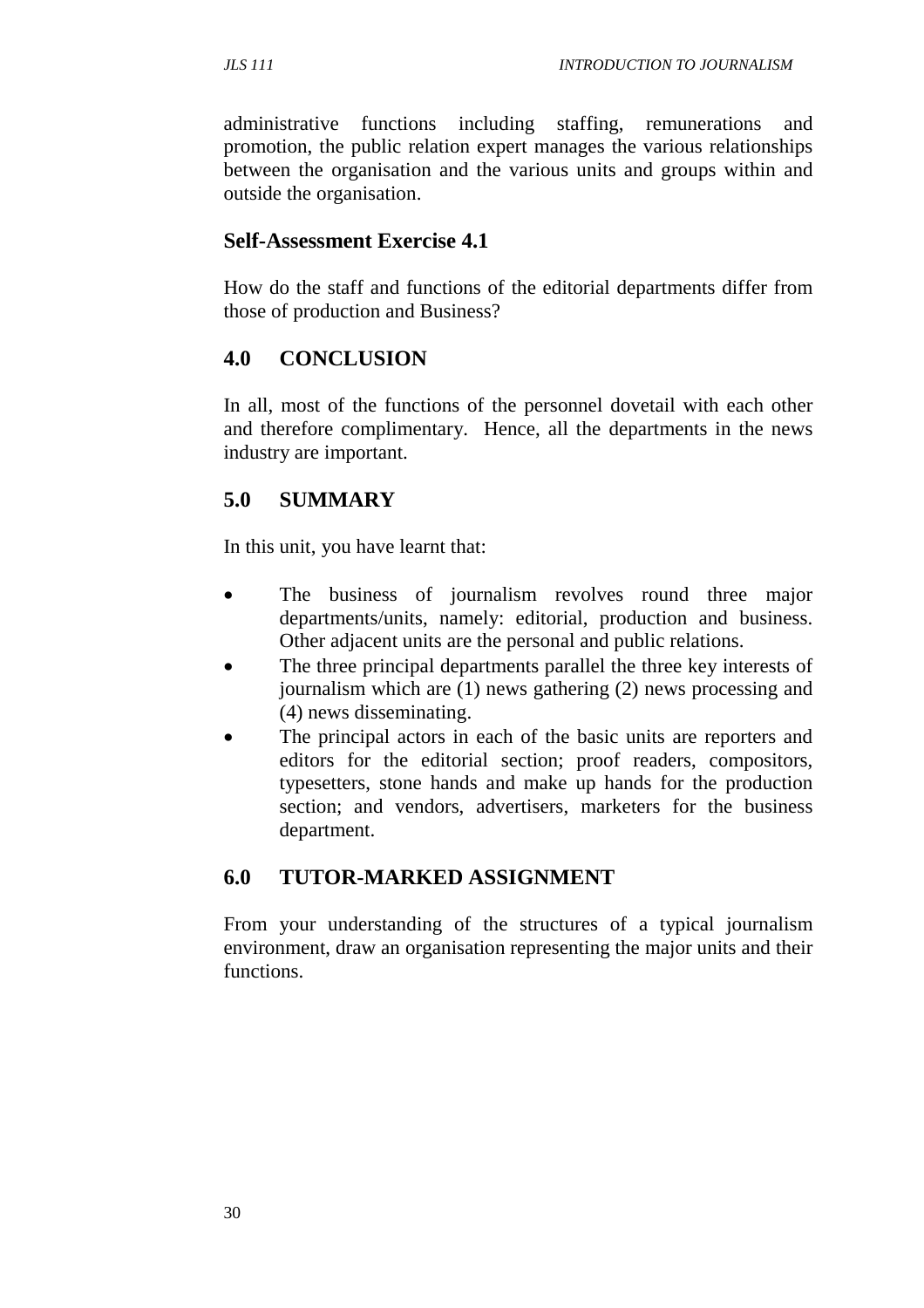## **7.0 REFERENCES/FURTHER READING**

- Baran, Stanley J. (1999) Introduction to Mass Communication: Media Literacy and Culture. Mountain View, California: Mayfield Publishing Company.
- Dominic, Joseph (1990) The Dynamics of mass Communication New York: McGraw-Hill Publishing Company.
- Ogunsiyi, M. A. (1989) Introduction to Print Journalism Ikeja, Nigeria: Nelson Publishers Limited.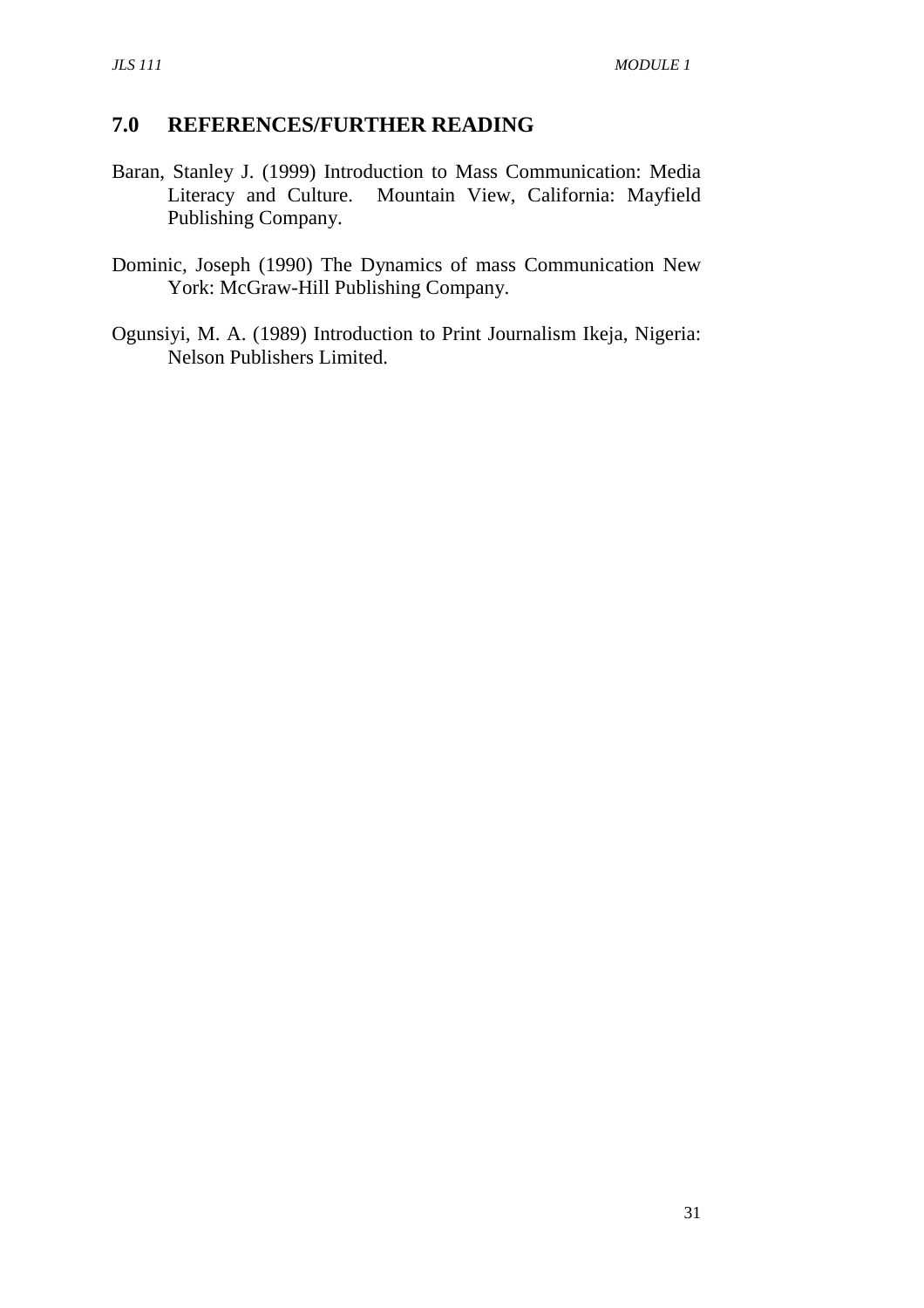#### **MODULE 2**

- Unit 1 The Nature of News
- Unit 2 Writing the News
- Unit 3 Editing the Copy
- Unit 4 Headline Writing

#### **UNIT 1 THE NATURE OF NEWS**

#### **CONTENTS**

- 1.0 Objectives
- 2.0 Introduction
- 3.0 Main Content
	- 3.1 Introduction
	- 3.2 The Meaning of News
	- 3.3 News Determinants
		- 3.3.1 Timeliness
		- 3.3.2 Proxibility
		- 3.3.3 Prominence
		- 3.3.4 Consequence
		- 3.3.5 Human Interest
	- 3.4 Types of News
		- 3.4.1 Straight forward News report
		- 3.4.2 Investigative News report
		- 3.4.3 Interpretative News report
	- 3.5 News Values
		- 3.5.1 Objectivity
		- 3.5.2 Balance
		- 3.5.3 Currency
		- 3.5.4 Accuracy
		- 3.5.5 Brevity, Conciseness and Clarity
- 4.0 Conclusion
- 5.0 Summary
- 6.0 Tutor-Marked Assignment
- 7.0 Reference/Further Reading

#### **1.0 INTRODUCTION**

"News" is the raison d'etre of any newspaper. This is why the newsroom is the first port of call for all cub-reporters. The would-be journalist must therefore have knowledge of the technicalities involved in writing news story as observed in this unit.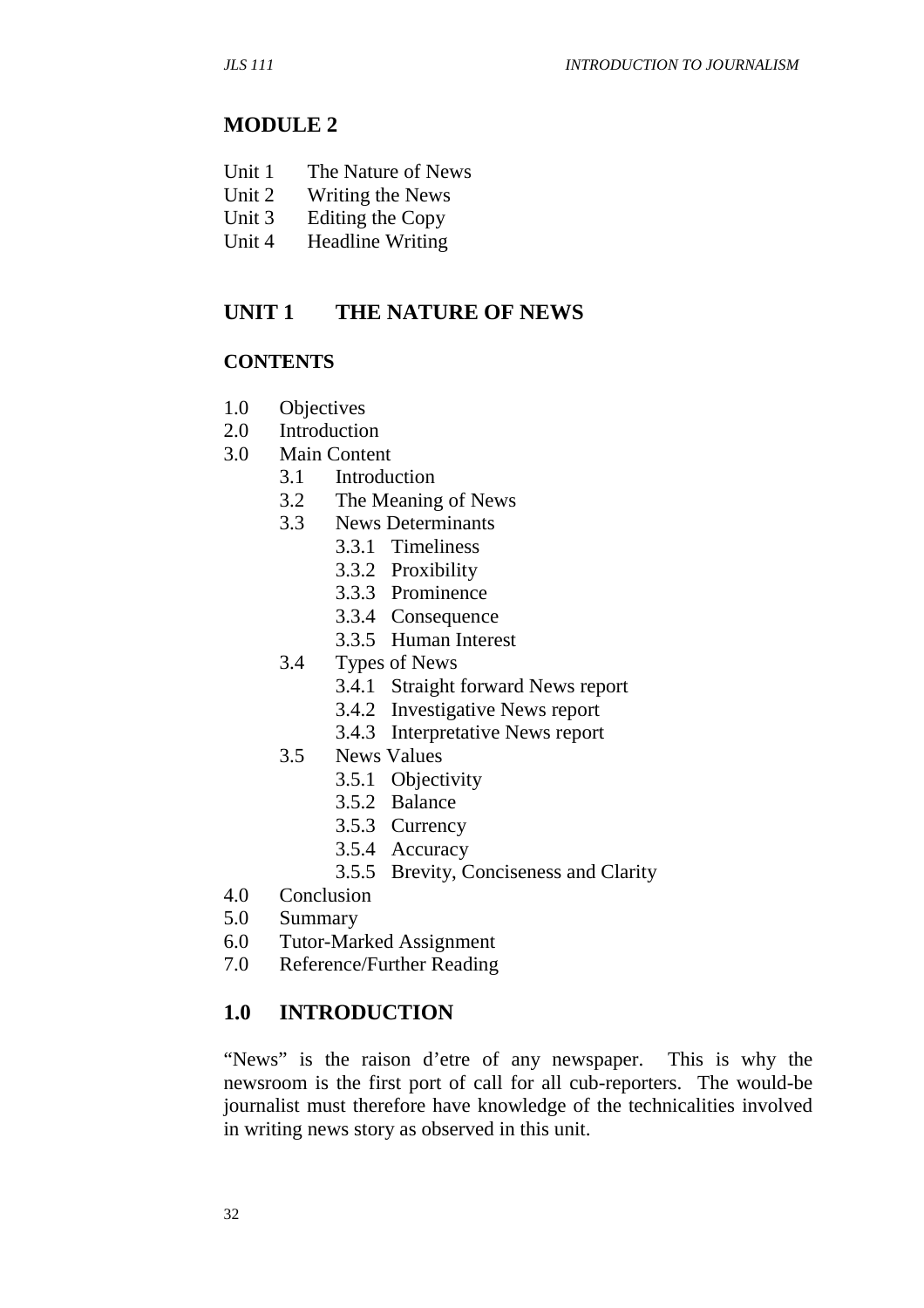## **2.0 OBJECTIVES**

At the end of this unit, you should be able to:

- define what 'News is:
- identify what is known as News Determinants
- distinguish between types of News
- explain the values of good News Reports.

## **3.0 MAIN CONTENT**

#### **3.1 Introduction**

News forms basic content of every mass medium. In this unit, you are led to understand the concept of news. The criteria for selecting what event should be news are also discussed. The nature of news is further explained in the discussion of news types. The philosophical base of assessing the quality of news output is further discussed under the examination of news values.

## **3.2 What is News**

The word "news " means different things to different people taking into consideration the varying levels of political, social, economic, cultured or geographical orientations in the world. However, it is worthy to note that the term has over the years been understood as "something which is extra – ordinary, a rare occurrence or, something different from what is believed to be normal. An old demonstration of this view is usually signified in the statement: "A dog bites a man, and: A man bites a dog " The first sentence " A dog bites a man " is seen to be a normal and natural phenomenon but, the second sentence " Man bites a dog " is seen to be unusual, unheard of, and so unnatural. In this case, it is believed that the second sentence (that which is unusual) qualifies to be addressed as News. Other attempts to give meaning to the concept of news include the following:

- That news is what the editors in the mass media organizations say it is. Or what the "opinion leaders" say it is. This thinking takes root from the gate-keeping role of editors in the process of information dissemination.
- That news is any event that concerns the audience because it is closer to them than events that happen far away from their territory, community, state or nation.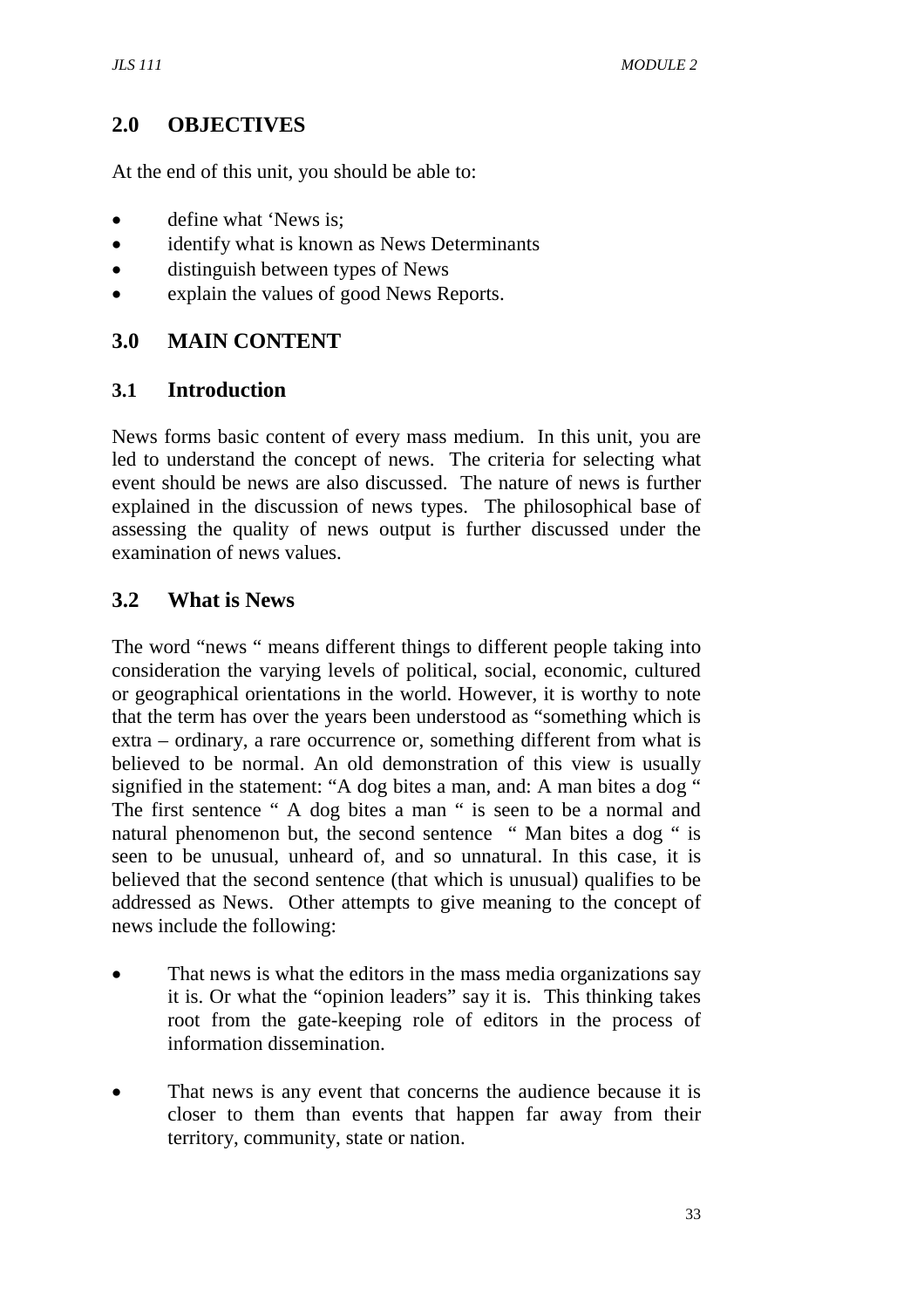- That news is "random reactions" by the mass media to random events.
- That news is an account of event as covered by the media establishments rather than the event itself – at least given that there are multiple number of events that always occur around us.

However, news, in the context of our study should be seen as an account of an event amongst events which constitutes a new kind of impute or information that changes the status of what had existed.

## **3.3 News Determinants**

The fact that there is no concrete agreement as to what News is or should be among scholars, does not mean that there is no loosely consented yardsticks or criteria of determining why an event should be or should not be considered newsworthy. In any case, majority of media practitioners have come to embrace the following criteria or determinants of news. These are:

- **Timeliness**
- Proximity
- Prominence
- **Consequence**
- Human Interest.

## **3.3.1 Timeliness**

A well known axiom within the world of journalism is that "Nothing is as dead as yesterdays news". Although this lends itself mostly to the deadline of the print medium given that the broadcast media often repeat the previous day's event in the early morning broadcast, perhaps, with modified slants, the element of timeliness suggest some form of currency or immediacy in reporting events. It emphasizes speed in the output of the media institution so that the citizenry may be informed and make decisions in response to the appropriate time frame. Because information is a form of energy, people need it to urgently make their business or political decisions. Therefore, it must be made accessible to people as fast as possible. In order that the "freshness" of an account is not lost totally, some – observers are of the view that the journalist should avoid the use of "yesterday" in their reports, unless it is very necessary to do so. For instance, a report of a bomb blast in Lagos state this morning appears fresher and current than a report of the same bomb blast in Lagos last month.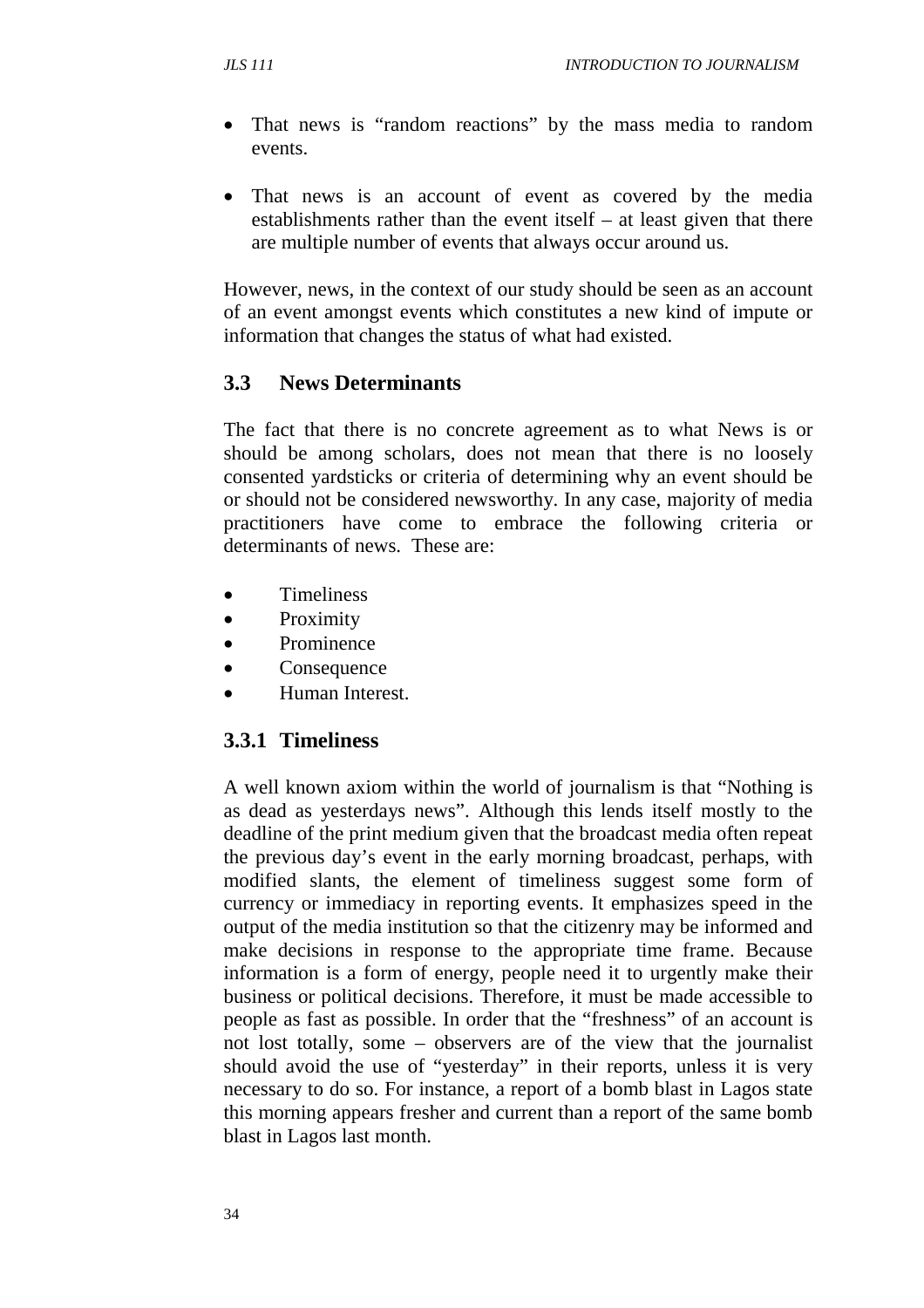# **3.3.2 Proximity**

Proximity has to do with nearness. As a news determinant, it is in the judgment of the media worker, a criterion for selecting, those news events that are situationally and locally relevant to the audience. Proximity thus has the geographical and psychological implications. For example, reports about Nigerians in Nigeria, are likely to be of interest to readers in Nigeria than reports about Americans in Nigeria. Also, reports about Nigerians in America will be a thing of interest to Nigerians in Nigeria than reports about Cameroonians in America.

## **3.3.3 Prominence**

The common saying that "All men are equal but some are more equal than others" may also pass for prominence as a news determinant. But this time one can re-phrase the statement to read: All men are "newsworthy" but some are "more newsworthy" than others. The difference in the status of newsworthiness can either be attributed to the position, rank or class people occupy, their entertainment, an instance here is when the president of a country shakes hands with children on the street. An event of this sort, is very likely going to attract a news paper's front page banner, compared to the many hand shakes of a man or woman who is not prominent enough to be recognized. In any case, what is true of persons is also true of places, organizations, institution, etc. Certain persons because of their status in the society, are more newsworthy than others. For example' a news story that claims that 'a man was shot dead in Aso Rock, Abuja' does not attract as much attention as reporting that 'The President of Nigeria has been shot dead in Aso Rock Villa, Abuja.

## **3.3.4 Consequence**

Consequence as a determinant of news event means that the interest of the public is upper- most in weighing the implications or effect of an event reported. The numerical strength of those affected by an event also fits into this report. For instance, if an accident involves 80 people in number, the report is likely to be considered for publication than an accident that involves a person or two. Other stories that are often selected using this criterion include those of price changes, epidemic, pestilence, national strike like NLC, and ASUU strikes in Nigeria. Strikes of this nature often have far reaching implications on the population.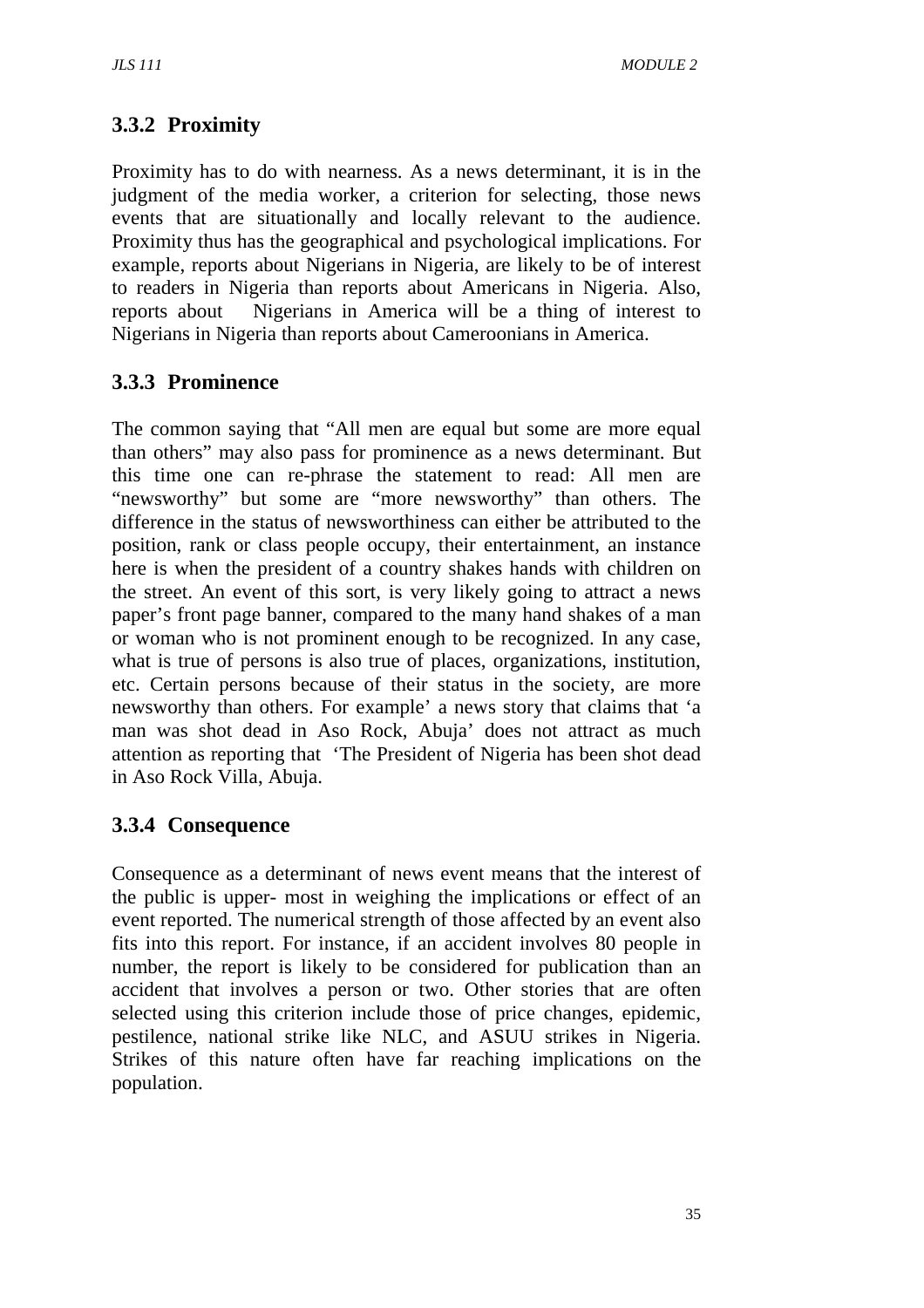# **3.3.5 Human Interest**

This refers to interest in human beings and events because they concern men and women in situations, which might confront anyone else. It concerns the lives and welfare of people, animals or otherwise. Thus, the extremes of "pathetic" and "humorous" experiences of life are inclusive. A news story about a dog rescuing a baby from a swimming pool when the parents of the child were attending to other needs, represents a good example of one of the perspective of human-interest news.

## **Self-Assessment Exercise 1.1**

For each of the news determinants, cut out stories from the daily newspaper that best represent the values of the determinants.

## **3.4 Types of News**

The difficulty that is normally associated with the distinction between types of news is not strange to many. This is simply because all the noticeable types of news share certain common characteristics that do not permit any clear direction. Nevertheless, the differences are most obvious in the scope and the nature of treatment or effort expended on event of such importance. In broad terms; there are three major types of news reports namely:

- The straight forward news
- Investigative news reports
- Interpretative news reports

## **3.4.1 Straightforward News Reports**

These are the products of the conventional answer to five Ws and H. It is normally short and sometimes lengthy in content but generally; it constitutes the bulk of news types that form the content of most commercial newspapers. In this kind of report, reporters are not expected to inject their opinions. Rather, they are only expected to answer the basic questions of 5 Ws and Has objectively and straightforward as possible.

Straightforward news story may be based on hard, soft / human-interest events**. Hard news** are stories that deal with topical issues that are tied to governmental affairs concerning economic, social and political issues. They are usually filled with facts and figures. They also form the core of most newspapers straightforward news coverage. **Soft news** stories deals with social and ceremonial events in the society, like investitures,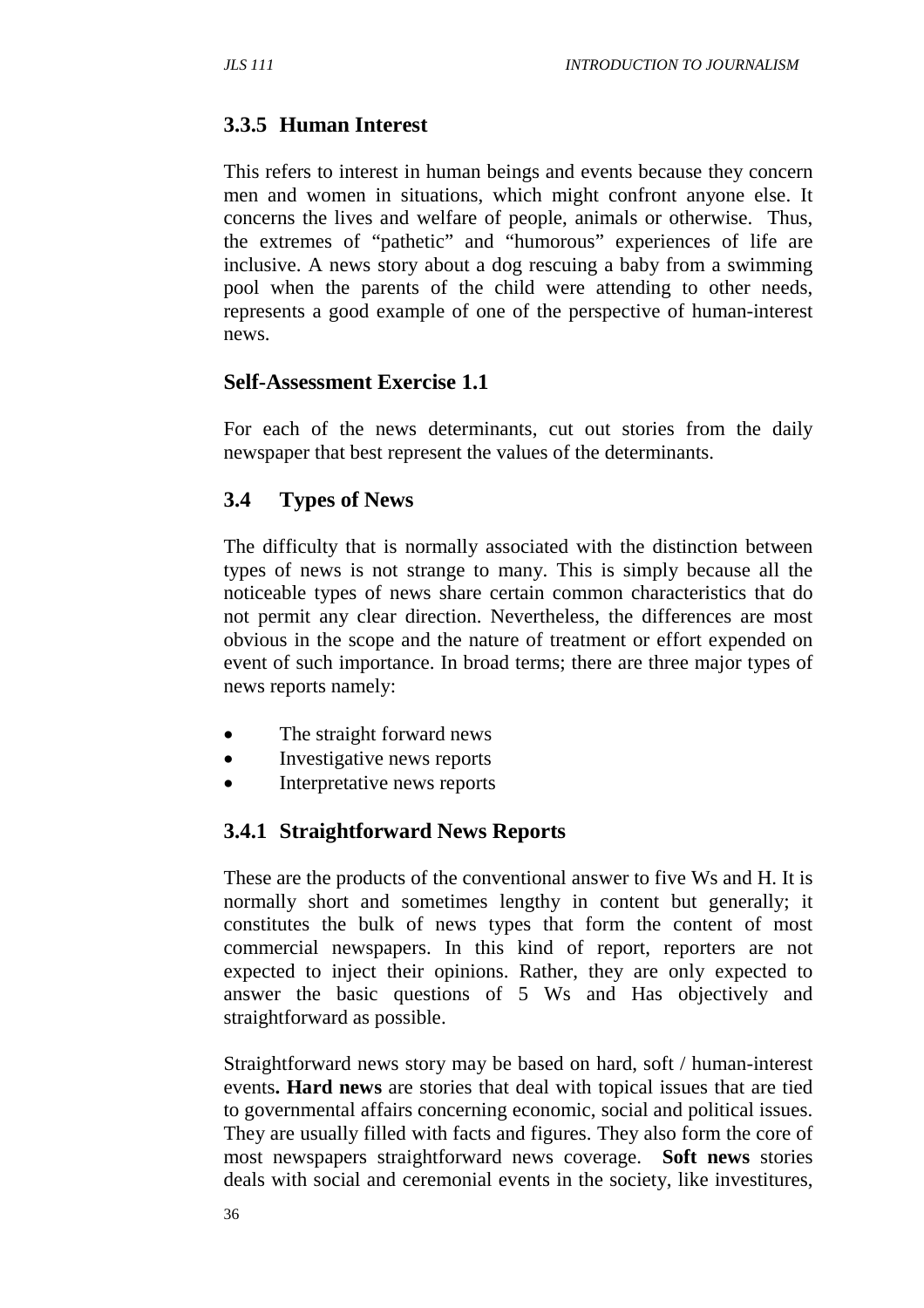coronation, birthdays, marriages etc. While the **Human interest** arouse emotional feeling all though mostly generated from conflict, controversy, crime, disasters, accidents, adventure, children etc.

## **3.4.2 Investigative News Reports**

An investigative report is a better quality reporting that is distinct from the straightforward news type. Its degree of thoroughness is greater than that of straight news report. It normally deals with reports on serious subjects and normally, involves obstacles that are common on the straight news type. Generally, it is distinguishable from the straight news because:

- It involves a lot of interviewing
- It involves the digging of facts.
- The reporter is tied up to rewards
- It is time consuming
- It calls for handwork
- It cost much money
- It demands more patience; persistence yet, may be frustrating.
- It is also risky

Like the straightforward news type, an investigative reporter is not expected to editorialise or inject or interpret fact in the story. These facts are not to be twisted or fabricated but must be based on information dug from many sources. The investigative report is usually long and written to expose and explain Issues in details. In order that the much-needed details are accurately sourced for, the investigative reporter relies heavily on such techniques as:

- (a) Direct observation of an event in order to get first hand experience, without the intrusion of other peoples (eye witness perceptions or biases. i.e. being a participant observer or being part of an action maybe robbery, gangster operation, and cult etc) in order to know what goes on.
- (b) Searching for primary and secondary documents from record keepers or institutions. The investigative reporter must have a solid documentary base on local/ international records of interest, official and unofficial.
- (c) Reliance on unsolicited information from informants, government and other publicity seeking interest groups.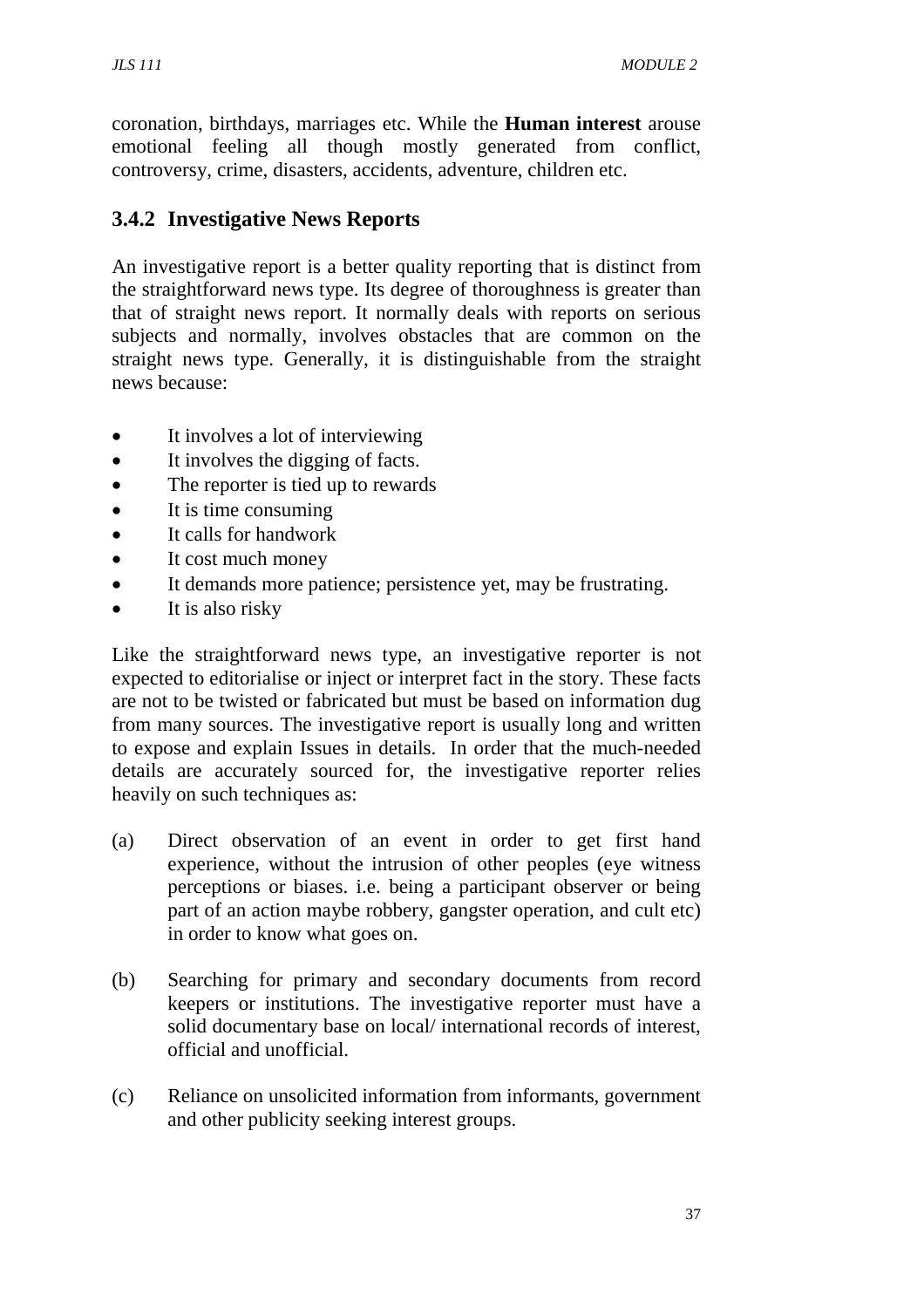- (d) Interviewing people to get information. Interview is the bedrock of newsgathering business. Success in this exercise also depends on the investigative reporter's adherences to the basics of investigative interviewing, which are:
	- Preparation
	- Control
	- Information
- **Preparation:** This involves a reporter's knowledge of the background of the subject matter or topic, the people involved in the interview or story: the list of questions, sorting of and arrangement of facts and opinion in order to extract or separate the neutral information from the factual one in a controversial issue.
- **Control:** This includes all forms of courteousness in the mastery and handling of an interview. It calls for a direction of purpose and a sense of responsibility that does not reveal the ill preparedness of the reporter or his lack of knowledge of the subject matter.
- **Information:** This involves all the amount of attention a reporter can give the interviewee to elicit facts about the subject matter. It demands a sound and careful listening skill and attitude.

## **3.4.3 Interpretative Reporting**

In the report of events, most reporters are often confronted with the urge of analyzing the implications of several issues in an event. This is the thrust of interpretative reporting. It is a kind of news report that demands the reporter's injection of his opinion, or some form of editorialization or comments on the issue reported. Like the investigative report, the interpretative reporter requires additional facts for easy clarification, detailed explanation and logical analysis. An interpretative reporter also has a wide variety of **approaches,** which he may use to give his story an interpretative slant. These include:

- (a) *Side-bar short*: supplements or pieces of information that highlight the main feature of an issue. It can be blocked or boxed at the side or the newspaper or magazine.
- (b) *An interpretative article* developed from the views comments or opinions of experts.
- (c) *Historical background* of the event that provide a kind of go between the present and the past.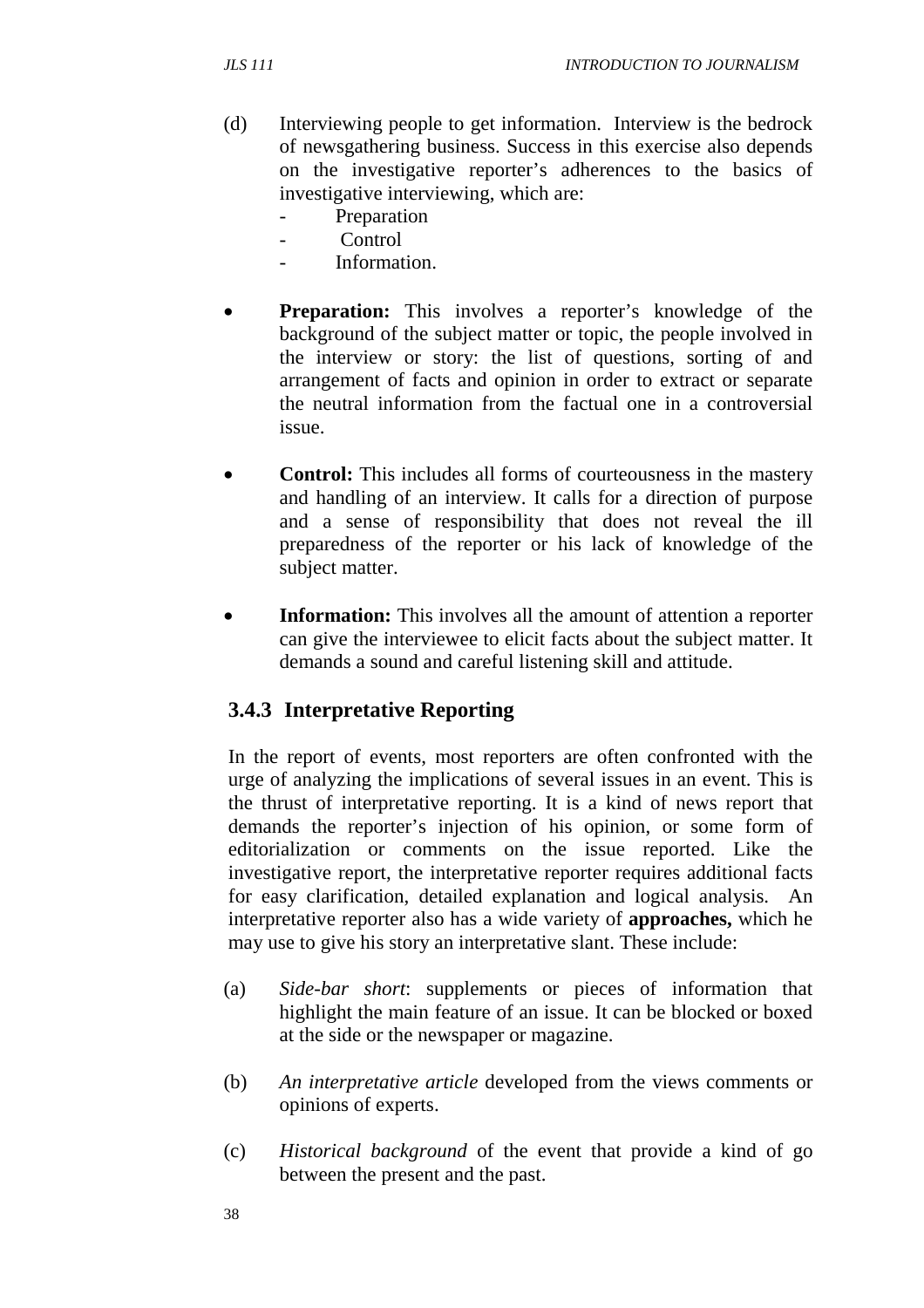- (d) *Speculative or predictive analysis* of the event by the reporter. Although it can be dangerous in intent and result. It is normally unreliable as the future is usually not understood firmly by anyone.
- (e) The *personality profile*: This an attempt to provide a feed forward information before the primary message by introducing the personality involved in, behind the event itself.

## **3.5 News Values**

News values refer to those qualities of the news that give meaning and integrity to the sound journalistic practice. The fundamental and philosophical components of such a sound journalistic practice are:

- **Objectivity**
- Accuracy
- Balance
- Currency and
- Brevity, conciseness and clarity.

## **3.5.1 Objectivity**

Though greatly misunderstood and misapplied, objectivity subsumes all other virtues of journalism, whether or not it is viewed from the moral, artistic or intellectual angle. Objectivity not only concerns the individual journalist but also the institution of journalism practice. In this sense, objectivity is not just considered as a 'goal' but also as a process. When considered as a goal, objectivity is seen as that impossible idealistic task that cannot be attained. But when seen as a process, it is possible task which can be attained, but not without subjective intrusions. However, for the purpose of journalism practice, objectivity is the ability of the reporter to bridge the knowledge gap between the thing/ event he/she reports and the (real) event/thing itself. In other words, objectivity requires that a complete, unbiased, truthful, comprehension and intelligent account of an event be given in a context that give meaning to the reader. Dennis, Ismach, and Cilmor (1978)

## **3.5.2 Balance**

Balance derives its essence from objectivity. It simply draws the journalists closer to the task of appropriating the focus, treatment, prominence, time, space and privilege of any news event with fairness and equality.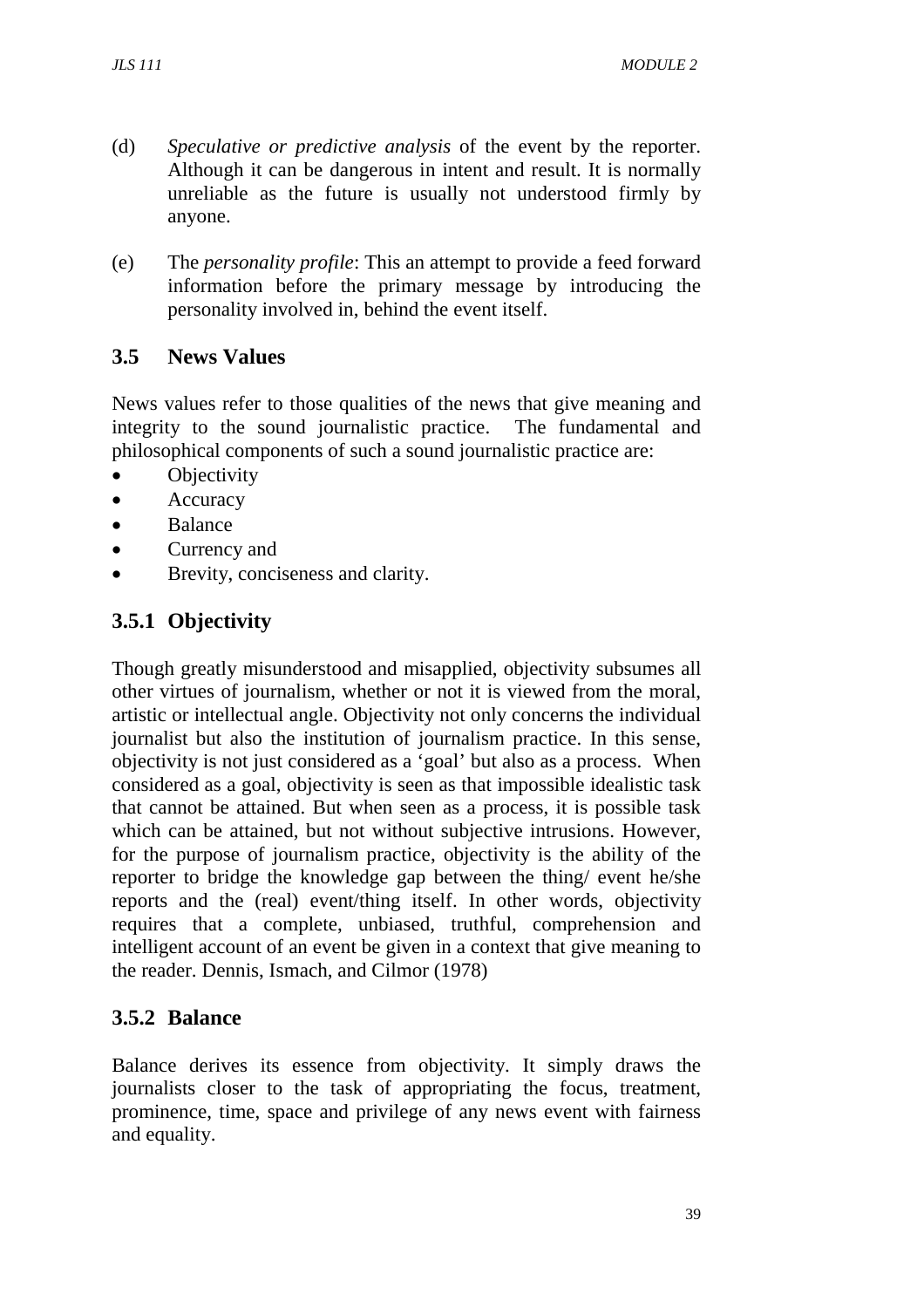# **3.5.3 Currency**

Currency is a virtue of news just as anyone who asks for news wants to know the status of an event he either did not know about or wants to know about. Currency calls for immediacy, freshness and recency in the report.

# **3.5.4 Accuracy**

Accuracy as a news value connotes exactness and truthfulness. This virtue does not only put a spotlight on the journalists understanding of his/her profession but also puts to test the confidence and integrity of the reporter. Accuracy stresses that all the facts about persons, their ages, address, their duties etc are correctly reported.

## **3.5.4 Brevity, Conciseness and Clarity**

This virtue complements the often-overstressed essence of communication – to share meaning and understanding. The entire essence of a report stands to be defeated if meaning is not shared. Meaningful reports are those that are brief (because people do not have all the time to read/listen or watch news) concise (because readers need direct and straight guidance) and clear (devoid of ambiguity or double meanings).

## **Self-Assessment Exercise 1.1**

Cut off or photocopy two stories each from any of the current national dailies that fit into the description of (a) the straight news, (2) investigative and (3) interpretative report.

## **4.0 CONCLUSION**

The news story is the form in which the journalist reports events. The primary goal of such report is to convey information accurately, briefly and clearly. These are the hallmarks of good news reporting.

# **5.0 SUMMARY**

So far, you have learnt the following from this unit, that:

- That news is basically an account of an event as viewed by the reporter and polished by his editor.
- That the criteria for determining what is news and what is not news are: timeliness, proximity, consequence, prominence and human interest.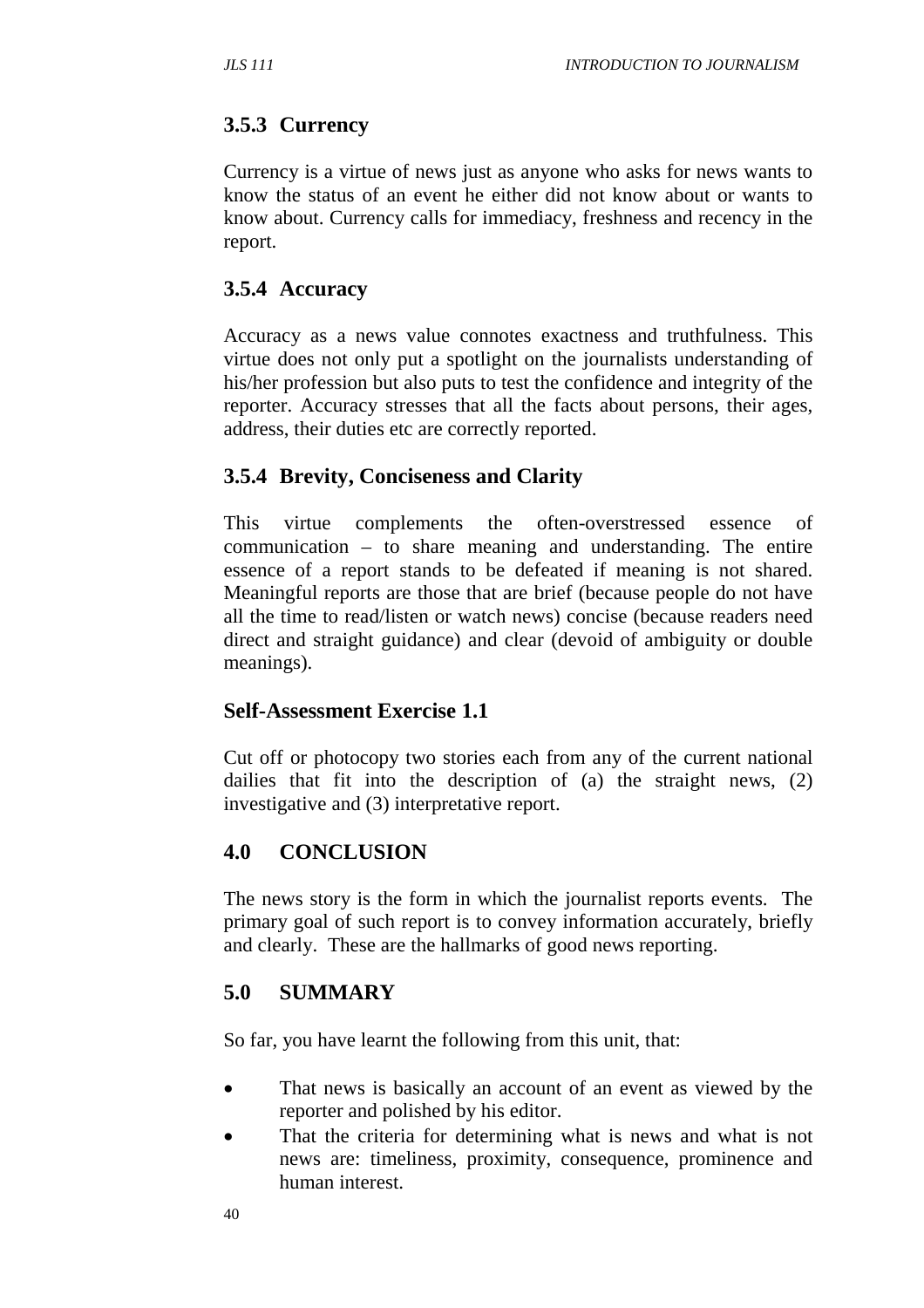- That news is of many types, but the principal three are (1) straight news report (2) investigative report (3) interpretative report.
- That good news report must expressly reflect the values of objectivity, balance, currency, accuracy and brevity.

# **6.0 TUTOR-MARKED ASSIGNMENT**

Write an interpretative news report on the issue "Aids and your life style". It should not be more that two pages, type written and on an A4 size of paper.

## **7.0 REFERENCES/FURTHER READING**

Mcdonald, Donald (1978) "Is objectivity Possible" in Denis, E. Ismach, A and Gillmor D. (eds) Enduring Issues in Mass Communication. New York: West Publishing Company.

Ogunsiyi, M. A. (1989) Introduction to Print Journalism. Ikeja, Nigeria: Nelson Publishers.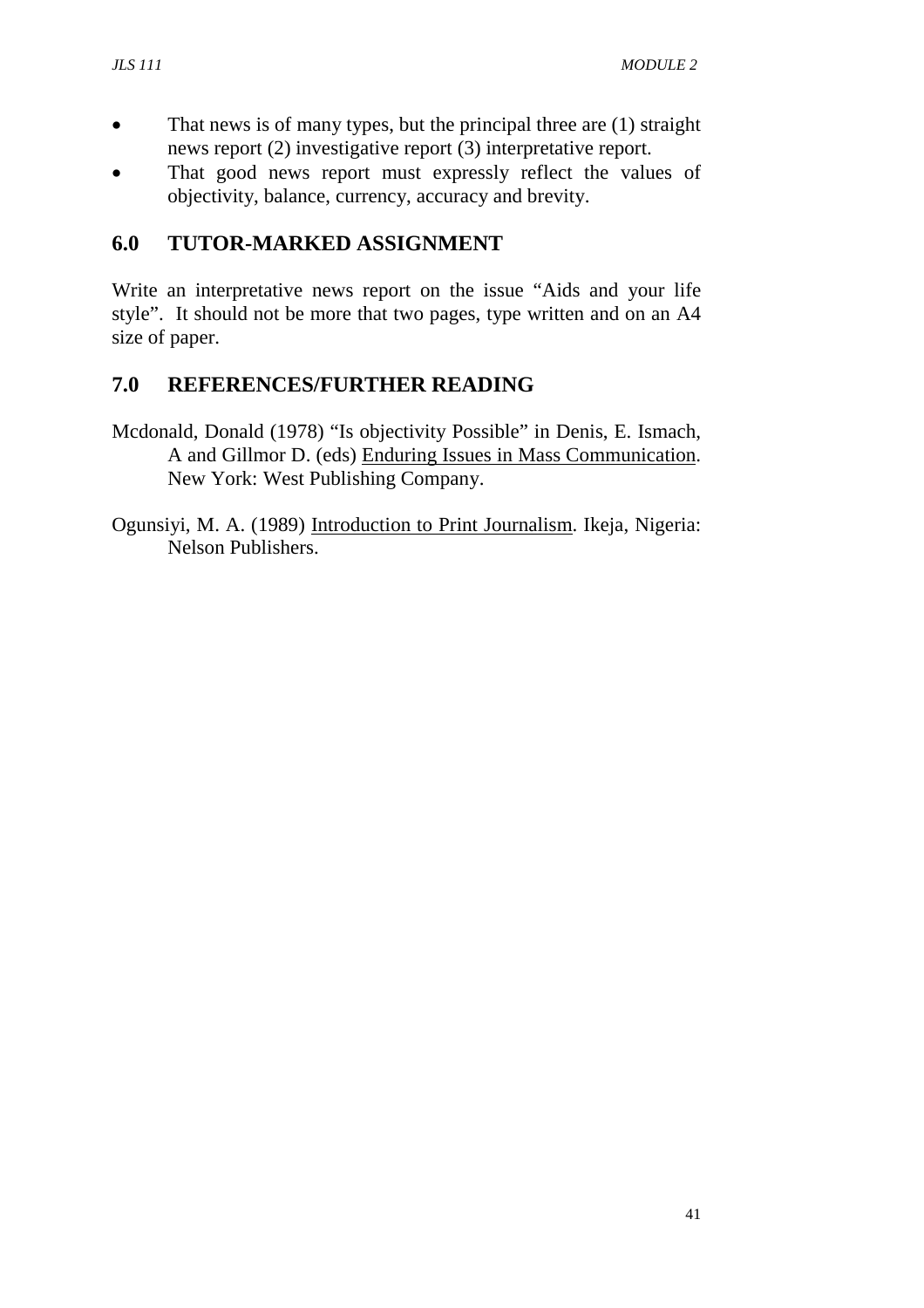#### **UNIT 2 WRITING THE NEWS**

#### **CONTENTS**

- 1.0 Introduction
- 2.0 Objectives
- 3.0 Main Content
	- 3.1 News Structure
	- 3.2 Writing the News
	- 3.3 Types of Lead
- 4.0 Conclusion
- 5.0 Summary
- 6.0 Tutor-Marked Assignment
- 7.0 References/Further Reading

#### **1.0 INTRODUCTION**

This unit is about news writing. The emphasis is fundamentally prescriptive. The practical experience is to be gained from the exercises provided for your review. The unit first of all gives a brief overview of the available news structure in journalism practice. Then the common elements of the news content are explained before the types of lead are discussed.

#### **2.0 OBJECTIVES**

At the end of this unit, you should be able to:

- identify the major structures of news writing
- explain what they are and also the types of lead
- describe how to write and analyse the lead of a story
- write a simple news story.

## **3.0 MAIN CONTENT**

#### **3.1 News Structure**

It is conventional to have presentations, whether spoken or written, follow the process of introduction, body and conclusion. In news writing, this method is generally observed. But in practice, three styles of news presentation are known. These are: the pyramid, the inverted pyramid and the modified inverted pyramid.

• **The Pyramid:** The pyramid style is a kind of structure in which the least important idea is presented first to the most important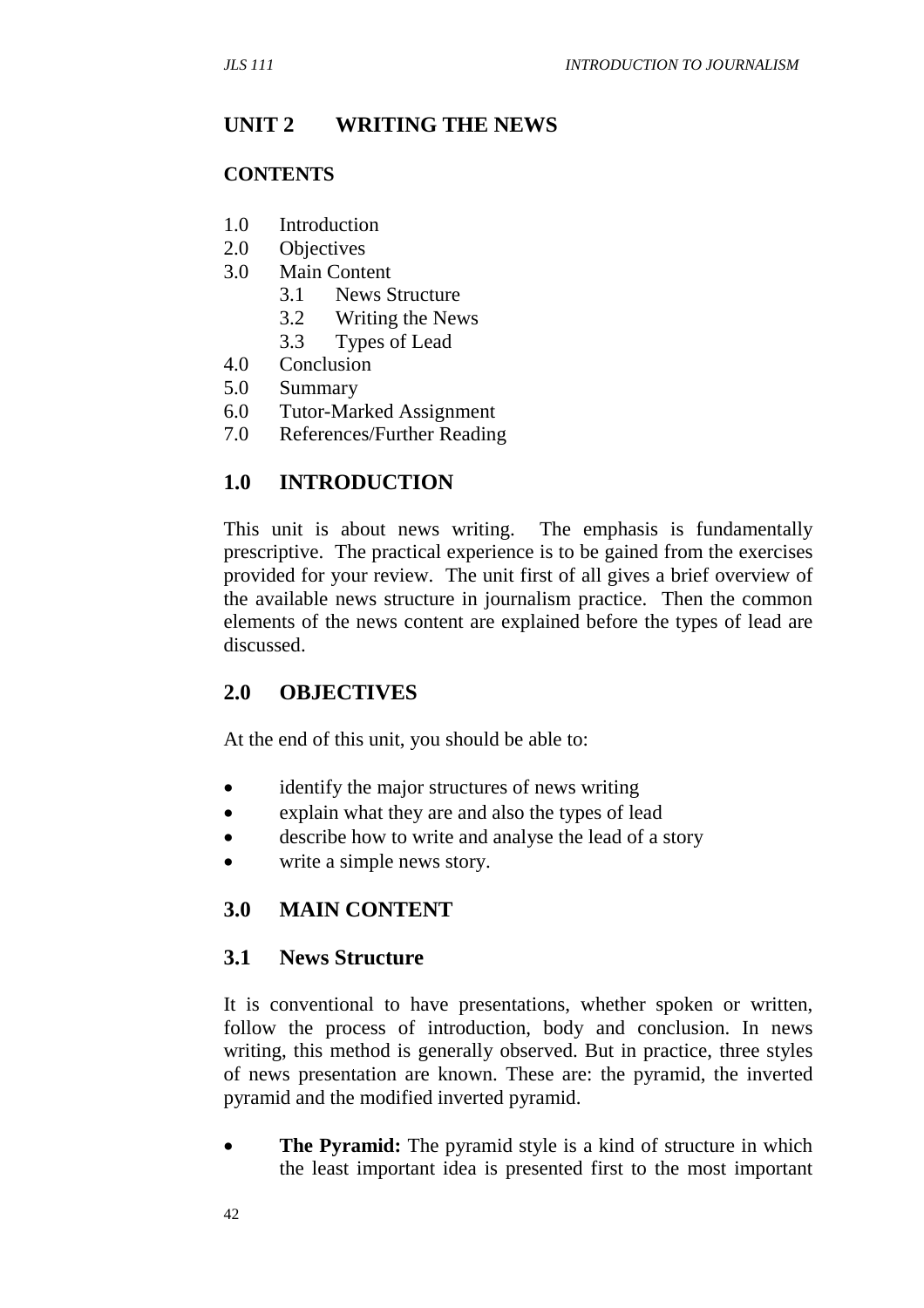and then followed by others in ascending order of importance. The shape itself is pyramidal.



• **The Inverted Pyramid:** This is the style mostly used by the journalist. It is known as the traditional form of news writing. Here, the most important fact is presented first and then gradually, other facts in decreasing levels of importance follows to the end. This method originated during the American civil war days when correspondents feared that all information may not be transmitted to the receiving stations before the unexpected strikes. The inverted pyramid is valuable today as it was then, because it:



• **The Modified Inverted Pyramid:** This style of structure is developed from both the pyramid and the inverted pyramid styles. It is characterised by the presentation of the climax of an event before unfolding sequentially from the beginning showing how the event led to the climax. i.e. the result is presented before the steps taken to reach the result are subsequently reached. The modified inverted pyramid looks like this:

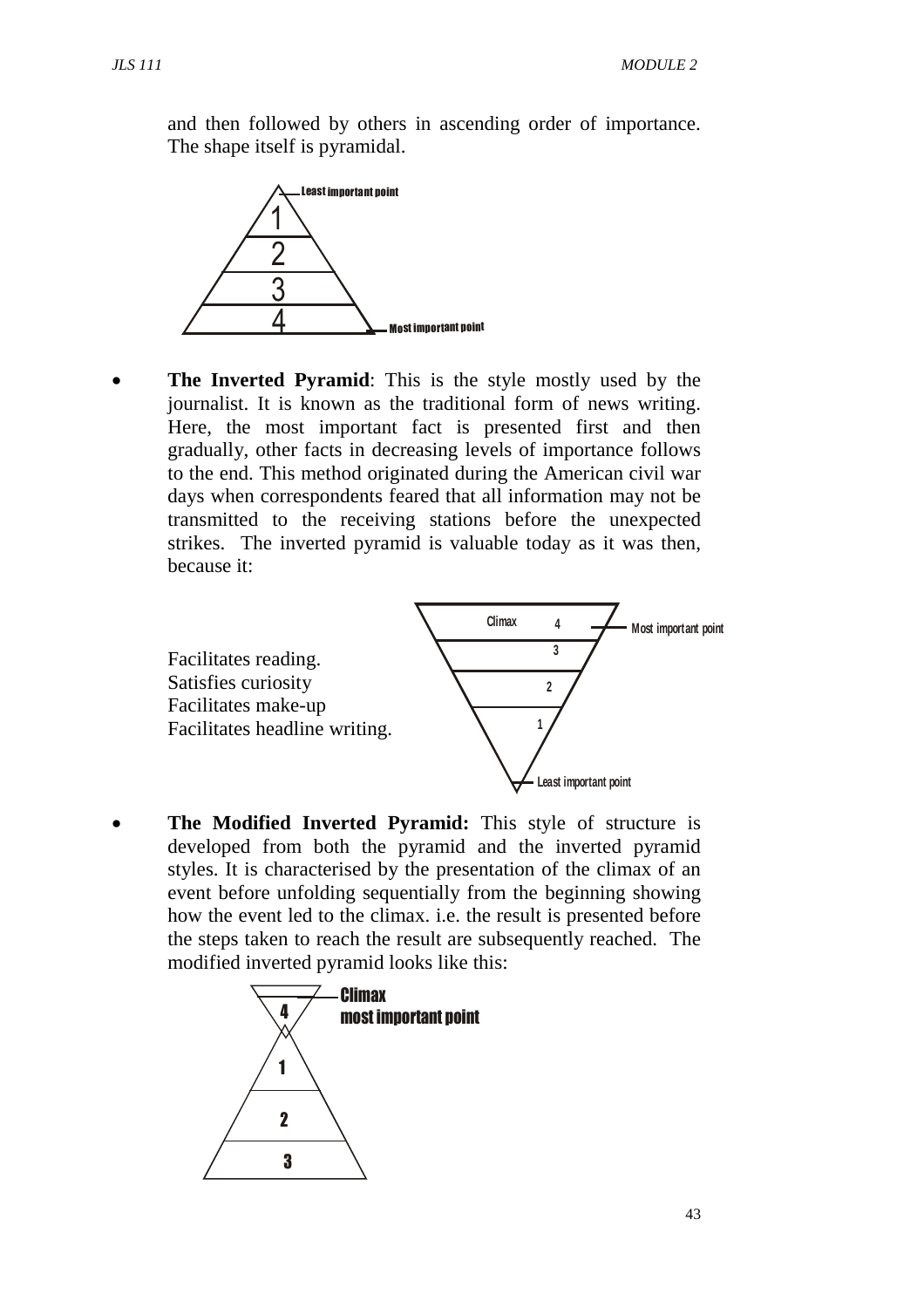## **3.2 Writing the News**

Ordinarily, news writing begins from the time that a reporter sets out to gather facts. As the facts are gathered, the slants of news stories are also planned. Conventionally, news writing starts with the introduction. The introduction is technically called the Lead.

- **The Lead:** The lead is the first paragraph or two or any news report. It does not extend to the third paragraph. The lead usually gives or provides answers to the basic questions of 5 Ws and H. A good lead must:
	- Be appropriate for the story.
	- Make the reader want to read the rest of the story.
	- Should be kept short, brief and telegraphic.
	- Be based on the key features of the story.

The 5 Ws refer to WHO, WHAT, WHEN, WHERE, WHY and then the H – How. In most cases, not all the Ws are found in the lead. The who, what, when, where and why are common. The how is normally left for the body of the story. Here is an example of a lead.

Five students were shot dead, yesterday In a clash between two rival cult groups At university of Lagos main campus, reports "The Campus Times".

#### **Analysis:**

| Who:   | Five students                   |
|--------|---------------------------------|
| What:  | Were short dead                 |
| When:  | Yesterday.                      |
| Where: | University of Lagos main campus |
| Why:   | clash between cult groups.      |

The "HOW" is to be explained in the body of the story.

#### **3.3 Types of Lead**

There are many types of lead. The few notable ones are:

- **Cartridge Lead:** presents the gist of the event in the fewest possible words. It is usually abrupt and breath taking e.g. Awo is dead.
- **Punch Lead:** This is usually called the blind lead because it presents a non-specific angle of an event e.g. politics in Akwa Ibom House of Assembly took a new sour today.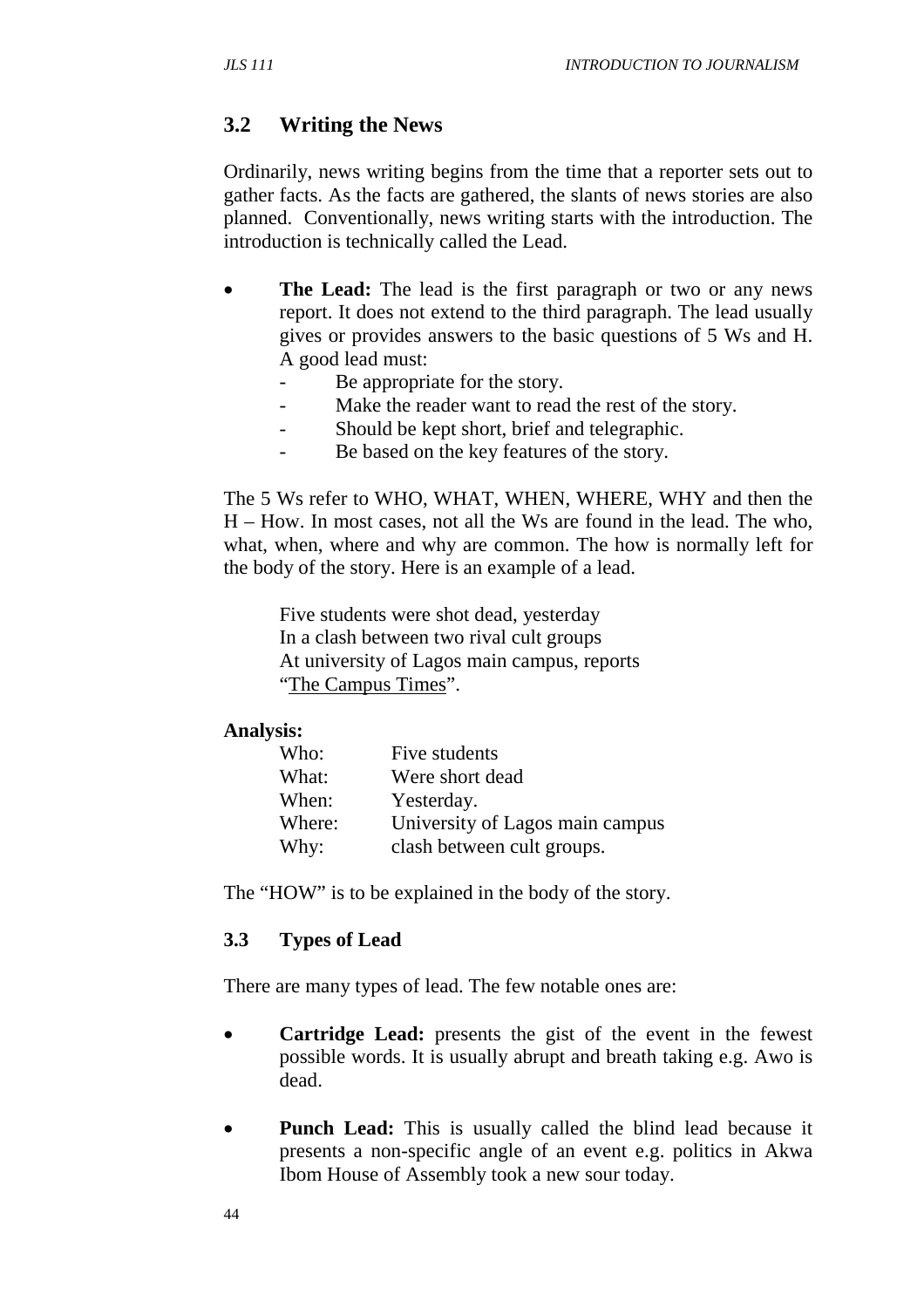- **The Crowded Lead:** This type of lead emphasizes many aspects of an event instead of concentrating on one. This usually occurs when several aspects/angles (who, what, when, where, why) are of equal importance.
- **The Astonisher Lead:** This has to do with the kind of introduction that uses superlative expressions to break the news e.g. For the first time in its history, the Co-operative Development Bank of Nigeria declared a profit 700 billion naira last year.
- **The Shirt-Tail Lead:** This is a lead that is broken into two sentences expressing two related ideas. It is common to build up such ideas with the use of link words as "in another development…"
- **Summary Lead:** This type summarises the whole story and gives details later. It is brief and deals with only the key points of the story, e.g. a bank clerk returning home from work last night was robbed of N10,000.00 and his handset while attempting to board a city bust at Ojuelegba bus stop.
- **Effect Lead:** This focuses on the effect/consequences of an event. Leads that emphasise the effect on readers of an event have a powerful human angle, e.g. you may have to pay more for bus rides as a result of the increases in the prices of petroleum products announced by the Federal Government yesterday.

#### **Self-Assessment Exercises 2.1**

- i. Search through your national daily, identify and photocopy examples of the leads mentioned in this unit.
- ii. Write a lead, for each of the mentioned types, using the recent matriculation ceremony in your campus.

## **4.0 CONCLUSION**

The teaching of the lead is so emphasised in this study because it is the "window" of a news story. It should therefore aim not only at presenting the gist of the story but also at gaining the attention of the reader.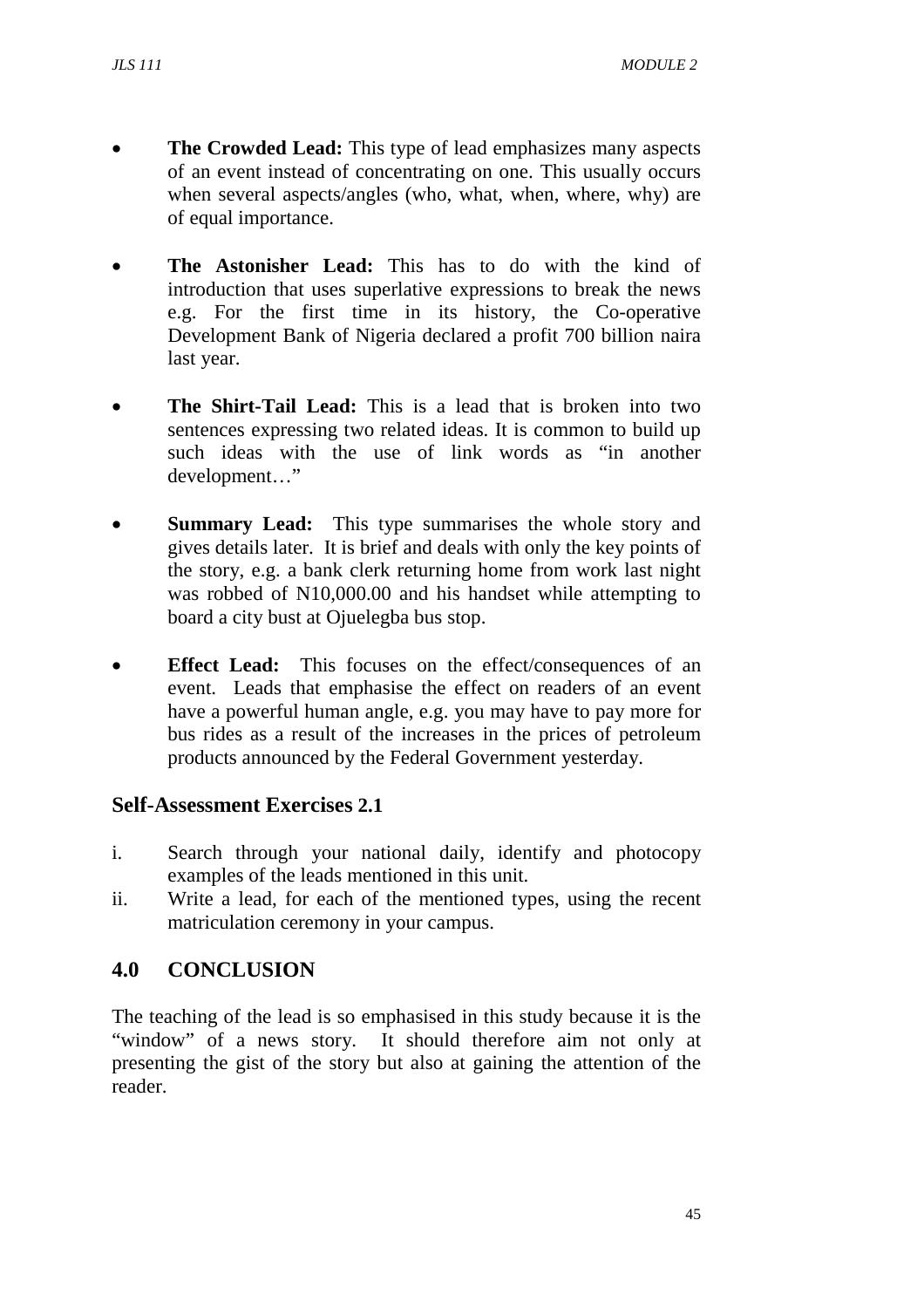# **5.0 SUMMARY**

You have learnt in this unit that:

- Writing news requires the knowledge of its structure. This means the ways news reports are arranged or presented.
- Three main structures are common in writing news stories. They are pyramidal structure from least important item to the most important; inverted pyramid – from the most important to the least important news item and, modified inverted pyramid
- Presentation of the most important item followed by the least important and gradually leading to the penultimate important item of the news.
- In writing new, there must be a lead. A lead is the opening paragraph of the news story. It basically summarizes the high points of the event by answering questions energize by the 5Ws – who, what, when, where and why.

# **6.0 TUTOR-MARKED ASSIGNMENT**

Choose one of the three structures of news writing and prepare a news copy of a recent news event in your campus, for publication in a national Daily. Your copy should not be more than two and a half pages, typewritten or typeset on an A4 paper.

## **7.0 REFERENCES/FURTHER READING**

- Macdongall, Curtis (1977) Interpretative Reporting. New York: Macmillan.
- Ogunsiyi, M. A. (1989) Introduction to Print Journalism. Ikeja; Nigeria: Nelson Publishers.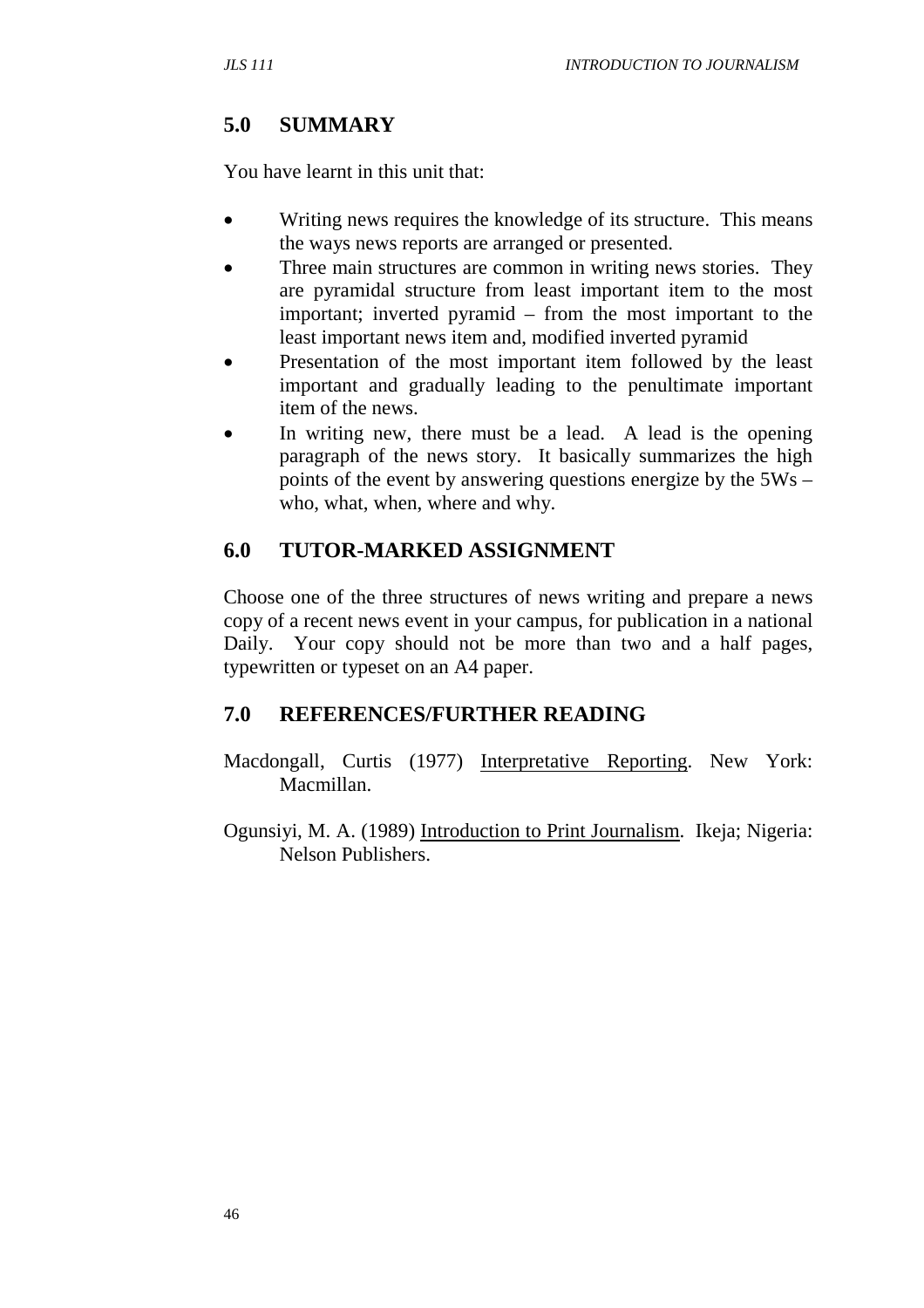# **UNIT 3 EDITING THE COPY**

#### **CONTENT**

- 1.0 Introduction
- 2.0 Objective
- 3.0 Main Content
	- 3.1 Copy Editing Functions
		- 3.1.1 Creative function
		- 3.1.2 Managerial function
		- 3.1.3 Policing function.
	- 3.2 Copy Editor Tools
		- 3.2.1 Equipment
		- 3.2.2 Reminders
		- 3.2.3 Copy editing symbols
		- 3.2.4 References
		- 3.3.5 Intellectual tools.
	- 3.3 Editing Symbols
- 4.0 Conclusion
- 5.0 Summary
- 6.0 Tutor-Marked Assignment
- 7.0 References/Further Reading

## **1.0 INTRODUCTION**

Ordinarily, to edit means to make something short or shorter. In journalism, it means to remove unwanted matter in the news. It is an important aspect of any media persons work irrespective of whether or not the person works for the print or broadcast media.

## **2.0 OBJECTIVES**

At the end of this unit, you should be able to:

- define what editing in journalism is all about
- explain the functions and why editing is done in journalism
- identify and use the copy editing symbols
- identify and use the Proof reading symbols
- edit a copy for publication.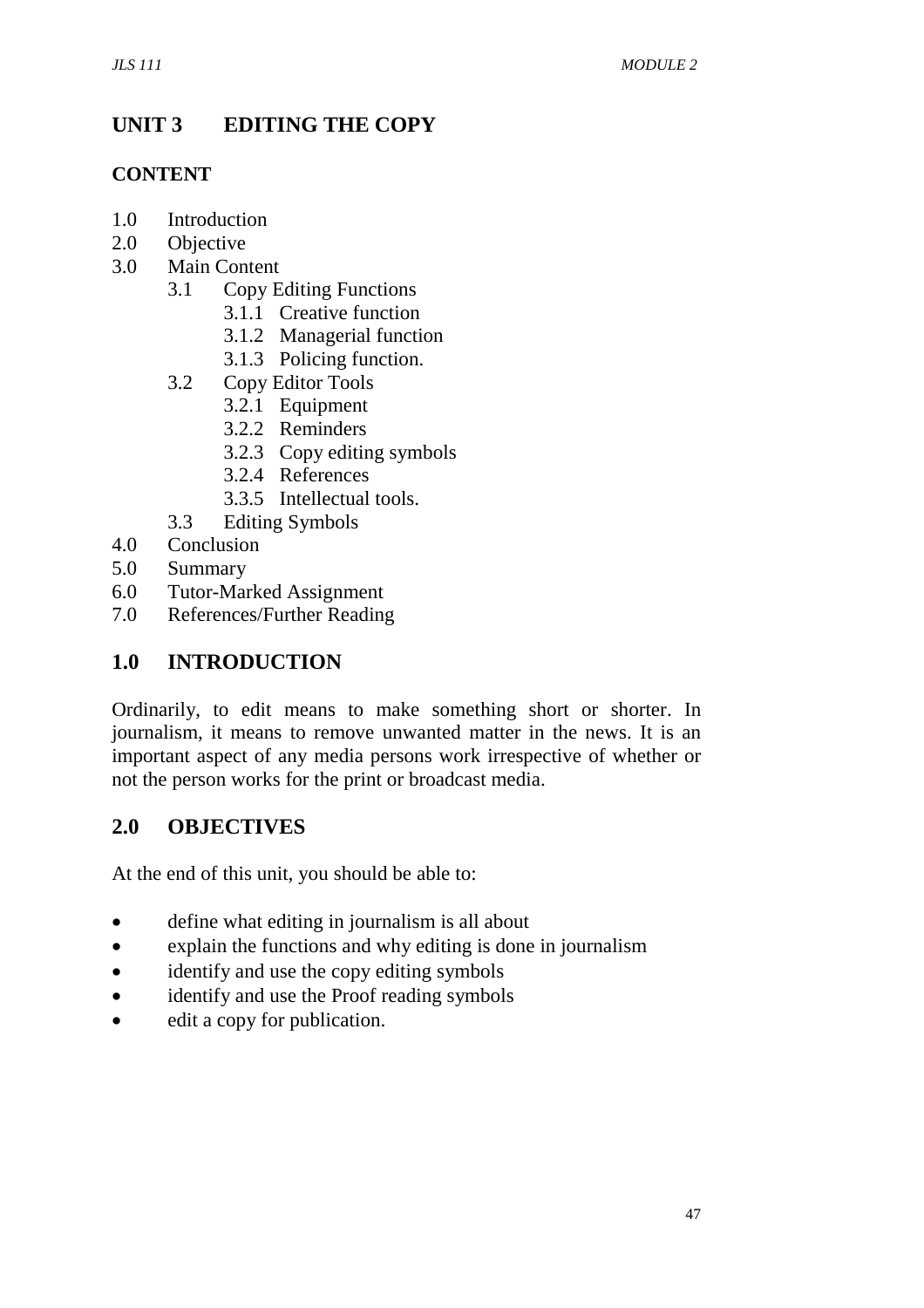## **3.0 MAIN CONTENT**

#### **3.1 Copy Editing**

Copyediting can be variously described. It can be called copyediting, news editing, or copy reading. They all mean the same thing. But before any meaningful editing can be achieved, the copy editor must have a good knowledge of the subject. He must be current as well as be an expert in the language being used.

Furthermore, the editor should be flexible and tolerant. He should be that person who is capable of appreciating the work of other people. In summary, therefore, a good editor must be versed in the subject in question, an expert in the language use, and others liberal arts.

Editing is done to eliminate unnecessary details. It is also done to effect corrections that are bound to be there. Such editing are often carried out in an editing room, using a specially designed table known as copy desk, with a slot man at the helm of affairs. A copy desk is that object around which copy editors sit. The slot man controls the activities of the team.

Writers of all sorts need editors even when they have had time to go over their own work. They need editing despite the fact that they took pains to read through such work. In short, such a writer does not exist whose work cannot be improved by the constructive vigilance of an editor, who is:

- Versed in what is written about.
- An expert in language use
- A flexible and tolerant person capable of appreciating values in the work of others.

Moreover, news writing has a special need for copy readers because most news writing is done at high speed. They are often written in haste. Reporters are usually under severe pressure. Consequently, are prone to mistake or bound to make slips and need some help in verifying and organising their facts. The quality of every newspaper is dependent on the array of its copyreaders. The copy desk is the heart of the newspaper and the character of the newspaper is determined by its copy desk.

The Copy Desk has three major functions.

- Creative function.
- Managerial function
- Policing function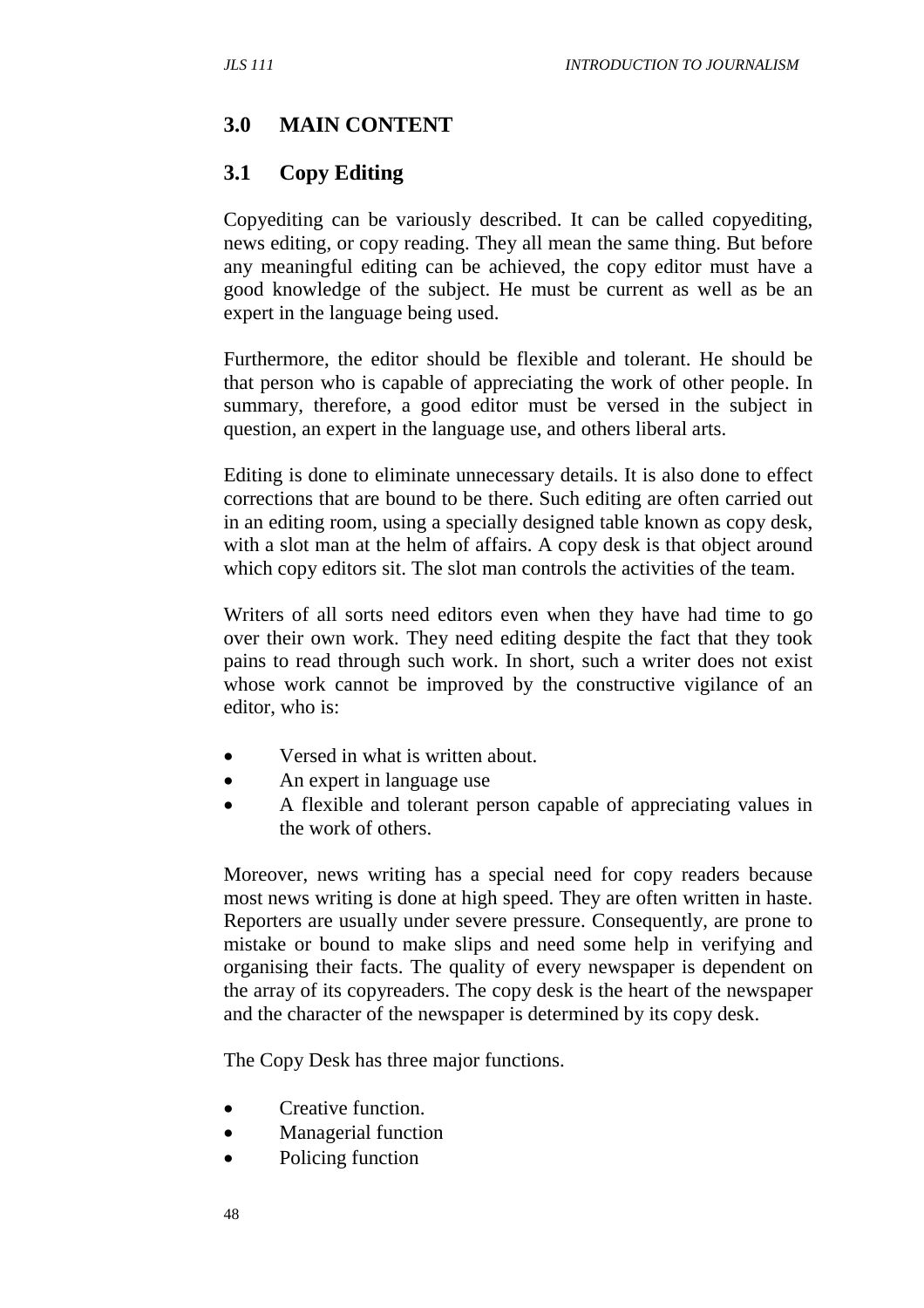## **3.1.1 Creative Function**

This function largely centres around the following activities: First, the desk judges the news of the day and makes decisions about how it shall be presented. Second, it assembles single stories and spreads from materials originating from a variety of sources. In this way, the desk editor is said to be creative when he can originate an idea such as merging two or more stories from different reporters on the same topic or related topic. Such write-ups carry peculiar phrases like: "in a similar development or" in another development "or" in another development". Creativity also involves assembling and selecting related stories into a single story or a big spread.

Copy editors write headlines, captions and outlines. Captions are found at the top making scanty details of the pictures while outlines are found below with more details. Another area of creativity deals with space management, which is the major problem of print media as against the problem of time in the electronic media.

## **3.1.2 Managerial Function**

This function consists of the three activities enunciated below. One, the desk directs the work of the compositors and printers. This they do through marking copy with the style of type the compositor is expected to set it in. Managerial function can also be called administrative function. The major divisions of a typical newspaper organisation are the business, the editorial, and the production divisions. In the editorial division are the editor, copy desk, editorial writers and photographic section. Copy desk give directives to compositors in the production division. This relationship forms the major link between the two distinct divisions namely the editorial and production divisions respectively. Copy desk directs and adjusts stories. They also prepare fillers and time copy. As the name implies, fillers are ready made stories specially deigned to fill up extra spaces in newspaper. These stories must as a matter of necessity, be fresh and timely. On the other hand, time copy are those copies that are funny and entertaining, and of general interest.

Managerial function aims at avoiding waste and instead cries to adjust the volume of copy to the available space before it is sent to the composing room to be set in type. This managerial function also strives to meet emergencies with plenty of filler and time copy on hand at all times. In this way there are hardly open spaces.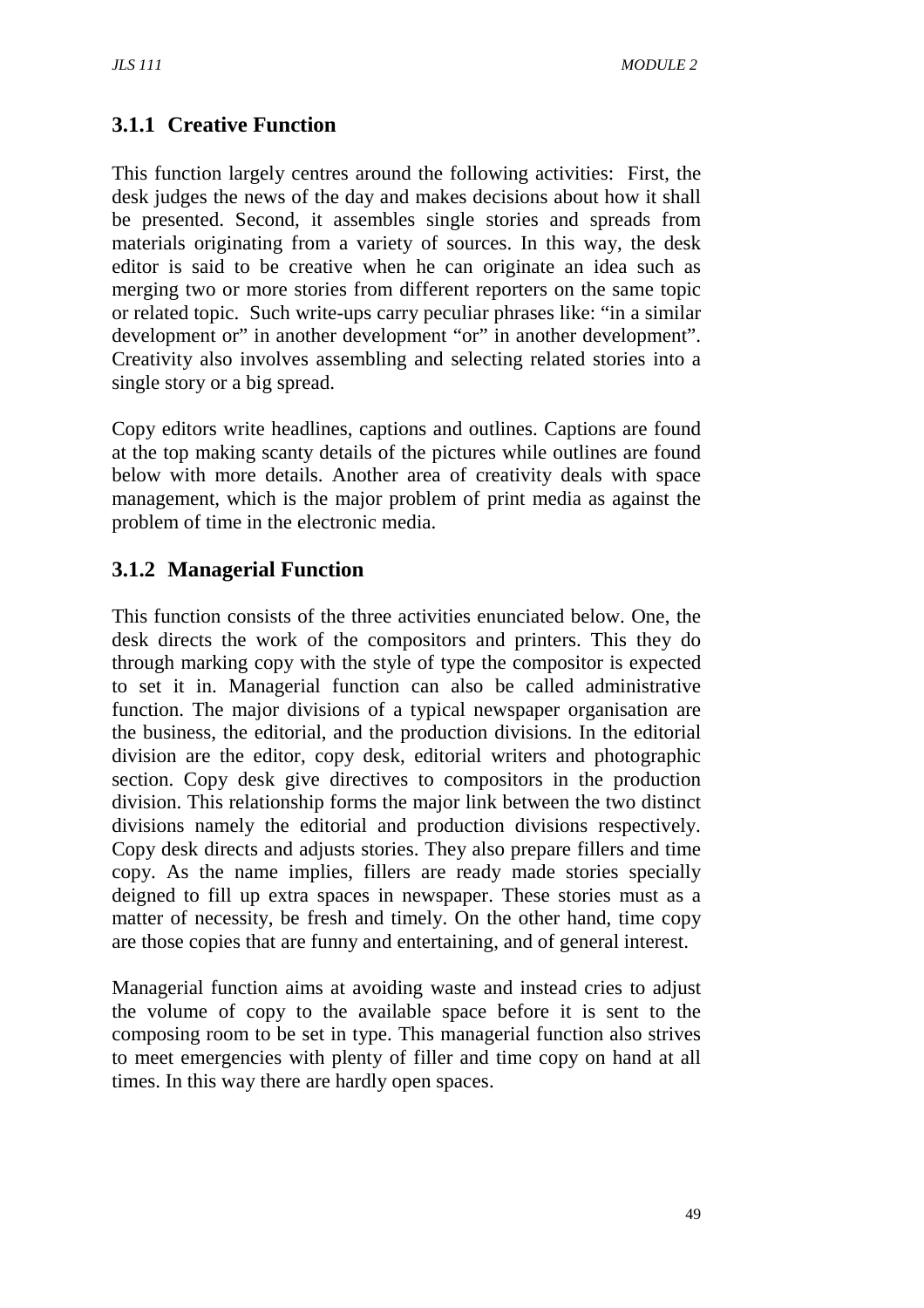# **3.1.3 Policing Function**

The copy desk's chief function is the job of policing the content of the paper. It is the most important of all the functions because it safeguards the paper against errors and libel. It corrects grammatical errors, crosschecks facts, and marked necessary interpretation to avoid ambiguity. Sometimes this policing function may slip the copy desk or it may decide to undermine the consequence in which case the newspaper may face libellous suits. In the light of the above, the desk checks copy against errors of facts and interpretation of ambiguous statements. Secondly, it guides the newspaper's position against being sued for libel and other legal difficulties. Thirdly, it guides public confidence in the paper by ensuring objectively, fair play and good taste. Finally, it improves the flow and corrections of language so as to clarify the news and make it more meaningful.

The individual copy editor should have many things in mind as he works on a story. Among those things he must do are:

- statements, and advertising in disguise as well as old and a He must eliminate errors of spelling, grammar and sentence structure.
- He must be conscious of taste, style, fact and organisation.
- He must guard against unwarranted reportorial bias, verbosity, repetition, incongruity, wearisome details, overlooked facts, zealous grinding news.

## **3.2 Copy Editor Tools**

In a bid to do his work effectively and efficiently, the copy editor needs a set of tools namely: Physical and Intellectual tools. The physical tools come under specific headings including equipments, reminders, copy editing symbols, and references.

## **3.2.1 Equipment**

The copy reader's obvious physical tools comprise the following:

- A special editing pencil with broad and soft lead and slightly bigger than the normal ordinary HB pencil.
- A clean eraser for neatly cleansing any wrongly written words or sentences.
- Scissors and paste which are supposed to be used only when necessary
- A typewriter that will be used only when it will do the job quicker than the other tools.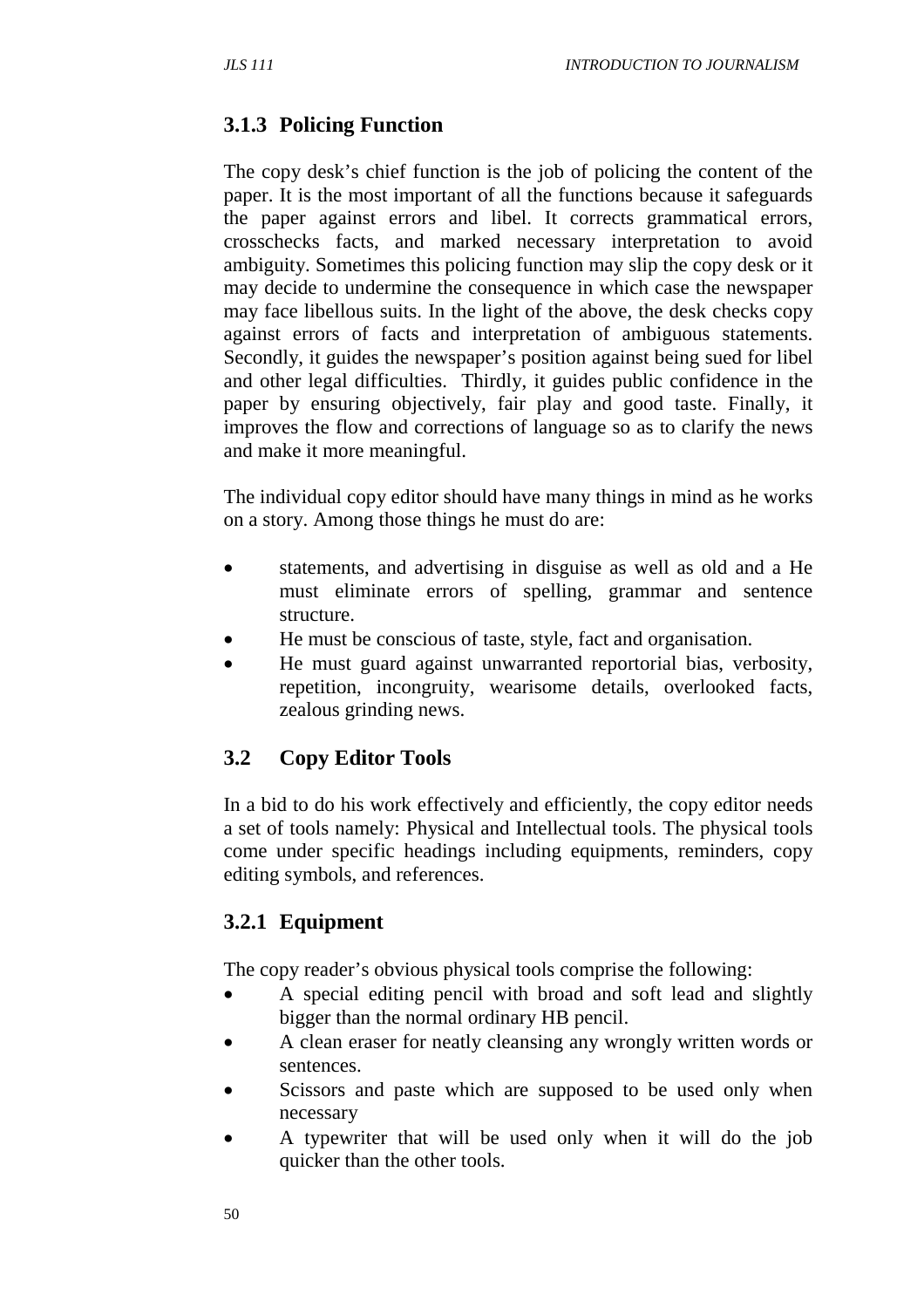• A telephone within reach which will be put in use for communication with staff and non staff members to clarify facts and issues.

## **3.2.2 Reminder**

Besides other physical tools the copy editor has certain reminder within reach. Some of these include the office style sheet and the headline schedule. Also included is a detailed headline count system, which serves as a guide for the headline writing.

## **3.2.3 Copy Editing Symbols**

Another aspect of the physical tool available to the copyreader is the shorthand he uses always to tell the compositor how he wants the original copy changed. The copy reading symbols vary slightly from newspaper to newspaper and depends on what each organisation is used to. The symbols are not quite distinct from one another. Here are some examples adapted from two sources.

## **3.2.4 Reference**

Reference of any kind constitutes yet another set of physical tools always employed by the copy reader. The extent and appropriateness of reference materials like books available on the editing desk vary from one desk to another. However a minimum list of reference necessary in every desk consist of the following:

- An unabridged dictionary
- The city Directory
- The State Handbook
- City and area telephone director
- Good Atlas
- City, country and state maps
- Who is who in Nigeria
- The world Almanac
- Year Hooks
- Roget's Thesaurus
- Book of Quotations
- Fowler's Dictionary of Modern English Usage.
- Webster Dictionary with its rich information
- Other general references.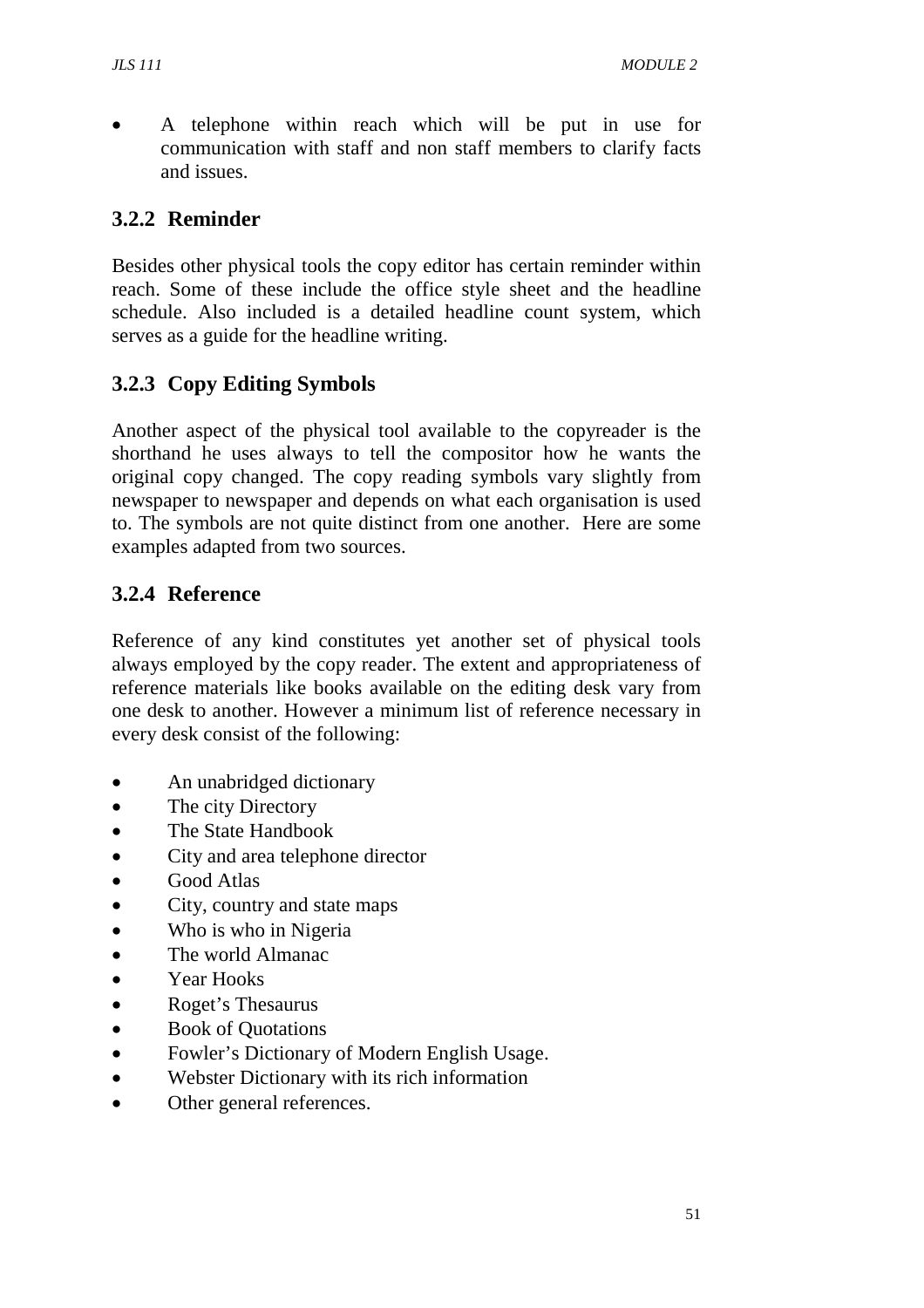## **3.2.5 Intellectual Tools**

The most important of the copy editor's tool are the intellectual tools. It is assumed and rightly too that the present day copy editor is an educated and literate person putting all the available tools to work for the purposes of producing an accurate, dependable, well written and grammatically correct as well as interesting and sound newspaper. The list of the copy editor's intellectual tools is inexhaustible.

In any case, the following may be assumed as the list of intellectual tools a copy editor often needs.

- Thorough knowledge of English grammar, sentence structure and style.
- Thorough knowledge of the copy desk current routine.
- Thorough knowledge of how to use the references available to him.
- Proper knowledge of the community the newspaper is expected to serve.
- Broad general awareness and solid educational background.
- Common sense and even disposition as well as good sense of continuity of news.

The last two are crucial and fundamental as they are real assets to the copyreaders. Generally, the copyreader must have respect for the viewpoints and special problems, of his co-workers and the reading public. As a matter of necessity he must have a feeling for what others can and will read. He should have a sense of balance in all major decisions he makes. Of course, cool judgement is probably the most important of all intellectual tools. The phrase "Sub this story" means "edit the story".

## **3.3 Editing Symbols**

#### **Typing Errors** (known as typos):

• If you wish to capitalise a letter or word, underline it with two parallel lines, thus:

Bob hawke condemned the usa.

• To turn a capital letter (known as an upper case letter) into a noncapital (or lower case letter), place a small slash mark through the top of the letter, to the bottom thus: Set this in UPPER CASE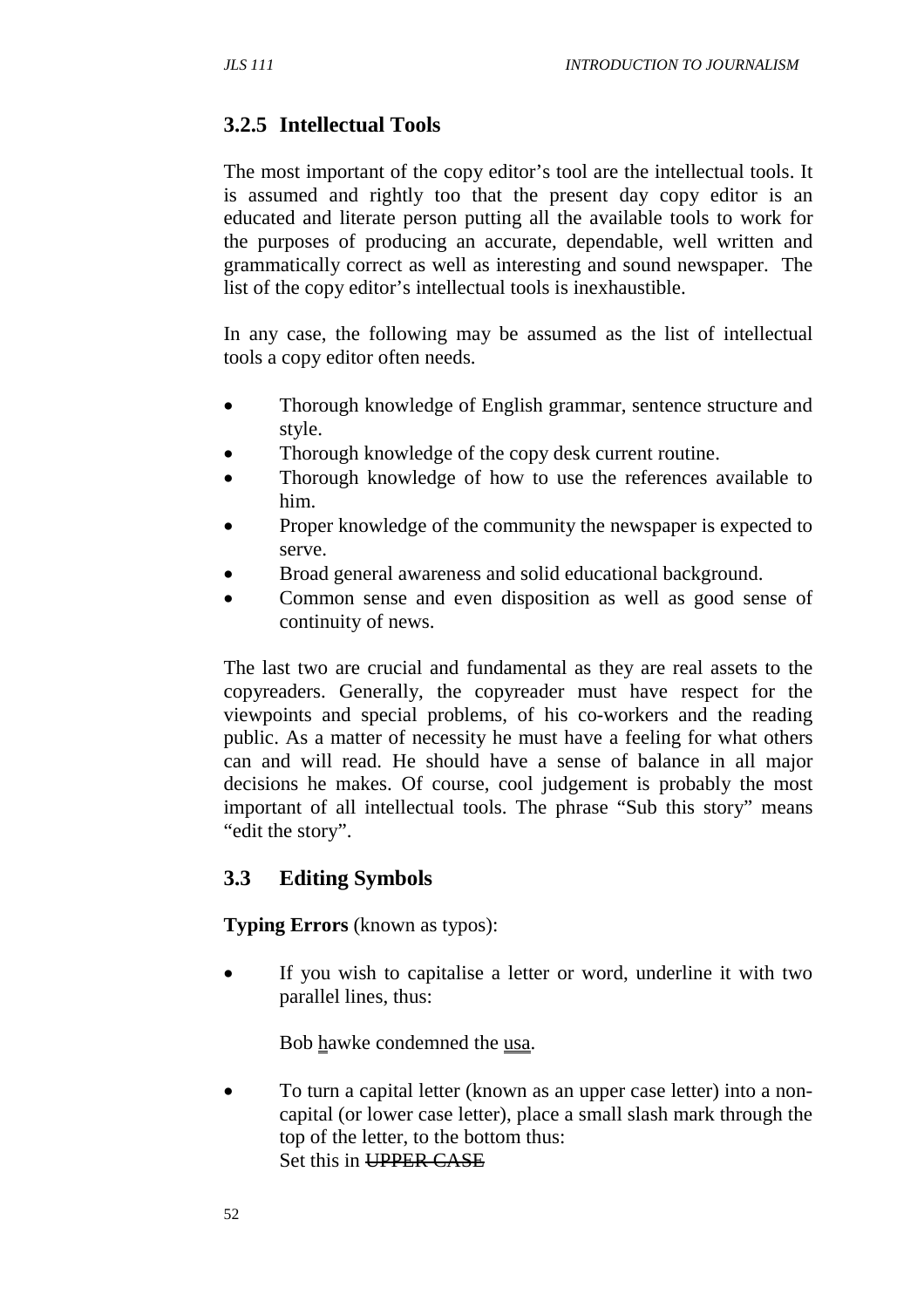• To delete a word or phrase, draw a horizontal line through it. If, as is usual, you wish the space thus created to be ignored, place a bridge above and below the line to signify that you wish the space to be closed, thus:

He says the bomb should not have been dropped.

• To take out a single letter draw the delete line vertically, thus:

Never hand your copy inn before reading it through carefully.

• To insert space between words place an insertion mark, like this between the words.

The Vice Chancellor h s warned students...

In the print media, to insert a letter, word or phrase an insertion mark (or slash mark) is placed at the relevant point and the extra materials is written above the type, thus:

"It is not true that I w/rk for Rupert". She said. o

• In the broadcast media, a single letter must not be inserted. The whole of the incorrect word should be deleted with a horizontal line and the new word written out in full above. Also, the insertion mark differs from that used in print, thus:

#### worked

She said it was true that she wrked for Nupeng.

In the haste to get a story down on paper journalists sometimes transpose letters, words or phrases. To correct this typo draw a horizontal S around the offending materials so that the letter, word or phrase below the S-line is placed before that above this line, thus:

The man dead is identified as ...

(NOTE: Some authorities say the S-line should be reversed e.g. for need then becomes for need. Others say this reversal should only happen when single letters are to be transposed. However, the subbing mark in this course will be the one above.)

• Most publications use abbreviations, particularly for titles. Some everyday abbreviations, however, are often not acceptable in some publications. What is acceptable and what is not acceptable on a particular publication is part of the publication's house style.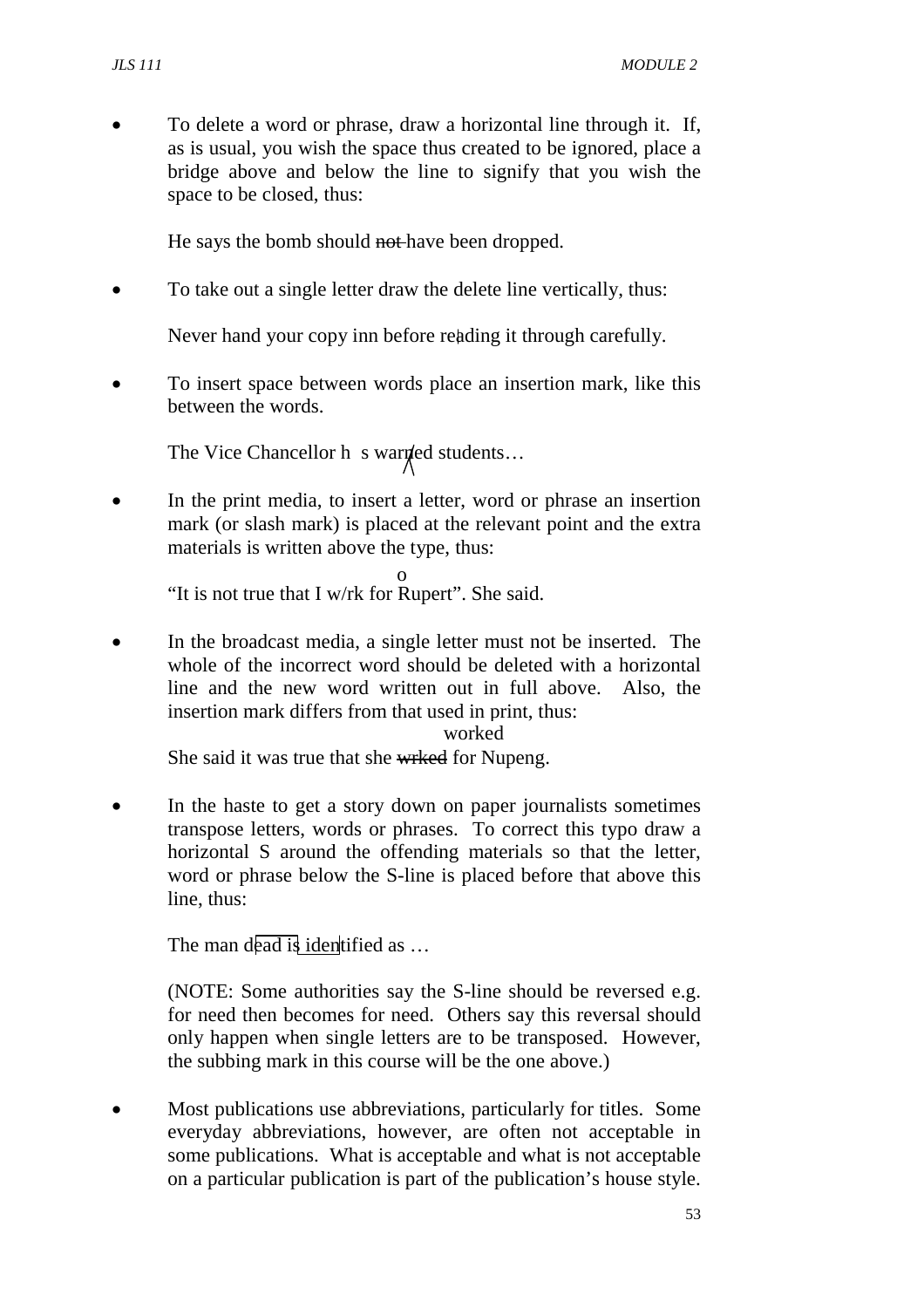Most publications hand new journalists a style book that contains instructions on what is, and is not, acceptable.

A journalist, particularly one recently arrived from another publication, can make a mistake on abbreviations. To correct this, the offending material should be circled, so that a word that has been abbreviated will be spelt out in full, or a word that has been spelt out in full will be abbreviated, thus:

Col Wale said Tamuno Briggs was a twit.

(NOTE: The rule is that when an abbreviation ends with the same letter as the full word, then no full stop should be used. If it does not, then use a full stop, thus:

Prof. John Brainstorm criticised Dr. Jane Bookworm).

The use of numbers in copy is also subject to house style. Some have to be typed in letters, some in figures. If the wrong style has been used, circle the offending materials, thus:

He accussed the 2 teenagers of stealing one thousand naira worth of valuables

**Punctuation Errors:** While typos can be corrected in ink, punctuation corrections should be made in pencil. This is because the sub-editors may not agree with the punctuation. If it is in pencil they can rub out the reporter's mark.

• To insert a full stop, place an insertion mark in the relevant place in the copy. Above the mark draw in a dot and circle it, thus:

 **.**  "It is over/" he said "I will go no further"

Some journalists use a cross in a circle. This is probably because the Pitman's shorthand symbol for a full stop is a cross by itself.

(NOTE: Use the same procedure for a colon, thus:

The University Senate decided the following students: Ade, Bassey, Okonkwo..

• For a comma, place an insertion mark at the relevant place and draw in a comma above the line, with a small slash above it, thus:  $\odot$ "It is over/" he said.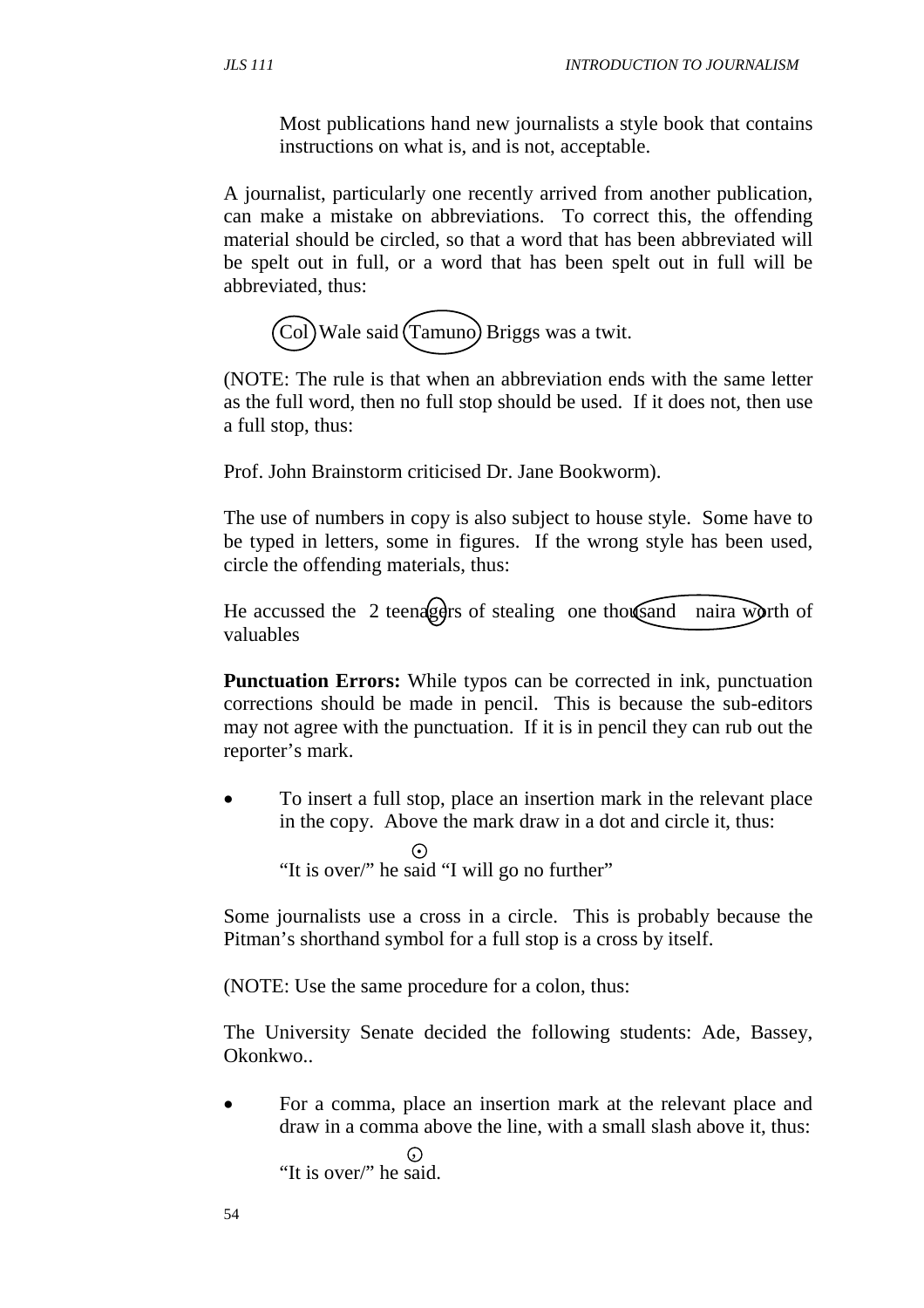(NOTE: To insert a semi-colon, use the same procedure as for a comma.  $\odot$ His uncles are/ Baba, Shalolo, Danjuma

• For an apostrophe, use the same procedure as for comma, but place the small slash below, thus:

 , A journalists/ duty is to be accurate.

For quotation marks, use the same procedure as for an apostrophe, but reverse the double commas where necessary, thus:

"This is an accurate report/" he said

In some newsrooms the small slash mark under the quotation marks is replaced with either a V or a Y

 $\gamma$ 

• For a hyphen, place an insertion mark at the relevant place and draw above the line a short horizontal line between the vertical lines, thus:

The prosecutor said that this was not a run of the will case

• Journalists should try to avoid using dashes. If, however, they must insert one, an insertion mark should be placed at the relevant place and a short vertical line, followed by two short horizontal lines and another short vertical line should be drawn above, thus:

Journalists with some exception are good writers.

Parenthesis, or brackets, should be drawn in at the relevant point, thus:

Nigerian reporters (known as pressmen) are among the best in the world.

• Paragraphs should be indicated in a reporter's copy by placing a blank line between each paragraph. Any corrections, such as the breaking up of long paragraphs or the combining of short paragraphs should be left to the sub-editors.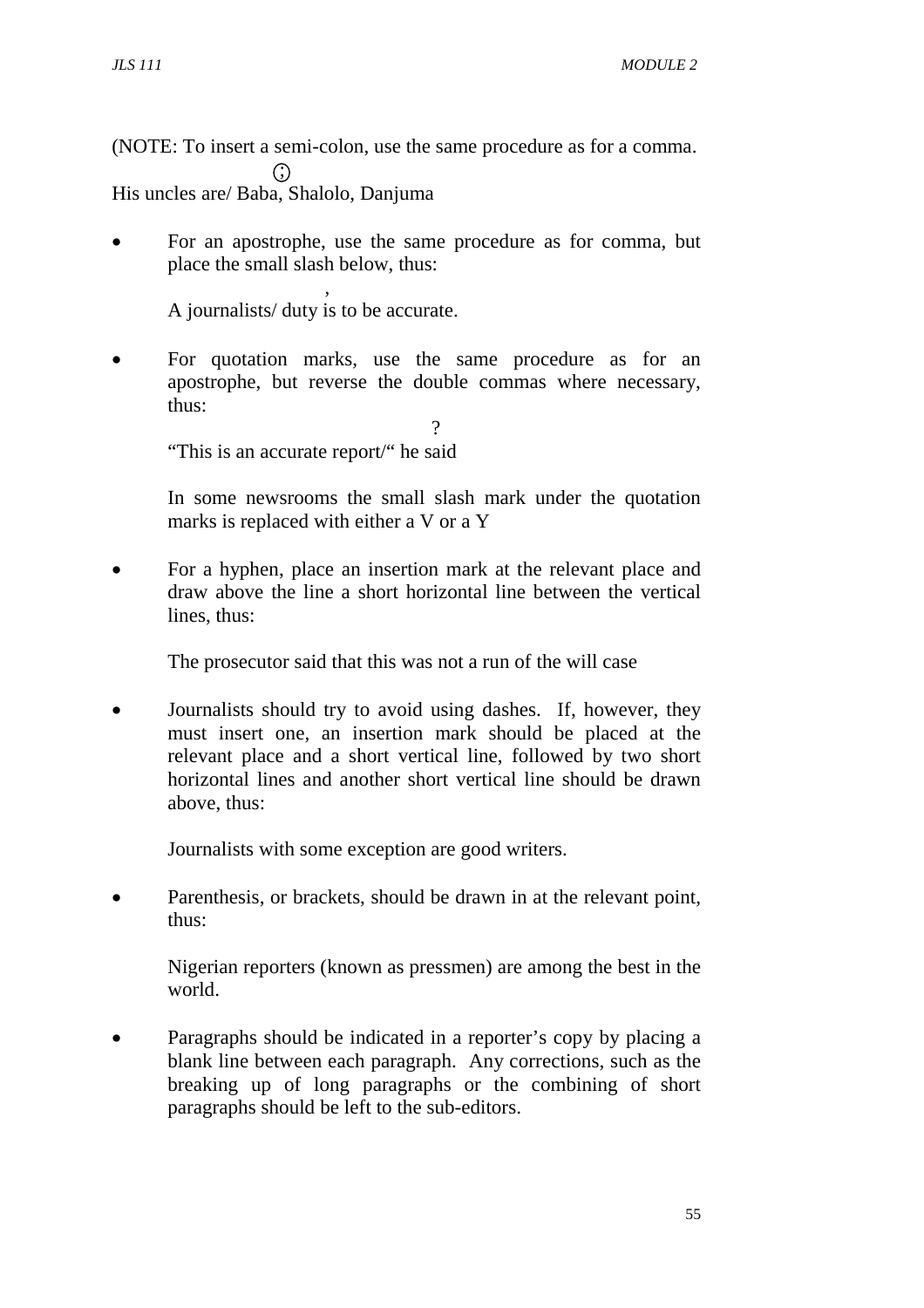However, there are exceptions to this rule, so to indicate a new paragraph an L should be drawn in at the beginning of the first sentence, thus:

"Newspaper reporters who mark the start of paragraphs are bad news". Said the sub-editor.

"They do not realise that paragraphs are sometimes broken up or combined to suit the design of a page".

To combine two paragraphs draw a reversed S from the full stop of the first paragraph to the beginning of the second, thus:

"Newspaper reporters who mark the start of paragraphs are bad news", said the sub-editor:

"They do not realise that paragraphs are sometimes broken up or combined to suit the design of the page".

#### **Note:**

If your correction is wrong and you have used a pen, or, for any reason, you want the subbing mark to be ignored, place a row of horizontal dots below the offending correction, and write STET above the line and circle it, thus:

Journalists who hand in inaccurate copy STET

Will be boiled in oil

Source: University of Southern Queensland Study Book, JRN 1000)

**ProofReading Symbols:** Sub-editors are responsible for editing news stories, so proof readers are responsible for proof-reading typeset stories. While the sub-editors use editing symbols to edit news stories, proof readers use proofreading symbols to edit typeset stories.

The sub-editors are free to use pencils to write editing symbols anywhere in the copy. In the case of proofreading, proofreaders must use pencils to write their proof reading symbols only in the left and right margins of the proofs.

Some of the common proofreading symbols are:

| (1) | Use lowercase letter | <sub>10</sub> |
|-----|----------------------|---------------|
| (2) | Use capital letter   | Cap           |
| (3) | Transpose            |               |
| (4) | Close u p            |               |
| (5) | Use boldface         | <b>RE</b>     |
|     |                      |               |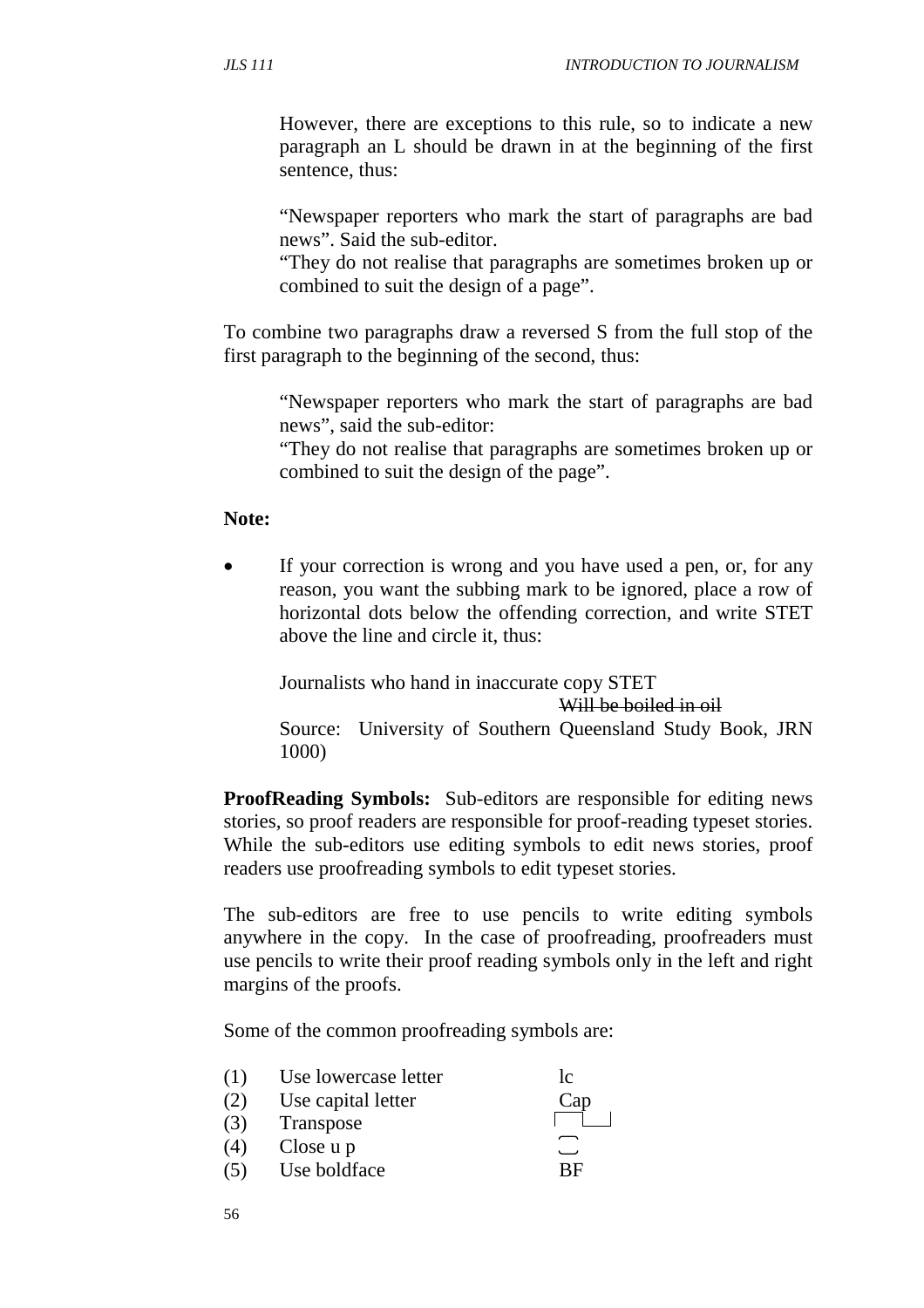| (6)  | Insert space #                      | #               |
|------|-------------------------------------|-----------------|
| (7)  | Use hyphen (-) here                 |                 |
| (8)  | Leave it as it was                  | stet            |
| (9)  | Take it out; delete                 |                 |
| (10) | Use a dash $\angle$ $\angle$        | $-/-$           |
| (11) | Use light face If                   | <sup>1</sup> f  |
| (12) | Use question mark - $\frac{?}{'}$   | $\gamma$        |
| (13) | Use a comma if it is necessary      | ,               |
| (14) | Use a semi-colon -.                 | $\vdots$        |
| (15) | Use a colon :/                      | $:$ /           |
| (16) | Use a period $-$ or x               | . or x          |
| (17) | Use an apostrophe '                 |                 |
| (18) | "Use quote marks"                   | 66<br>66        |
| (19) | $\frac{1}{2}$ Begin a paragraph     | $\frac{1}{2}$   |
| (20) | $\rm No$ // $\rm Do$ not paragraph. | $\rm No$ //     |
| (21) | End of story. $\#/30$               | $\frac{\#}{30}$ |
|      | Source: Ogunsiyi (1989:82-83)       |                 |

## **4.0 CONCLUSION**

Editing function in the media house can be viewed as a watchdog role, and, the life of a newspaper especially, depends on it. Hence, highly specialised people carryout the technical work.

## **5.0 SUMMARY**

In this unit, you have learnt that:

- Editing is an important aspect of the journalism process.
- We edit primarily to remove unwanted bits of information in the copy.
- Editing function does not just end with the use of mechanics or symbols to instruct others, but also involves managerial, creative and policing duties.

## **6.0 TUTOR-MARKED ASSIGNMENT**

Using the editing symbols in 2.3.3, edit the following copy provided.

The price of oil in international markets showed signs of stabilizing today, though they were still sharply lower after a week's fall caused by a world surplus of supplies. At the close of trading on the Mercantile Exchange yesterday, contracts for delivery of West Taxes Intermediate, the top U. S. crude grade, stood at \$19.50 a barrel, down 32 cents from the previous day's \$19.92. a barrel is the equivalent of 42 gallons, making the \$19.50 price break down to 46.43 cents per gallon of unrefined oil. Elsewhere, North Sea oil for delivery in April sold for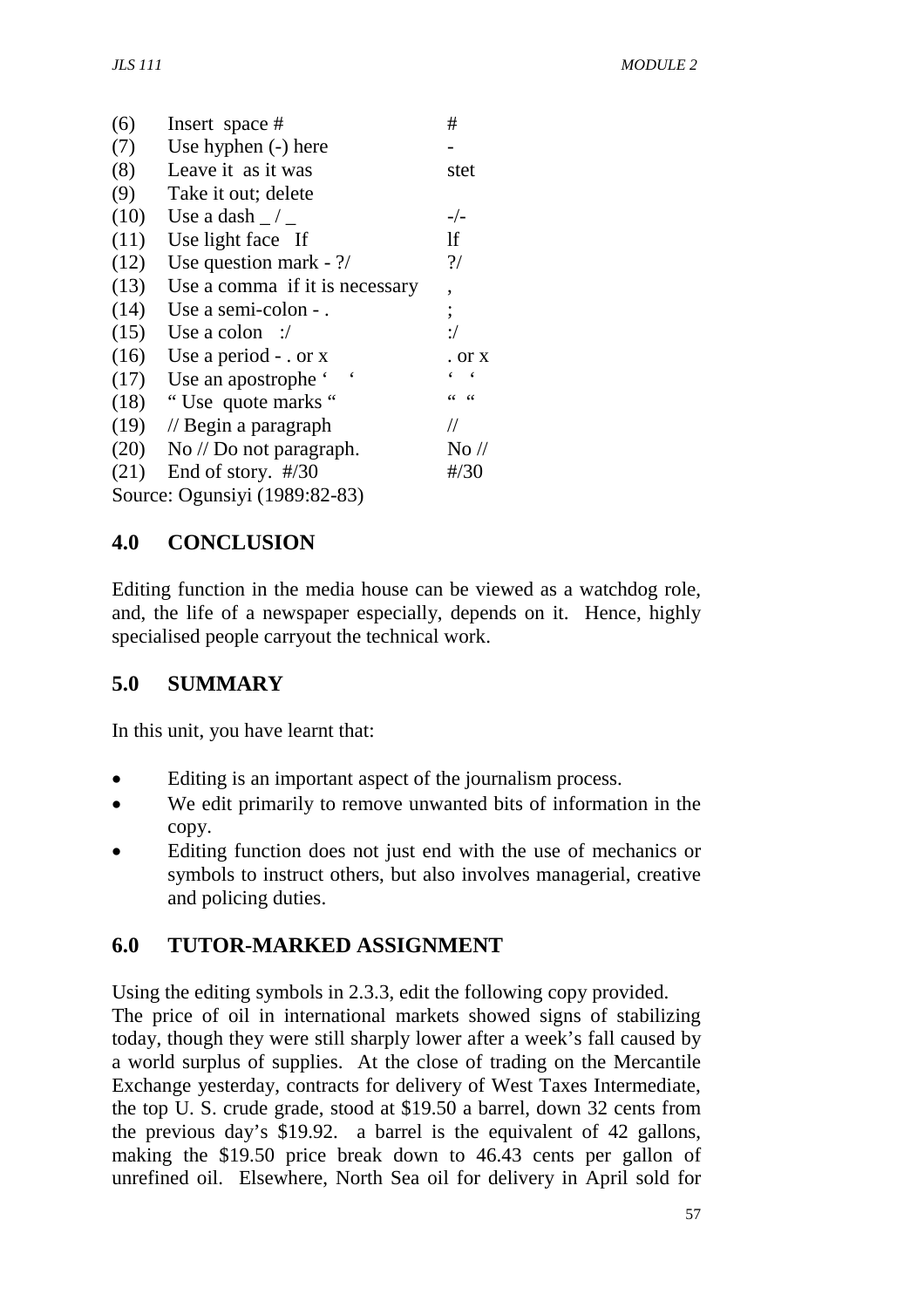\$18.65 a barrel, up 45 cents from the previous day's \$18.30. That \$18.65 tag was down more than a dollar from the previous week. The price of heating oil was down again, but gasoline prices rose slightly. Although the market had shown signs of settling down recently, prices were still 26 percent less than they were six months ago, when a barrel of West Texas Intermediate sold for \$25.15 and 30 percent less than they were nine months ago when a barrel cost \$31.70. Most of the decline from that \$31.70 tag to the \$25.15 occurred in 10 days, rather than as a steady slide.

The Organization of Petroleum Exporting Countries announced late in 1985 that it was giving up attempts to support prices by controlling production. The 12 cartel members said they would pursue their "fair market share" instead. That meant an increase in production. Although the world was already awash in oil, supplies swelled, pushing prices downward amid O. P. E. C. warnings of a price war. The situation stabilized in the summer of 1986 when OPEC members reached another agreement. OPEC members are Algeria, Gabon, Indonesia, Iran, Iraw, Kuwait, Libya, Nigeria, Quatar, Saudi Arabia, United Arab Emirates, Venezuela and Ecaudor.

#### **7.0 REFERENCES/FURTHER READING**

- Gibson, Martin and L. Dupre Long (1987) Editing in the Electronic Era. IOWA: IOWA State University Press.
- Melvin, Mencher (1987) Newswriting Reporting and writing (5th ed) Diobuquei: W. C. Brown Publishers
- Ogunsiyi, M. A. (1989) Introduction to Print Journalism. Ikeja; Nigeria: Nelson Publishers.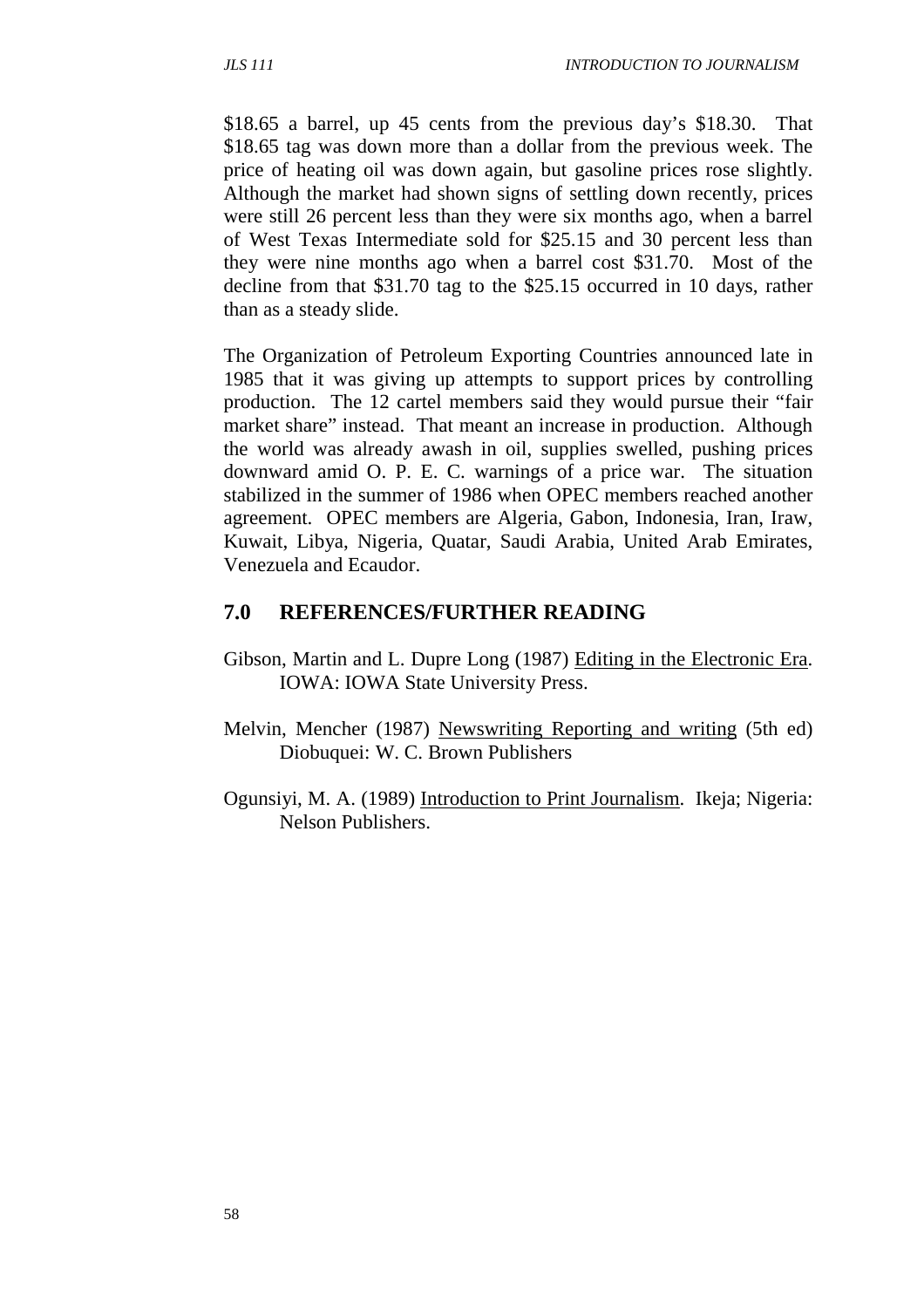# **UNIT 4 HEADLINE WRITING**

#### **CONTENT**

- 1.0 Introduction
- 2.0 Objectives
- 3.0 Main Content
	- 3.1 Headline Writing Defined
	- 3.2 Functions of the Headline
	- 3.3 Headline Schedule/Headline Writing
	- 3.4 Guides for Headline Writing
	- 3.5 Headline Counts
	- 3.6 Headline Order and Headline Copy
- 4.0 Conclusion
- 5.0 Summary
- 6.0 Tutor-Marked Assignments
- 7.0 References/Further Reading

#### **1.0 INTRODUCTION**

This unit is about headline writing. Practical experience on casting headlines is gained from the exercises provided at the end of the unit. The unit also gives a detailed appreciation of functions, schedule, guides and writing final copy of the headline.

## **2.0 OBJECTIVES**

At the end of this unit, you should be able to:

- define the headline
- explain the function of Headline in journalism practice
- identify the basic requirements for casting good Headlines
- write headlines for select stories.

## **3.0 MAIN CONTENT**

## **3.1 Headline Writing Defined**

Any single line or collection of display type that precedes a story and summarizes or introduces it can be called a headline. Such a headline has the following attributes.

• A headline is a sentence built around action verb. It distinguishes a headline from a binder or label head. e.g., full text of Presidential broadcast; INEC Boss speaks on Transition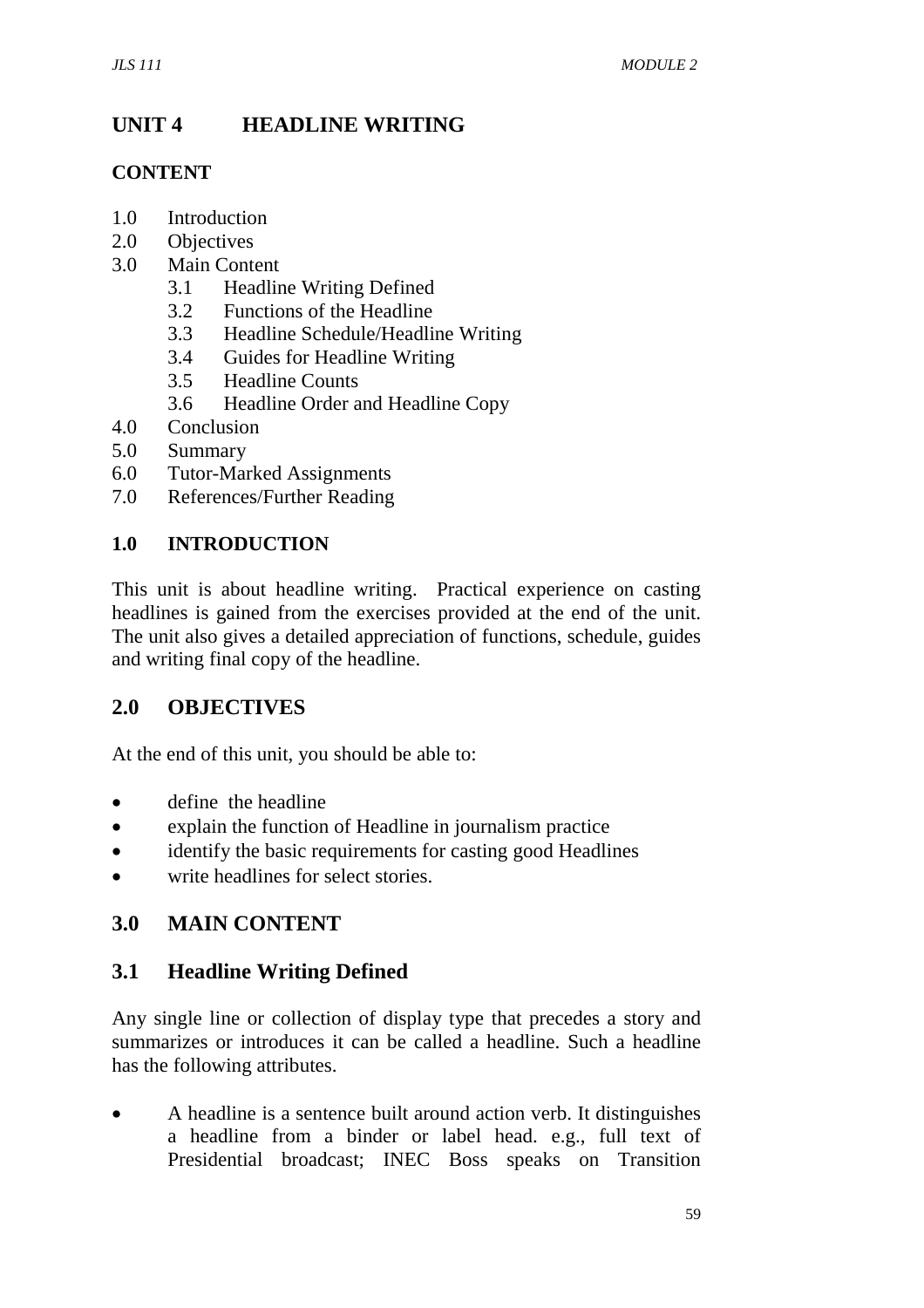Programme. The first is a label head, the second is a typical headline.

- A headline must be adjusted to a predetermined length and number of sentence and characters respectively.
- A headline is fashioned to save space. This, the headline writer does by omitting articles (i.e. the) and other unnecessary encumbrances, thereby leaving room for less detail in the restricted space.
- A good headline uses a language symbols, singly and in groups, to convey or maximise meaning. Articles are hardly in use while commas take the place of "and "in most cases.
- A headline uses the present tense to convey immediacy and to save space. Often the present tense is shorter than the past with few exceptions.

The generic term, 'headline' comprises many specified terms including: jump heads, kickers and sub- heads. They should not be confused with outlines, captions and binders. A binder or label head is a display line identifying but not summarizing special material not handled as a news story.

The binder identifies the content of the material but does not summarize the content of the message. It also does not tell what the President says or what happens. Binders are also used over tabular matter accompanying a related news story.

# **3.2 Functions of the Headline**

- The headline performs various functions, one of which is to index the news by stating plainly what the story contains so as to save the reader's time in finding the aspect of the news that interest him most.
- The headline tells the news to the reader by way of conveying mandatorily the accurate information.
- Again, it conveys the relative significance of the news as expressed in terms of type display through the use of type size and weight.
- Headline convey to the reader the relative seriousness of the news using type families such as italics and other decorative typographical devices like dashes, stars, boxes etc. Some of these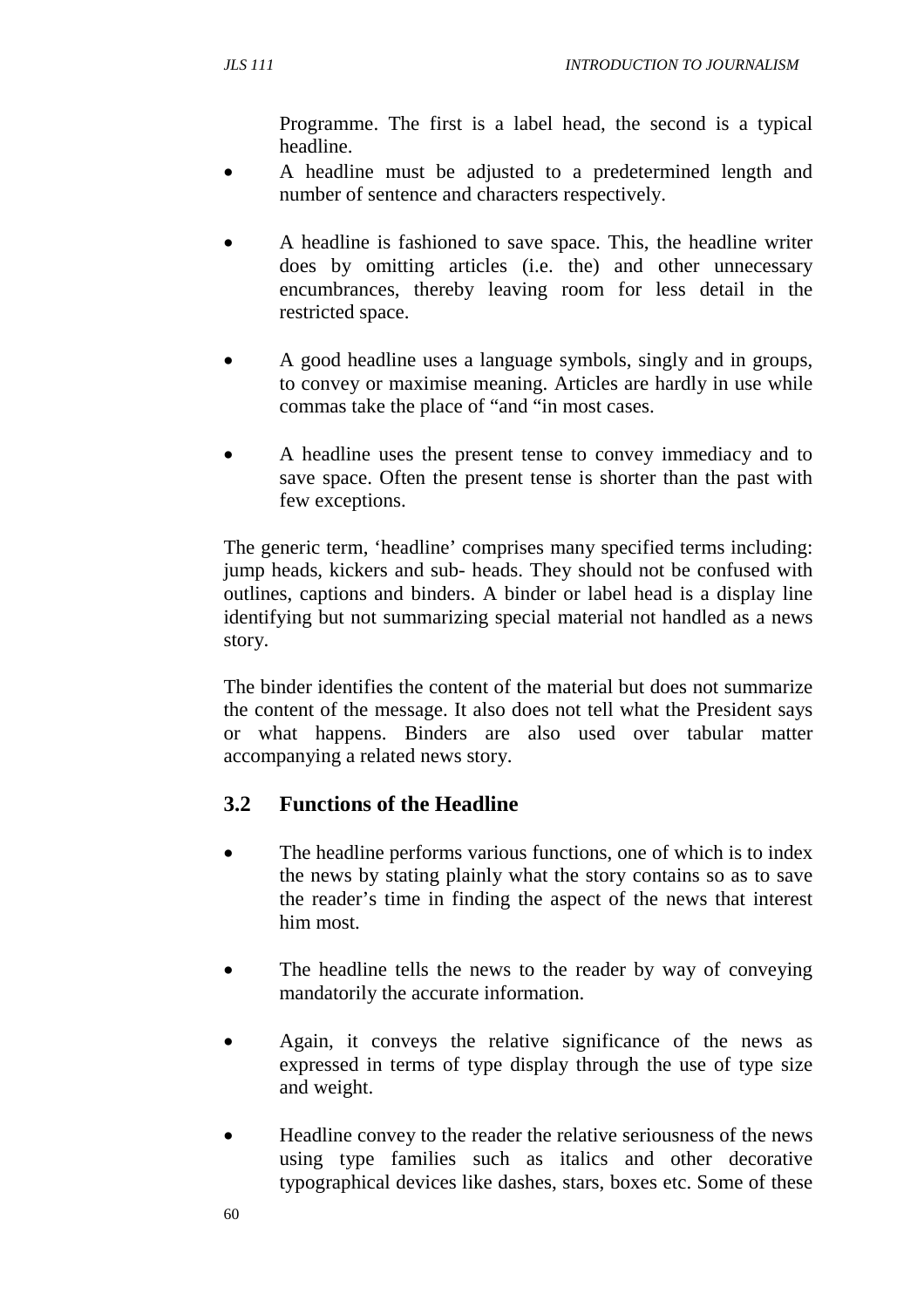are indicative of the fact that certain stories are meant for its entertainment value rather than its significance.

- The headline beautifies the newspaper and makes it attractive. In all ramifications, the primary function of any headline is essentially to make room for good and balance page make –up. Such headline accompanied with their variety in size and typefaces do a lot to make modern newspaper pages quite attractive. For instance, a five –column page of solid body type looks uninterestingly grey and colourless as can easily be seen in the Nigerian early newspapers and as against the modern newspapers. Present day headlines introduce contrast by bringing side by side, black type and white space as a relief to the dull grey of body type. If placed properly, headlines bring about balance, symmetry, and typographical beauty to a well-planned page.
- Headlines give the newspaper character and stability through consistent use of familiar headline structure thereby giving a newspaper the relatively familiar and welcome personality. While some newspapers use screaming headlines, other are more gentle and less shouting in their use of headlines.
- Headlines to some degree are often employed to sell newspapers on the newsstand. This is true of catchy headlines.

## **3.3 Headline Schedule/Headline Writing**

The headline schedule is a sample of headlines used by a particular newspaper, It shows the point size, types and type faces available and the precise form they must take. Every newspaper has its own headline schedule as distinct from others. It represents the character of the paper and forms a major distinguishing factor in comparing various newspapers.

Headline writing does not and should not use a language of its own. Instead it must use language symbols common to people and which they must understand. The writer must take into consideration the exact and special meaning respectively in the light of their immediate meaning.

Some of the basic skills that lead to the success of headline writing are:

• Accurate perception of the story. A headline writer must be able to recognize what parts of the story are newsworthy, dramatic, and significant.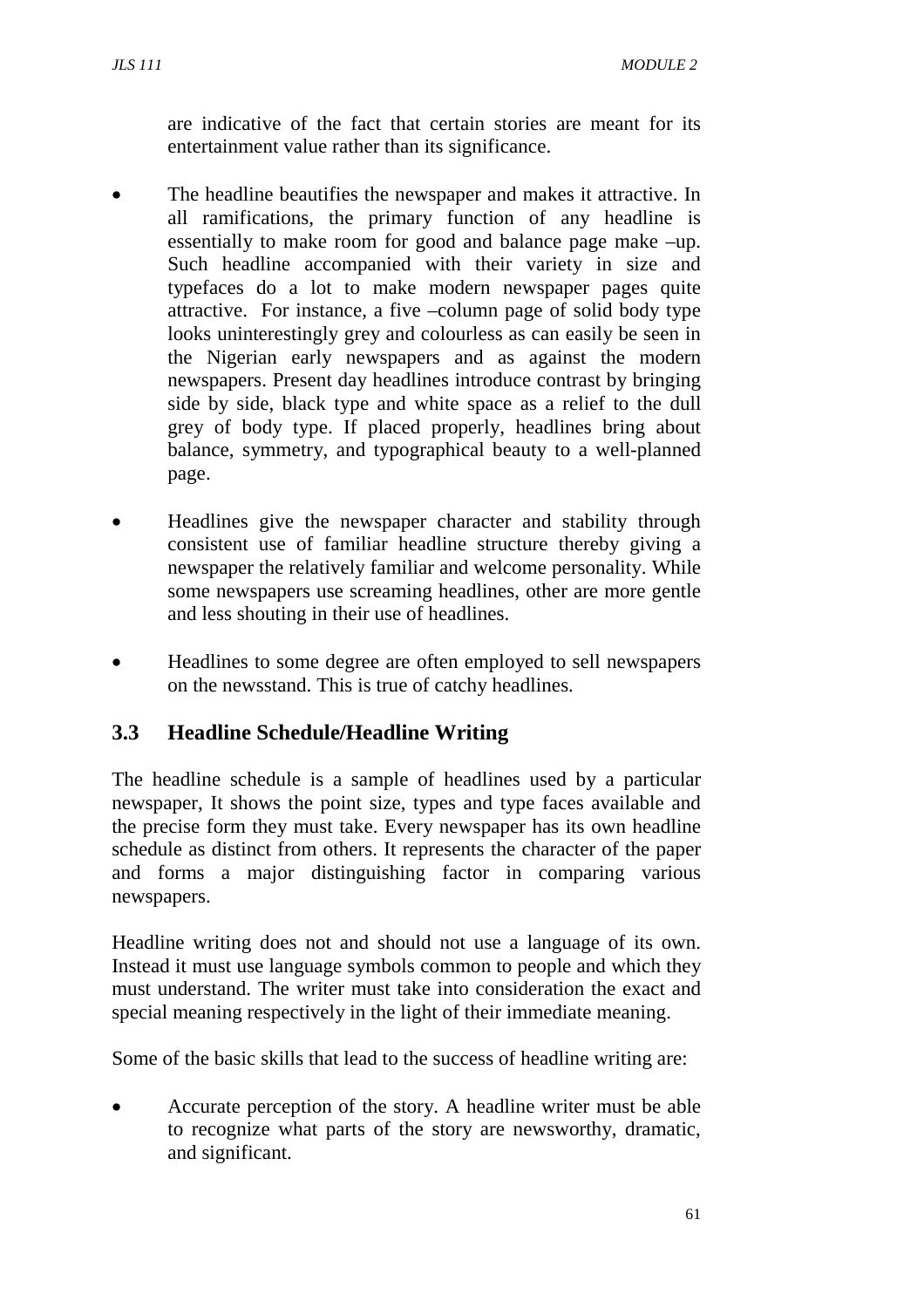- A vocabulary that is both broad and deep is necessary for the headline writer's task. The layman's vocabulary is not enough for accomplishing such task. Constructing sentences for headline writing requires not just a vocabulary of multi meaning that may or may not be used synonymously. Viewed closely, synonym would imply word of the same meaning as another in the same language but often with different implications and associations.
- A sharp sense of sentence structure. The headline writer depends on flexibility not only in choice of words but also in choice of sentence structure so that the writer can switch word order quickly without alerting meaning. Sentences take many structures and headlines are most notable for that.
- A keen eye for ambiguity. The headline writer must review his writing endlessly to detect ambiguity. He should be able to put himself in the place of many potential readers. This is because what is meaningful and clear to him may not be clear and meaningful to others.

# **3.4 Guides for Headline Writing**

- Tell the story's essentials. In headline writing, the writer is expected to tell the essentials just as the lead story does since most headlines are based on the lead. This is however not a rule but merely. The lead of a straight news story often summarizes the essential facts. Headlines by extension must do the same. The implication therefore is that the headline writer usually finds his best material on which to peg the headline at the top of the story otherwise called the lead. The parts of the lead that suits headline treatment are those that tell the main aspect of the story clearly and interestingly. It may be noteworthy to point out that in some cases the lead paragraph may be lacking in substance as the larger story may be buried in the specified details contained in the body of the story.
- Get the facts straight. Getting at the heart of the story is a not a simple task as most people would think. Complex news stories bothering on public affairs keep headline writers constantly on their toes as they struggle to tell the stories in a restricted space and in an understandable term. Such stories put headline writers on high jump trying to exempt themselves from the tasks.
- Put the key facts at the top deck. Should the headline be of two desks, the most important one would be at the top to be followed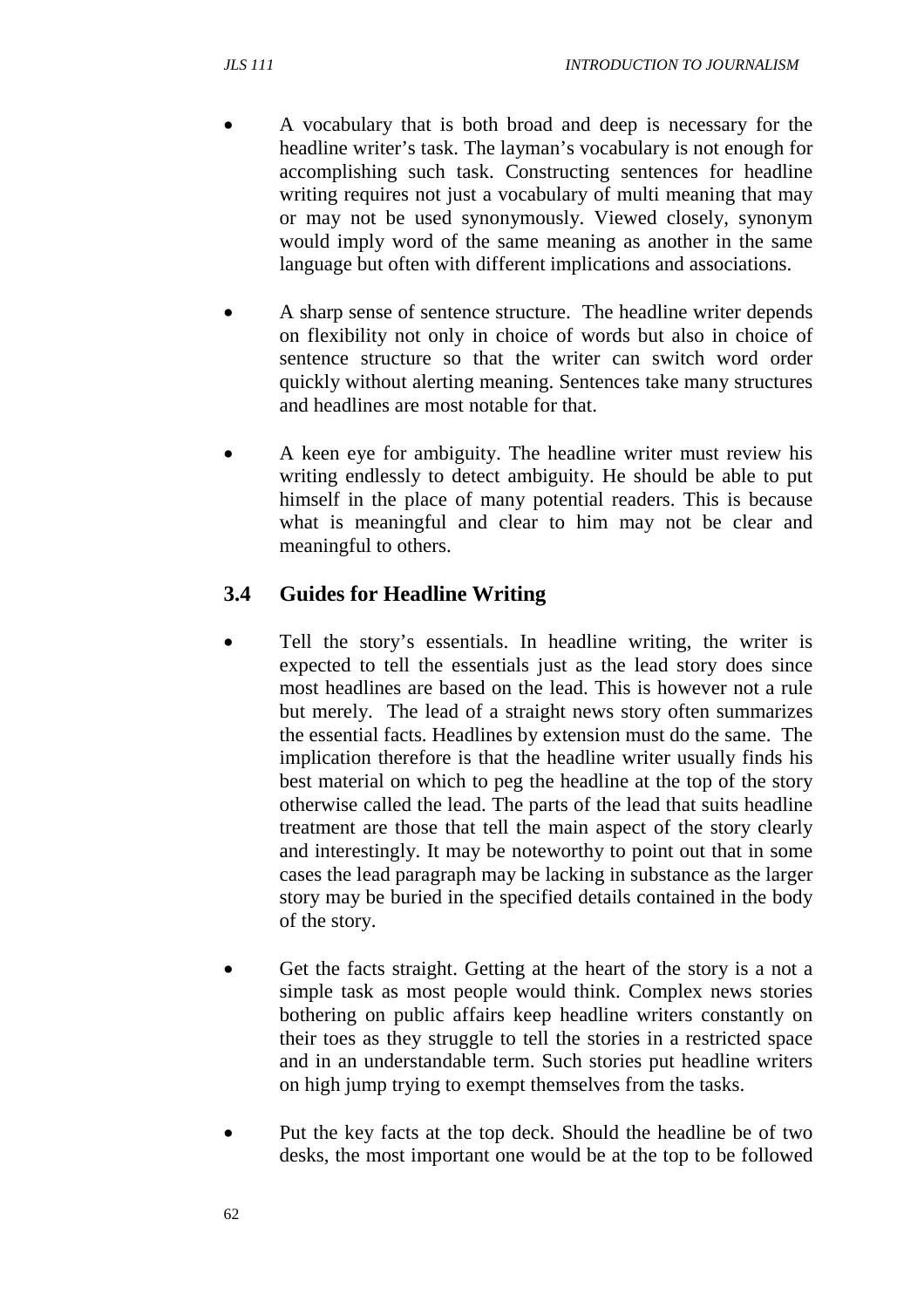by the less important headline. This is done for the purposes of emphasis.

- Marshall the facts in sentence form. The writer can narrow the headline down by removing non-essential words. The point has since been made that headline are skeletonized sentences. This suggests dropping articles and sometimes substituting a comma for 'and'. In most cases, it goes to the extent of doing without non essential modifiers including personal pronouns. Skeletonizing however does not mean merely assembly unrelated and uncoordinated words that make virtually no meaning.
- Build around a strong verb. Good headline writers choose vigorous, active, positive as well as colourful words. The writers know that the ideas in the headline are propelled by the verb. Though all the words that come from the headline are expectedly selected with care, the verb is the key to the headline. Rich in vocabulary and an ear for words are invaluable assets to a headline writer who, as a matter of fact should listen to what he writes. Crowell (1969:85) provides some of the effective verbal components, thus.

| <b>ACCUSE</b><br>allege<br>involve<br>arraign<br>name<br>blame<br>change<br>indict<br>link | <b>BEAT</b><br>bow<br>pound<br>sink<br>spank<br>upset<br>win                        | <b>BELITTLE</b><br>ignore<br>malign<br>shun<br>spurn<br>shirk                        | <b>CHOOSE</b><br>elect<br>pick<br>select<br>vote<br>name                                |
|--------------------------------------------------------------------------------------------|-------------------------------------------------------------------------------------|--------------------------------------------------------------------------------------|-----------------------------------------------------------------------------------------|
| <b>ESCAPE</b><br>elude<br>dodge<br>bolt<br>flee<br>slip<br>get away<br>hide                | <b>FLOOD</b><br>cover<br>inundate<br>sink<br>wash<br>overflow<br>submerge<br>deluge | <b>AQUTT</b><br>absolve<br>clear<br>defend<br>free<br>release<br>vindicate<br>uphold | <b>DAMAGE</b><br>cripple<br>destroy<br>harm<br>injure<br>mar<br>wreck<br>ravage<br>raze |
| <b>FALL</b><br>collapse                                                                    | <b>MEETING</b><br>assemble                                                          | <b>ARREST</b><br>capture                                                             | <b>DENY</b><br>disclaim                                                                 |

decline confer catch disown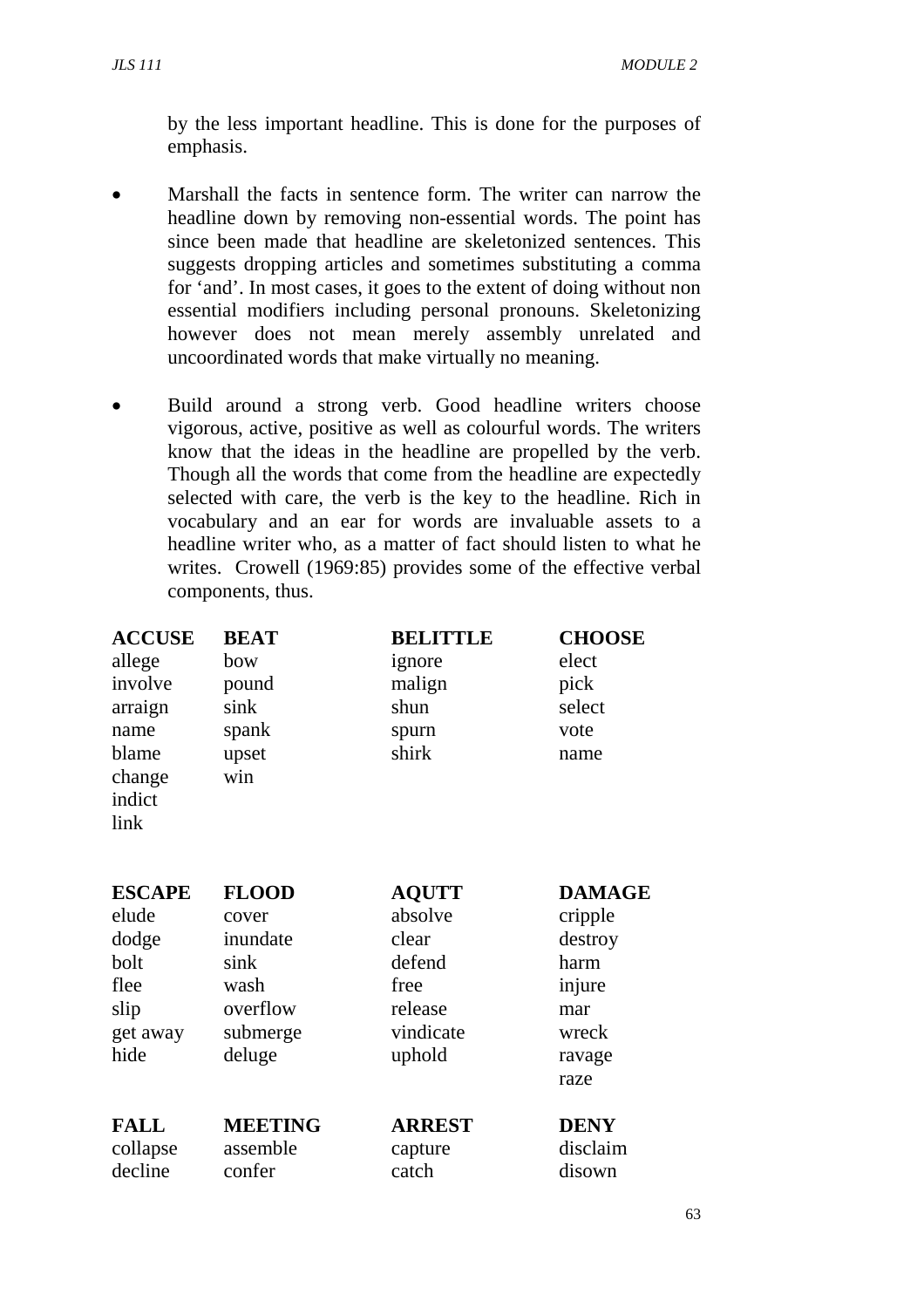| deflate<br>depress<br>drop<br>reduce<br>slash<br>slump<br>dip<br><b>FIND</b><br>detect | meet<br>gather<br>unite<br>rally<br>unite<br>mobilize<br>reunite<br><b>LOSE</b><br>bow | hold<br>jail<br>net<br>seize<br>trap<br>take<br><b>RESIGN</b><br>abdicate | roundup<br><b>KILL</b><br>die | refute<br>renounce<br>retract<br>recount<br>refuse<br>withhold<br>reject<br><b>PROBE</b><br>delve |              |
|----------------------------------------------------------------------------------------|----------------------------------------------------------------------------------------|---------------------------------------------------------------------------|-------------------------------|---------------------------------------------------------------------------------------------------|--------------|
| digout                                                                                 | fail                                                                                   | depose                                                                    | drown                         | scan                                                                                              |              |
| discover                                                                               | give in                                                                                | desert                                                                    | execute                       | study                                                                                             |              |
| unearth                                                                                | give up                                                                                | retire                                                                    | murder                        | analyse                                                                                           |              |
| show                                                                                   | submit                                                                                 | quit                                                                      | perish                        | pry                                                                                               |              |
| prove                                                                                  | surrender                                                                              | expel                                                                     | slay                          | sift                                                                                              |              |
| discern                                                                                | yield                                                                                  | flee                                                                      | stab                          | plumb                                                                                             |              |
|                                                                                        | slump                                                                                  | abandon                                                                   | succumb                       | weigh                                                                                             |              |
| <b>HONOUR</b>                                                                          | <b>MISSING</b>                                                                         |                                                                           | <b>PEACE</b>                  |                                                                                                   | <b>STEAL</b> |
| award                                                                                  | abduct                                                                                 |                                                                           | agree                         |                                                                                                   | cheat        |
| cheer                                                                                  | depart                                                                                 |                                                                           | arbitrate                     |                                                                                                   | defraud      |
| cite                                                                                   | disappear                                                                              |                                                                           | conciliate                    |                                                                                                   | dupe         |
| exalt                                                                                  | elope                                                                                  |                                                                           | pacify                        |                                                                                                   | embezzle     |
| greet                                                                                  | kidnap                                                                                 |                                                                           | settle                        | rob                                                                                               |              |
| name                                                                                   | vanish                                                                                 |                                                                           | reconcile                     |                                                                                                   | swindle      |
| salute                                                                                 | fade                                                                                   |                                                                           | harmonize                     |                                                                                                   | seize        |
| welcome                                                                                | go                                                                                     |                                                                           | heal                          | take                                                                                              |              |
| receive                                                                                | quit                                                                                   |                                                                           | patch                         | loot                                                                                              |              |
| extol                                                                                  | drop                                                                                   |                                                                           | sign                          | get                                                                                               |              |
|                                                                                        |                                                                                        |                                                                           |                               |                                                                                                   |              |
| <b>PROMISE</b>                                                                         | <b>FIGHT</b>                                                                           |                                                                           | <b>SAY</b>                    |                                                                                                   | <b>STOP</b>  |
| assure                                                                                 | argue                                                                                  |                                                                           | address                       |                                                                                                   | abolish      |
| pledge                                                                                 | assail                                                                                 |                                                                           | affirm                        |                                                                                                   | avoid        |
| swear                                                                                  | attack                                                                                 |                                                                           | claim                         | ban                                                                                               |              |
| <b>VOW</b>                                                                             | battle                                                                                 |                                                                           | chat                          | bar                                                                                               |              |
| shake                                                                                  | blast                                                                                  |                                                                           | declare                       |                                                                                                   | block        |
| agree                                                                                  | clash                                                                                  |                                                                           | feel                          |                                                                                                   | cease        |
|                                                                                        | contest                                                                                |                                                                           | hint                          |                                                                                                   | check        |
| <b>RIDICULE</b>                                                                        | <b>DIFFER</b>                                                                          |                                                                           | <b>PROCLAIM</b>               |                                                                                                   | <b>CLOSE</b> |
| boo                                                                                    | dispute                                                                                |                                                                           | quote                         |                                                                                                   | cripple      |
| jeer                                                                                   | slap                                                                                   |                                                                           | insist                        |                                                                                                   | forbid       |
| insult                                                                                 | jolt                                                                                   |                                                                           | declare                       | halt                                                                                              |              |
| jest                                                                                   | disagree                                                                               |                                                                           | charge                        |                                                                                                   | impede       |
| joke                                                                                   | hit                                                                                    |                                                                           | contend                       | limit                                                                                             |              |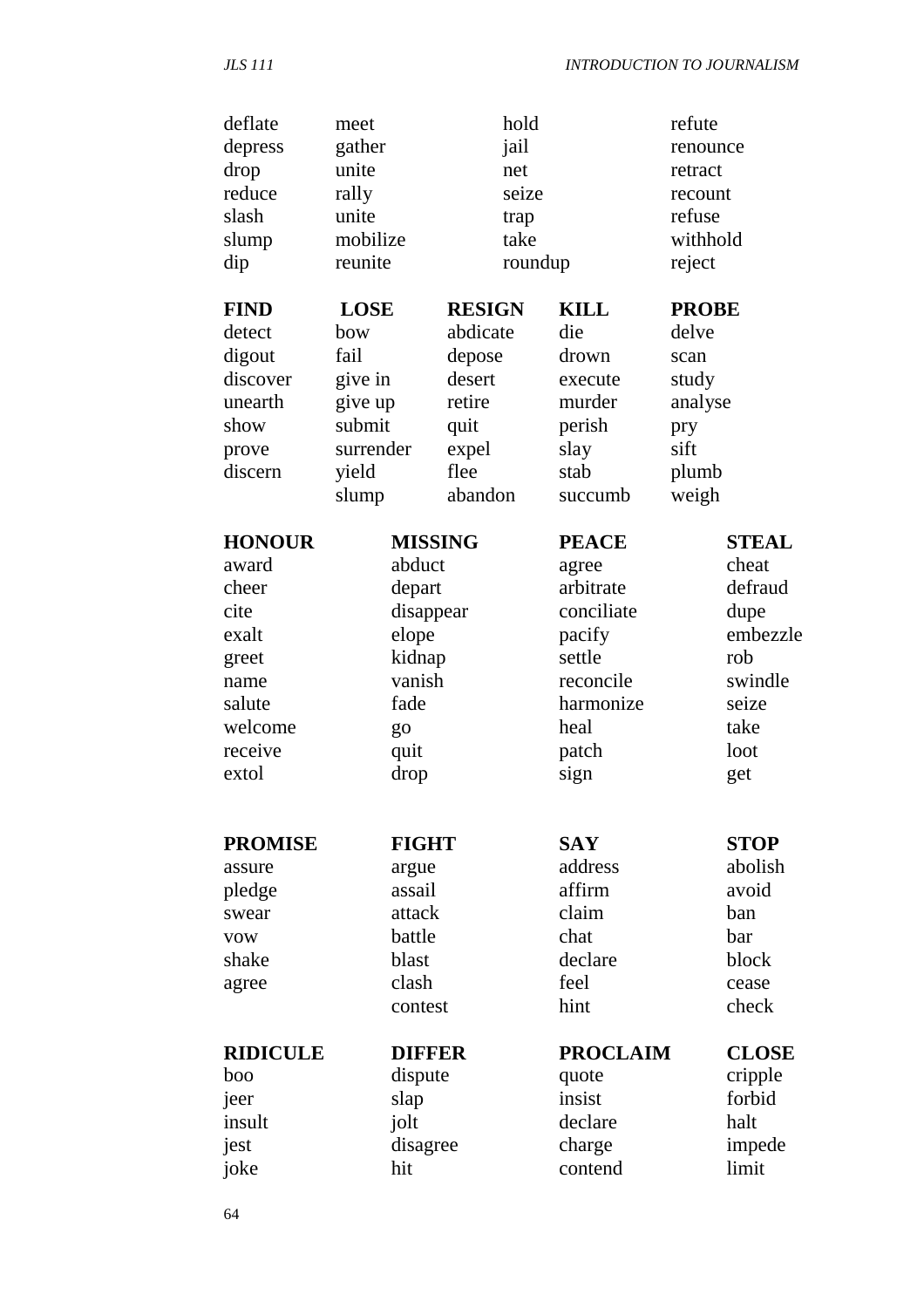| mock<br>scorn<br>tease<br>laugh                                                                   | quarrel<br>rebuff<br>rebuke<br>reject<br>repel<br>protest                                               |              | maintain<br>hold<br>regard<br>cite<br>decide<br>deem                                                                      | repel<br>refrain<br>curb<br>avert<br>end                                                                      |
|---------------------------------------------------------------------------------------------------|---------------------------------------------------------------------------------------------------------|--------------|---------------------------------------------------------------------------------------------------------------------------|---------------------------------------------------------------------------------------------------------------|
| <b>SEEK</b>                                                                                       | <b>RITE</b>                                                                                             | <b>PERIL</b> | <b>PLAN</b>                                                                                                               | <b>PUSH</b>                                                                                                   |
| beg                                                                                               | greet                                                                                                   | brave        | agree                                                                                                                     | act                                                                                                           |
| appeal                                                                                            | hail                                                                                                    | caution      | aim                                                                                                                       | goal                                                                                                          |
| ask                                                                                               | hold                                                                                                    | concern      | arrange                                                                                                                   | impel                                                                                                         |
| plead                                                                                             | mark                                                                                                    | dare         | decide                                                                                                                    | jog                                                                                                           |
| pray                                                                                              | fete                                                                                                    | defend       | design                                                                                                                    | press                                                                                                         |
| solicit                                                                                           | perform                                                                                                 | fear         | draft                                                                                                                     | prod                                                                                                          |
| implore                                                                                           | read                                                                                                    | frighten     | draw                                                                                                                      | push                                                                                                          |
| demand                                                                                            | recite                                                                                                  | guard        | fashion                                                                                                                   | rush                                                                                                          |
| call for                                                                                          | say                                                                                                     | imperil      | fix                                                                                                                       | speed                                                                                                         |
| urge                                                                                              | stage                                                                                                   | risk         | map                                                                                                                       | stir                                                                                                          |
| bid                                                                                               | observe                                                                                                 | threaten     | outline                                                                                                                   | urge                                                                                                          |
| <b>GET</b>                                                                                        | <b>RISE</b>                                                                                             |              | <b>STORM</b>                                                                                                              | <b>VIOLENCE</b>                                                                                               |
| acquire                                                                                           | add                                                                                                     |              | break                                                                                                                     | battle                                                                                                        |
| earn                                                                                              | arise                                                                                                   |              | grip                                                                                                                      | brawl                                                                                                         |
| enlist                                                                                            | ascend                                                                                                  |              | lash                                                                                                                      | clamour                                                                                                       |
| given                                                                                             | broaden                                                                                                 |              | pound                                                                                                                     | clash                                                                                                         |
| grab                                                                                              | climb                                                                                                   |              | rage                                                                                                                      | fight                                                                                                         |
| take                                                                                              | develop                                                                                                 |              | smash                                                                                                                     | mutiny                                                                                                        |
| steal                                                                                             | enhance                                                                                                 |              | strike                                                                                                                    | parade                                                                                                        |
| <b>PUZZLE</b><br>amaze<br>awe<br>baffle<br>bewilder<br>confound<br>confuse<br>perplex<br>surprise | <b>RISE</b><br>enlarge<br>extend<br>mount<br>lift<br>rocket<br>soar<br>swell<br>widen<br>jump<br>exceed |              | <b>STORM</b><br>sweep<br><b>SHOW</b><br>bare<br>display<br>list<br>issue<br>expose<br>publish<br>reveal<br>test<br>unfold | <b>VIOLENCE</b><br>protest<br><b>START</b><br>act<br>begin<br>create<br>enter<br>found<br>move<br>open<br>set |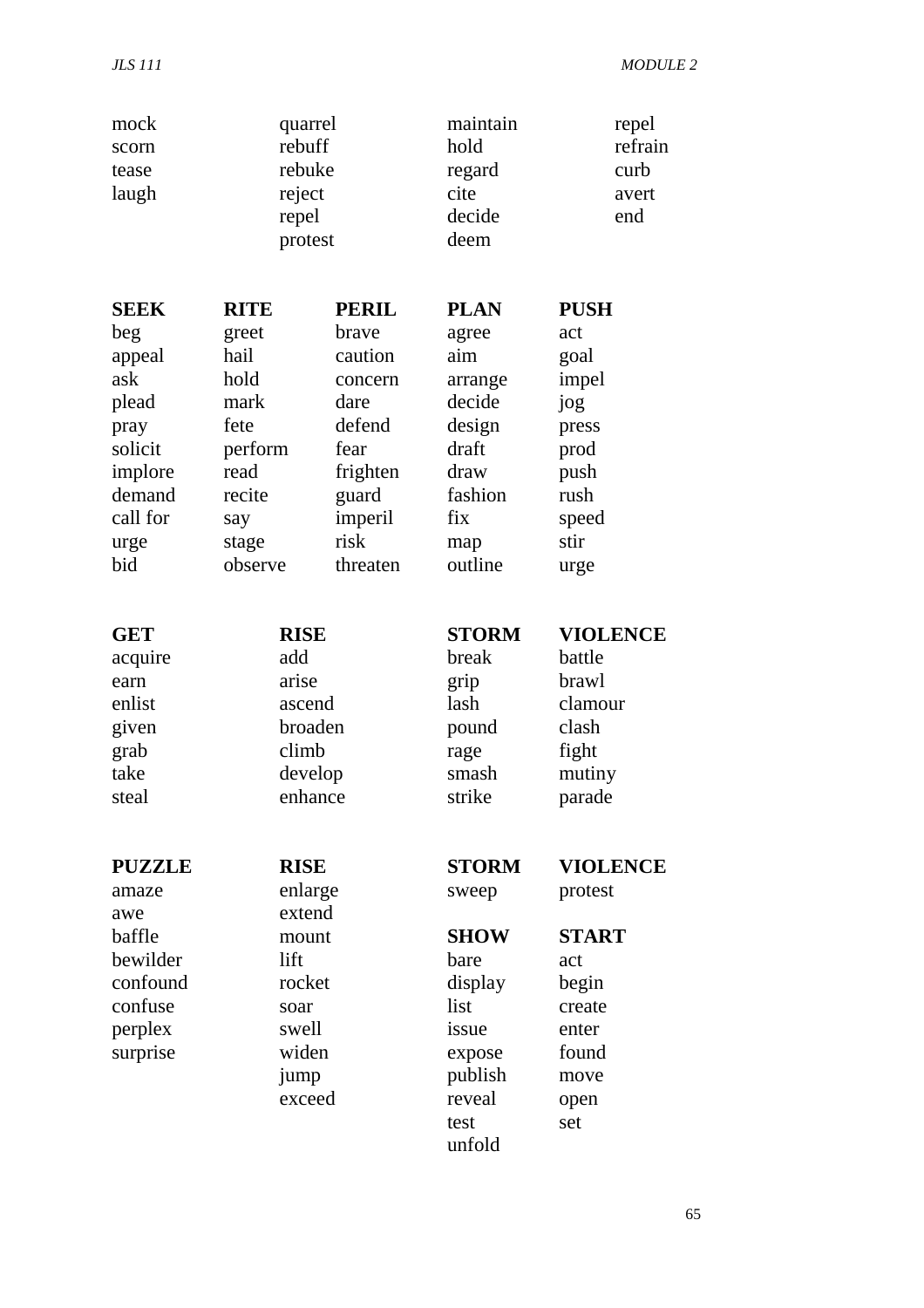- No repetition of words. In headline writing there is no room for repetition or use of two forms of the same word. Any key word can just be used only once in a given headline and, in a single form.
- Tell the story in specific terms. It is highly advisable that the headline writer strives at all times to be specific to avoid ambiguity. He should leave nobody in doubt as to the meaning of every bit of word contained in the headline. He should always be vivid and avoid being vague.

### **3.5 Headline Counts**

The essence of headline counting is to determine the amount of space to be earmarked for the headline in page planning. It also helps to determine the length of each deck of the headline. The decks in the headline should not vary more than two units in length.

Most newspapermen count headline by the unit. Horizontal space in newspaper is always measured in pica, points and units while depth is measured in inches. To determine the space for a headline therefore, the counting of the head has to be done by counting the total number of units for all the letters and space between words in the headline.

As pointed out by Crowell (1969) the general rule to obtain a dependable line count is to count the heads as follows:

| <b>LETTERS</b>               | <b>UNITS</b>      |
|------------------------------|-------------------|
| Cap M Q W                    | 2                 |
| Cap <sub>I</sub>             | $\frac{1}{2}$ (1) |
| All other caps               | $1\frac{1}{2}$    |
| Lower case m w               | $1\frac{1}{2}$    |
| Lowercase $f$ l i $r t$ j    | $\frac{1}{2}$     |
| All other lower case letters | 1                 |
| Figure 1                     | 1                 |
| Other figures                | $1\frac{1}{2}$    |
| Punctuation                  | $\frac{1}{2}$     |
| $S#$ % ? &                   | $1\frac{1}{2}$    |
| $-Dash$ )                    | 2                 |
| Space between words          | $\frac{1}{2}$     |

It should be pointed out that while some authors say that the unit for uppercase  $I$  and  $J$  should be  $\frac{1}{2}$ , others say it should be  $I$ .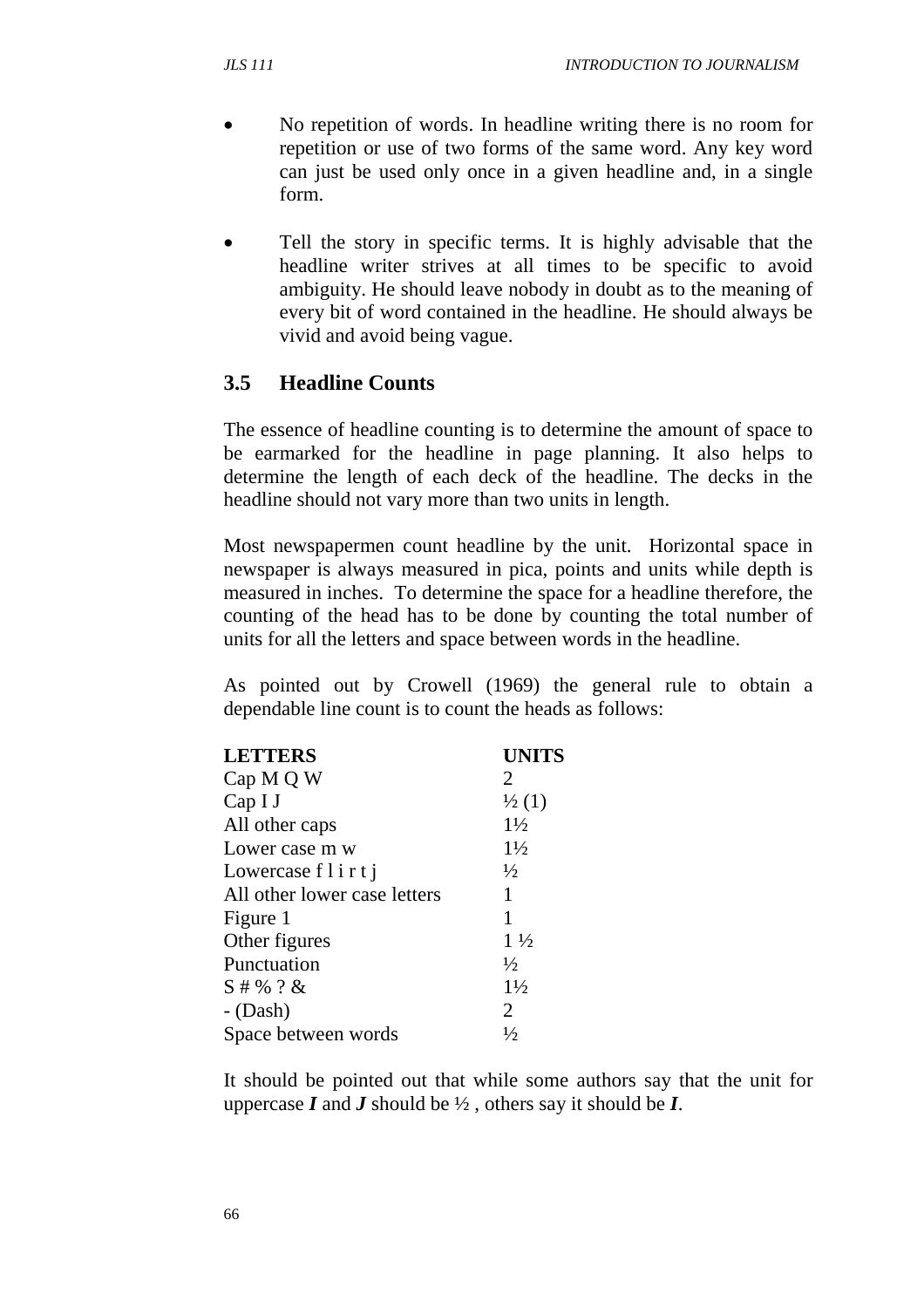In the headline count, certain basic data are required and must be known by the person counting the headline before he could arrive at the correct answer. The data include;

- the maximum unit count per line
- the number of decks in the headline to be cast and
- the type of letters (whether uppercase or lowercase or a combination of both) to be used in casting the headline.

Whether to cast the headline in uppercase or lowercase or combination of both caps and lowercase is a decision the headline caster has to make. The same thing applies to the number of decks the headline must be counted in line with the units already universally assigned to each letter (or figure, space, symbols or punctuation marks) whether set in uppercase or lowercase.

The maximum unit count per line could be arrived at by measuring the length of space or column that the headline would cover in units. That is, if the head is to be placed on a three column story, the length of the three column measured horizontally in units would definitely give you the maximum unit count per line for the headline. The following data of measuring space horizontally in page planning may be used:

| $1$ inch $=$ | 72 points                    |
|--------------|------------------------------|
| 1 pica $=$   | 12 points                    |
| $1$ inch $=$ | 6 picas                      |
| 1 unit $=$   | 1 9/10 picas (about 2 picas) |

The first rule in the headline count is that no line in the headline must exceed the maximum unit count for the longest deck in the headline. For example, if the maximum unit for a particular head is 20 (i.e. 20 units), no line in the headline must exceed 20 units precisely because that is the total length of space any deck in the headline could go horizontally.

As earlier pointed out, any variation among the decks of the head must not be more than two units in length. That is, if the maximum unit count per line is 20, any line of the headline should not be shorter than 18 units. If it is a headline of three decks, the fist deck could be 20 while the last two could be either 20, 19 ½ or 18 units.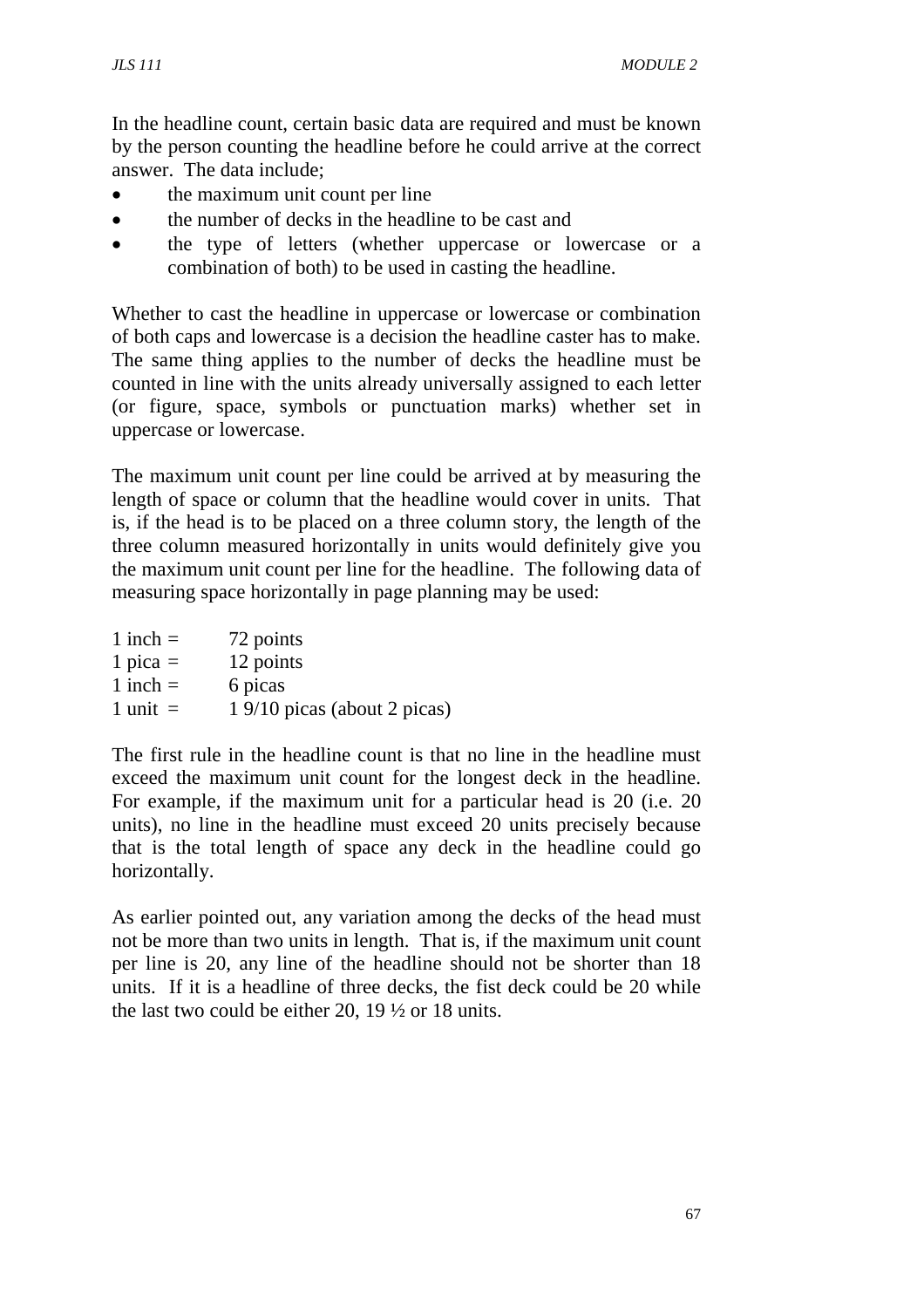#### **Typical Assignments on Headline Count with Necessary Data:**

(1) Write a headline of  $2 - 18 - 1$  in lowercase (maximum unit count per line: 21½) on the lead below:

"Top seed David Imonitie came back from a set down to outstroke rival Abubakar Sadiq  $4 - 6$ ,  $6 - 4$ ,  $6 - 4$  last night to become the new All-Nigeria men's Lawn Tennis singles champion".

| (a)   | Answer:                                                                                                         |                        |              |                                     |   |              |              |                                                                                                                                                                       |             |
|-------|-----------------------------------------------------------------------------------------------------------------|------------------------|--------------|-------------------------------------|---|--------------|--------------|-----------------------------------------------------------------------------------------------------------------------------------------------------------------------|-------------|
|       | $1 \text{ m}$ o                                                                                                 | n i t i e i            |              |                                     |   |              |              | S.                                                                                                                                                                    | $\mathbf n$ |
|       | e<br><b>W</b>                                                                                                   |                        |              |                                     |   |              |              |                                                                                                                                                                       |             |
|       | $11\frac{1}{2}$ 1                                                                                               |                        |              |                                     |   |              |              | $1 \quad \frac{1}{2} \quad \frac{1}{2} \quad \frac{1}{2} \quad \frac{1}{2} \quad \frac{1}{2} \quad \frac{1}{2} \quad \frac{1}{2} \quad \frac{1}{2} \quad \frac{1}{2}$ |             |
|       | e w                                                                                                             |                        |              |                                     |   |              |              |                                                                                                                                                                       |             |
|       | $1 \t1\frac{1}{2} \t\frac{1}{2}$                                                                                |                        |              |                                     |   |              |              |                                                                                                                                                                       |             |
|       |                                                                                                                 |                        |              |                                     |   |              |              |                                                                                                                                                                       |             |
|       |                                                                                                                 |                        |              |                                     |   |              |              |                                                                                                                                                                       |             |
|       | $c \quad h \qquad a$                                                                                            |                        | m            | $p \t1$ 0                           |   | $\mathbf n$  |              |                                                                                                                                                                       |             |
|       | $\frac{1}{2}$ 1 1                                                                                               | $1 \quad \blacksquare$ |              | $1\frac{1}{2}$ $1\frac{1}{2}$ 1 1 = |   |              |              | $21\frac{1}{2}$                                                                                                                                                       |             |
| Units |                                                                                                                 |                        |              |                                     |   |              |              |                                                                                                                                                                       |             |
|       | $1 s$ N e                                                                                                       |                        |              |                                     |   |              |              |                                                                                                                                                                       |             |
|       | $1 \quad 1 \quad \frac{1}{2} \quad 1\frac{1}{2} \quad 1 \qquad 1\frac{1}{2} \qquad = \qquad 6\frac{1}{2}$ Units | W <sub>1</sub>         |              |                                     |   |              |              |                                                                                                                                                                       |             |
|       |                                                                                                                 |                        |              |                                     |   |              |              |                                                                                                                                                                       |             |
|       | P<br>$r_{\rm}$                                                                                                  | e                      |              | $S \tI$                             |   | d e          | n t          |                                                                                                                                                                       |             |
|       | $1\frac{1}{2}$<br>$\frac{1}{2}$                                                                                 | $\mathbf{1}$           | $\mathbf{1}$ | $\frac{1}{2}$                       | 1 | $\mathbf{1}$ | $\mathbf{1}$ | $\frac{1}{2}$                                                                                                                                                         | 8           |
| Units |                                                                                                                 |                        |              |                                     |   |              |              |                                                                                                                                                                       |             |
|       |                                                                                                                 |                        |              |                                     |   |              |              |                                                                                                                                                                       |             |

(2) Write headline of 2-24-2 in uppercase (maximum unit count per line: 26) on the lead below:

"The International Monetary Fund (IMF) has revealed that various governments throughout the world are finding it difficult to control their expenses, thereby recording more deficit".

Answer:

| W<br>2               | $\Omega$<br>$1\frac{1}{2}$                                                                                                   |                     | $R \t L$                         | $\Box$<br>$1\frac{1}{2}$ $1\frac{1}{2}$ $1\frac{1}{2}$ $1\frac{1}{2}$ |              |              |                                    |                                                                                                         |
|----------------------|------------------------------------------------------------------------------------------------------------------------------|---------------------|----------------------------------|-----------------------------------------------------------------------|--------------|--------------|------------------------------------|---------------------------------------------------------------------------------------------------------|
|                      | $G \quad O$<br>$1\frac{1}{2}$ $1\frac{1}{2}$ $1\frac{1}{2}$ $1\frac{1}{2}$ $1\frac{1}{2}$ $1\frac{1}{2}$ $2$<br>$=$ 25 Units | $\mathbf V$         | E                                | <b>RN</b>                                                             | M            | $\mathbf{E}$ | N<br>$1\frac{1}{2}$ $1\frac{1}{2}$ | T S<br>$1\frac{1}{2}$<br>$1\frac{1}{2}$                                                                 |
| R.<br>$1\frac{1}{2}$ | E<br>$1\frac{1}{2}$                                                                                                          | C<br>$1\frac{1}{2}$ | $\overline{O}$<br>$1\frac{1}{2}$ | R<br>$1\frac{1}{2}$                                                   | $\mathbf{D}$ | M            |                                    | $O$ R E<br>$1\frac{1}{2}$ $\frac{1}{2}$ $2$ $1\frac{1}{2}$ $1\frac{1}{2}$ $1\frac{1}{2}$ $1\frac{1}{2}$ |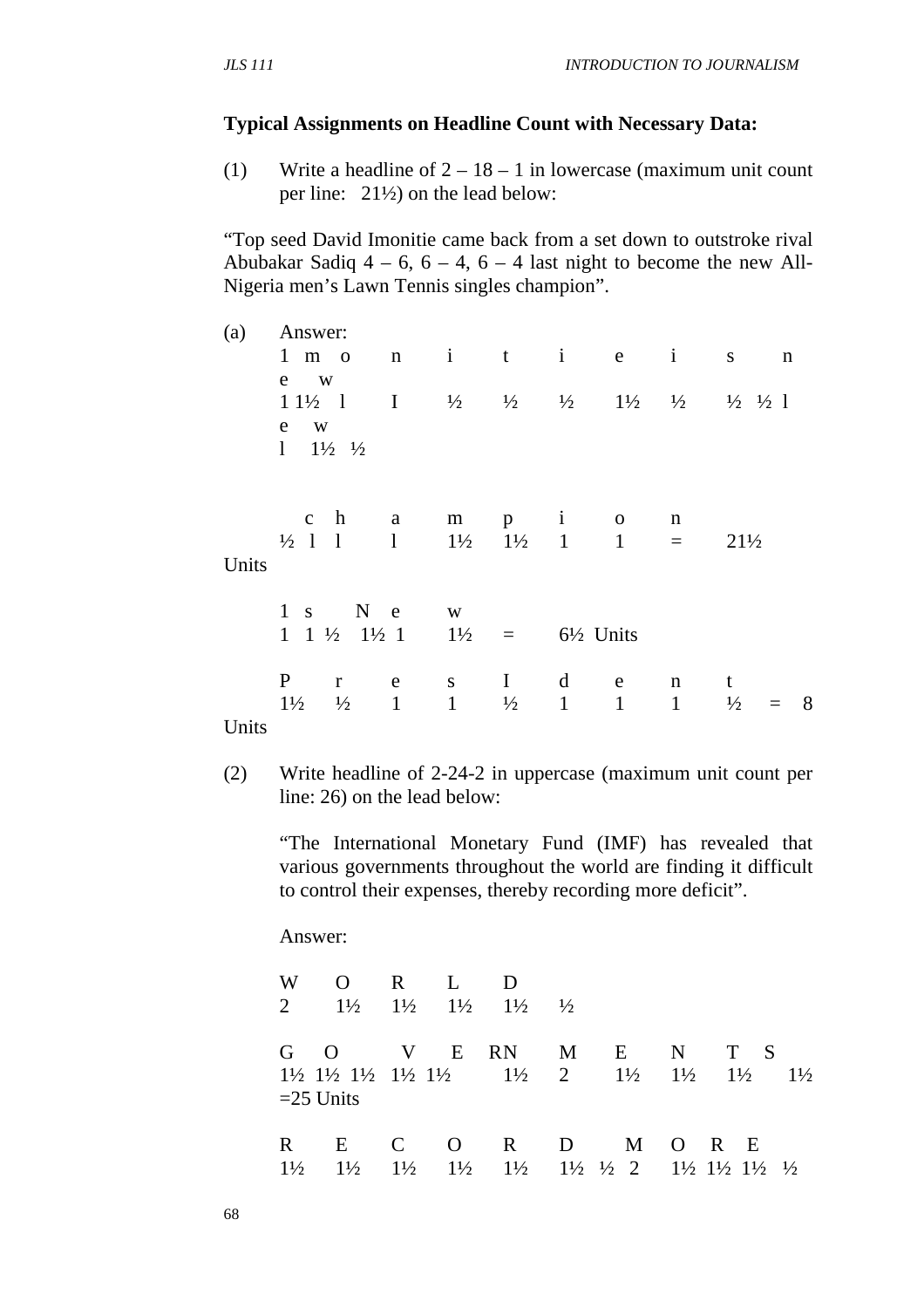|  |  |  | D E F I C I T |                                                                                           |
|--|--|--|---------------|-------------------------------------------------------------------------------------------|
|  |  |  |               | $1\frac{1}{2}$ $1\frac{1}{2}$ $1\frac{1}{2}$ 1 $1\frac{1}{2}$ 1 $1\frac{1}{2}$ = 26 Units |

Experience, people say, is the best teacher. No one can be perfect in headline casting or headline counting without trial and error as well as many years of practical experience.

### **3.6 Headline Order and Headline Copy**

The headline order is always stated on the headline copy, which is usually a small clean sheet of paper. Each headline on a page must get its own separate head copy.

The headline order usually tells three things. First, it tells the number of columns in which the head is to be set. Second, it tells the size of the head. And thirdly, it tells the number of lines. e.g. 2-30-2 means two columns of 30 points in two lines while 2-42-3 means two columns of 42 points in three lines.

Heads to be set in all capitals must be written in all capital letters on the headline copy while those to be set in capitals and small letters are written in upper case and lower case. Those to be set in lower case must be written in small letters except the first letter of the head and the first letter of each proper noun, e.g.

| (a) | <b>HEAD COPY</b><br>Edition: 1<br>Slug: war Page: 3<br>Size: 3-40-2<br>Size: $3-4-2$<br>Regean Warns Mideast Of General War |
|-----|-----------------------------------------------------------------------------------------------------------------------------|
| (b) | <b>HEAD COPY</b><br>Slug: Duty Page: 2 Edition: 2<br>Size: $2 - 40 - 1$<br><b>CJ RESUMES DUTY</b>                           |
| (c) | <b>HEAD COPY</b><br>Slug: accident Page: 5 Edition: 2<br>Size: $2 - 30 - 2$<br>Five girls die in road crash                 |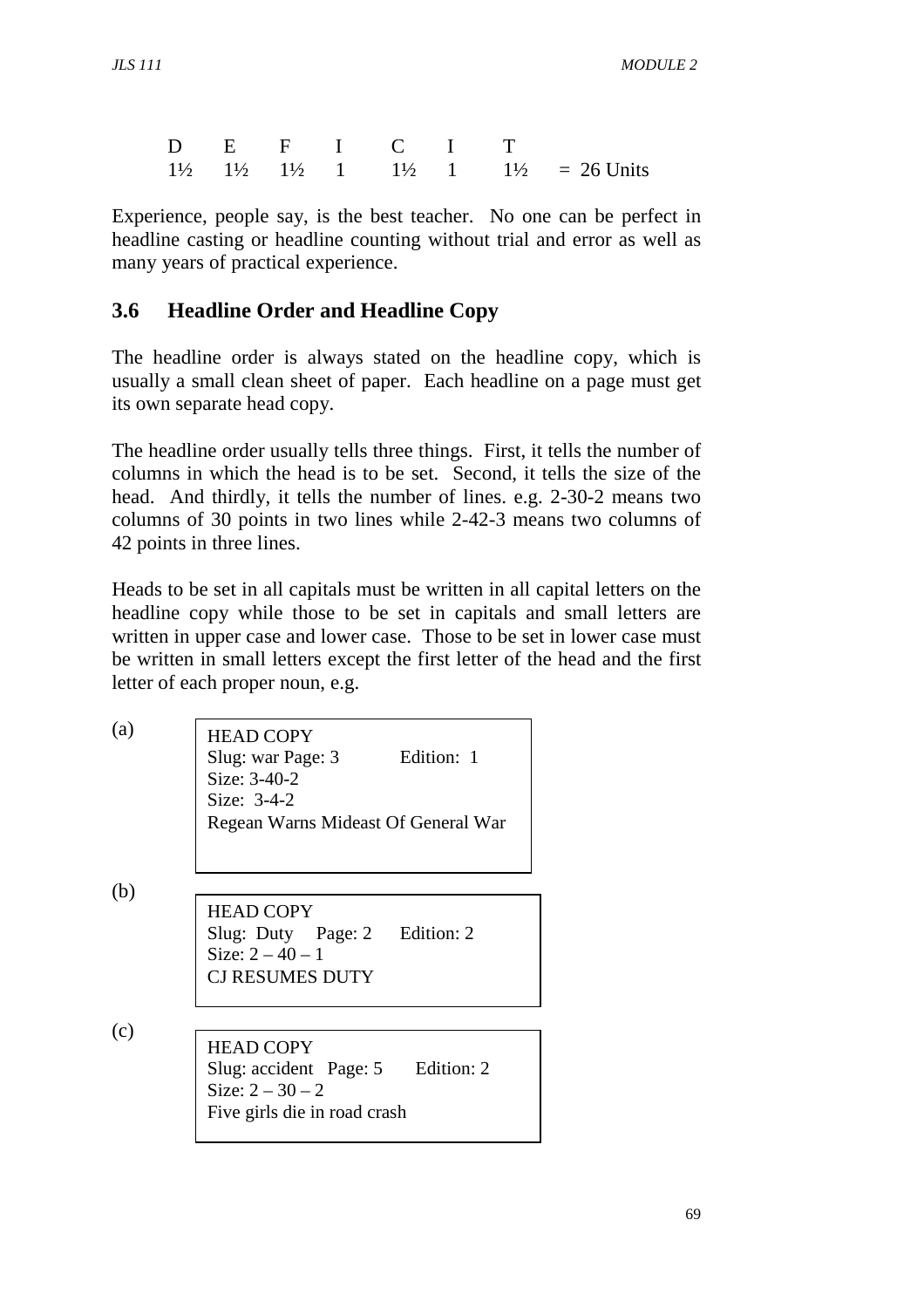#### **4.0 CONCLUSION**

The job of casting appropriate headlines is another specialised area of news writing that demands technical skill in perception of the story and in the use of language. It is the basic job of the sub-editor.

### **5.0 SUMMARY**

In this unit, you have learnt that:

- Headline summarizes the story in a sentence.
- Writers choose vigorous, active, positive as well as colourful words.
- Headline counting is essential to determine the amount of space to be earmarked for the headline in page planning.
- There is headline order, and, each headline on a page must get its own separate head copy.

### **6.0 TUTOR-MARKED ASSIGNMENT**

- 1. Write a headline of 2-18-1 in lowercase (maximum unit count per line  $= 26\frac{1}{2}$  on the lead below: "Catholic Bishops in Nigeria" have sent a congratulatory message to Pope Benedict 16 who is celebrating his 100 days on the throne of papacy today".
- 2. Write a headline of 2-18-1 in lower and uppercase (Maximum unit count per line: 24 on the lead below: "Students of the National Open University, Lagos, have commended Governor JINUBE for slashing the school fees introduced by his predecessor".
- 3. Write a headline of 4-30-2 in uppercase (maximum unit count per line: 23½ ) on the lead below: "The Lagos State University Lagos, has embarked on a new admission policy. The new admission policy which took effect from this session exempts candidates seeking admission for both pre-degree and degree program from written and oral interviews. Before now, candidates were made to sit for interviews in consonance with the admission policy in operation then".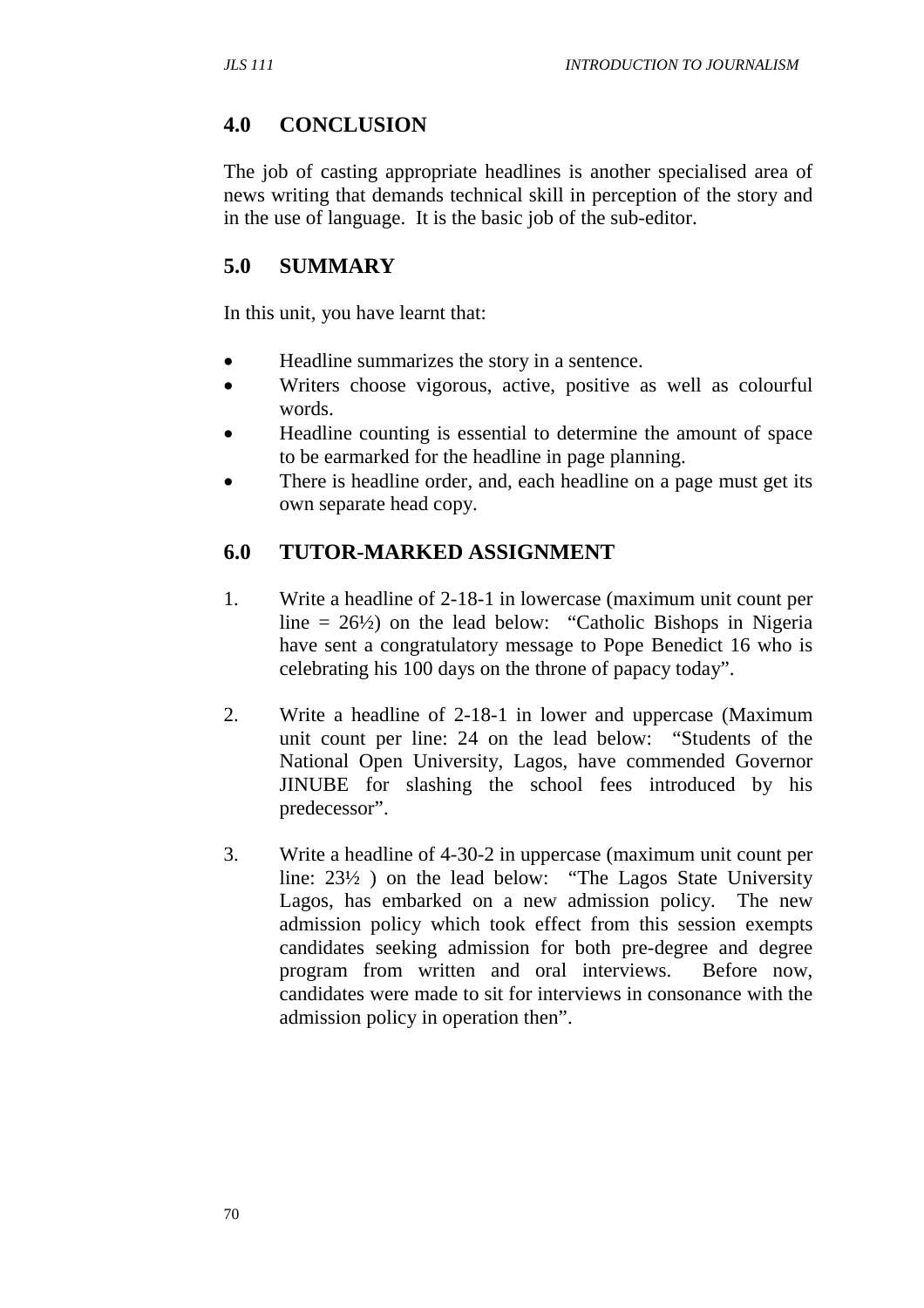# **7.0 REFERENCES/FURTHER READING**

- Alfred A. Crowell (1969). Creative news Editing, Dubuque: WM. C. Brown Company Publishers,
- Ogunsiyi, M. A. (1989) Introduction to print Journalism Ikeja, Lagos: Nelson Publishes.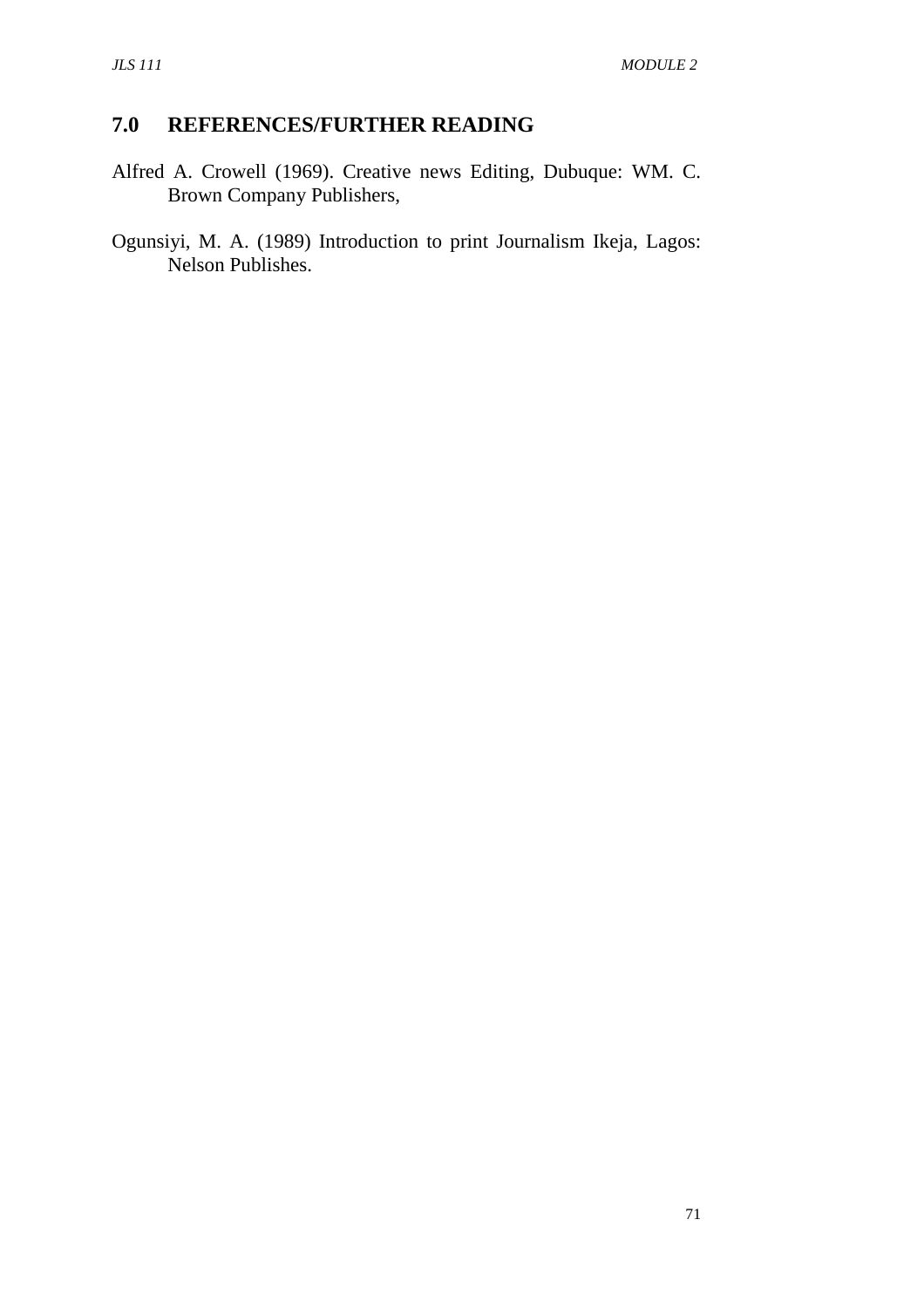#### **MODULE 3**

- Unit 1 Essentials of Journalistic Style
- Unit 2 Elements of Good News Reporting
- Unit 3 Interviewing and News Sources

#### **UNIT 1 ESSENTIALS OF JOURNALISTIC STYLE**

#### **CONTENTS**

- 1.0 Introduction
- 2.0 Objectives
- 3.0 Main Content
	- 3.1 Meaning of Style
	- 3.2 Types of style
		- 3.2.1 Formal style
			- 3.2.2 Informal style
			- 3.2.3 Colloquial style
	- 3.3 Essentials of good journalistic writing
		- 3.3.1 Clarity
		- 3.3.2 Conciseness
		- 3.3.3 Cautiousness
		- 3.3.4 Candidness
		- 3.3.5 Concreteness
		- 3.3.6 Completeness
		- 3.3.7 Coherence
		- 3.3.8 Concord
		- 3.3.9 Simplicity
- 4.0 Conclusion
- 5.0 Summary
- 6.0 Tutor-Marked Assignment
- 7.0 References/Further Reading

#### **1.0 INTRODUCTION**

This unit is about journalistic style. It examines different types of style in writing and zeroes on elements that make good style.

#### **2.0 OBJECTIVES**

At the end of this unit, you should be able to:

- define the meaning of the word, 'Style';
- explain the various kinds of style and the style suitable for journalists;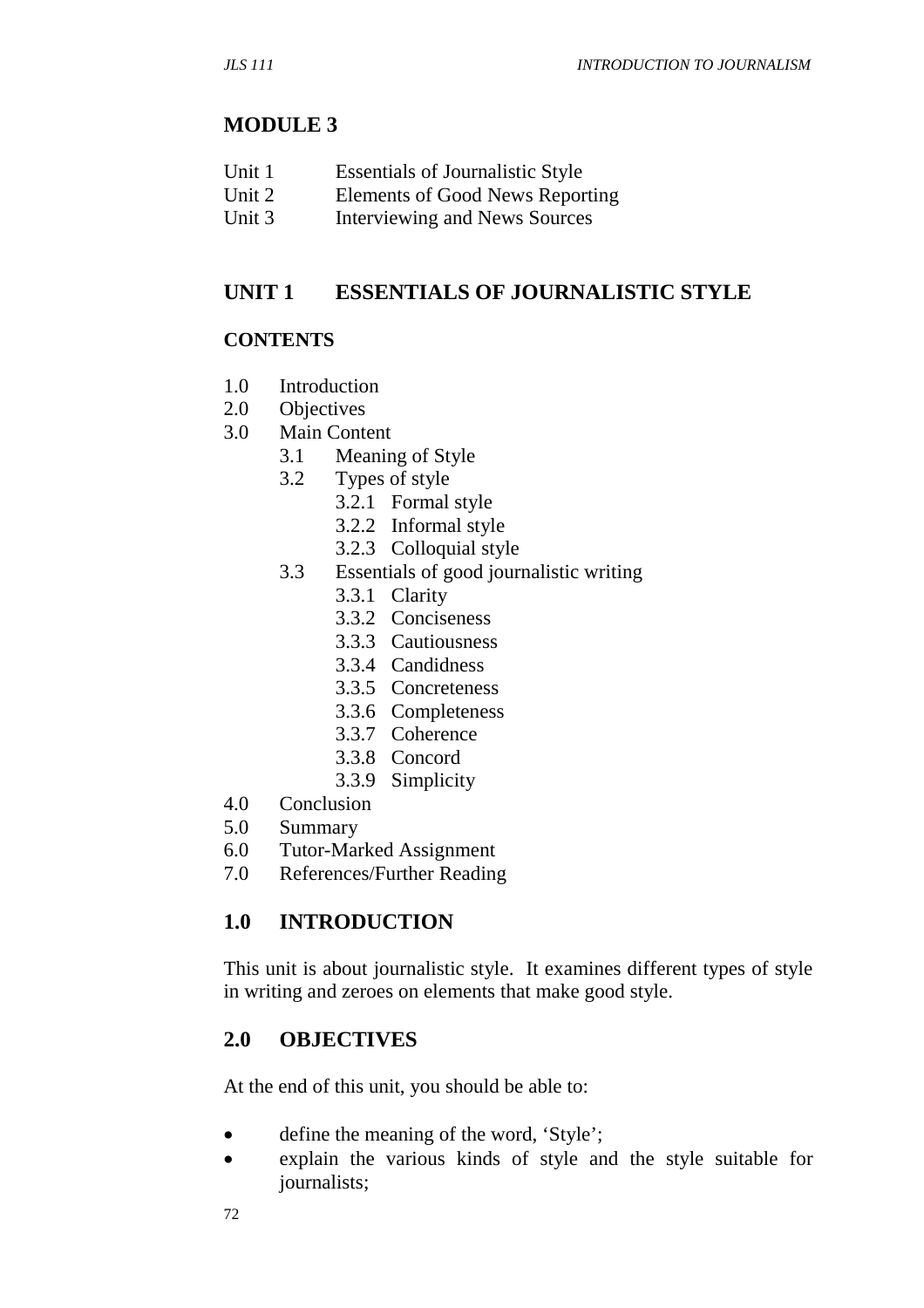• identify and make use of the *elements* essential for good journalistic writing.

# **3.0 MAIN CONTENT**

#### **3.1 Style: Meaning and Dimensions**

The term "Style" means different things to different people, under different situations, context or places. Its meaning ranges from the way a man lives to the latest in the world of fashion. When applied to writing, style refers to anything from the philosophy and personality of the writer to his choice of words in sentences.

According to McCrimmon (1974), style is a product of all the choice a writer makes in working out the implication of his purpose. If the choices are consistent, they reveal:

- His view of the real subject.
- His view of readers.
- His person or personality.
- The kind of material he selects
- The way he structures, restructures and expresses his ideas, including the tone of his writing. The sum of all these factors make up a style. In essence therefore a description of any piece of writing is an explanation of the means by which the writer works out his purpose. So, there is a link between purpose and style. Purpose controls style while style reveals purpose.

# **3.2 Types of Style**

There are basically three types or kinds of style in writing. These are: Formal, Informal and Colloquial Styles.

# **3.2.1 The Formal Style**

It is often called the academic style. It is characterised by a tone that is high-sounding, dignified and eloquent. The sentences are usually long, complex and refined in structure. It adheres to the strict syntactic demands of a particular language. The vocabulary is usually extensive, largely drawn from foreign and specialized/technical fields of learning like law, medicine, psychology. Such words are mostly used by those that are educated, and not by the uneducated. Other characteristics of formal style include avoidance of contractions (I've, can't don't) and clipped words like (exam, auto, ad). The paragraphs too, are usually long; the tone impersonal while the social distance between the reader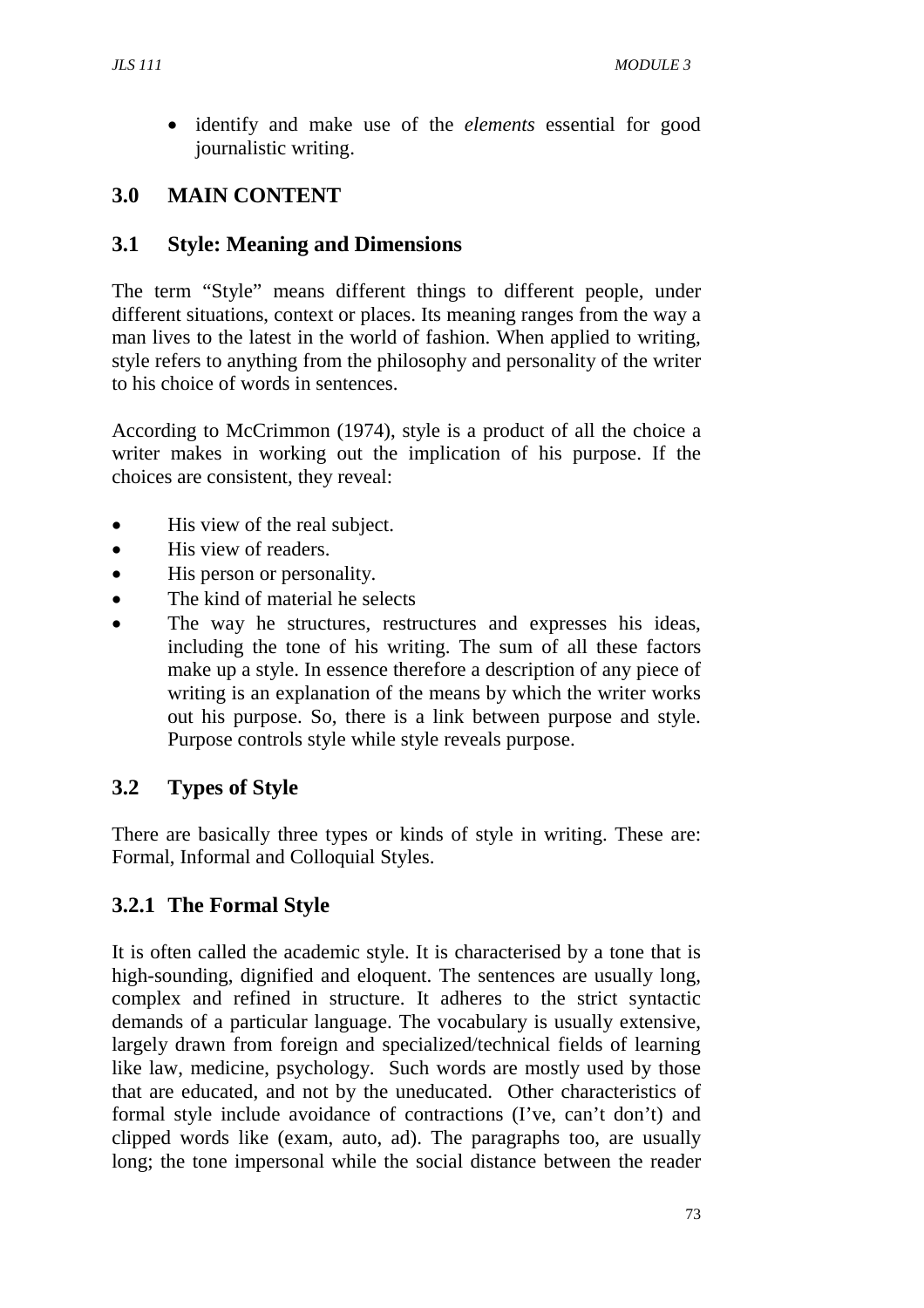and writer is generally official. This kind of style is not mostly embraced by the journalist or popular in journalism practice.

# **3.2.2 The Informal Style**

This is a style that is multi-dimensional. It can be used for occasions like lectures, newspaper, broadcast etc. The diction here is a mixture of the formal style and that of colloquial. So, the popular diction is normally emphasized. By popular diction, one is referring to words which are used by a wide section of the populace, educated, uneducated. Compare the following learned and popular words:

| <b>Learned</b> | Popular       |
|----------------|---------------|
| Abdomen        | Belly         |
| Capitulate     | Surrender     |
| Corpulent      | Fat           |
| Myopic         | Short sighted |
| Facilitate     | Make easy.    |

Informal style is often more concrete and down to earth than formal ones that may appear abstract. That is, the diction of the informal style easily allows one to smell, see, touch or taste the object described. Sentences here are normally shorter than formal ones. The paragraphs, the tone and social distance between the writer and the reader is not wide, rather the reader can be addressed personally by using words such as 'you', 'me'. These are not common in formal style.

# **3.2.3 The Colloquial Style**

This is a style of writing that is basically conversational. It uses the kind of words and expressions people use when they are together quite informally. Such a style is used in writing when the writer wants to give the impression of talking directly and intimately to his reader. When he does, all formal terms would be avoided while contraction, clipped words and clichés would be generally used. The sentences are usually very short, mainly the S-V-O (Subject-Verb-Object) sequence. The paragraphs are also short. This kind of writing is not common in journalism practice, except for special effect or used by a notable columnist.

# **3.3 Essentials of Good Journalistic Writing**

News writing is an art whose skills have to be acquired. Like a sculptor, who has to chisel out something from the wood using perceived dimensions and procedures, the journalist employs the necessary tools of words or language in their appropriate forms, to accomplish his/her task.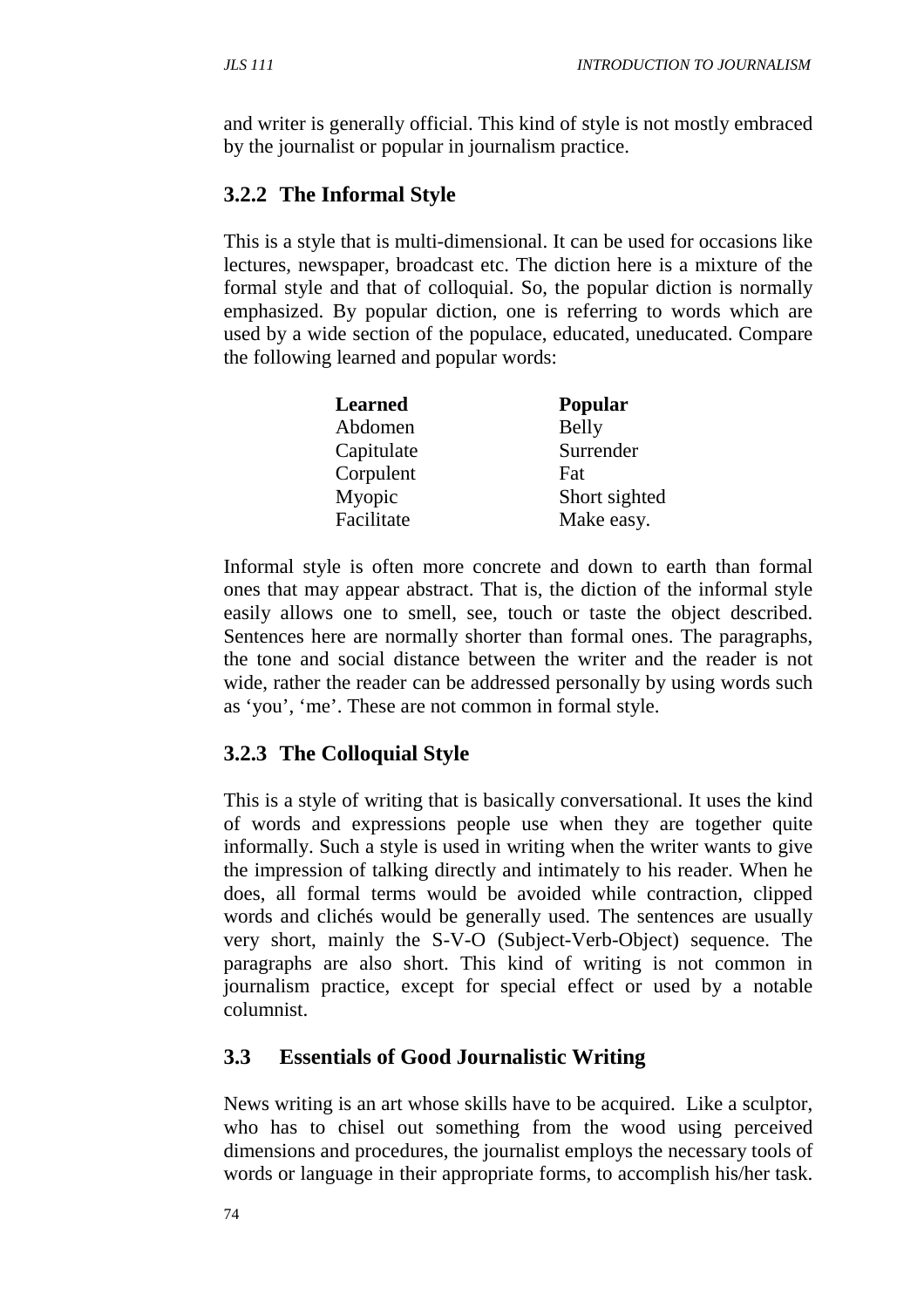It is these forms that are broadly expressed as the "essentials of good journalistic writing" or, the 9cs and S. They are:

- Clarity
- Conciseness
- Correctness
- Courteousness
- Candidness
- Concreteness
- Completeness
- Coherence
- Concord
- Simplicity

# **3.3.1 Clarity**

Clarity in news writing requires that the reader is left in no doubt as to the meaning of words in sentences. A word or groups of expression with more than one meaning should be replaced with a simple and clearer one. The good writer takes great pain of going an extra mile to ensure that he presents only one possible meaning. A news story that is open to more than one interpretation is dangerous to the reader, writer or society, because the multi-phase of such interpretations can lead to a confused society.

# **3.3.2 Conciseness**

Conciseness deals with the necessity to be brief. A concise write-up is that which has to be written in a succinct way, avoiding pointless elaboration, exaggeration, tautology or circumlocution. A concise writer is one who does not strain after words or phrases. If he does this, he ends up using unnecessary jargons or clichés. According to Alexander Dope in one of his literary criticisms, words are like leaves; and where they are most abound, much fruit is rarely found". Conciseness in writing has the merits of:

- (a) Saving space especially in newspaper where available pages are pre-scheduled. Or, in broadcast where time is the greatest asset and constraint to pointless elaboration.
- (b) It spares much effort and achievement as well as give vigour and directness to writing.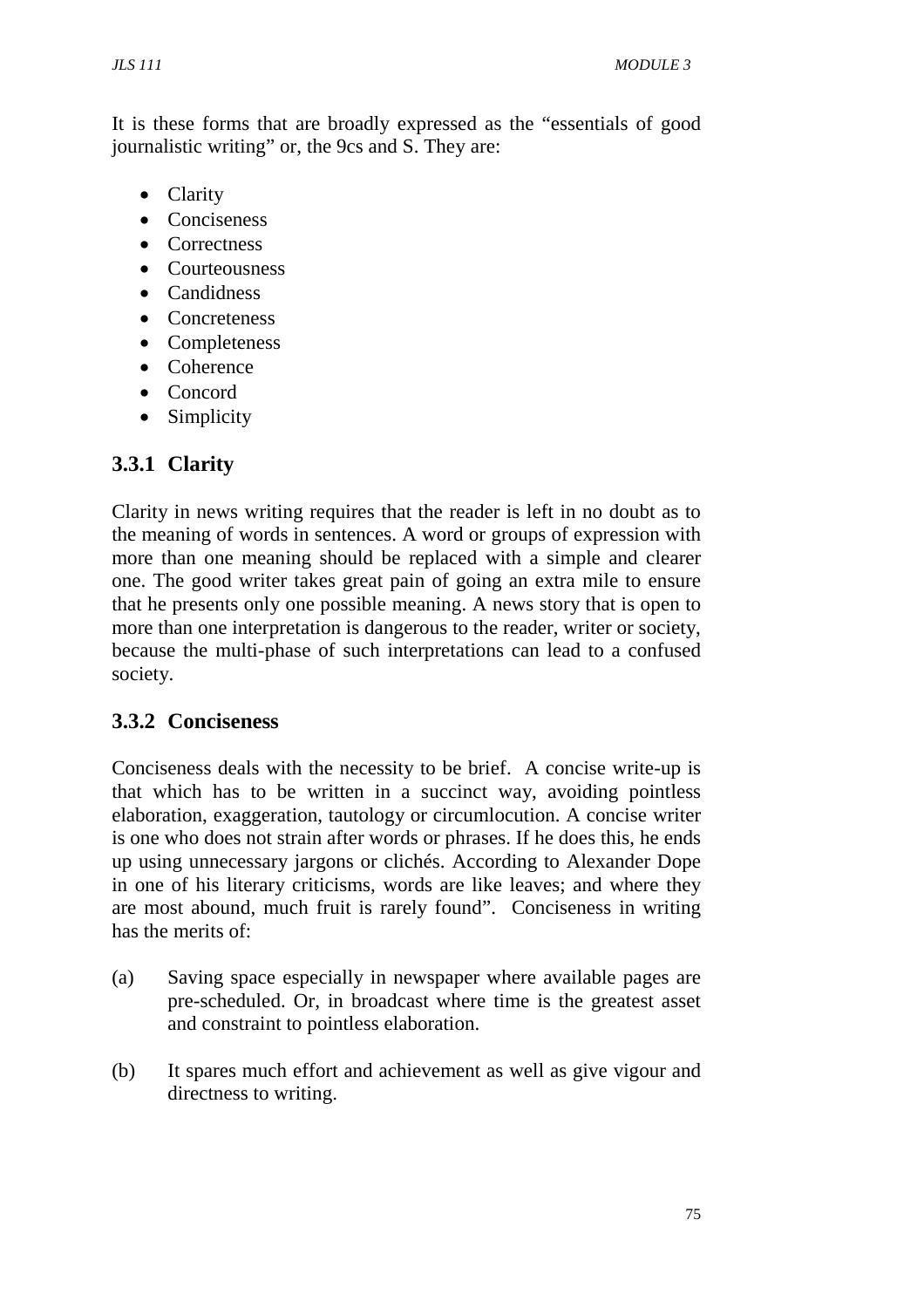#### **3.3.3 Correctness**

A news report must be correct in all aspects. It is one of the most important commandments of news writing. It is linked to the question of truthfulness and credibility. Correctness means checking and crosschecking figures, names of persons, town/cities, facts, spellings, maps etc. For local or even international names or places, there is always a stylebook or a resource person(s) who should assist in ensuring that the facts are made available. The dictionary, in its various forms can also be very useful in this connection.

#### **3.3.4 Courteousness**

Any writer that fails to take into account the sensibility of his readers, in terms of showing politeness or restraints in the use of language lacks polish and civility. This attitude readily offends the reader and is sometimes classified as one of the features of "low-brow journalism". There are a number of words or expressions that are not acceptable in polite writing. Many of them are those that depict sexual desires, racial slurs or profanities that are utterly against religious personalities or beliefs.

A polite expression or language as well as the filthy one is determined by the society. The reporter must therefore empathize with his society and present only those aspects of language, which his culture does not frown at. For instance, words like: 'Hell', "shift, Down", fuck, "under below" may mean different things to different societies. Although these words may pass for slang, they are sometimes fuzzy, imprecise and lack courtesy. Courteousness in writing also includes some standardized and general reference to personal titles and compliments.

#### **3.3.5 Candidness**

Being candid means that a report must be fair, frank, straight-forward, objective, and sincere in purpose. Although, the doctrine of fairness is often viewed as a threat to press freedom, it has, nevertheless, endowed the practice of journalism with a certain level of responsibility and service. This doctrine can also be seen as an aspect of the social responsibility view of mass media practice.

So, the attribute of candidness demands that publishing one side of a story without a reasonable effort to get to know and present the other with all sense of frankness is dishonest and wicked. Thus, it is not enough for a reporter to say "when I called in his office to get his side of the story, he was not on seat". Since this can alter the charge of reporters biases or prejudices.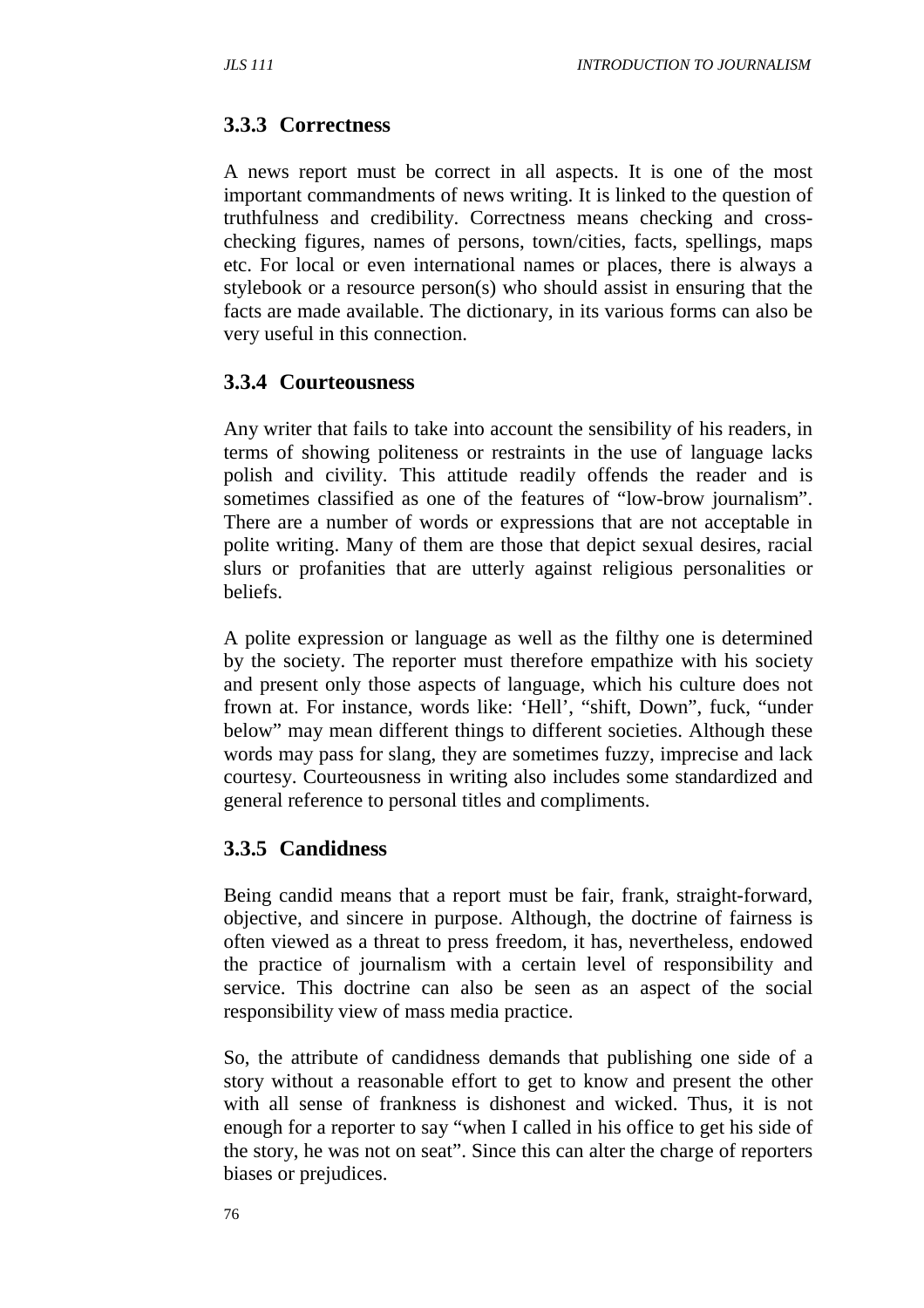# **3.3.6 Concreteness**

This concerns writing about actualities or particular events, persons, rather than generalities or abstractions. The need to write about concrete issues or events is felt more in the presentation of news and feature columns. Although the writer can report events in other context or in abstraction, as metaphors for explaining his own situational problem in the country. This should be done in a manner that the explanation is not lost in the minds on the readers.

#### **3.3.7 Completeness**

This calls for a reporter's readiness to present a total picture of an event i.e. the whole story, complete with all the essential parts. It calls for the inclusion of the necessary details about an issue in order to add some kind of muscle to the report. This has an added advantage of making a story clearer and leaving no room for guesses that might open pathways to misinterpretations. A complete picture is more useful than individual parts. If stoppages become unavoidable, then a report should be serialised. Yet, each part of the serial package should be meaningful and complete in relation to other parts.

# **3.3.8 Coherence**

A report may have unity but lacks coherence. Coherence has to do with the sticking together, logically, of the parts that make up all story. It means every part in terms of ideas, facts, or details should have connection with the central idea of the story. Such a balanced flow in news writing can be achieved through the use of link words like: but, although, besides, meanwhile, except, however, nevertheless, also, etc.

# **3.3.9 Concord**

Concord ordinarily means "agreement or harmony". Such agreement or harmony is required in news writing. Although there is no distinct line between what makes coherence different form concord, it can be said that agreement or concord starts from the construction of sentences. How the different parts of sentences are co-ordinated for meaningful interpretation. It includes the subject-verb agreement or pronounantecedent agreement. From here, it gradually joins up with agreement of parts from the introduction through the body to conclusion.

# **3.3.10 Simplicity**

The purpose of news writing is to communicate meanings through news and not to confound or confuse. Therefore, a reporter must understand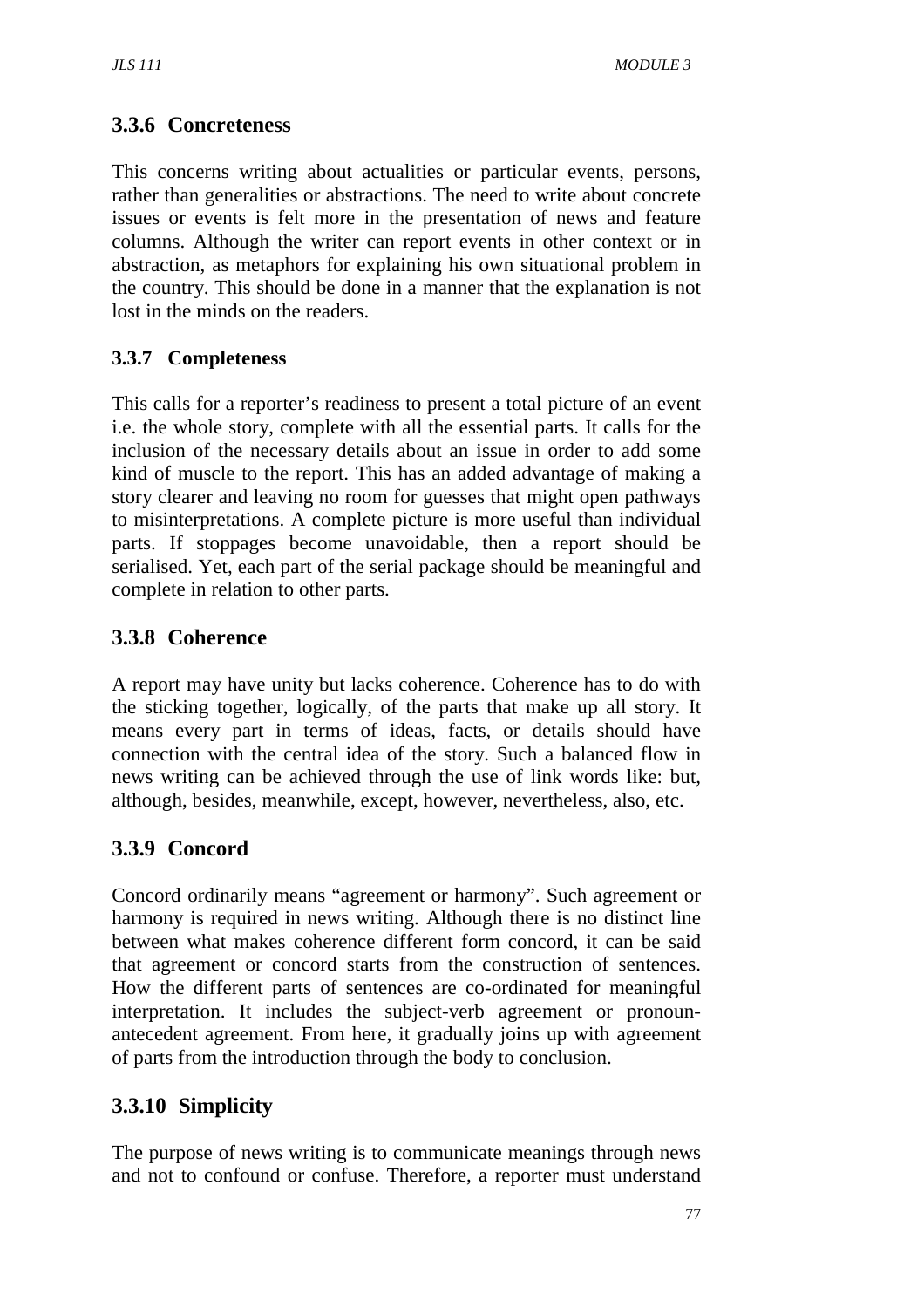the background of his audience to enable him choose and use words that are not difficult or cumbersome enough to leave them searching for a dictionary. A good reporter must always replace difficult words with simpler ones. Even the technical register of some disciplines or exclusive slang can be explained or illustrated where necessary.

### **4.0 CONCLUSION**

The use of the elements essential for good journalistic writing is a "sine qua non" for the successful journalist. Obey the listed rules and the result will be obvious.

# **5.0 SUMMARY**

In this unit, you have learnt that:

- Journalism writing is one of the known styles of writing.
- The known styles of writing are  $(1)$  formal,  $(2)$  informal and colloquial.
- Journalism writing, depending on the subject matter and editorial policy of the establishment can use a blend of the three styles or confine itself to formal or informal styles.
- Good journalistic style depends on the good use of 9Cs and S.

# **6.0 TUTOR-MARKED ASSIGNMENT**

From what you have understood about eh 9Cs and S, construct a sentence to reflect your level of understanding.

#### **7.0 REFERENCE/FURTHER READING**

McCrimnon, James (1974) Writing with a Purpose 5th edition Boston: Houghton Mifflin Co.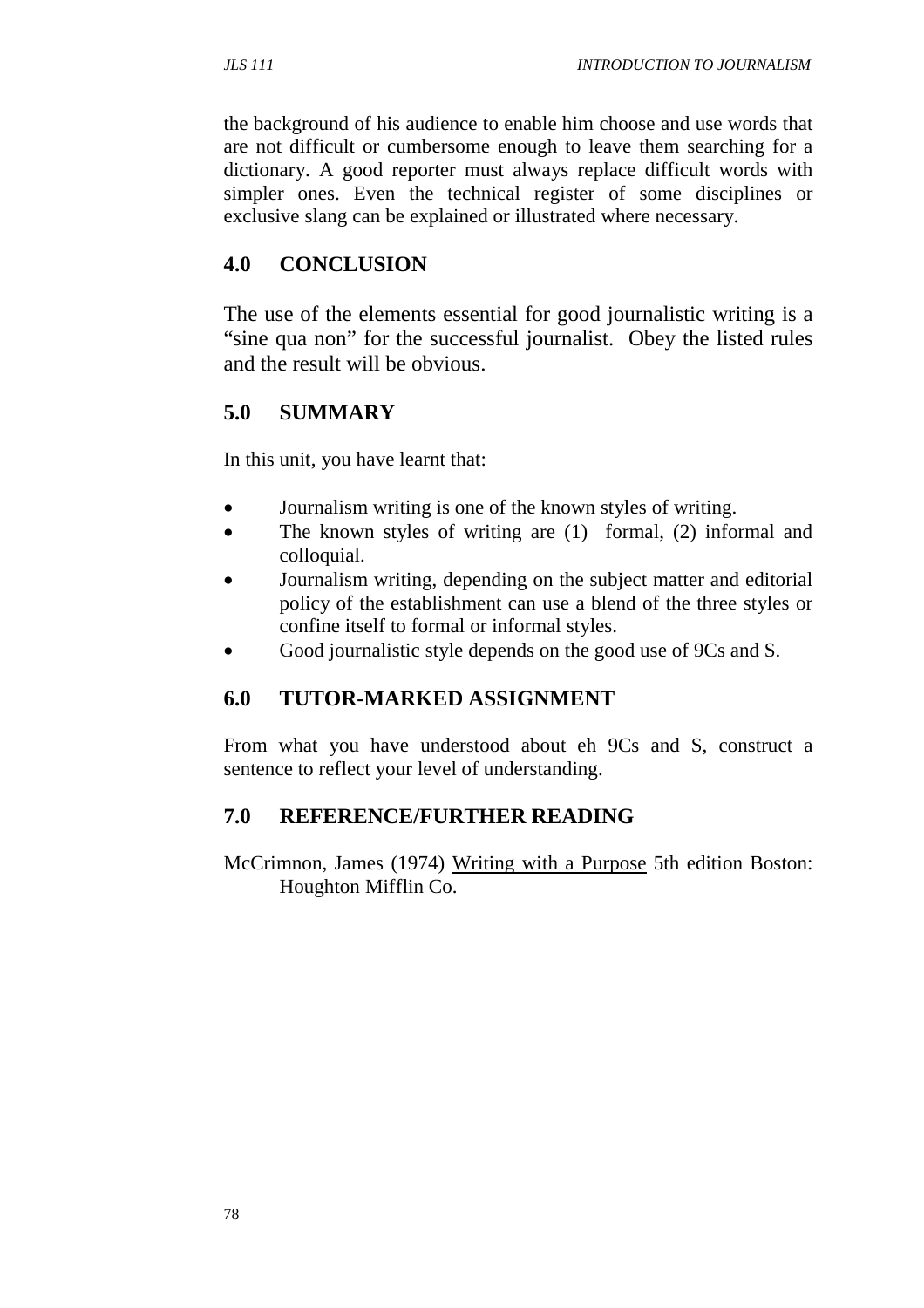# **UNIT 2 ELEMENTS OF GOOD NEWS REPORTING**

### **CONTENT**

- 1.0 Introduction
- 2.0 Objectives
- 3.0 Main Content
	- 3.1 Identification
	- 3.2 Attribution
	- 3.3 Capitalisation
	- 3.4 Abbreviation
	- 3.5 Numbering
	- 3.6 Punctuation and word Division
- 4.0 Conclusion
- 5.0 Summary
- 6.0 Tutor-Marked Assignment
- 7.0 References/Further Reading

# **1.0 INTRODUCTION**

This unit is about good news reporting. The unit examines "background" information in a story that helps to put the written news story in a clearer perspective for the reader.

# **2.0 OBJECTIVES**

At the end of this unit, you should be able to:

- identify the various elements of good news reporting
- use each of the elements in news writing.

# **3.0 MAIN CONTENT**

#### **3.1 Identification**

Identification in news reporting has to do with the distinctive physical attributes of persons used or involved in the news, Ordinarily, a name is sufficient to distinguish a person from another. But names, by their very nature of common meaning within a culture, are no exclusive reserves of any person. Thus, other qualifiers are usually needed to give concrete and vivid description of the persons involved in the news. Such other forms of identification include: age, addresses, professions/jobs, titles, positions of authority. For example: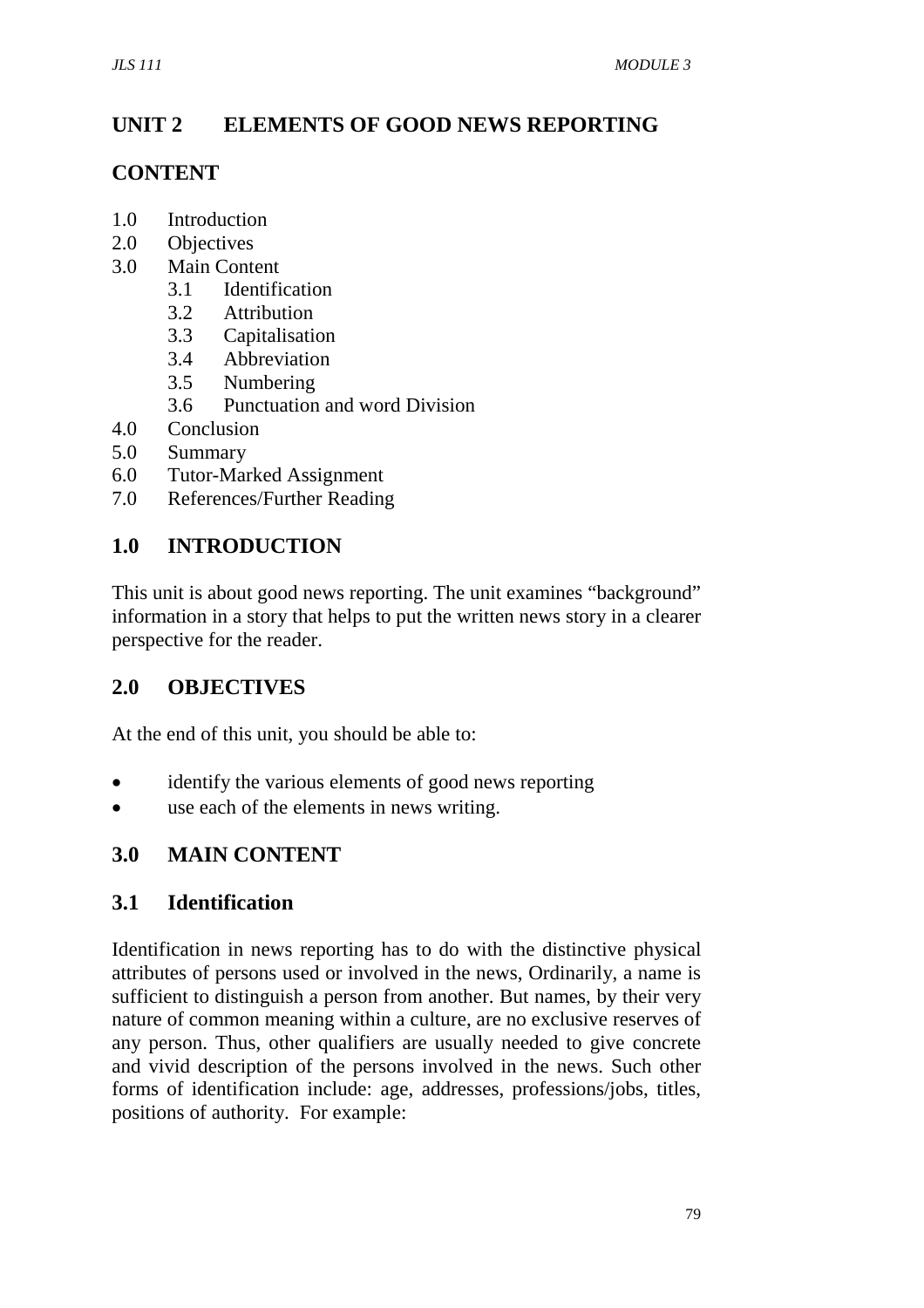- (a) Edem Musa, a 17-year-old undergraduate of Kano State University. (age).
	- (b) Governor Tinuba of Lagos State has declared… (status).
	- (c) The defendant, Mr Okonkwo Ifeanyi, of Nos 3 Adebayo Street was yesterday arraigned before… (address)

However, it is uncommon to identify a juvenile in a court or police case except when the crime is serious as in murder, rape, drug pushing. Also uncommon is the identification of subjects or actors in an event by race or religion; well-known cities and capitals may not need an added identification. But small unpopular towns will need to be identified along the nearest big city or capital. For example…" the incident occurred at Obalune, a small town 50 miles from Ikot Ekpene municipal council".

# **3.2 Attribution**

Attribution in news writing involves the disclosure of the identity of information source. Attribution functions to give credibility to the news report. It removes doubts from the readers mind about the authenticity of the report. Reports attributed to legitimate and credible sources often make such reports reliable. A newspaper may avoid mentioning the source of its information, if such disclosure may endanger the source. And if the report is sourced from documented materials, reporters are expected to disclose them too.

#### **3.3 Capitalisation**

To capitalise means to set a word in upper case. The main purpose is to lay emphasis on what is written. As a rule in English language constructions, all proper nouns, trade names, names of association, clubs' organisation, religious, and their appellations (e.g. Him, Thou, Lord,), nations, races must be capitalised.

# **3.4 Abbreviation**

Abbreviated words are often the shorter versions of their full forms. They are used because spaces in the newspaper need to be saved, time in the radio and television need not be wasted. Abbreviation also reduces the cost of production or reproduction of news items.

It is important to spell out the meaning of abbreviation at their first mention e.g United Nations (UN). However, most abbreviations are dictated by the nature of a newspaper's stylebook. The tradition for abbreviation of date is that the months of the year must be abbreviated when they come before the figures except for the months of March,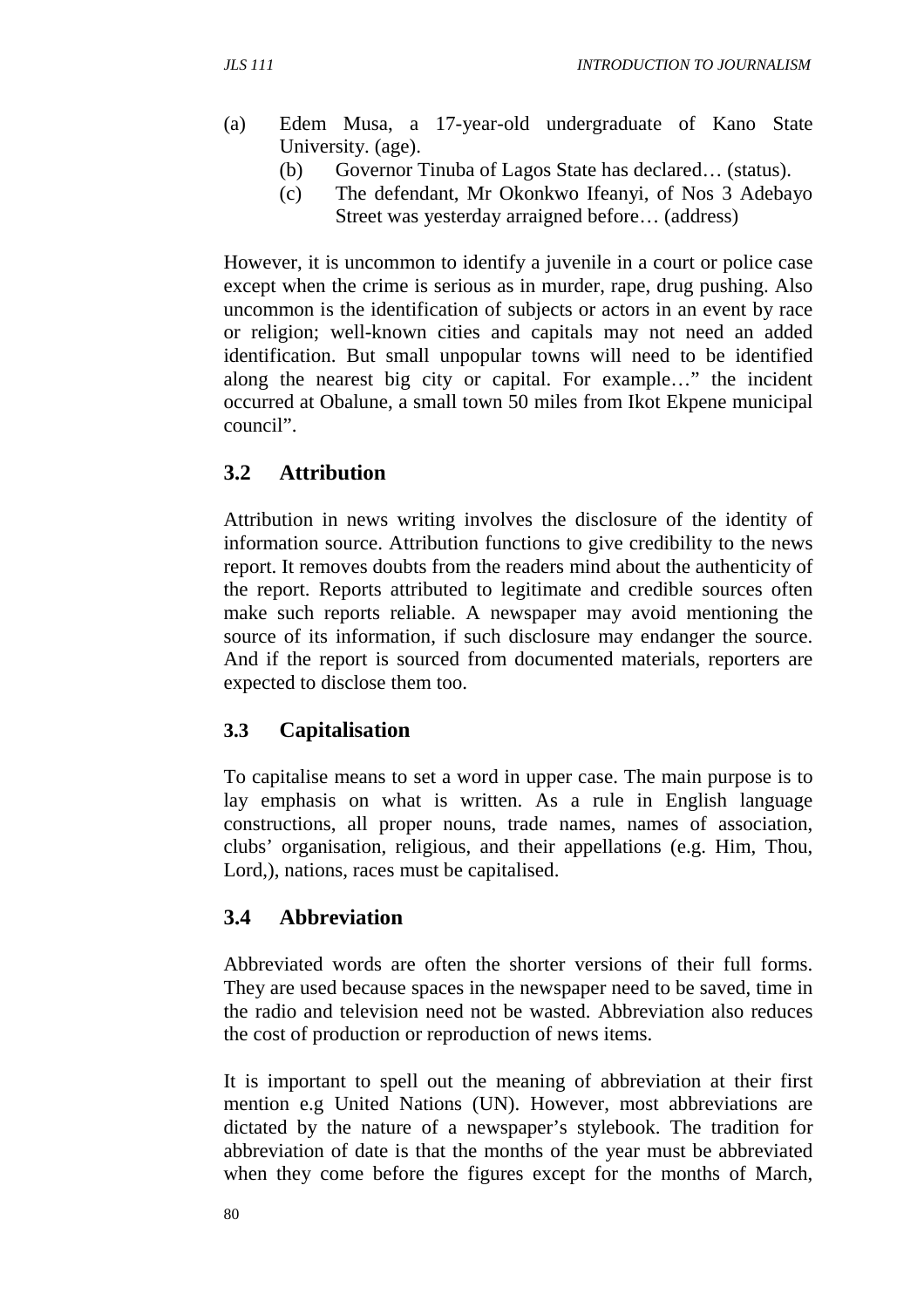April, May, June and July, e.g. Jan. 10, 2005 and March 4, 2005. It is wrong to use 'st' 'nd' or 'th' when writing news. The preferred form is, for example, Feb.2, 2005 or June 12, 2005.

# **3.5 Numbering**

This is based on the house style or convenience and space saving purposes. While some numbers are rounded up for easy reading, some are not spelt out in order to save space. Usually, it is expected that figures one to nine (1-9) should be spelt out while ten and above can be written in figure e.g. 10, 12, 15. Use figures for street number e.g. 73 Ikpa Road, use figures for scores, telephone numbers, votes, percentages, prices, degree  $(90^0)$ . Avoid beginning a sentence with a figure, if you do, the figure must be spelt out. E.g. "Twenty members" of, instead of "20 members of…"

# **3.5 Punctuation and Word Division**

The rules of punctuation are the same as for any other type kind of composition. They may be used to break or stop sentences etc. As for word division, it is important that reporters avoid the division of words between lines. Do not divide hyphenated words except at the syllable where the regular type comes e.g. Mother-in -law. Do not begin a line with hyphen nor divide words between pages.

# **4.0 CONCLUSION**

The news story aims at conveying to readers the salient aspects of an event, hence the reporter's duty is to let the reader into the picture with as little effort on the reader's part as possible. This study has afforded the journalist the opportunity to achieve good news reporting.

# **5.0 SUMMARY**

In this unit, you have learnt:

There are rules that can be used to minimise the burden of comprehension on the reader.

# **6.0 TUTOR-MARKED ASSIGNMENT**

Extract a full length and complete story from a current National daily. From the story, further extract aspects of the report that best exemplify the elements of good news reporting discussed in this unit.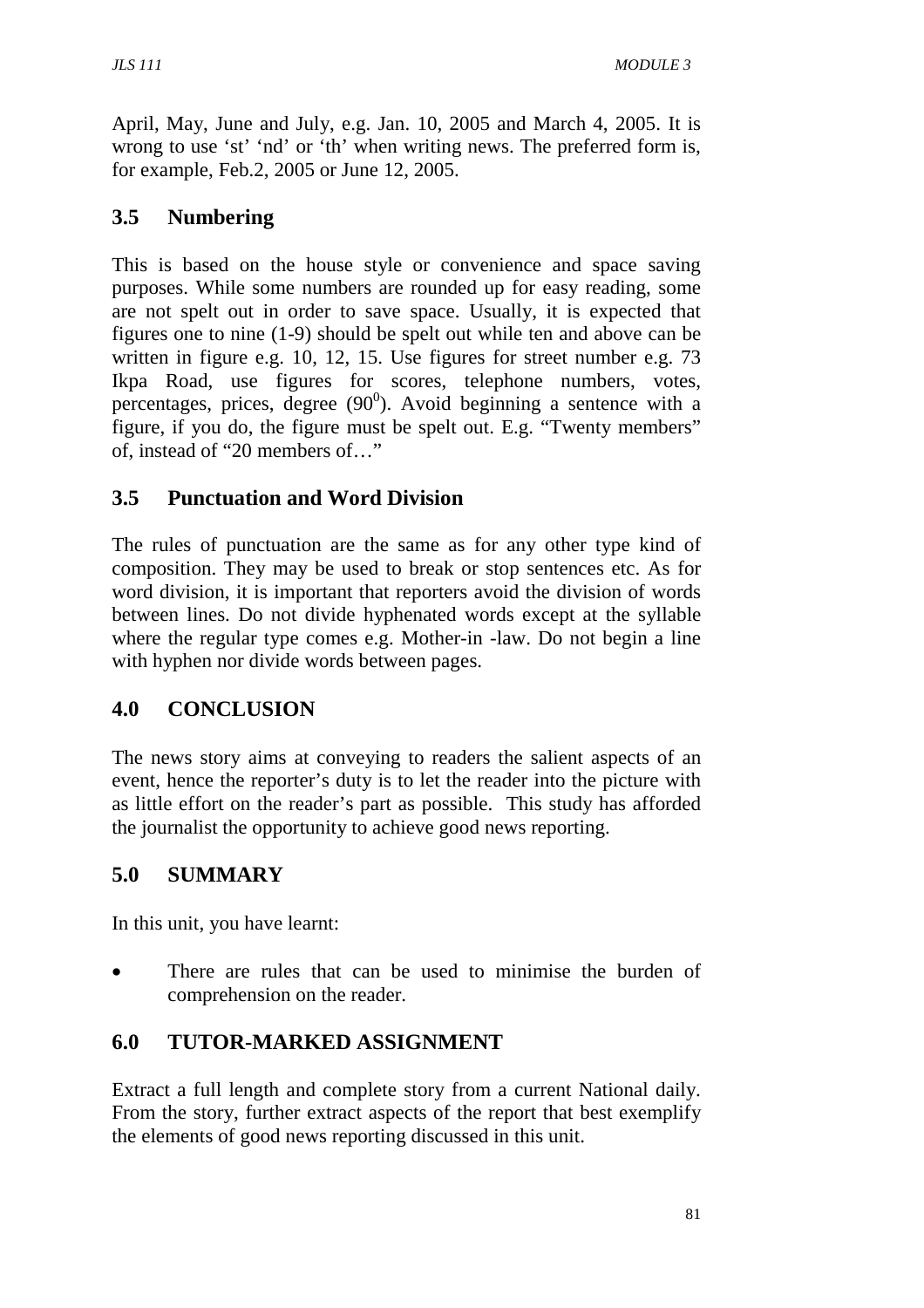### **7.0 REFERENCES/FURTHER READING**

Sonaike, Femi (1987). Fundamentals of News Reporting. 1<sup>st</sup> Edition: John West Publications Ltd.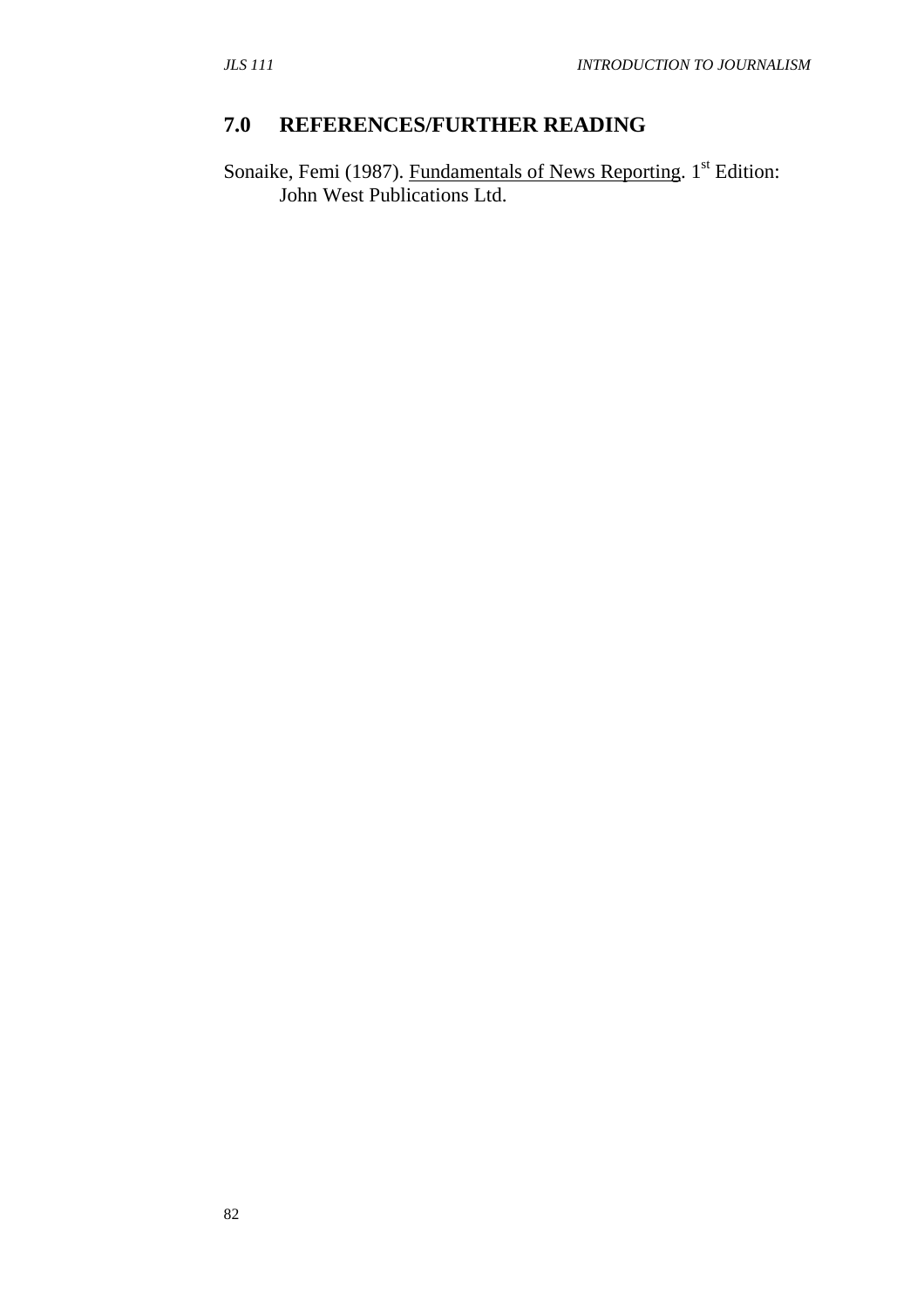# **UNIT 3 INTERVIEWING AND NEWS SOURCES**

#### **CONTENTS**

- 1.0 Introduction
- 2.0 Objectives
- 3.0 Main Content
	- 3.1 Meaning of Interview
	- 3.2 Types of Interview
	- 3.3 Techniques of Interview
	- 3.4 News sources
		- 3.4.1 Government News
		- 3.4.2 Business and Labour news
		- 3.4.3 Sport news
		- 3.4.4 Court and Police News
		- 3.4.5 Accident and Natural Disaster News
		- 3.4.6 Foreign News
- 4.0 Conclusion
- 5.0 Summary
- 6.0 Tutor-Marked Assignment
- 7.0 References/Further Reading

### **1.0 INTRODUCTION**

This unit is about interviewing and news sources. Interviewing is a reporter's basic tool, central activity in his daily job. He uses news sources to achieve his purpose.

#### **2.0 OBJECTIVES**

At the end of this unit, you should be able to:

- explain what is meant by Interview
- describe the essence of an interview
- explain the techniques of good interviewing
- conduct an interview
- identify the major news sources for gathering data
- identify the kinds of places you should contact when you need certain information under any beat.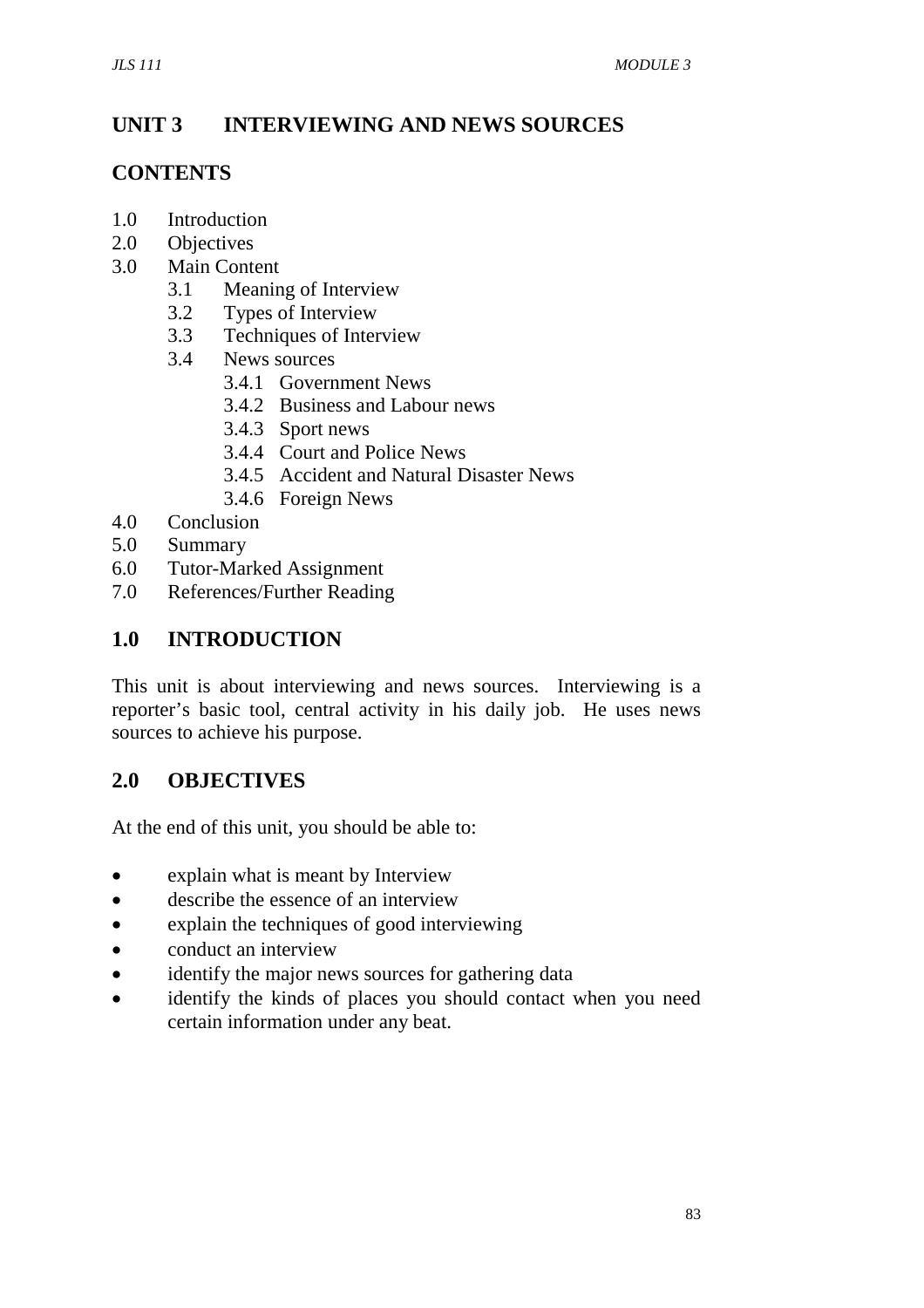#### **3.0 MAIN CONTENT**

#### **3.1 Interviewing: Meaning**

 A large chunk of what a reporter does, to get the necessary data for his stories revolves round meeting and asking people questions. It is the journalist's tool also, for digging out facts. This is where interview comes in. By way of definition, an interview is "any planned and controlled conversation between two or more people which has a purpose for, at least, one of the participants". To be effective, therefore, an interview must have (a) Purpose (b) Plan (c) Control interaction. But you can learn a great deal about the art of interview by learning how to interview. It is practically an exercise best learned by experience.

The purpose of an interview may be specific depending on the type of interview. But all interviews are concerned with either obtaining, passing or clarifying information.

#### **3.2 Types of Interview**

There are many types of interview open to use by the journalist. The very familiar types are:

- **Exclusive interview:** This is conducted by a reporter representing a single media house without any other reporter participating in it. Any information disclosed during the interview is only known to the reporter.
- **Panel Interview**: This occurs when more than one reporter is seated to throw questions at an invited guest. It is frequently adopted or used by radio and television station.
- **Vox Populi or Man-in-the-street Interview**: "Vox Populi" means the voice of the people. So, this type of interview is conducted by reporters to elicit information from a cross- section of the general public. It could be anybody in the street irrespective of the status or age. There is no fixed rule as to how many responses one must get.
- **Personality Interview**: This is an interview conducted by a reporter concerning an individual's life, activities, views, character or personality, etc. The selection of the personality is not limited to those who have gained places in the news stream of ongoing events, e.g. government officials, recognised businessman, traditional ruler, professor or renowned academic, etc. A personality can also be out of the news stream but news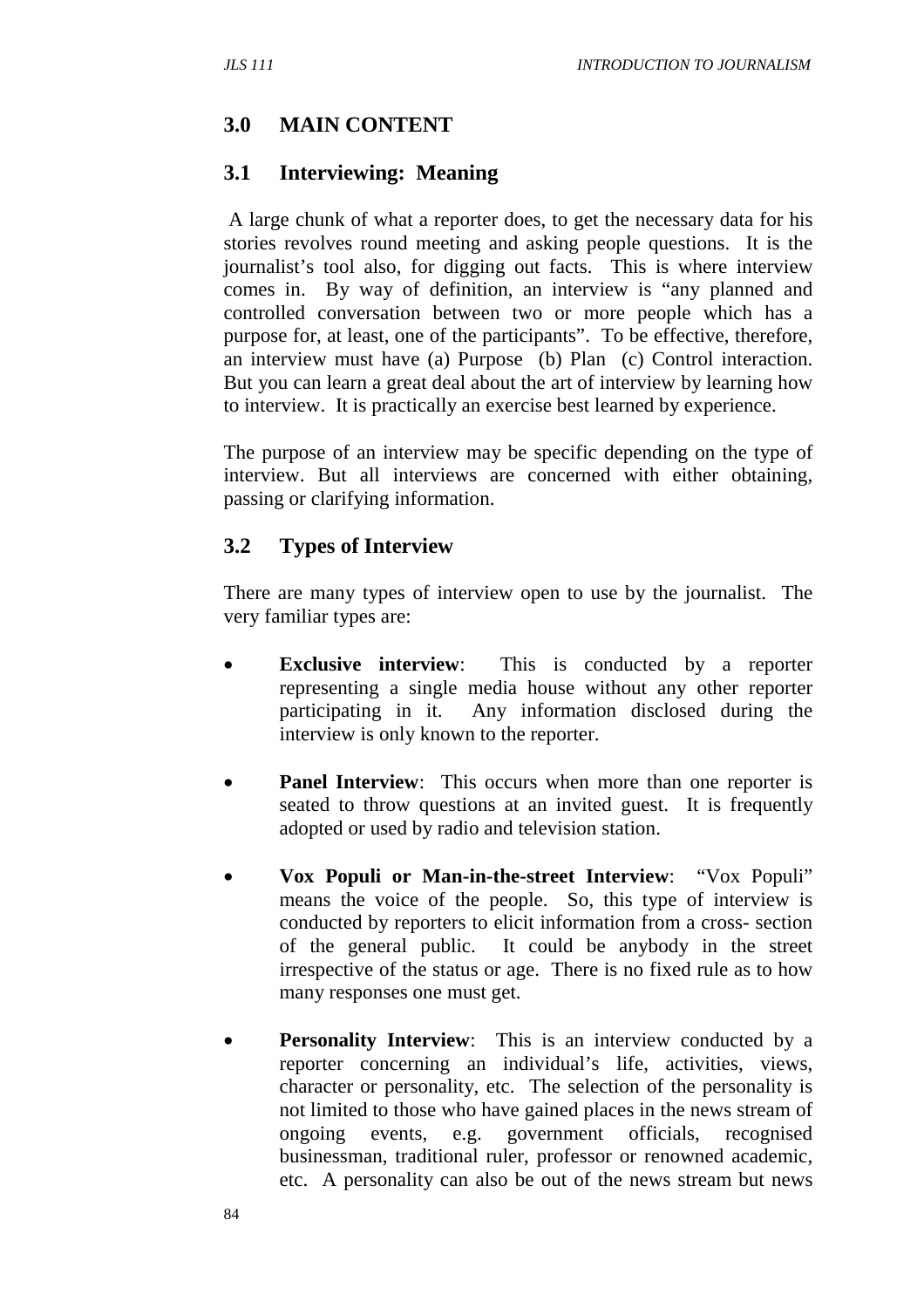worthy, by a special trait of oddity, habit, play, hobby, etc. For instance, a priest who, Sunday after Sunday, preaches to an empty church auditorium deserves a special focus.

- **New Interview**: An interview with one source is just the beginning of reporting. It can involve asking questions from several people, e.g. investigating a bank robbery. People to interview can include: bank clerks, security men, eye-witness (customers) etc. because time is the reporter's greatest enemy (deadline), he must be thorough as well as swift. He must ask right questions directed at the right persons.
- **Feature Interview**: It is a form of article that focuses on an issue of general interest by interviewing one or more persons to present and analyse the issue. It presents a deeper insight into events than in news reports. It also allows for descriptive and stylish techniques not used in news writing usually done around events that have already made news. Reporter would talk to more sources than for news story.
- It is a type of creative writing which takes a lot of preparation e,g. of a fatal road accident that claimed many lives. This can motivate a news feature on e.g. for interview with experts in highway, Police Traffic Officers, Road Safety Officials (FRSC), medical officers, drivers of commercial vehicles, and or persons who have survived such accidents etc. what about the Tsunami Disaster? Hurricane Katrina etc?
- **Sport News Interview:** Reporters interview police officers on crime, fire marshals on causes of fire outbreaks; sports reporters talk to coaches, players for background materials for games stories. In sport news interviews, reporters look for information that will highlight or illustrate the events being described.

# **3.3 Techniques of Interview**

Newsgathering requires tact, common sense and knowledge of interviewing techniques. Successful interviews are the result of careful planning and preparation on the part of one or both participants. Good interviewers and interviewees are not born but are made. They practice the skill until they appear to be able to do it without much effort. The notable interviewing techniques are:

• **Preparation**: This reminds one of the saying that "perspiration" in preparation is inspiration in presentation". It requires that the reporter must read, research and know much about the person or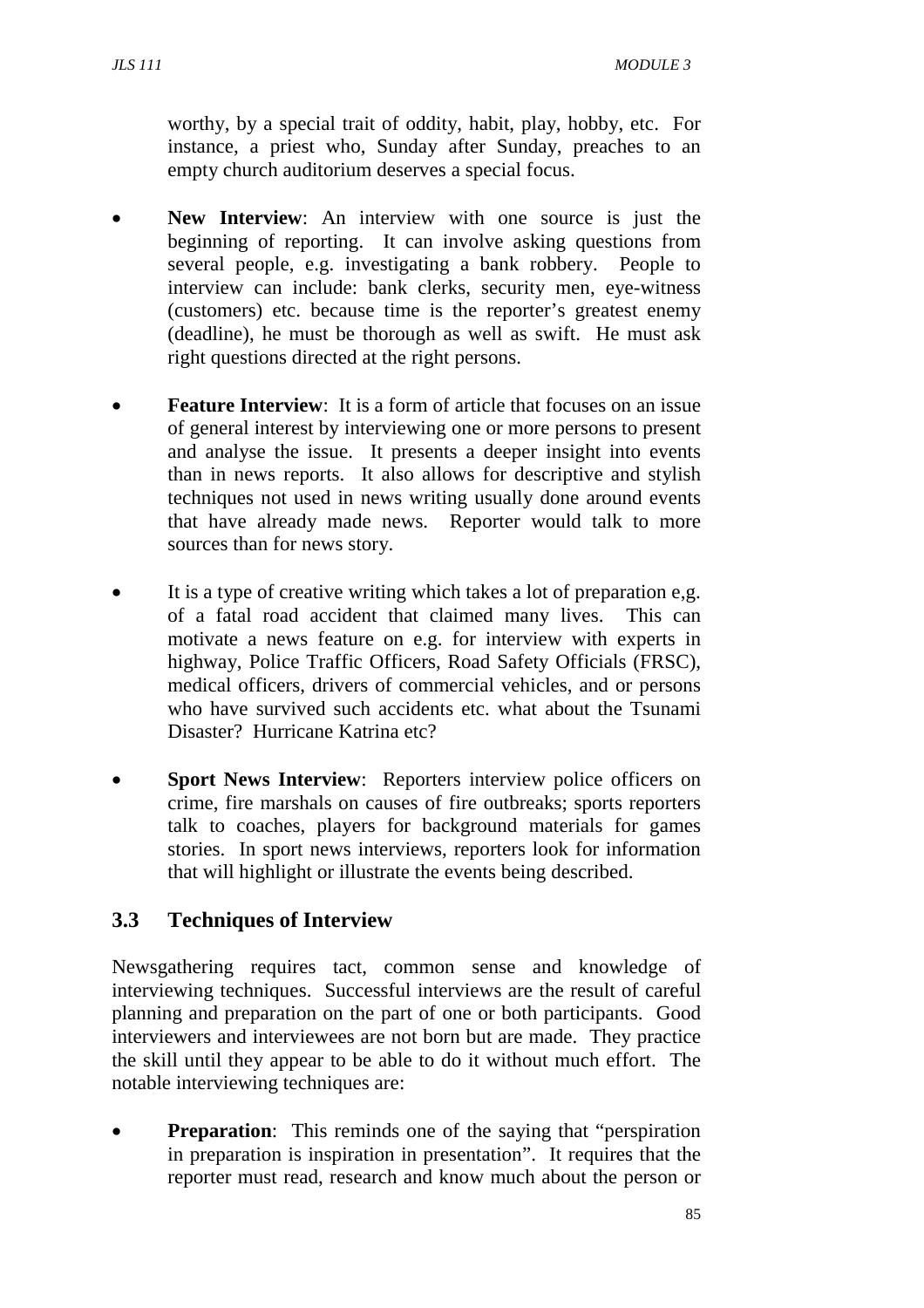subject to be discussed in the interview. The reporter must get to know the person's past, or the views about the subject in the past. It all boils down to preparation.

- **Have Questions Stated**: This means that a reporter should prepare a set of basic questions meant for the interview. The approach must not be rigid. It can be structured (e.g. Yes or No answers) or unstructured (the respondent is free to say anything). Allowance should also be made for supplementary questions. With time, you will learn not to strictly rely on a prepared list of questions. The natural informal and conversational order would then prevail.
- **Use of Mechanical Device:** In order to ensure accurate report of what is said during an interview, a tape recorder is recommended for use but care must be taken to avoid situations where the presence of the recorder can disrupt the flow of ideas/response from the interviewee. The person might feel unsafe and exposed to give out information that is recorded.
- **Appearance**: This calls for modesty in your dressing habit. A reporter must be well dressed for an interview. Excessive makeup is undesirable. Remember, there is no second time first impression. The first is the first and nothing more.
- **Be on Time**: This calls for an avoidance of African time syndrome. Arrangements should be made for the journalist to be at the venue at least, 30 minutes before time schedule.
- **Eye Contact:** Good interview involves good observation of what is happening around the interviewee. A reporter that refuses, for any reason, to maintain good eye contact during an interview might be missing lots of non-verbal cues necessary for his report. This does not mean that one should stare or gaze at the other person to the point of causing an embarrassment.
- **Note Taking:** A reporter should listen attentively during an interview. If he does not know the formal shorthand writing, he can develop the abbreviated long handwriting, for his purpose. Only the important points should be taken down. Excessive scribbling/writing should be avoided, although it is better to be on that part of "too much", than being on the part of "too little".
- **Verification**: Before ending an interview, quoting statements, names, figures and dates should be cross- checked for accuracy. At the end, express your gratitude to the interviewee.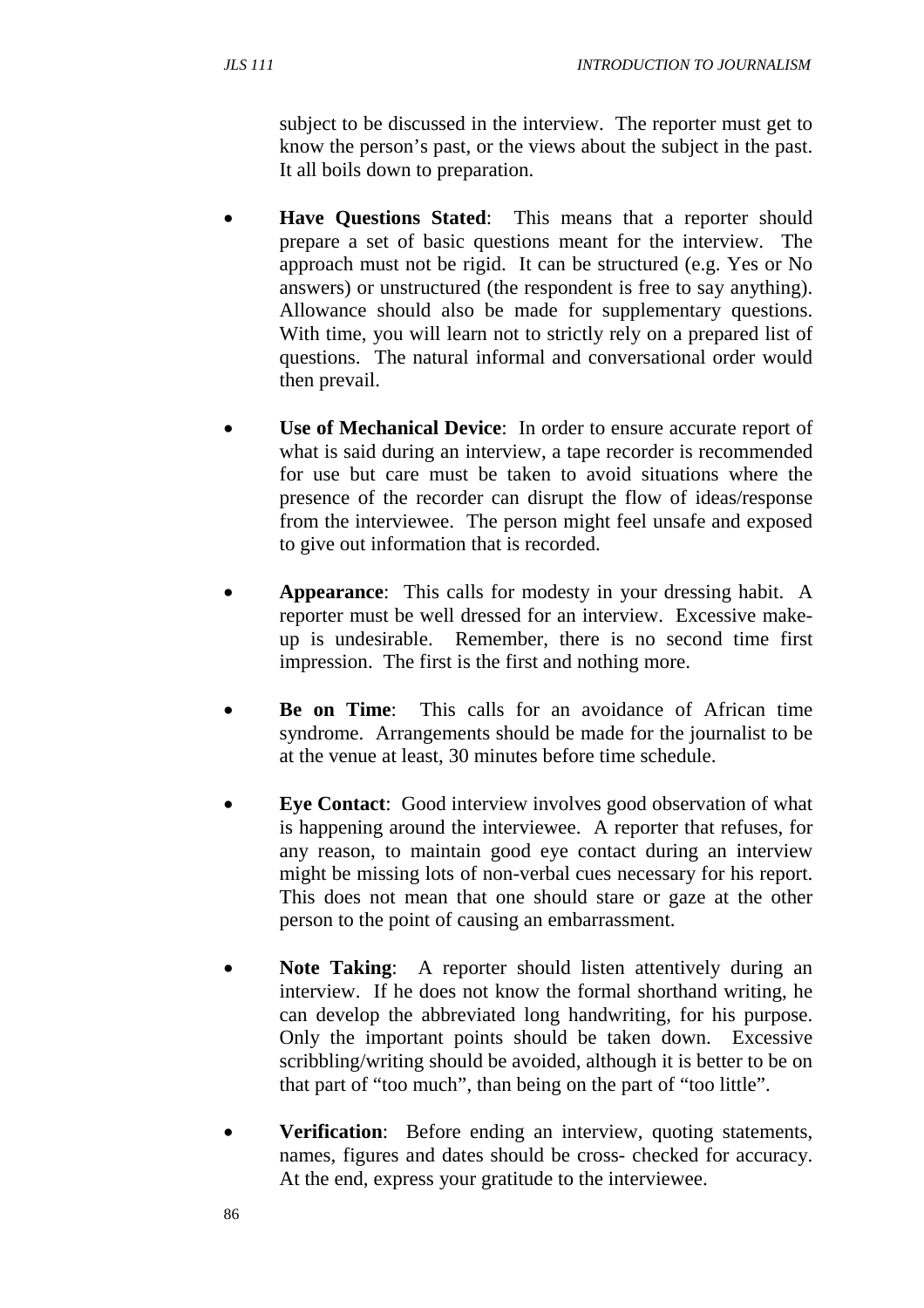# **3.4 News Sources**

The 'where' of news refers to the sources of information opened to the journalist. Primarily, a reporter begins his day with the house diary. The diary contains all the expected events of the day as perceived and recorded by the editor. The next source of data for the journalist is the library, also called the "Morgue". Here, the reporter has access to newspaper clippings, journals, periodicals, concordance, magazines and other confidential publications of the government. In any case, it is essential to make a list of news categories and their vital sources of information for writing each story.

# **3.4.1 Government News**

- Government gazettes, daily press releases, etc.
- Ministry of Information
- Secretary to the State Government's Office
- Public Relations/Information Managers of Ministries
- Head of Public Service and Director Generals
- All Ministries (Federal/State)
- Statistics and Planning Offices
- Mass Media Organs
- Legislature (State and National)

#### **3.4.2 Business and Labour News**

- Business and Labour Organisation, e.g. NLC and other Union **Secretariats**
- Business Institution (private and public)
- Finance Houses e.g. Banks, Insurance companies
- Ministries of Trade, Commerce and Industries
- Mass Media Organs
- **Stock Exchange Officers**

# **3.4.3 Sport News**

- National Sport Commission
- Sport Organisations e.g. NFA
- Sport Festivals
- Sport Magazines, Journals and Programmes
- Sports Ministry
- Sport Personalities (Old and New), etc.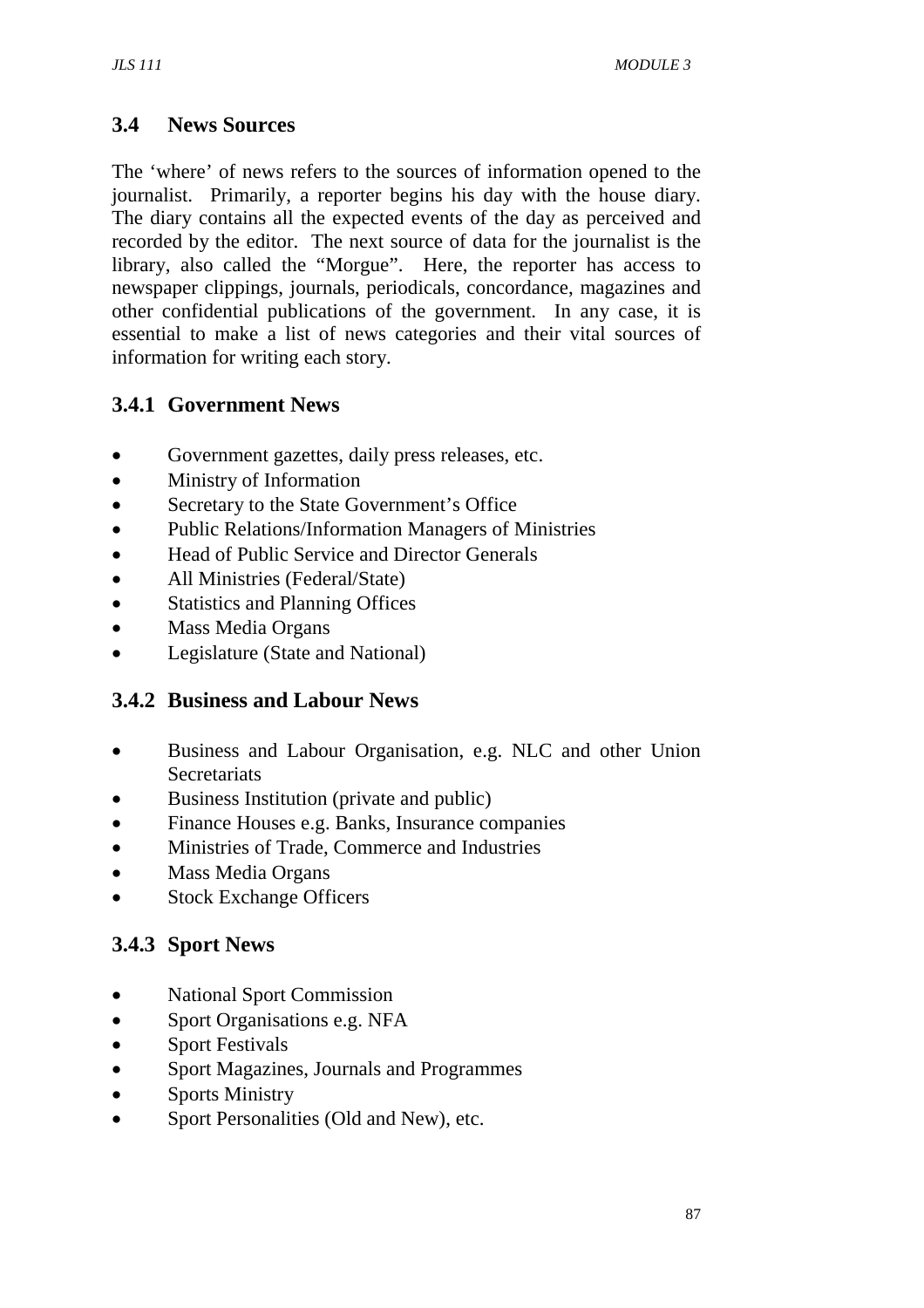# **3.4.4 Court and Police News**

- Court Proceedings, Tribunals
- Police Stations and Military Offices
- Ministry of Justice
- Judges and Lawyers
- Secret Investigation Bureau e.g. FIIB, SSS, CID
- Media Reports
- Special commissions e.g. EFCC.

### **3.4.5 Accident and Natural Disaster News**

- Place of Accident Disaster/Relief Commission
- Hospital Police Airways, Transporters • Ministry of Health - Embassies
- 
- Fire Service International Health
- Universities and Research Centre Servitors

### **4.6 Foreign News**

- Ministry of External Affairs
- Embassies and High Commissions
- Nigerian Institute of International Affairs
- International Organisations, UNESCO, ILO, WHO
- Foreign Media Outlets
- Ministry of Information
- National, Regional and International News Agencies e.g. NAN (News Agency of Nigeria), PANA (Pan African News Agency), Reuters, UPI (United Press International), AFP (Agence France Presse) TASS (Telegratnoise Agenstvo Sovietskano Soyusa), etc.

# **4.0 CONCLUSION**

Interviewing is an art that allows the reporter to bring into play all the writing skills at his disposal, especially of personality interview. The study of the techniques is essential in having a good interview.

#### **5.0 SUMMARY**

The unit has exposed you to the following facts:

• That interviewing about the major source by which journalist get information for their daily reports or assignments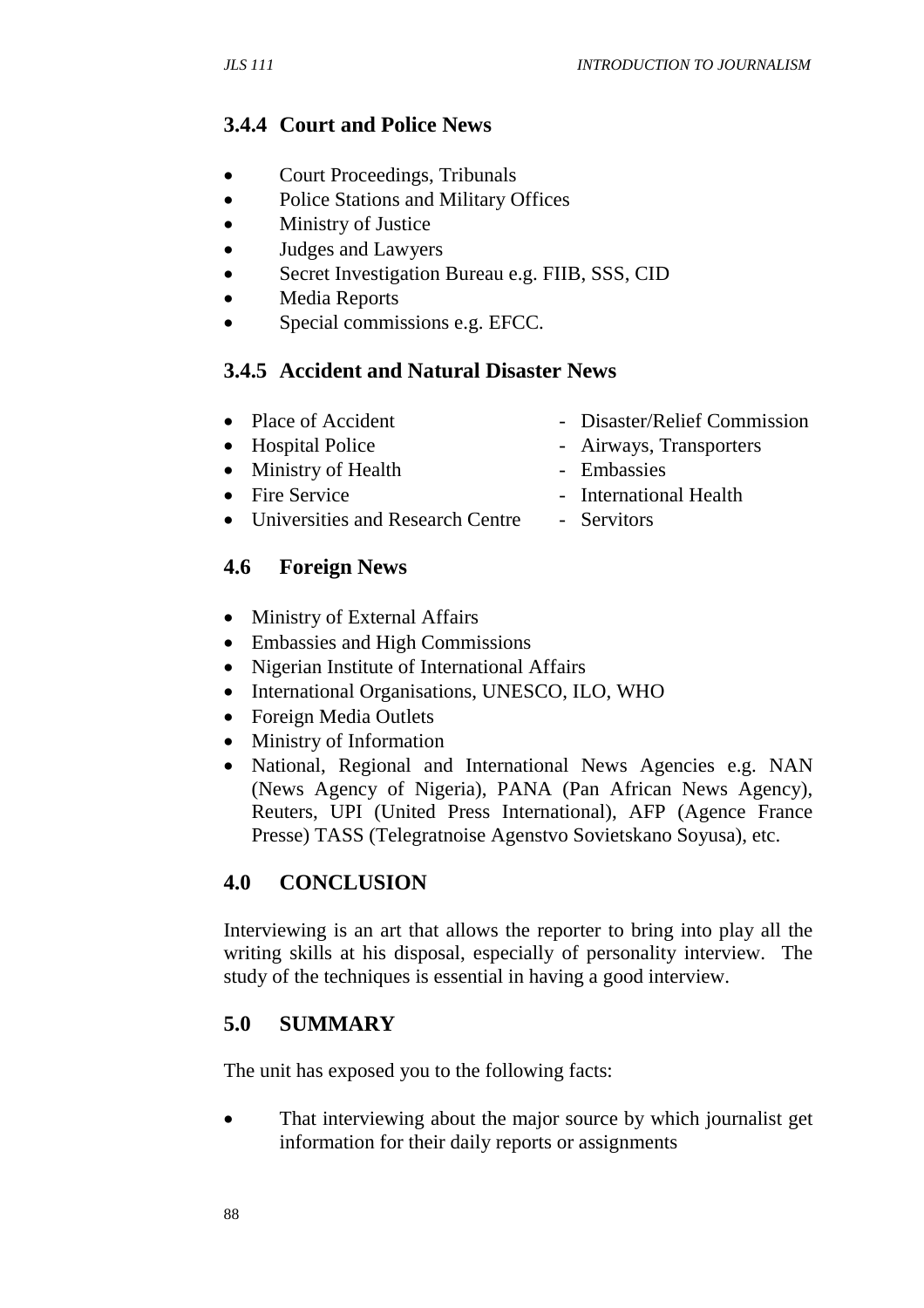- The major types of interview include: the exclusive, panel, Vox pop and personality interviews.
- The best interviews are those which the techniques of interviewing are applied effectively. Common among such techniques are preparation, prepared and stated questions, use of mechanical device, eye contact, promptness and taking down notes.

#### **6.0 TUTOR-MARKED ASSIGNMENT**

Choose from (1) the types of interview (2) any of the news sources, you have studied in this unit, conduct an interview or interviews of that sort and submit your report.

### **7.0 REFERENCES/FURTHER READING**

- MacDougall, Curtis (1977) Interpretative Reporting. New York: Macmillan.
- Moemeka Andrew (1980) Reporters' Handbook. Lagos: Department of Mass Communication Press.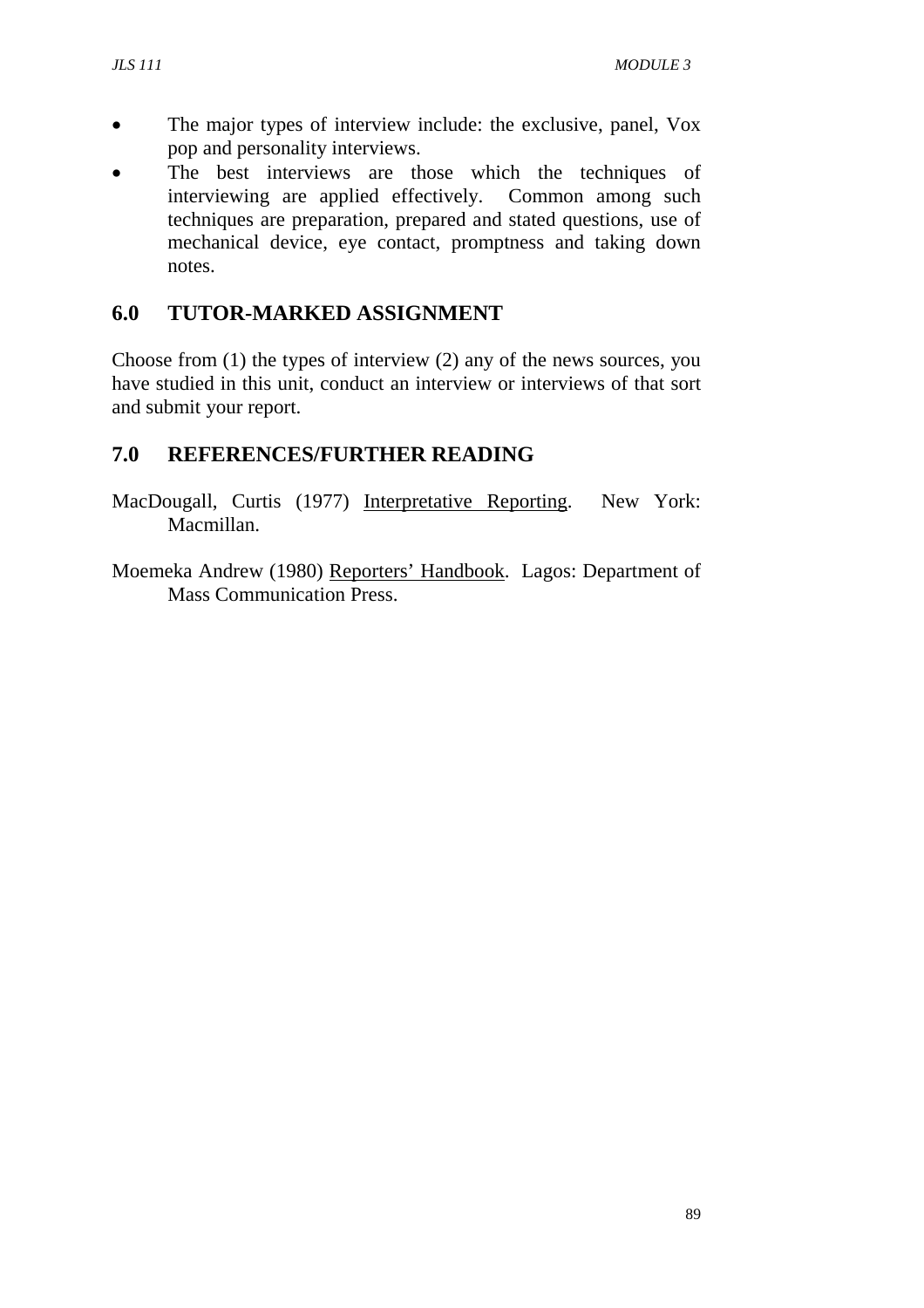#### **MODULE 4 JOURNALISM/MEDIA LAWS**

- Unit 1 Journalism/Media Laws
- Unit 2 Court Reporting
- Unit 3 Knowing the Courts in Nigeria
- Unit 4 Defamation Law
- Unit 5 Copyright Law

#### **UNIT 1 CONTEMPT OF COURT**

#### **CONTENT**

- 1.0 Introduction
- 2.0 Objectives
- 3.0 Main Content
	- 3.1 Contempt of Court; What it Entails
	- 3.2 Types of Contempt
	- 3.3 Checklist for Reporting Summary Trials and Avoiding Contempt of Court
- 4.0 Conclusion
- 5.0 Summary
- 6.0 Tutor-Marked Assignment
- 7.0 References/Further Reading

#### **1.0 INTRODUCTION**

With court reporting, it can be a matter of your career sinking or swimming with each report. But sometimes it is not just your career that may be at stake. It can also be your very freedom. There is a body of law called law of contempt. If you infringe it in the magistrate's court you can find yourself in jail that very day. It is therefore extremely important that you read very carefully the references on contempt I am about to give you. This is because one day, when you are sitting in jail, or standing in the dole queue, you may just regret the fact that you did not complete the required reading. The recommended reading on contempt of court is in the next input in this unit.

#### **2.0 OBJECTIVES**

At the end of this unit, you should able to:

- define what contempt of court is
- identify the broad types of contempt of court
- list the criteria for reporting summary trials from the court.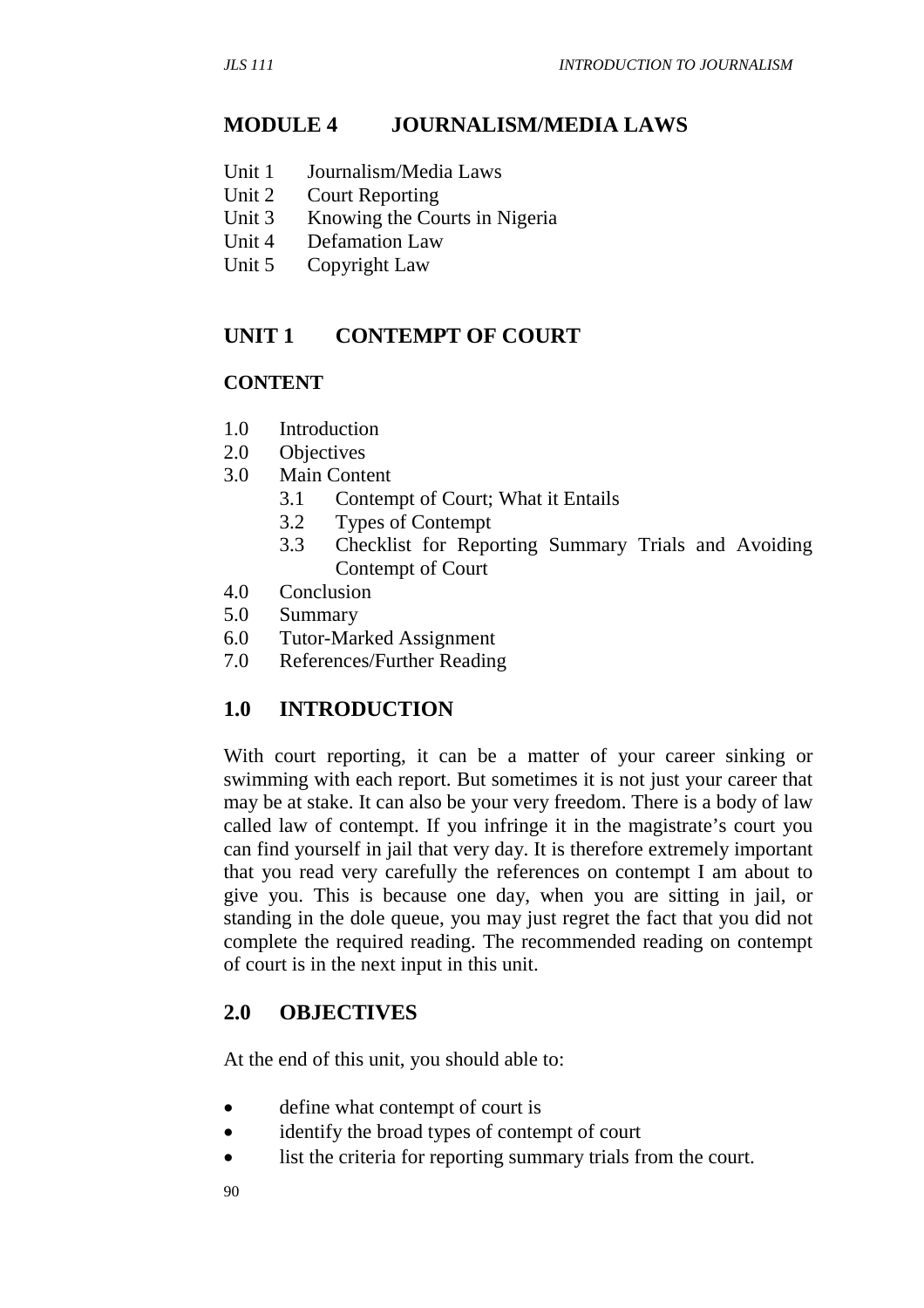# **3.0 MAIN CONTENT**

# **3.1 Contempt Of Court: What It Entails**

Contempt is the law that concerns people who disrupt legal proceedings, insult judges, disobey court orders, publish written or broadcast material which may interfere with the outcome of a trial, or – most controversially – try to undermine public confidence in the judicial system. The enforcement of the law of contempt involves the delicate balancing of two fundamental social values:

- the right of free speech and a free press, against
- the right of individuals to a fair trial.

# **3.2 Types of Contempt**

There are three types of contempt which are of direct concern to the working journalist. They are:

- Publication of words that tend to "pollute the stream of justice", such as:
	- Revealing details of a crime which might influence a potential jury after an arrest has been made.
	- Revealing the accused person's previous convictions or outlining his or her confession.
	- Publishing a photograph or likeness of the accused if identification may be an issue in the trial. In criminal trials, in particular, identification is more often an issue than not.
	- Publishing reports on proceedings in closed courts or where restrictions on publishing apply.
- Scandalising the courts. This arises if your newspaper unfairly criticises the courts or the judicial process in a way which might undermine the public's faith in the administration of justice. This is a vague area of law, with a varied case history. It is vague because judges disagree on what constitutes fair criticism. It should not concern the novice journalist unless he or she is asked to write an editorial on the miscarriage of justice in a certain case, or unless he wishes to expose the fraudulent activities of a judge or magistrate. In any such case, where the courts run even the slightest risk of being offended by your words, you are strongly urged to seek legal advice on the firmness of your ground. If you proceed without such advice and you are found guilty of contempt you may well find yourself behind bars.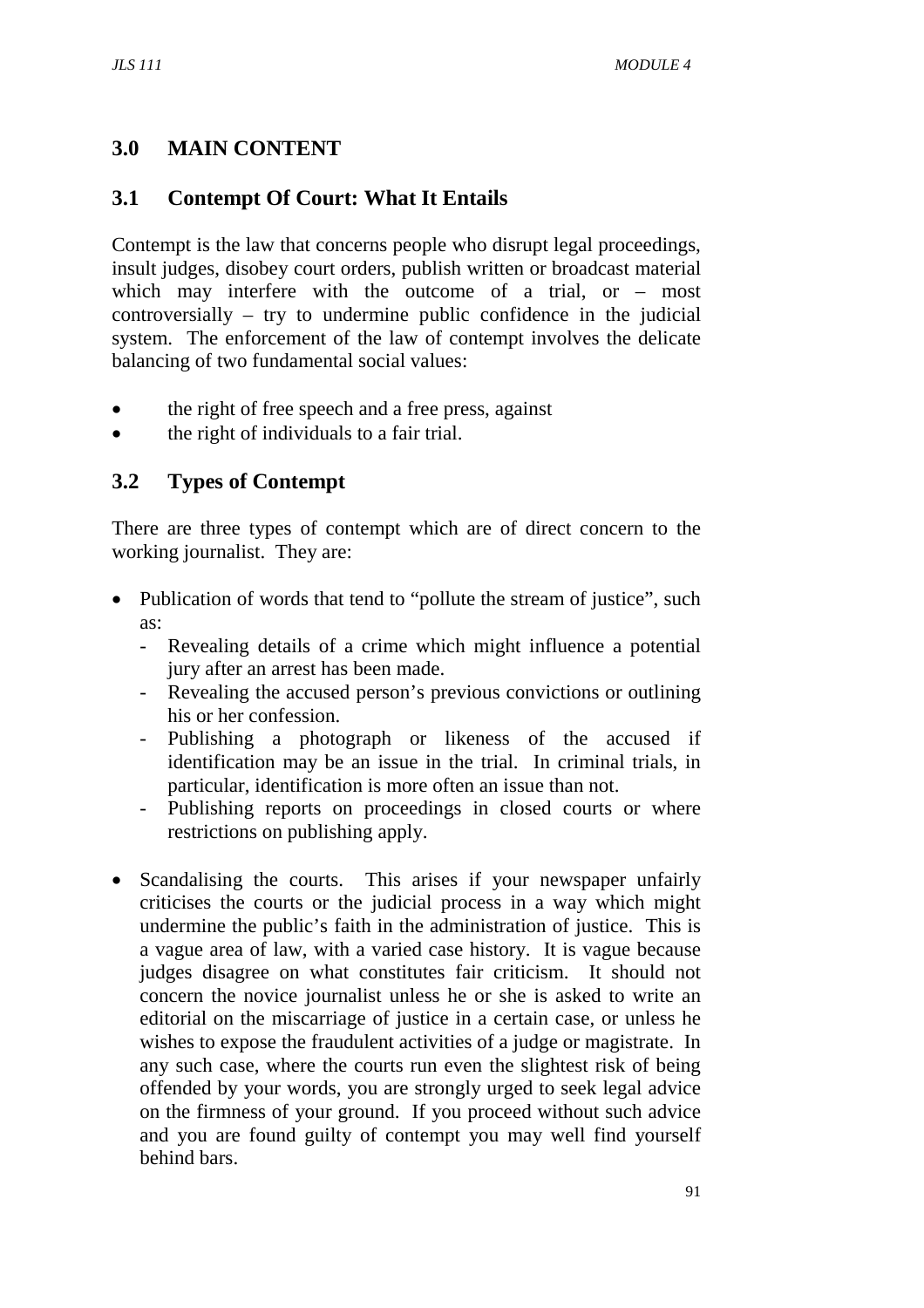• By far the most important form of contempt you may face at this stage of your career is contempt in the face of the court, because this concerns your behaviour when in court preparing stories for submission in your court assignments.

In a nutshell, to err on the side of safety, your behaviour in court should be impeccable. People have been fined and jailed for anything short of the most polite, respectful behaviour. Some examples of things which have been found to be contempt in the face of the court are:

- Smoking, and rolling a cigarette in preparation for smoking.
- Sketching or photographing the judge or any people or scenes in the courtroom without the permission of the court.
- Reading a newspaper (since people in a court are supposed to give their whole attention to the proceedings, yes, even during the boring bits).
- Making any sort of noise or disturbance, (I'll leave that up to your imaginations), interjecting, interrupting.
- Walking into or out of the court in anything but the most unobtrusive fashion.
- Being improperly dressed. (In other words, do not cover courts in your thongs and body hugs).
- Using disrespectful language or a disrespectful tone when addressing the court or when giving evidence.
- Throwing an egg or stone at the judge. I'm sure you will certainly not attempt to do that, but here are other examples of obviously contemptuous behaviour.
	- In 1773 a man of "ferocious and terrible disposition" was prosecuted for contempt because he forced a clerk to eat the court's subpoena.
	- In 1900 a newspaper description of an English judge as "the impudent little man in horsehair, a microcosm of conceit and empty headedness" was held in contempt.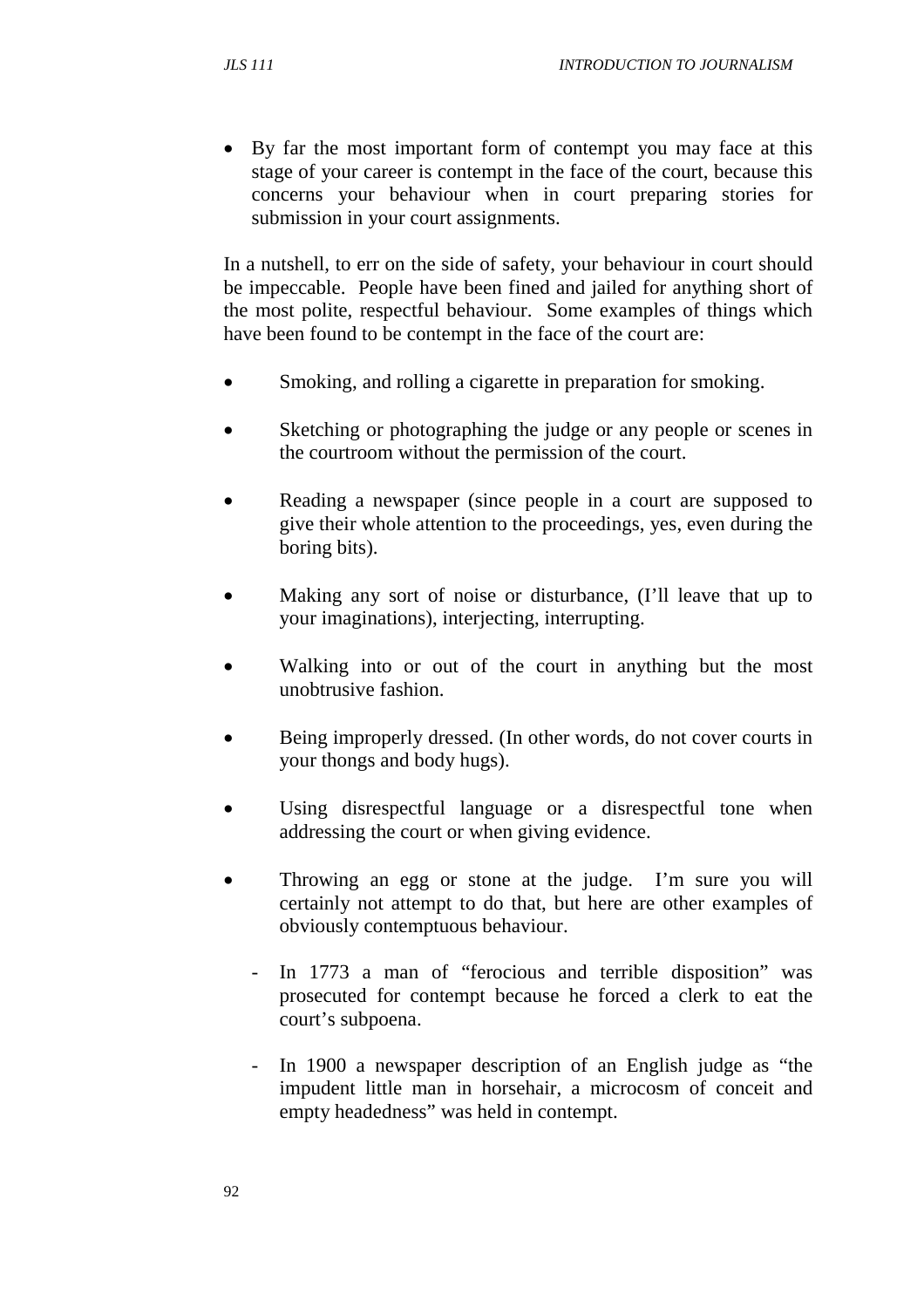- In 1974 a solicitor's clerk described the judge as a "humourless automaton". But he could not be dealt with for contempt because he had already just been sentenced for the same offence for releasing laughing gas into the air conditioning system of the court.

Finally, on courtroom behaviour, some word on etiquette. You will probably never be called upon to address a magistrate or judge. If you must, however, refer to the magistrate as "Your worship" and to the judge as "Your Honour". Always bow (a significant nod of the head constitutes a bow these days) as a mark of respect to the bench (not necessarily to the judge or magistrate) when entering or leaving the courtroom while in session, and always stand when the magistrate enters or leaves the room.

Briefly, though, it means you cannot comment on a case while a trial or an appeal is pending. All you may publish is a strictly factual account of public steps taken publicly in the litigation. You can report the arrest, but it may be defamatory to give names at this point. In this area, examples of contempt's have been:

- Publication before a hearing of pleadings, interrogations, answers, or evidence.
- Advertising for witnesses on behalf of a party
- Publication of portraits of parties where identification may become an issue.
- Comments suggesting one party is in the right, whether original or quoted from another source.
- Accounts of police or investigative reporter's investigations, theories, etc., suggesting the accused is guilty or even innocent.
- Prejudging a trial by a newspaper which will interfere with or obstruct the fair administration of justice is referred to as facie curiae. The contempt of court committed here are dealt with summarily by the court i.e. the contemnor need not take any plea nor be put in the witness box for his defence and cross-examination.
- Disobeying the lawful order, decree, injunction etc. of the court that made an order is referred to as contempt ex fasciae. Here, the contemnor is allowed to take plea to a charge preferred against him.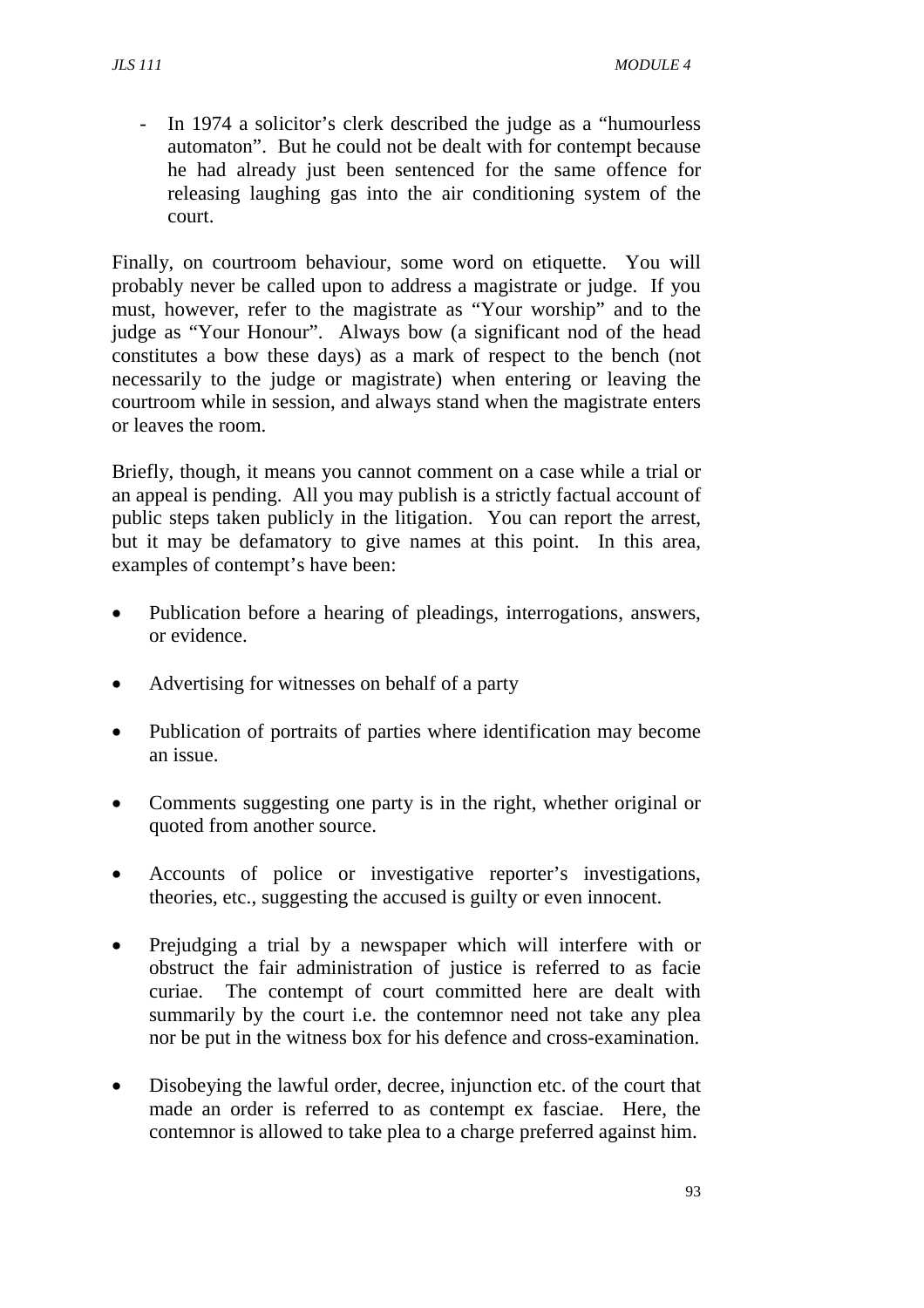It is not a contempt to publish a factual, straight account of the pursuit and arrest of an accused person, unless something suggests in the story that he is guilty or innocent. Even material seen as being in the public interest in helping police has been found in contempt.

#### **Self-Assessment Exercise 1.1**

- i What are the types of contempt you know?
- ii Without referring to this unit, list the major points that reflect the checklist for reporting summary trials.

### **3.3 Check List for Reporting Summary Trials**

The writer should always read through copy of court reports at least twice before handing them to the editor to check that the following are included.

- 1. Exact identification and titles of:
	- (a) the defendants and their representative if applicable
	- (b) the magistrates
	- (c) the prosecutors
	- (d) the places and days where the proceeding occurred
	- (e) the witnesses
- 2. The defendants pleas-guilty or not guilty.
- 3. The charges. These can be paraphrased, but must be accurate.
- 4. The results of the proceedings dismissal, adjournment, or sentence.
- 5. If there was more than one charge, do the fines, jail terms or community service orders, on each charge add up to the totals you have reported.

# **4.0 CONCLUSION**

The study of media laws is a must for all would-be journalists in order to avoid infringement.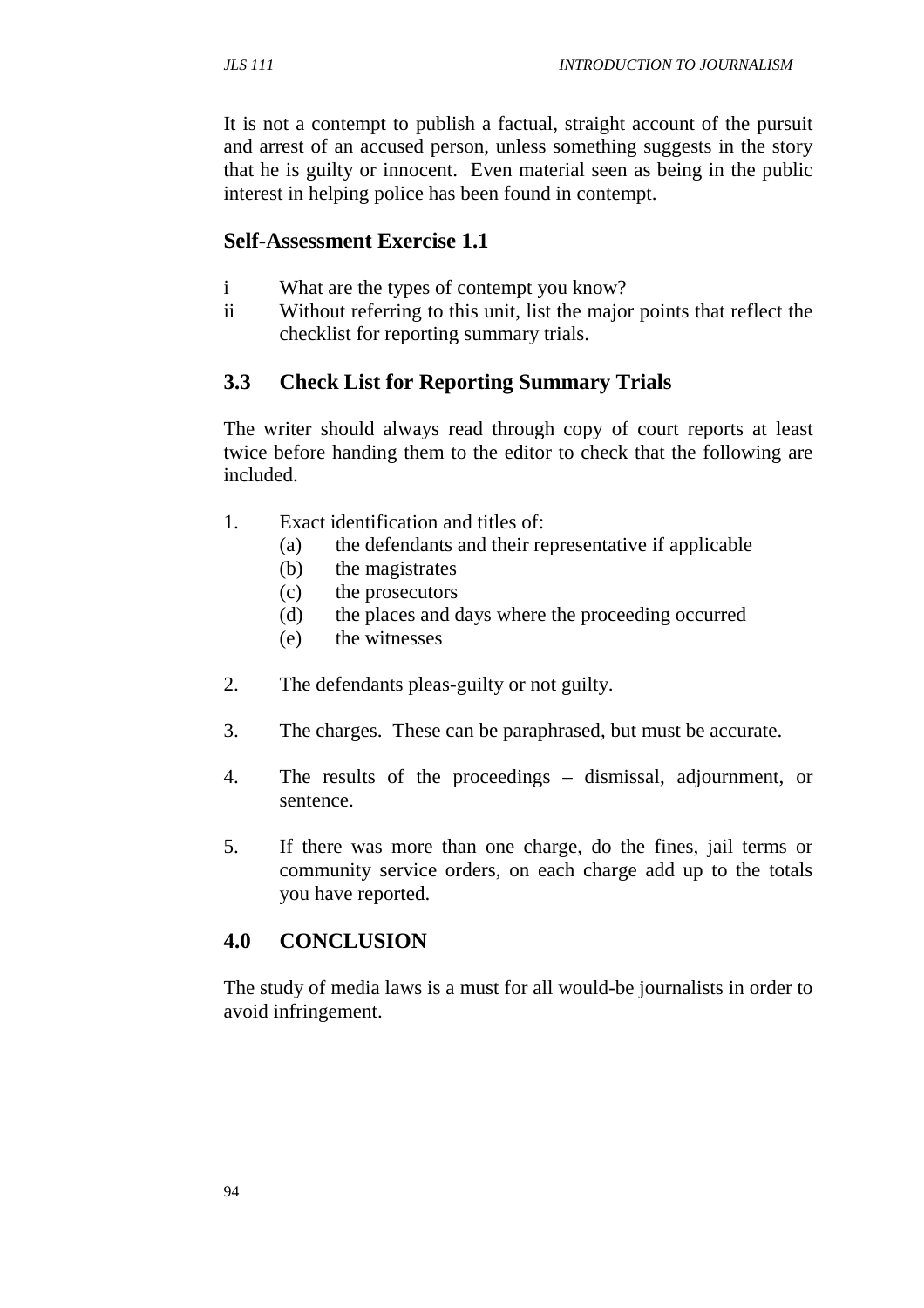#### **5.0 SUMMARY**

In this unit, you would readily agree that you have learnt the following;

- (i) That knowledge of the principles guiding the operation of law of contempts is a sine  $=$  qua – non for reporter/journalist.
- (ii) That contempt of court results when a person disrupts legal proceedings, insults the judge, disobeys court orders, publish written or broadcast material that interferes with the outcome of a trial.
- (iii) That three types of contempt have strong bearings with journalistic practice. They are (1) publication of matters that "pollute the stream of justice" (2) scandalize the courts and (3) contempt committed in the face of the court.
- (iv) That factual straight account of proceedings in the court is not a drive towards contempt unless the facts upon which the reports are based are not exact and do not originate from the recorded accounts of the court records.

### **6.0 TUTOR-MARKED ASSIGNMENT**

Attend a court session of not less than a Magistrate Court of justice. Record your observations of the proceedings and reconcile them with the points contained in this unit.

#### **7.0 REFERENCES/FURTHER READING**

Anderson, David (1987) Pitfalls in the Law for Journalists  $(3<sup>rd</sup> ed.)$ Brisbane: Mando Publications.

Griffith, Geoffrey (1974). A Guide to Law Court Reporting. Sydney: News Ltd.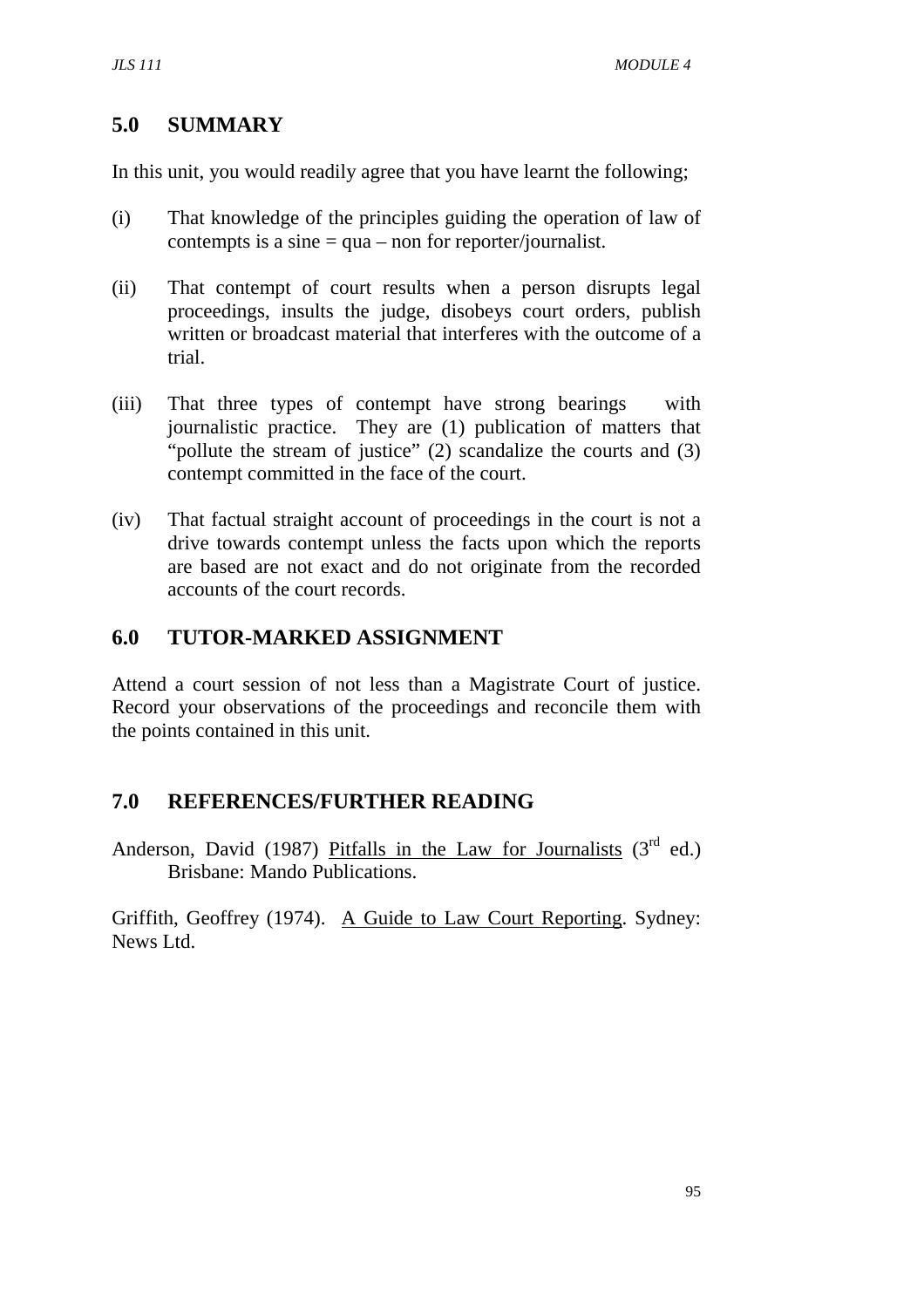### **UNIT 2 COURT REPORTING**

#### **CONTENTS**

- 1.0 Introduction
- 2.0 Objectives
- 3.0 Main Content
	- 3.1 Court Reporting: General background information.
	- 3.2 Rules of writing a good court report
- 4.0 Conclusion
- 5.0 Summary
- 6.0 Tutor-Marked Assignment
- 7.0 References/Further Reading

#### **1.0 INTRODUCTION**

This unit is about Court reporting. In studying this unit, the reporter arms himself with a weapon that allows him practice unhindered.

#### **2.0 OBJECTIVES**

At the end of this unit, you should be able to:

- explain why reporters are allowed to accurately report court cases
- apply the standard rules governing court reporting
- explain what contempt of court is.

#### **3.0 MAIN CONTENT**

#### **3.1 Court Reporting: General Background Information**

As a reporter you have no special rights in a court of law. You are entitled to no more information than is normally available to members of the public. Any provision of special seating for the media should be seen as a courtesy of the magistrate or judge involved – there is no right to such accommodation.

The public can be excluded from a court case only if it can be shown that by nothing short of their exclusion can justice be done. It clearly shows that a court cannot be closed just to save witnesses or parties from embarrassment or ridicule.

Of course, as with all principles, there are exceptions to the open justice principle. It does not apply to matters heard in chambers, which are usually procedural items. It does not apply to family law and children's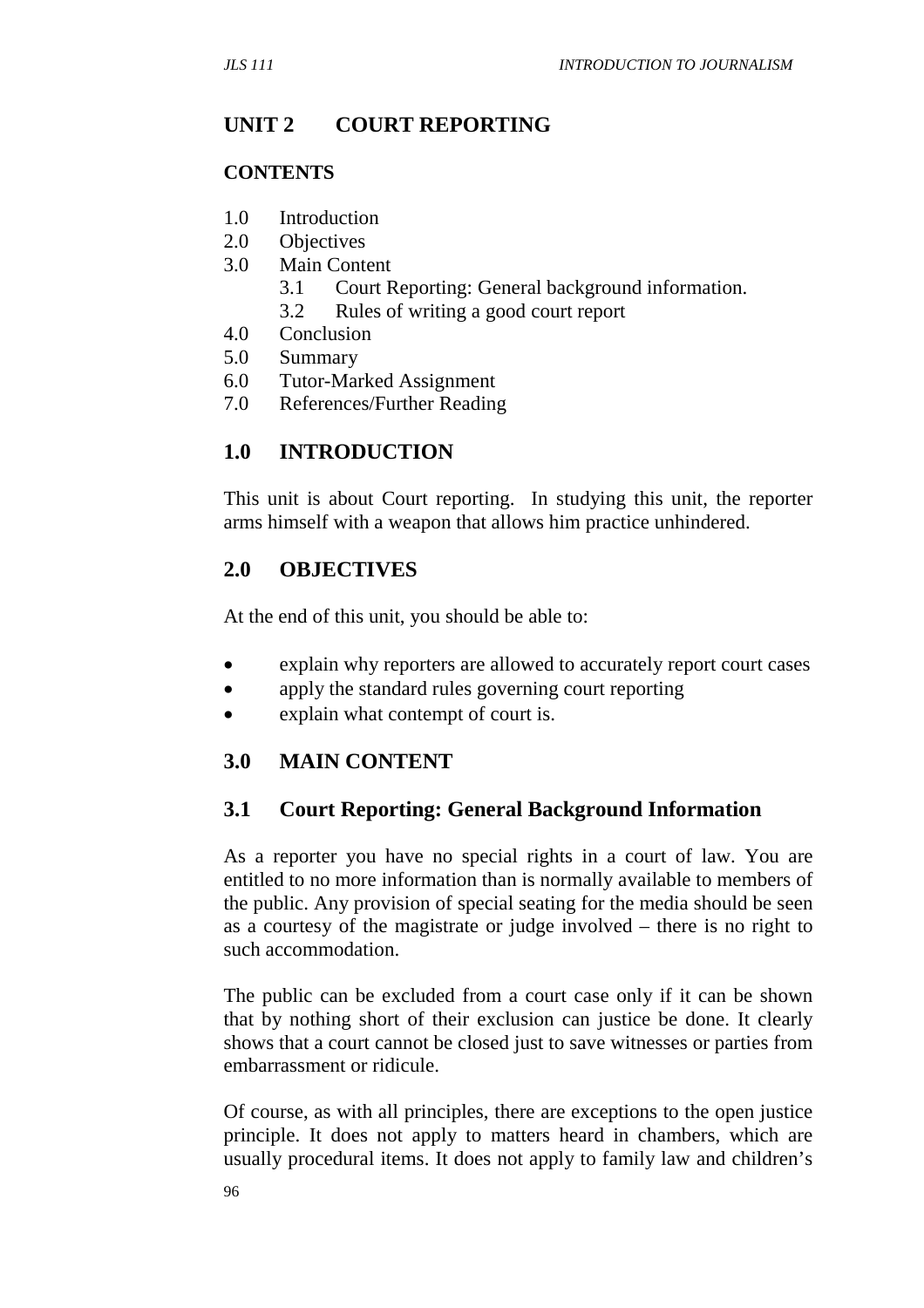courts, although some reforms are underway as outlined earlier, basically allowing the reporting of some family law cases with identification of parties not allowed.

The judge or magistrate has the power to prohibit publication of all or part of any proceedings, even if the court is sitting in public. The court will sometimes prohibit the publication of the names of witnesses or parties where secrecy is paramount. An example would be the case of someone giving evidence against a blackmailer, who may have to outline embarrassing personal details about the substance of the blackmail. The judge may order the suppression of the witness's name to prevent embarrassment. Otherwise, as you could imagine, there would be few offers to testify against extortionists for fear of wives or husbands reading about their partner's exploits.

But you need not worry greatly about having to read the judge's mind on these things. For such an order suppressing identity to be binding, it must normally be clearly expressed by the judge or magistrate, or the judge must be maintaining such an air of confidentiality in the courtroom that any fool would get the message that it should not appear on the front page of your paper.

Regardless of how autocratic the judge or magistrate may appear, no matter what he or she orders you as a reporter to do, by no means argue, or debate the issue. A challenge to such a restriction can be safely made only from the Bar table, by fully briefed legal practitioners. As we cannot afford such counsel in this course, I strongly suggest you politely do what you are told when assigned to court rounds. Your editor may wish to legally challenge such orders when you are assigned to cover a High Court Case, but for most provincial and regional cases, it is just as well or err on the side of courtroom etiquette and to keep on the right side of the judge or magistrate. After all, he or she could be the very person hearing your plea against a negligent driving charge the very next week, and it would be unwise to test his or her stringent independence on such an important guinea pig.

When juries are sent from the courtroom, the court remains open, but publication of proceedings while they are absent is prohibited, as is any publication, which could intimidate or ridicule them.

Most permissible reports will consist of summaries of what was actually said in the proceedings. Even disruptions and incidents may be reported, although these must be intrinsically connected with the matter at hand. For example, fathers standing in court and yelling "dirty murderer" or "hope he burns' at the alleged murder of their children, have been published without problem. But, for instance, if the murder trial of a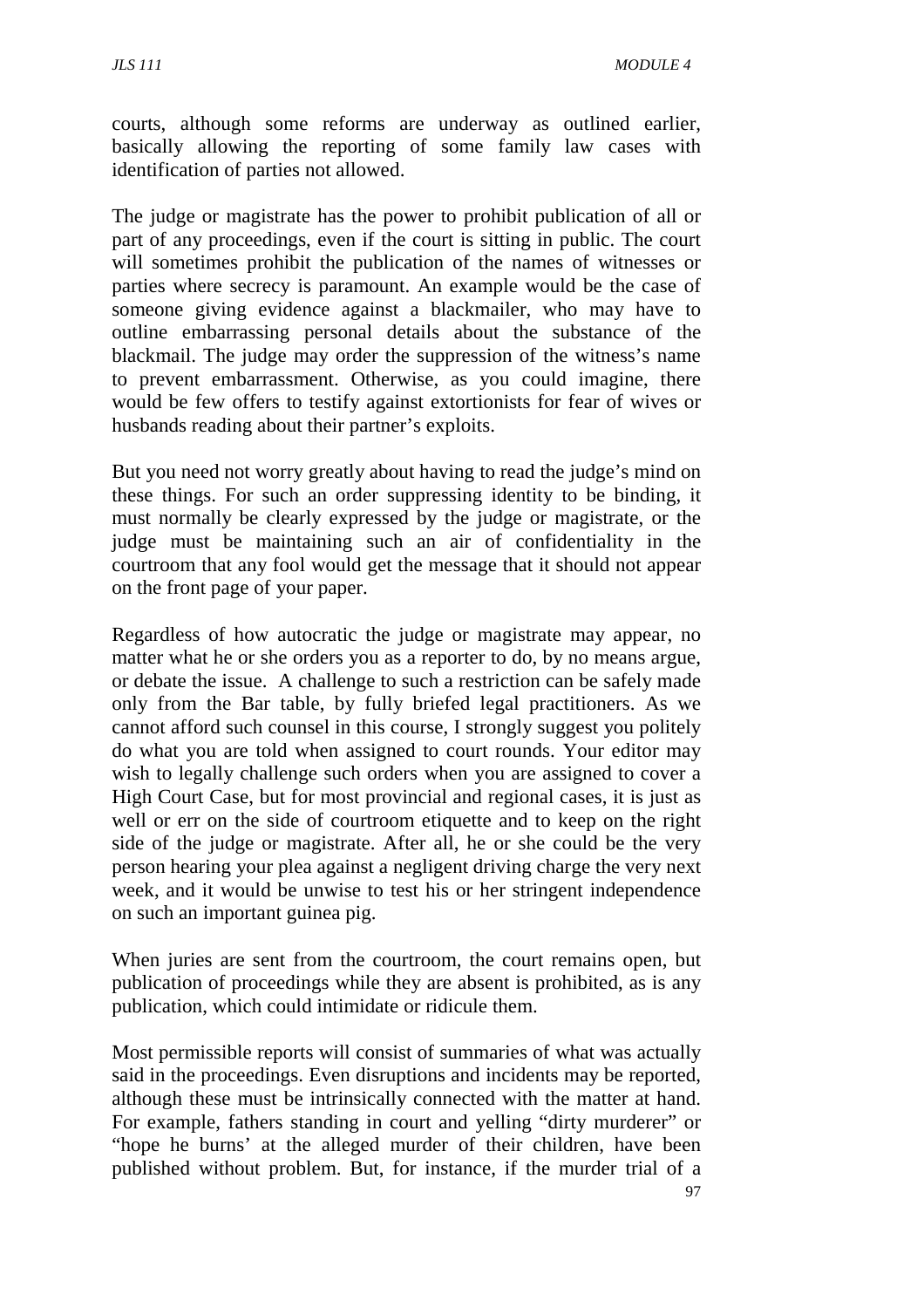rebel cricketer was interrupted by a demonstrator rising and yelling "racist pig", the publication could prove both contemptuous and defamatory.

The quote from Lord Diplock about "fair and accurate reports" is crucial to work of the court rounds man. This was further reinforced by Chief Justice Jordan in *Ex parte Terrill*, Re *consolidated Press Ltd*. He said. "So long as any account so published is fair and accurate and is published in good faith and without malice on, one can complain that is publication is defamatory of him notwithstanding that it may have injured his reputation, and no-one can in general be heard to say that is a contempt of court notwithstanding that it may in fact be likely to create prejudice against a party to civil or criminal litigation".

But warned, if your report is inaccurate or distorted you leave yourself and your publication wide open to defamation and /or contempt of court proceedings. For a report to be protected from defamation or contempt rulings it must be **contemporaneous,** which means you cannot dig up reports of old proceedings, which might prejudice an upcoming trial.

Do not believe for a moment that small, heavily weighted sections of evidence or judgments can be quoted out of context just because they were said to court. Rebuttals of such evidence must also be clearly stated in your report. A fair summary of the proceedings is protected just as much as a verbatim account.

The report loses protection if it is partial, if it claims something happened when in fact it did not, or if it withholds facts, which put a different complexion on facts, which are truly reported. As long as you meet these requirements, you can use all your skills to find the news angle of the particular case and make it an interesting news item. You can even highlight some aspect of the case, which was not given prominence by the judge or magistrate.

#### **3.2 Rules of Writing Court Stories**

Avoid the formula approach to reporting court stories, unless specifically instructed to do so by your editor-in chief or editor. You will sometimes find that it is the policy of a provincial, regional or suburban newspaper to follow such a formula, which was Fleet Street's way of reporting court cases in the 19th century.

In normal circumstances there is no reason to make your story as boring as the proceedings may seem to be. Of course, that does not mean you invent or exaggerate sections of proceedings, but it does mean you can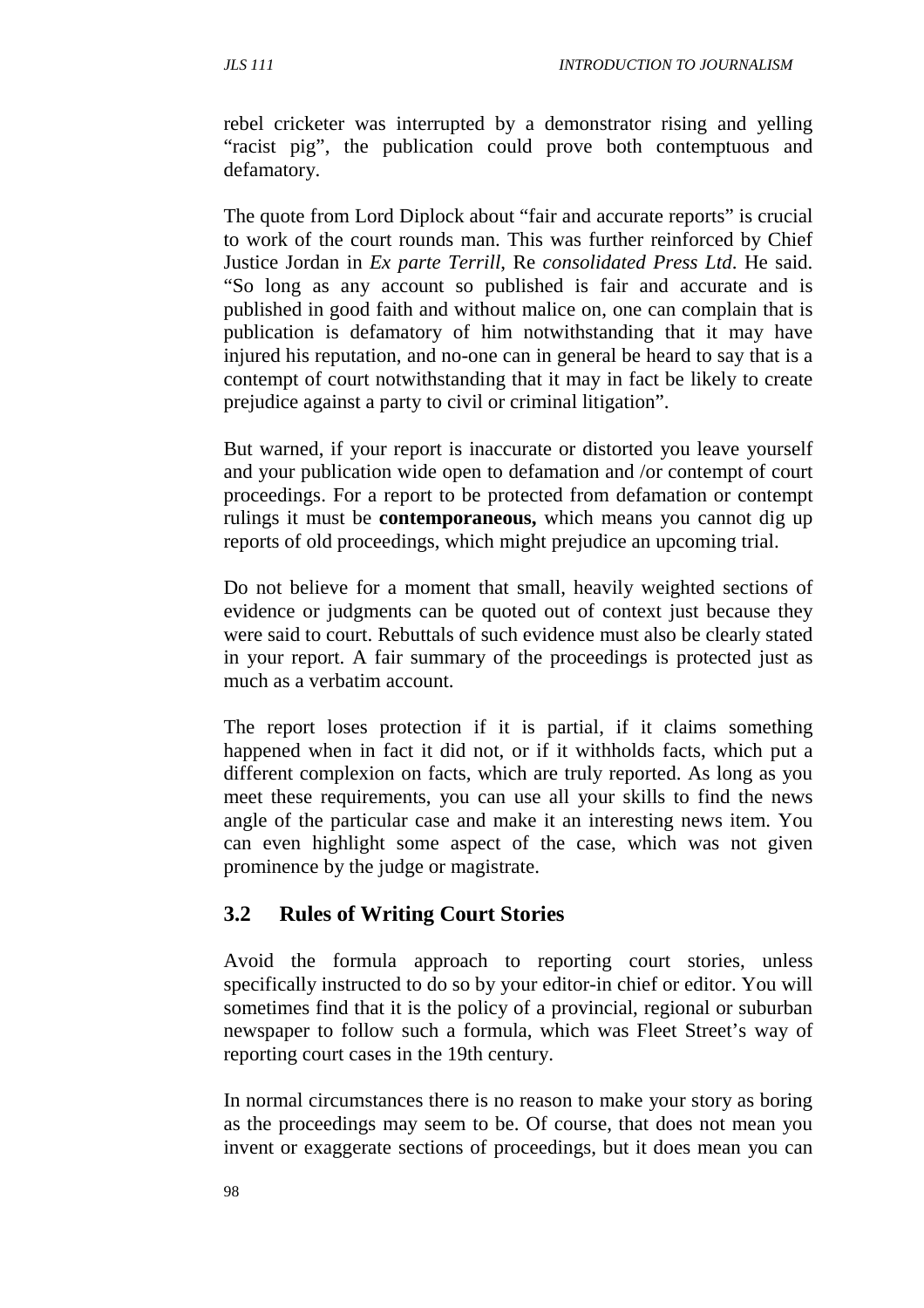highlight certain things, which may be of interest to your readers, but the magistrate, judge or counsel may have just skimmed over.

Your readers will not be interested in the 30-minute legal debate between counsels over whether a *generalia specialibus non-derogant* applies in that particular instance. They will be much more interested in the five minutes a witness spends in the stand describing in detail how she was bashed, robbed or defrauded by the accused. Of course, you will remember, to outline the defendant's rebuttal of the witness's accusations.

It all comes down to that crucial phrase: BE FAIR AND ACCURATE. I would strongly recommend you write that phrase in capital letters in your study notes and doubly underline it, because it goes to the heart of good court reporting.

- i) **Exercise cares at all times and go right to the heart of a case:** At first you may find the legal jargon a little overwhelming. Refer to the legal glossary in the court booklet provided, or to the glossary in the back of Professor Sawer's book. But as soon as you see through the legal jargon to understand the issues involved, court reporting can become satisfying and relatively straightforward. Always rest on the side of caution, and do not let your adjectives and adverbs run wild with vivid subjective description of parties or events.
- ii) **Develop a keen sense of news**: Ability to seize on a bright story in the middle of an otherwise dull and involved case in essential. Of course, a keen sense of news comes naturally to many of you anyway. That is why you have chosen to become journalists. But again, be cautious, because as you know news does not necessarily equate with sensationalism, and just because a witness takes all his clothes off in the particular case does not necessarily make that an automatic angle on the story. The case might just happen to be the local mayor found guilty of a  $\mathbb{H}10$ million embezzlement, and the strip act might just pale into insignificance as aside show. In court, as on any round, news is relative. Your news sense is your ability to prioritise any given set of events.
- iii) **Take the utmost care with names and addresses:** Check them with the official court papers and never rely on information supplied by court officials or other reporters. This should probably be at the top of the list, because it is a simple trap for young players. There are sad examples of journalist who rely on the outside sources for their stories, with dire consequences. Be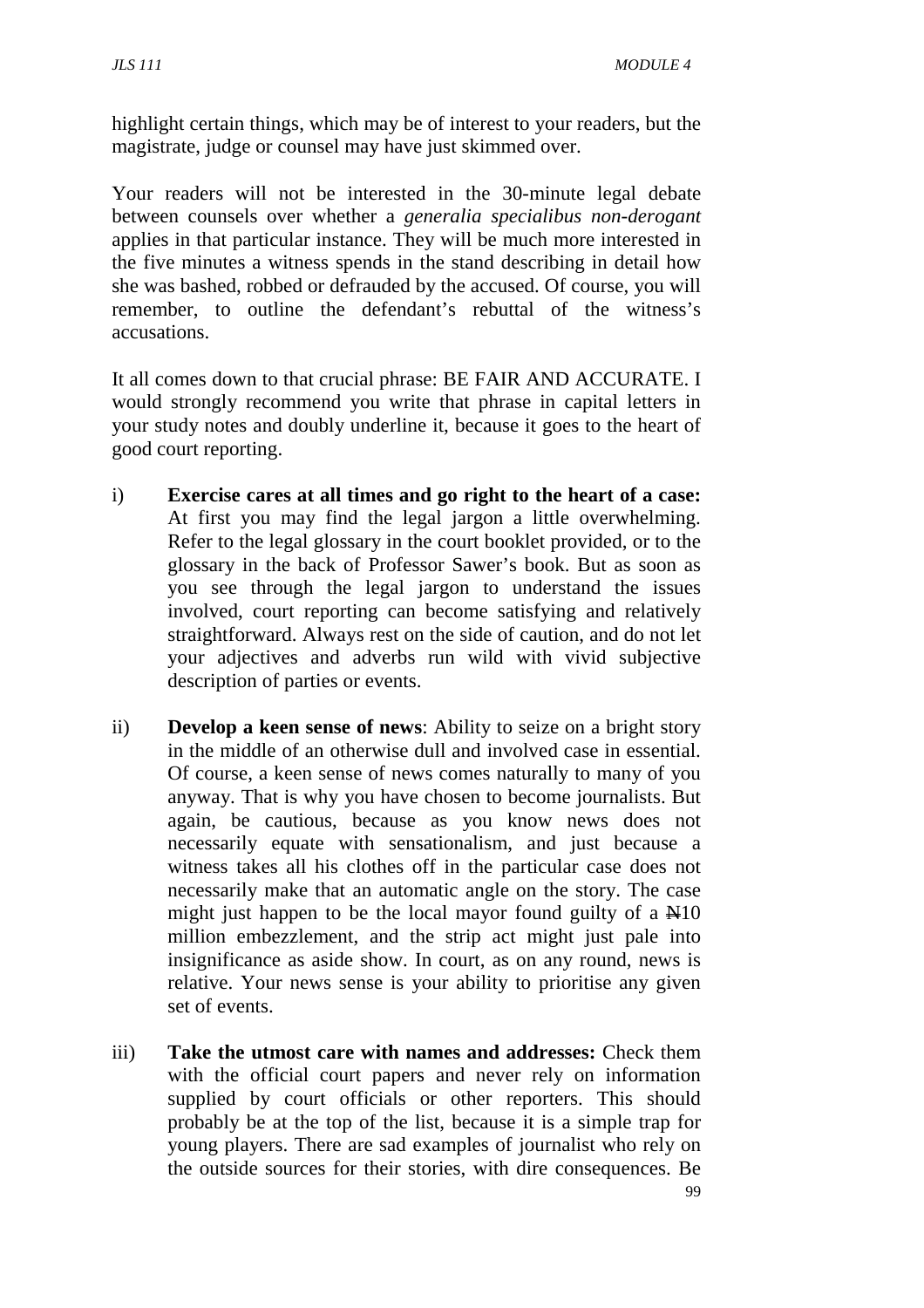sure the information you are being given is based on official court documentation. Do not trust any information volunteered to you by parties outside the court. Only what is read, said or put in evidence, in the hearing or sight of the reporter, in open court and in the course of the proceedings can be safely reported. The procedure for your court reporting assignment will be for you to get all spellings and addresses and other particulars from the police prosecutors, clerk of the court or other responsible court official. Again, though, it comes down to the basics of any reporting. You always check and recheck the spelling of someone's name. If you assume the spelling of John Smith as JOHN SMITH, you might find it is real JON SMYTH. In a normal story such a mistake is bad enough, but in a court story you can leave yourself wide open to defamatory action by committing such an error. Even if you get the street name correct, it is not unlikely that there will be a real John Smith living in the same street, and he is not going to appreciate being mistaken for the John Smith being convicted of an indecent exposure offence.

At this point it is essential that you get all of the essential information for the case from the police prosecutor. Your story, when sent to the sub-editors, should include all the following:

- i) The day the case is heard. (Yesterday is not good enough, because the story might he held over for a day. If you use the word yesterday, always put in brackets afterwards the date of the actual hearing.) You will find that often newspaper reports of judicial proceedings are only protected from defamatory action if they are contemporaneous.
- ii) The names of the judge, magistrate, and various counsels of the parties.
- iii) A balanced account of any evidence and its rebuttal. When you have written your story, always take a printout or a photocopy of your original manuscript. This is vital to protecting your own neck in any future inquisition into an expensive defamation or contempt action. It is amazing how easily sub-editors "forget" they chopped out or changed vital information, but if you have your own printout, at least you can argue to your editor to your own defence. Always read and reread your own stories, and particularly court ones. A mental block in the pressure of a deadline could have you spelling names incorrectly, or even mixing up the names of defendants and their counsel. No matter how pressed you are for deadline, it is better that you miss that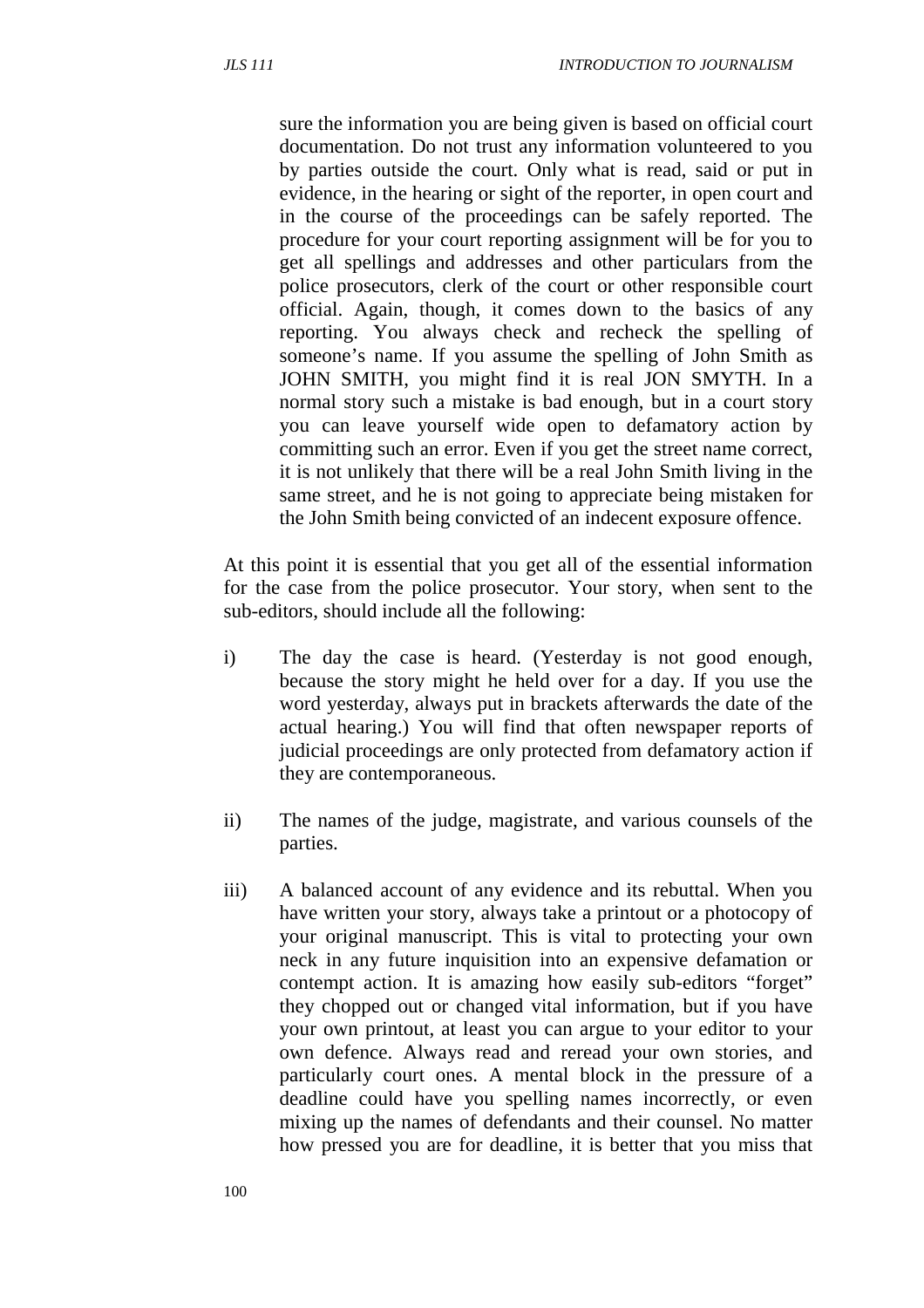deadline than submit a court story you have not personally checked for corrections.

- iv) Always approach a lawyer if in doubt about technical terms. Again, if in doubt, don't leave out-check it with someone who knows. It is your job to ask questions. You are being grossly negligent and contemptuous by publishing false or misleading information just because you were too embarrassed to demonstrate your ignorance of legal term.
- v) Similarly, never submit for publication a report, which you yourself do not fully understand. It is better to miss the story than to play guessing games with points of law or court procedures. If you do not understand a point after it has been explained to you, ask for it to be explained again. If you still don't understand a point after it has been explained to you, ask for it to be explained again. If you still don't understand, and you are too embarrassed to say so, then go and ask someone else. But get it right before you write. When in doubt, find out. If still in doubt, leave out.
- vi) Beware of the opening address by counsel in important criminal cases or public inquiries, such as Economic and Financial Crime Commissions (EFCC). They are only allegations and may not be subsequently proved in evidence.
- vii) Never forget that charges are only allegations until proved by the evidence. The word "alleged" should always preface the statement of an offence. For instance, it is dangerous in the early stages of a case to say that an accused had been seen committing an offence. Such a statement is only alleged.
- viii) Develop good shorthand. It is impossible to cover a superior court adequately without being able to write shorthand.
- ix) Never use an affidavit unless every part has been read in court.
- x) Learn to write clearly and accurately about court proceedings without the slightest tinge of bias.
- xi) In industrial courts remember that union officials and employers' representatives may make allegations for political reasons and great care should be taken to see that they are made in open hearing and are recorded in the official transcript before they are used in a report.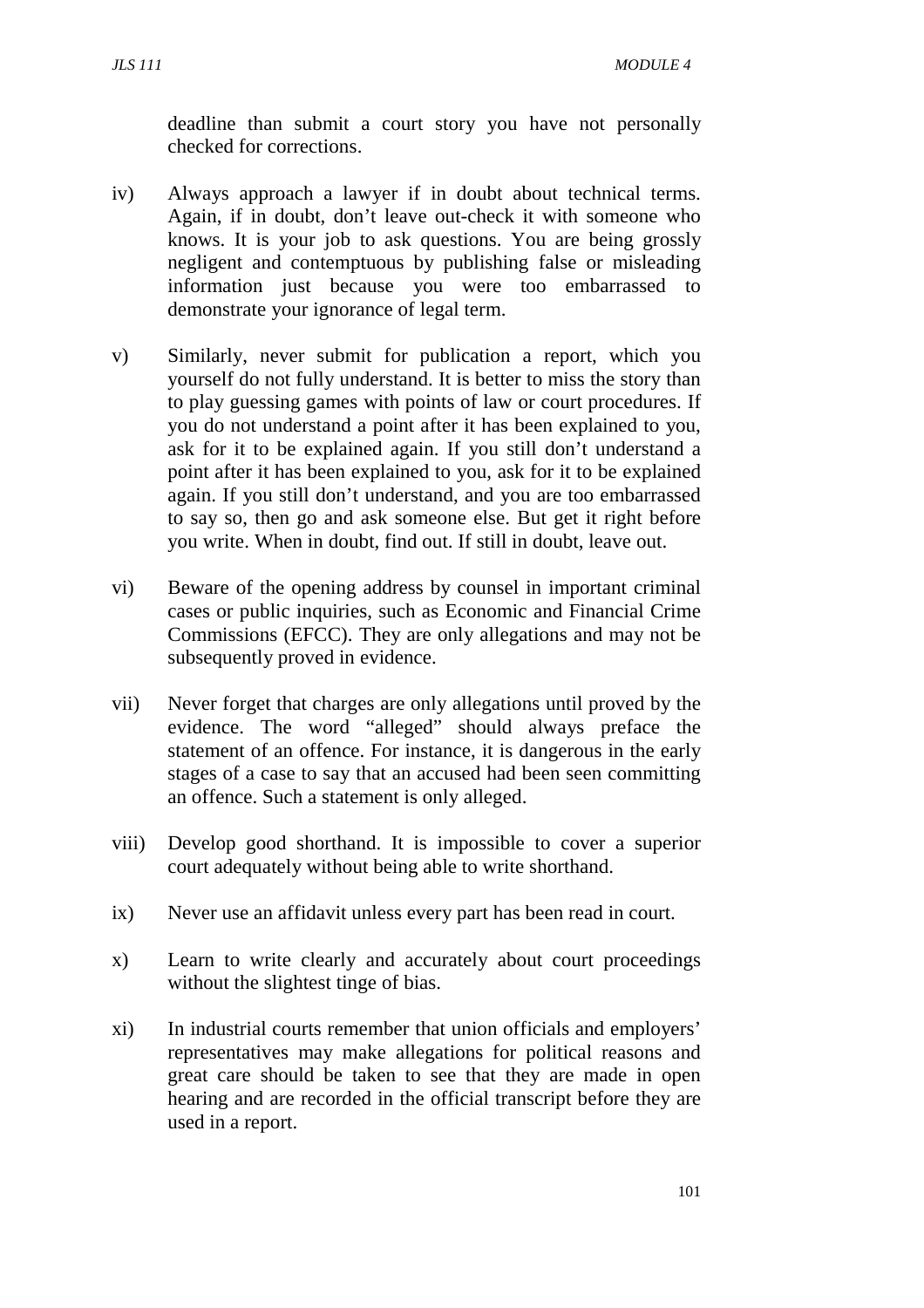- xii) Never be afraid to ask for information. We have already discussed this.
- xiii) Always accede to the direction of the presiding judge or magistrate that certain facts and allegations must not be published. This action must always be reported to the news editor.
- xiv) If in doubt about some aspect of a court story, always inform the chief sub-editor.
- xv) Remember that a misplaced word or name may lead to a writ for libel.
- xvi) Always record the adjournment of a case and never leave a case half reported. The final result be reported in the first available edition. The half you do not report could be just the half important rebuttal evidence and your readership and jury could be falsely left with the impression of guilt or innocence.
- xvii) Never use the word "admitted" in a court report unless quoting someone during the court proceedings. Otherwise use "said".
- xviii) Check your newspaper's policy on the publishing of the street numbers of people named in court actions. A good rule is to include them in your copy and let the subs cut them out if they want.
- xix) Check carefully any doubtful or vital points in the official depositions of lower court cases, particularly inquests. A newspaper is liable if it publishes an error in a court deposition of evidence.
- xx) Never, ever, adopt a facetious style to a court report or comment or even hint at your own opinions on the case, whether by descriptive phrase or even punctuation. Play a court case straight downs the line. Yes, by all means look for the news, but do not treat it as a piece of semi-fiction or an exercise in the new journalism. As Professor Sawer says: "The newspapers which have made a fashion of slick and humorous journalese in the reporting of police court cases are able to do so only as a result of great experience and under constant supervision of legal advisers; for this style it is also desirable to pick victims who will probably relish such treatment or will not have the money to take action against it. It would not be possible to defend such reports as fair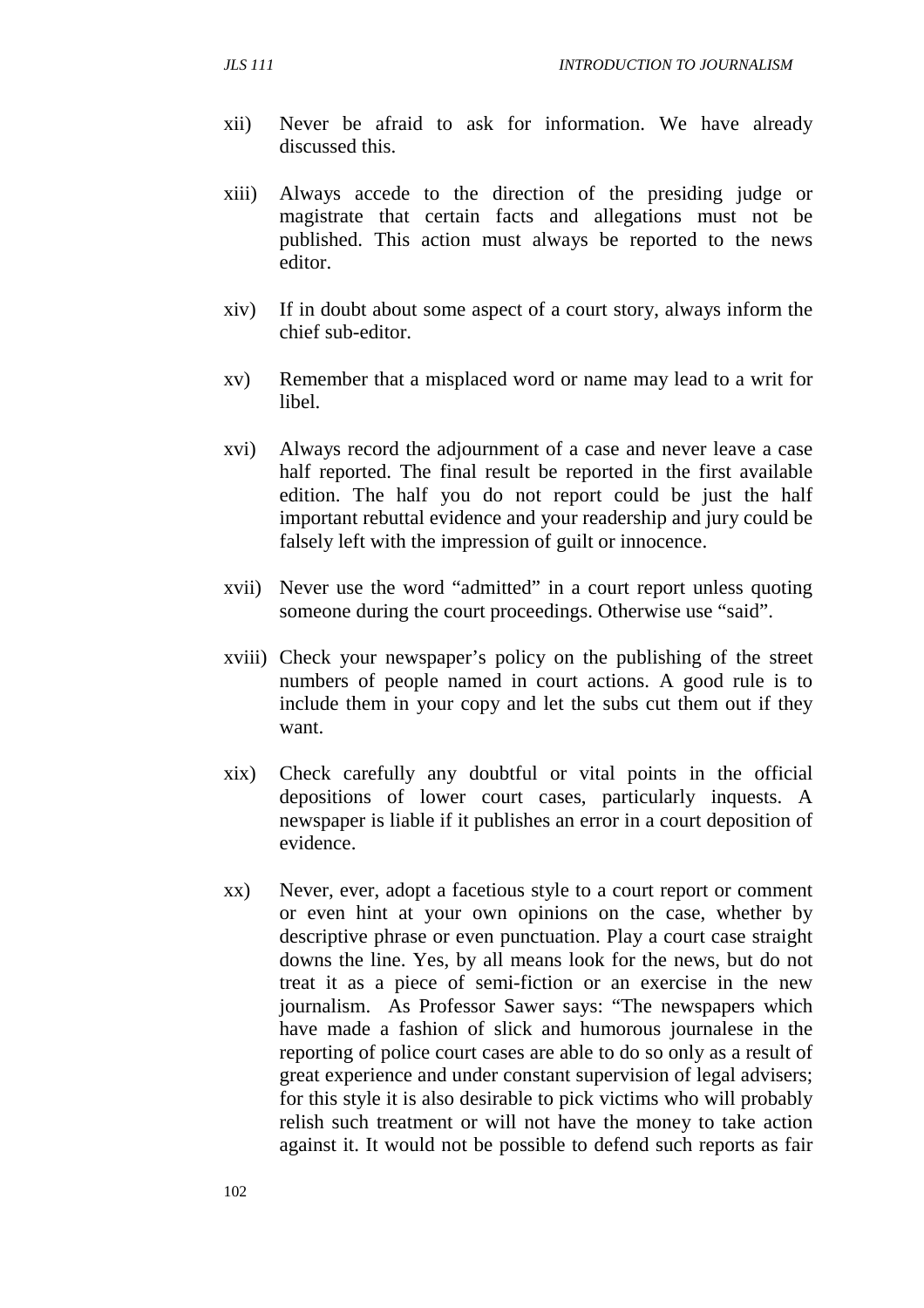and accurate, since they are so obviously intended not for public information but for public entertainment."

xxi) Report with caution the opening addresses of counsel. If they seem to be making outlandish claims of future evidence or testimonies, it could be that their witnesses may not swear up to the counsel's claims. It is hard then to back down and tell you readers that evidence, which was promised, has not been forthcoming after all.

## **Self-Assessment Exercise 2.1**

Buy a newspaper in your locality. Look for three court reports. Cross check the principles and rules of court reporting in those reports you have read. Note your observations and record them for your use.

# **4.0 CONCLUSION**

The standard rules governing Court reporting must be observed by the reporter so that his career will not be jeopardised.

# **5.0 SUMMARY**

In this unit, you have learnt that:

- Court reporting is a professional right and that in the court of law, you have no special right to get any information which could not be made available to non journalism trained person, also in the court warm.
- The judge reserves the right to allow or disallow the publication of any part of the trial, including names of witness and their address.
- Court reporting requires some basic rules, which include; being careful with the names of persons involved in the case, seeking explanation for facts or terminologies you do not understand well etc.

# **6.0 TUTOR-MARKED ASSIGNMENT**

Write a full report of an aspect of trial involving well-known public officers in your state or locality.

# **7.0 REFERENCE/FURTHER READING**

University of Southern Queensland Study Book, JRN 1000.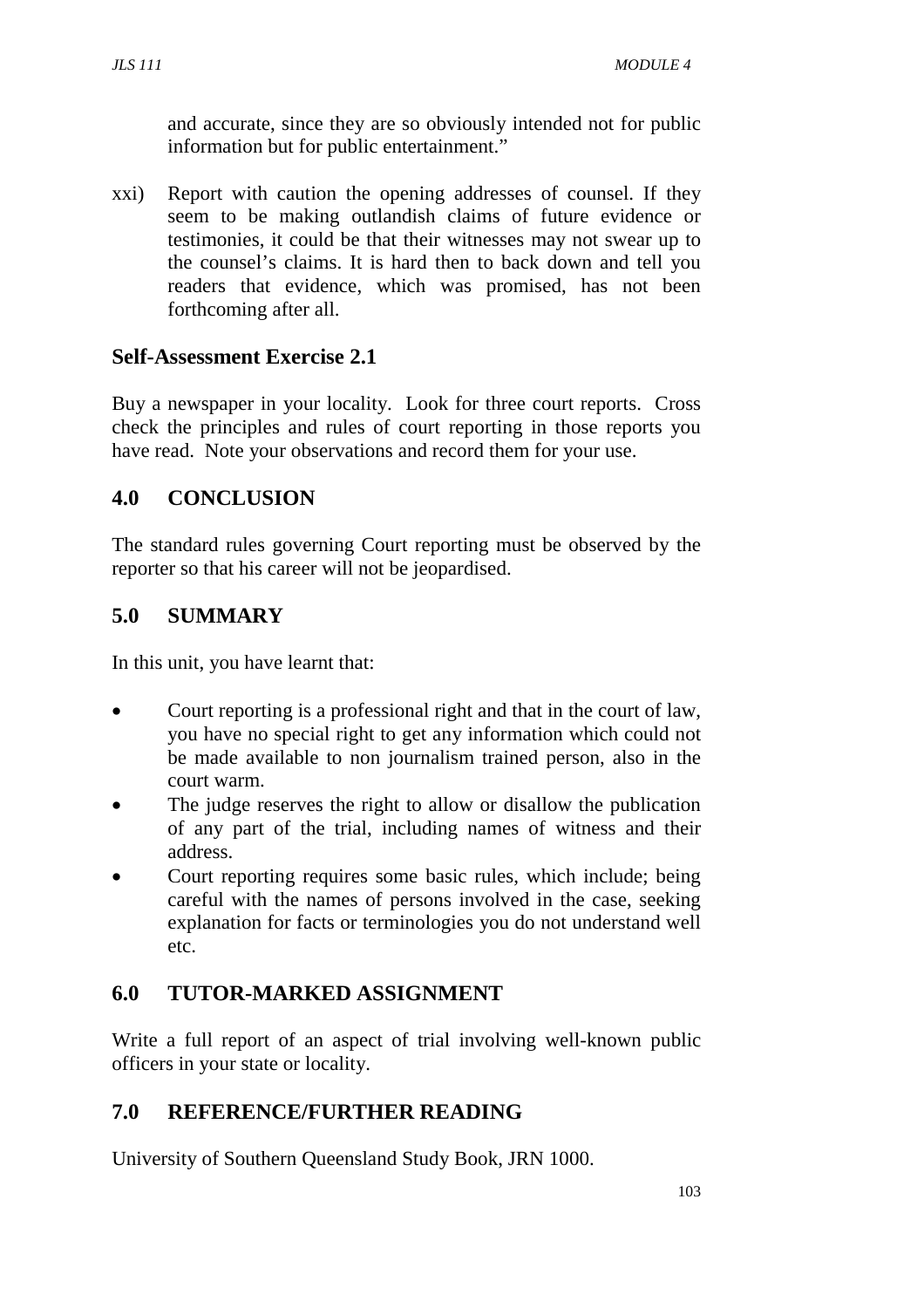#### **UNIT 3 KNOWING THE COURTS IN NIGERIA**

#### **CONTENTS**

- 1.0 Introduction
- 2.0 Objectives
- 3.0 Main Content
	- 3.1 The Courts in Nigeria: Major Types
	- 3.2 The Hierarchy of Courts in Nigeria
		- 3.2.1 The Supreme Court
		- 3.2.2 The Federal Courts of Appeal
		- 3.2.3 The Courts of Resolution
		- 3.2.4 The Sharia Courts of Appeal
		- 3.2.5 The Federal Revenue Courts
		- 3.2.6 The High Courts
		- 3.2.7 The Magistrate Courts
		- 3.2.8 The District Court (Northern States)
		- 3.2.9 The Customary Courts
		- 3.2.10 The Area Courts
		- 3.2.11 The Juvenile Court
- 4.0 Conclusion
- 5.0 Summary
- 6.0 Tutor-Marked Assignment
- 7.0 References/Further Reading

#### **1.0 INTRODUCTION**

Court reporting can be one of the most exacting fields of journalism for the reporter. It can also be one of the most rewarding. It is exacting because reporters are expected to report only factual aspects of events they witness or giving account of. It is also rewarding and even fulfilling when such reports keep the reporter from the dungeons of the state security forces or correctional closet. Thus, this unit provides you with the basic information about Nigerian courts that should make your reports more exacting and rewarding.

The daily listing of the cases for any court – from the smallest Magistrate Court through to the High Court of Nigeria – is a great equaliser of journalists. It could be compared with two people sitting down to the same crossword puzzle. They are faced with the same facts, and only their individual levels of skill and wit make the difference between how accurately and quickly they can complete the puzzle. Court cases are the same. A junior reporter has to work with same facts, debate and judgment as Super 'A' grade journalist. Once inside the court, contacts do not come into it, because you can only report what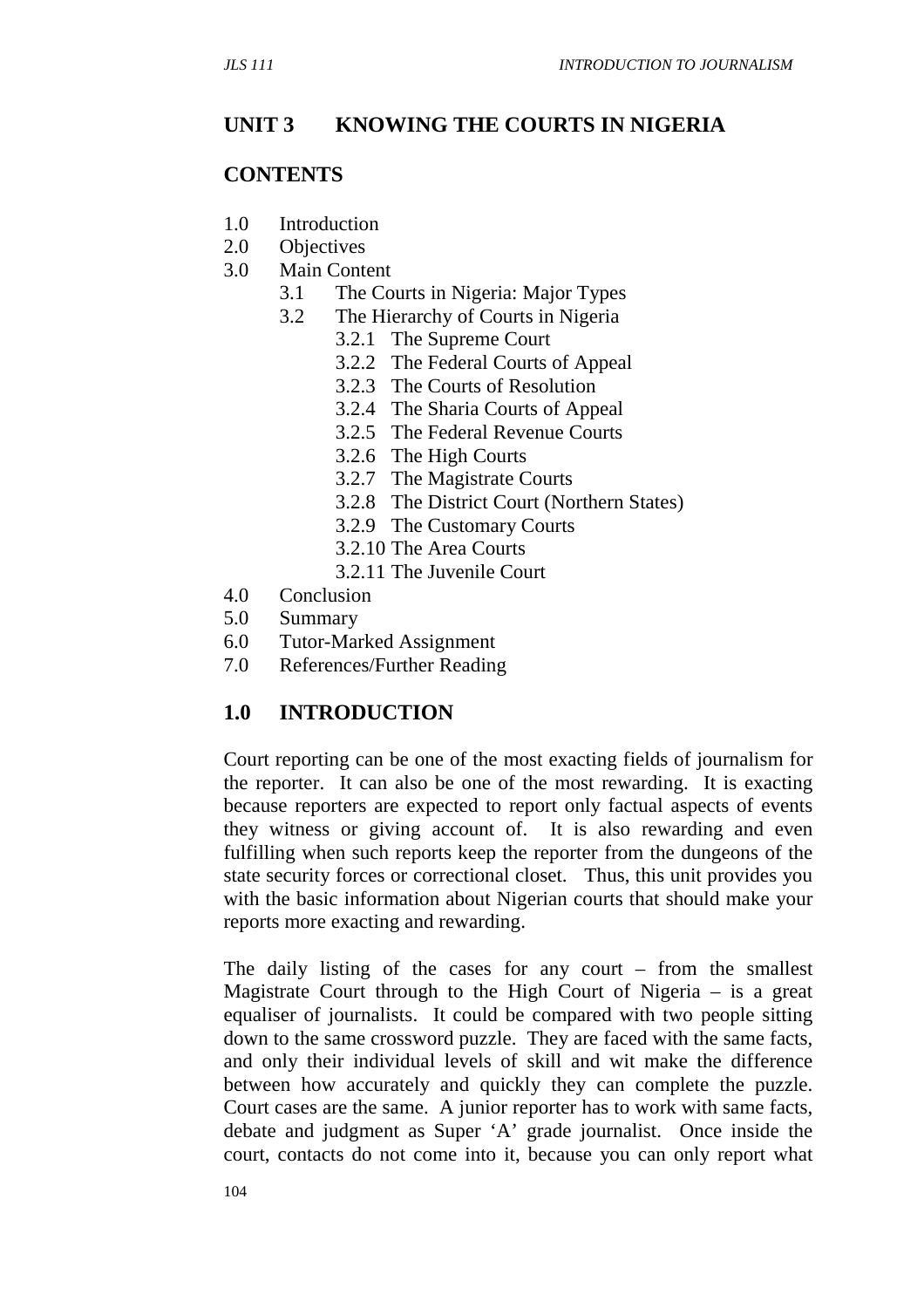happens in the courtroom. Comment does not come into it. Do that and you may find yourself in contempt of court. Court reporting comes down to being able to apply the basics of journalism. *BEING ACCURATE, BEING FAIR, BEING ON TIME, and DEMONSTRATING NEWS SENSE*.

Finding the right angle on a court story could be the difference between it being buried as court filler or being national news. When you arrive at the courthouse, you are faced with the very same listings as the senior reporter. Every case is a potential story; whether it is two neighbours fighting over their fence, a back-street assault, a drink –driving arrest, or a mass murder…at the very least, there is a story to how it came to appear in court. There are always thousands of cases, which reflect our society's need for rules to govern the conduct of everyone and for the benefit of the majority.

# **2.0 OBJECTIVES**

At the end of this unit, you should be able to:

- describe the system of courts in Nigeria
- list the types and hierarchy of courts
- describe the types or kinds of cases handled by each of the courts
- describe basic composition of such courts.

# **3.0 MAIN CONTENT**

# **3.1 The Courts In Nigeria**

Court in Nigeria may be divided into several forms:

- Superior and inferior court.
- Court of records and court other than court of record.

For the first form of classification, superior courts are courts of unlimited jurisdiction and in the strict sense of the term "Unlimited jurisdiction". There is no such court in Nigeria. But superior courts are so described because the limits to their jurisdiction are minimal and they have the minimal jurisdiction limit depending on the subject matter. The high court of a state is therefore a superior court because it has unlimited jurisdiction throughout the state with respect to the value of the subject matter.

Inferior courts are courts, which has jurisdictional limit with respect to the type and value of the subject matter. The magistrate court for instance is usually subject to supervisory jurisdiction of the high court.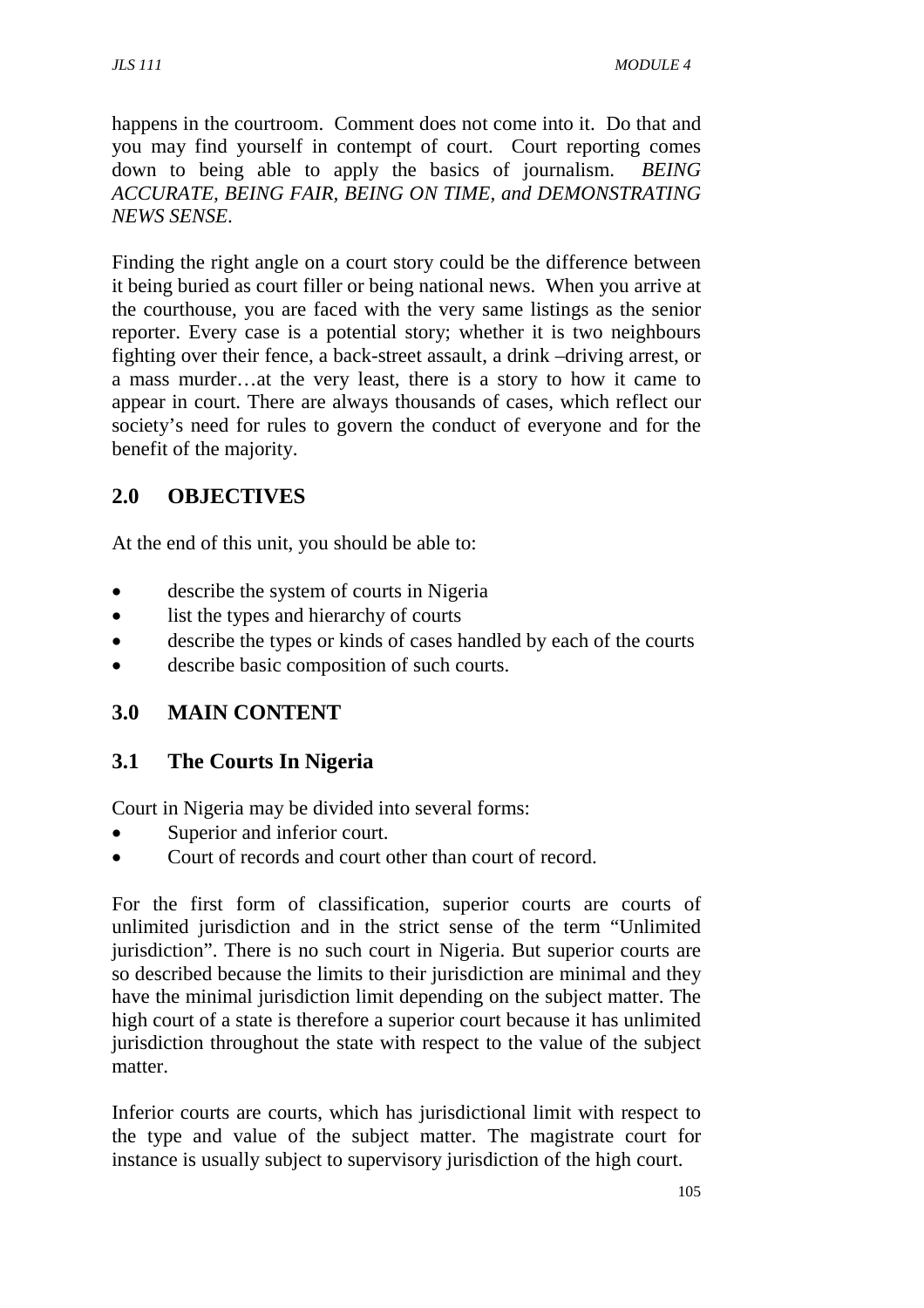For the second type of court classification, a court of records was formally a court which kept a record of items, acts and judicial proceedings and had the power to punish a person for contempt. Today, however, the strongest essential feature of the court of record is its power to punish contempt and so that any court which has power to punish contempt is a court of record, but any court which does not have such power is not a court of records.

A court of record may be a superior or inferior court e.g. High Court and Magistrate Court respectively. The power to punish a person summarily, at common law, rest with the superior court whether or not the offence is committed before the court or out of the court but and inferior court of record has power still at common law to punish summarily only when the offence is committed in the face of the court. The punishment may be in the form of a fine or an immediate imprisonment.

## **3.2 Hierarchy of Court in Nigeria**

### **3.2.1 The Supreme Court**

The Supreme Court was established in 1963 by the constitution of the Federation, which provides that the judges of the court should include: The Chief Justice of Nigeria and 6 other judges known as justice of the Supreme Court. The law also prescribed that the judges' should not be less than 5 in any occasion, presently how ever the number of justices of the supreme court stands at 10 (ten). The appointment of a person as the chief justice of Nigeria can only be done by the head of state. (i.e. under military regime).

The Supreme Court is the final authority for court matters in Nigeria. It is a superior court of record. It can listen to and consider both civil and criminal cases. The Supreme Court hears appeal from the Federal Court of Appeal.

By the provision of section 117 subsections 2 of the constitution of Nigeria (1963) the Supreme Court has the right to try cases of appeal already decided by the federal court of appeal particularly in the following cases:

i) Decisions in any civil or criminal proceedings on questions concerning the interpretation of the constitution of the federal or any state law.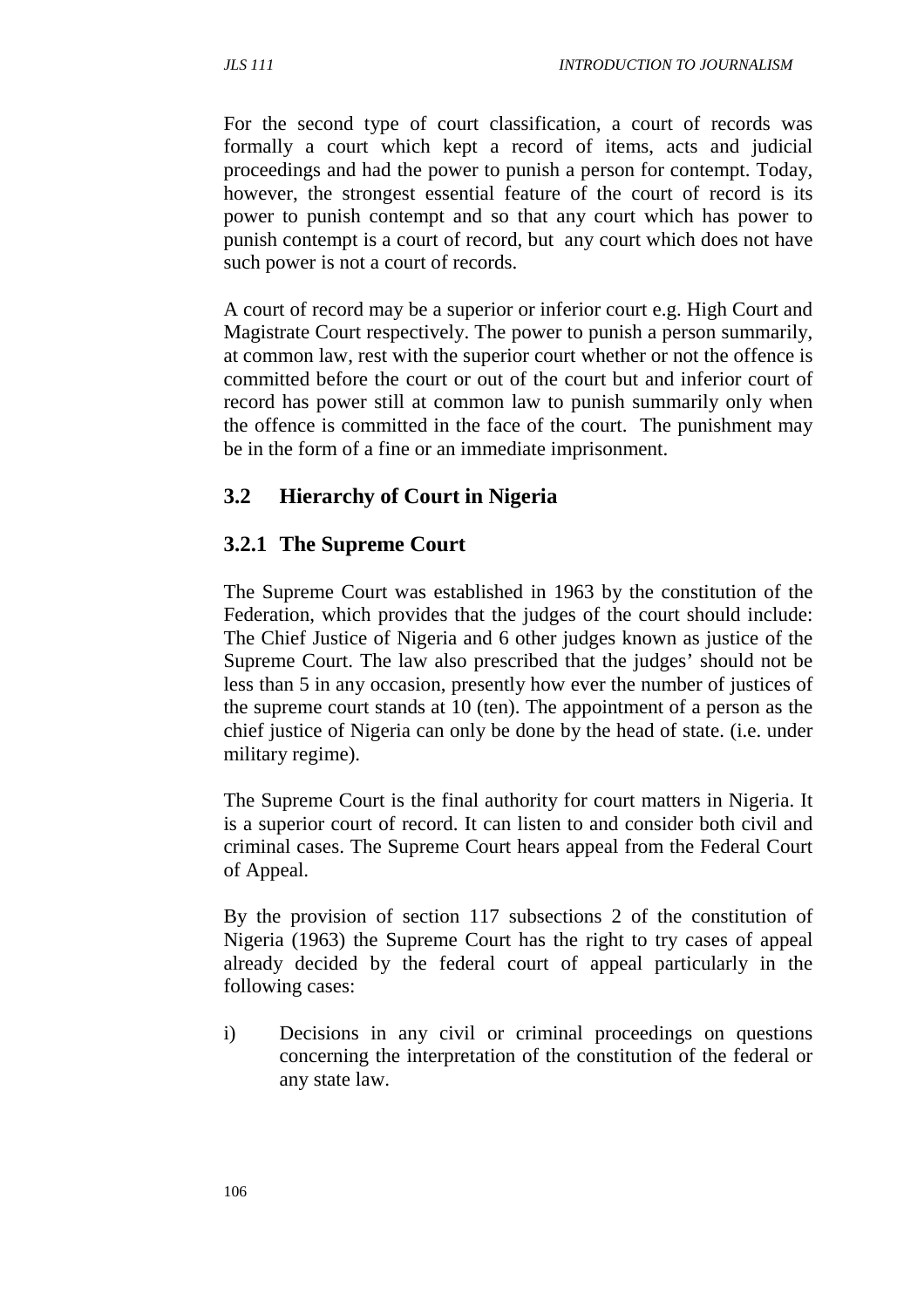- ii) Decisions on any civil or criminal proceedings on questions as to whether any of the provisions concerning the fundamental rights are contravened in relation to a person.
- iii) Decisions in any criminal proceedings in which the federal court of appeal has affirmed a sentence of death impose by another court or tribunal.
- iv) Decisions concerning disputes between the federal and state or between states or in such cases as may be enacted by law.

The Supreme Court of Nigeria as the highest court for Nigeria has contributed in no small measure to the development of law. Paramount among such contributions has been their role as the supreme moulder of the law, particularly, in criminal and constitutional law.

# **3.2.2 The Federal Court of Appeal**

The Federal Court of Appeal is a superior court of record established in October 1, 1976 by the constitution of the federation. By the provisions of the constitution, the judges of the federal court consist of the president of the court and at least 21 other judges styled justices of appeal. The judges are appointed by the highest ruling body then the supreme military council after consultation of the advisory judiciary committee. The court is mainly the court of appeal and has exclusive jurisdiction to hear appeal from the state high court, the federal revenue court and such other courts or tribunals as may be specified by law.

# **3.2.3 The Court of Resolution**

This is a kind of court that exists in each of the ten or more Northern state in Nigeria. It has the chief judge of the state as the president. Others including the grand Khadi, a judge from the High Court nominated by the Chief Judge and another judge from the Sharia Court of Appeal nominated by the grand caddy (Khadi).

In cases where the opinion of these judges differs concerning an issue or matter brought before the court, the opinion supported by the chief judge is usually declared as the opinion of the court. The court has jurisdiction to resolve conflicts arising between the high court and the Sharia Court of appeal. In cases where there is no such conflict the court of Resolution describes which of the two courts actually has jurisdiction. It should be noted that no occasion has ever arisen for the convening of the court of Resolution in the country.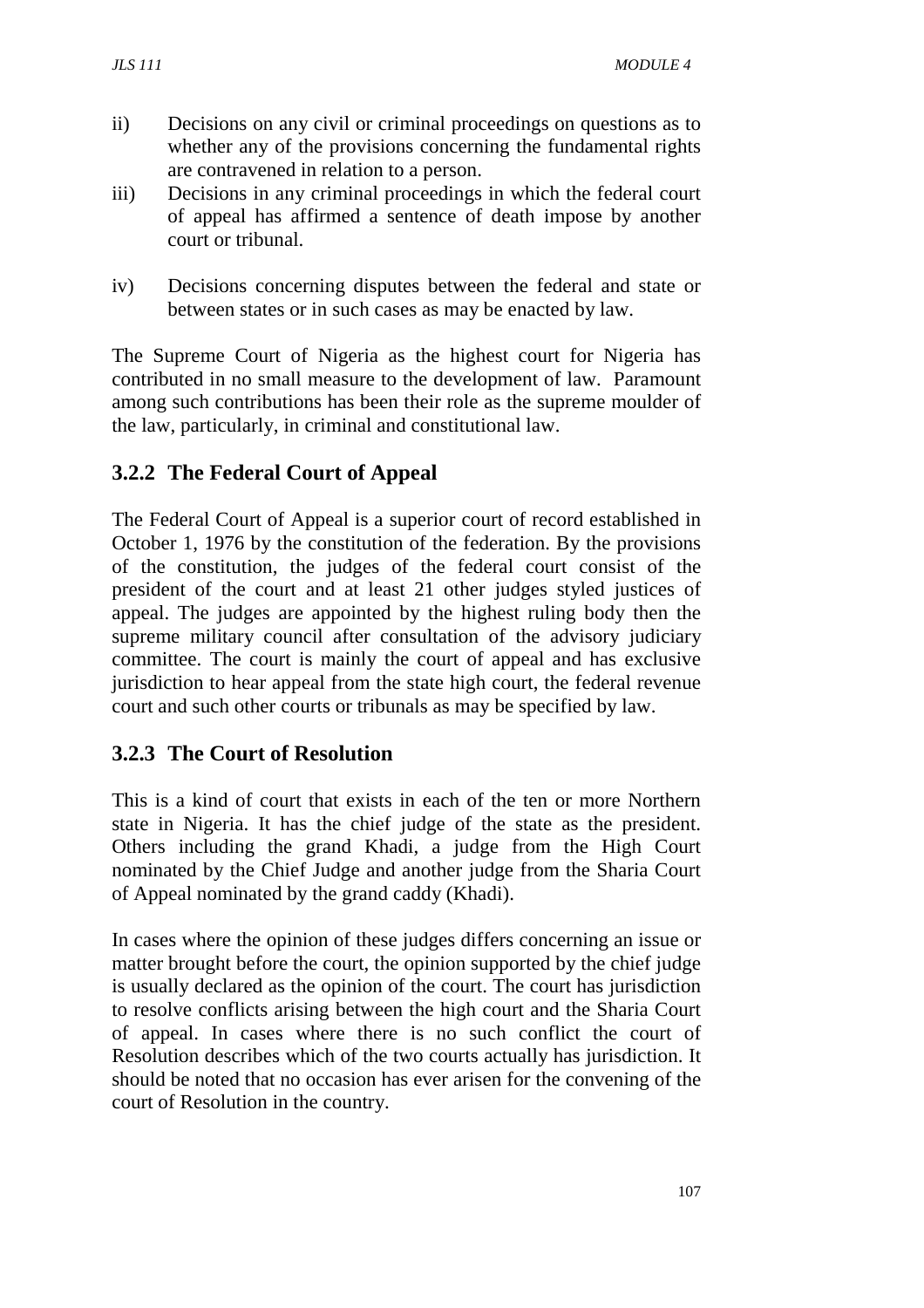#### **3.2.4 The Sharia Court of Appeal**

The Sharia Court of Appeal also applies to the ten or more Northern State of the Federation. It is seen as the superior customary court of records, which consider cases from the upper area court. Such cases involve Muslim personal laws. By definition, Moslem personal law consists of the Muslim Law of the Maliki school governing the following matters:

- i) Moslem laws concerning marriages constituted according to that law and including the dissolution of such marriages. It also concerns certain family relationship, which relate to the marriage under question or the guardianship of an infant equally connected to the marriages under question.
- ii) Moslem laws regarding gifts, will or succession where the endower, donor, testator or deceased person is a Muslim.
- iii) The court also considers matters concerning infants, prodigal or person of unsound mind who is a Moslem. It equally deals with the maintenance or the guardianship of a Muslim who is physically or mentally infirm.
- iv) The court also entertain question where all the parties to the proceedings (whether or not they are Moslem) have by writing under their hand requested the court that hears the case in the first instance to determine the case in accordance with the Moslem law.

The quorum for the sitting of the court is limited to two Judges and the eligibility of persons to be appointed, as a judge must include the following:

- (a) Must be a Moslem.
- (b) The person must not be less than 35 years.
- (c) Must have been in adviser on Moslem law in the service of a native authority for not less than 10 years.
- (d) Must be a holder of certificate showing that he is knowledgeable in the study of Sharia law.
- (e) Must be a distinguished scholar in Islamic study. It should be noted here that legal practitioners are not permitted to appear for any party before the court.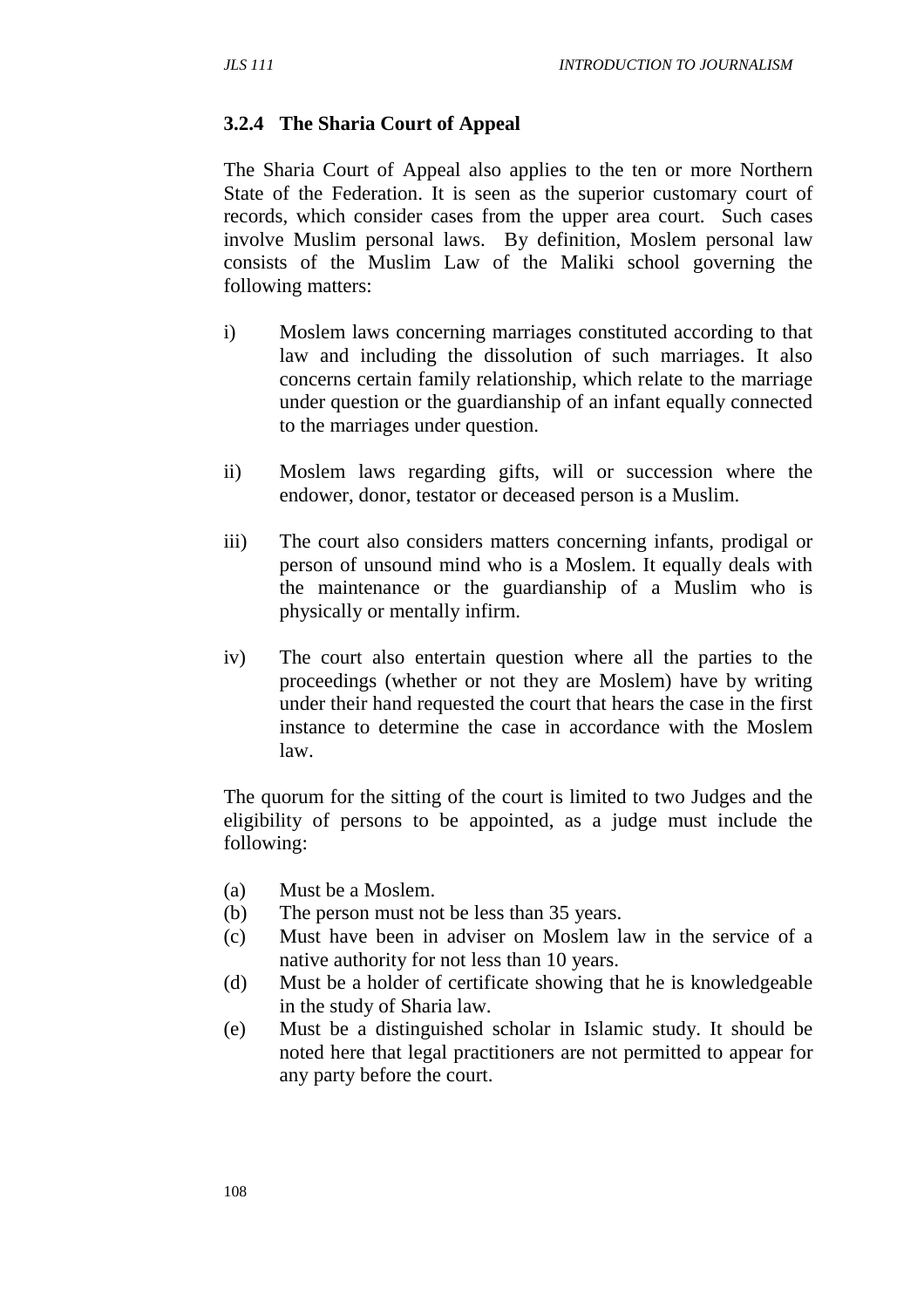# **3.2.5 The Federal Revenue Court**

This was established by the Federal revenue court decree of 1973 as a federal High Court of Justice. It has the president and usually four (4) other judges appointed by the head of state. Judges of the court are so appointed after consultation of the advisory judiciary committee. A single judge duly appointed can constitute the court.

The court has civil and criminal jurisdiction referring to the revenue of the federal government connected with or pertaining to the taxation of companies, payment of custom, excise duties, banking, foreign exchange, currency and other fiscal measures. Such areas of jurisdiction usually recognize the operation of the company decree of 1968 as well as other enactment that relate to the copyright, patterns, designs, trade mark etc.

The three other court that come after the Federal Revenue court are:

- a) State High Courts
- b) Magistrate Court
- c) Customary and Area courts.

### **3.2.6 High Courts**

On creation of Lagos state in 1967 a High Court was established by the constitution of the Federation as amended by the states decree, 1967. Similarly the constitution of Northern Nigeria as amended by the 1967 Decree established a high court for Kano and another for Kwara State. As amended by that same decree the constitution of Eastern Nigeria established a High Court for Rivers State in 1976. On creation of the new states, a High court for Bendel State was established by the court, for the Mid Western Nigeria as amended by the state Decree 1976. By the constitution of Western Nigeria a high court for each of the states of Ogun, Ondo, and Oyo was established as amended by the 1976 decree.

By that same decree a high court for each state of Anambra, Cross River, Imo and Rivers were established by the constitution of Eastern Nigeria and High court for the states of Bauchi, Benue, Borno, Gongola, Kaduna, Kano, Kwara, Niger, Plateau and Sokoto was established by the constitution of Northern Nigeria as amended by that same decree.

The structure, organization and jurisdiction of the state High courts are generally uniform. The High Court of each of the Northern states consists of the Chief Judge of the state and at least five other judges.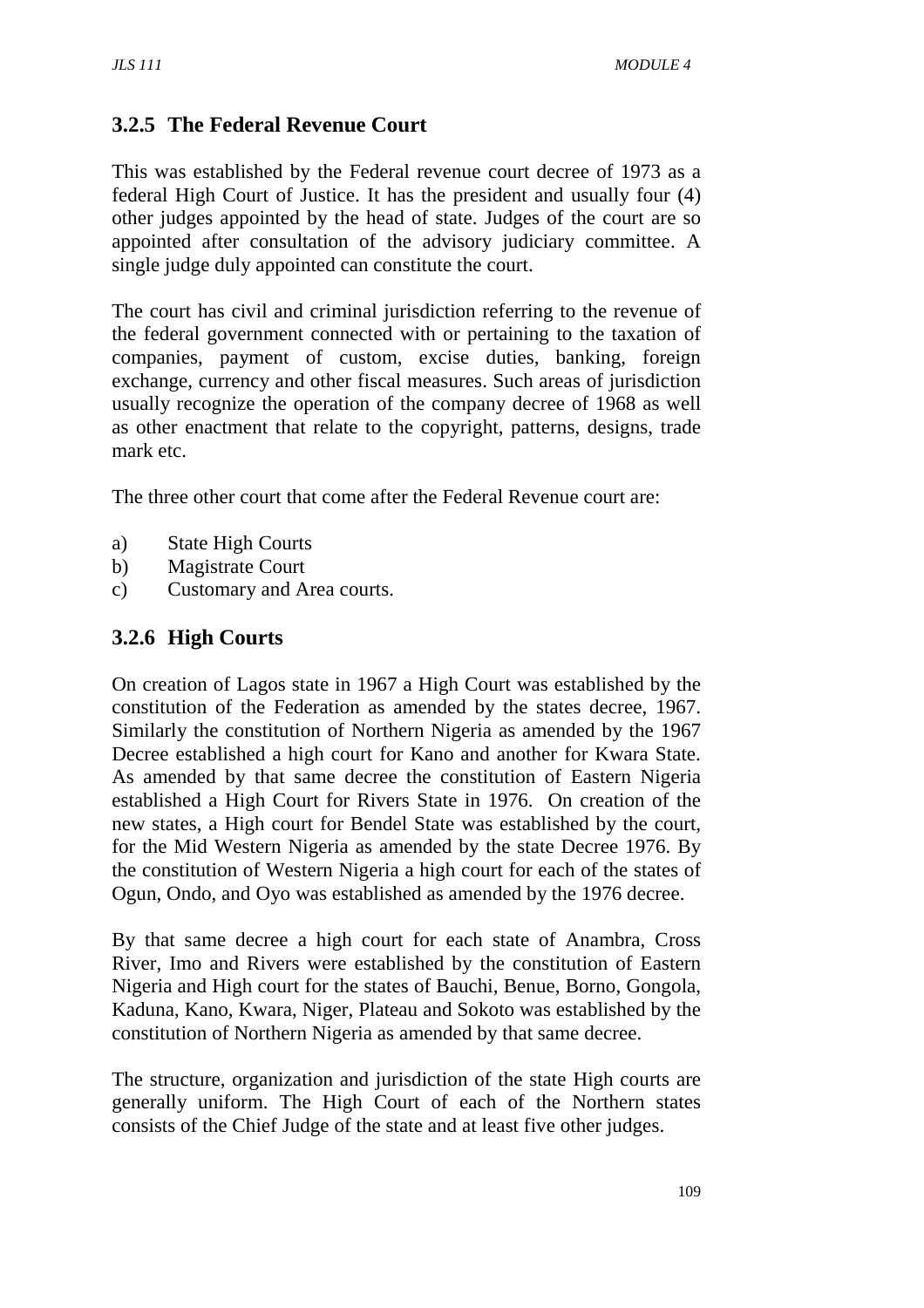The high court of each of the states of Anambra, Bendel, Cross River, Imo, Ogun, Ondo, Oyo and Rivers consists of the chief judge of the state and at least 6 other judges.

Concerning jurisdiction, the High court of each of the Northern states is not empowered to issues in relation to any proceedings in any area court or in the Sharia court of Appeal an order of "Mandamus Certiorari' or prohibition or an injunction in lieu of 'quo warranto'.

There is no such prohibition in any of the southern states. In all the states where customary or area courts exist, the high court has no original jurisdiction to try customary law cases. Such are reserved for the customary courts versed with the power in the applicable law.

In each state, the high court in the exercise of its original jurisdiction is constituted by a single judge. In the northern states, the high court sitting, as a court of appeal is constituted by 2 judges except when sited in its notice Appellate Division such cases are constituted by 3 judges including a judge from the Sharia Court of Appeal.

In Southern states, High court constituted by a single judge in its jurisdiction but in Lagos State, it may be constituted by 3 judges. High courts generally are court of unlimited jurisdiction being unlimited with respect to the monetary value of the subject matter of the case.

### **3.2.7 The Magistrate Court**

It is constituted by a single Magistrate. Every state in Nigeria has a Magistrate court. Magistrates are divided into any of these classes, in each state i.e. the basis of defining the jurisdiction and powers of each magistrate.

In some states some persons are designated Magistrates of specified classes, which classes are not provided for under the law. Appointments to grades of Magistrate that are legally non-existent are irregular and do not confer any jurisdiction on appointee.

In each state, a person is appointed Magistrate, other than magistrate Grade III by the interim judicial Committee established for the state and the power to appoint a person magistrate Grade III is vested in the chief Judge of the state.

Under the law in force in some states, a person is not eligible for appointment as a magistrate unless he is qualified to practice as a barrister and solicitor in a court of unlimited jurisdiction in civil and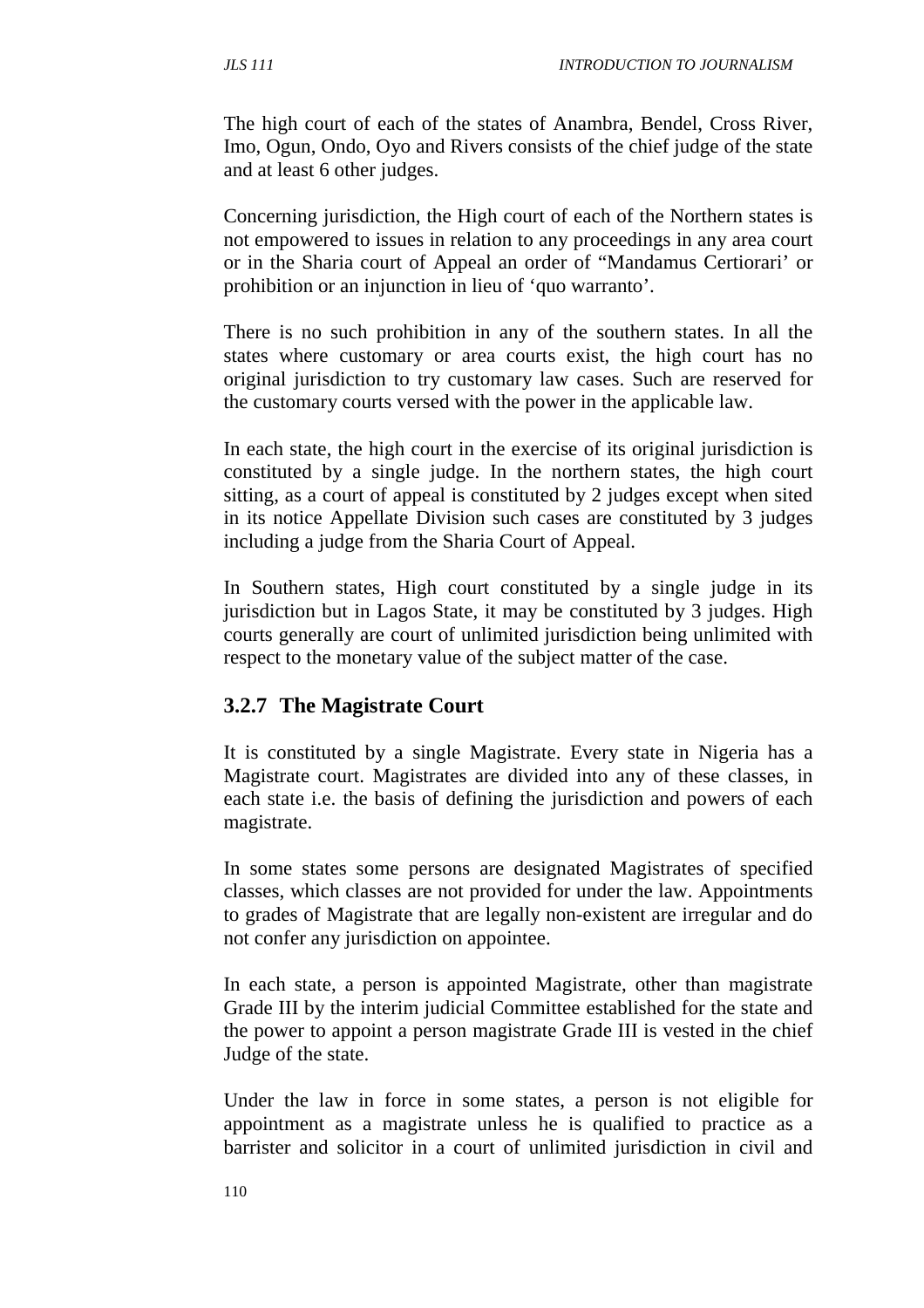criminal matters, and he has attained a specified minimum of postqualification experience expressed in terms of years.

Civil Jurisdiction of Magistrate (in Southern States) is generally uniform but as a governing rule, a Magistrate has no original jurisdiction in any civil case, which raises any issue as to the title to land or to any device, request or limitation under any will of settlement. Civil Jurisdiction in every other state varies from state.

Magistrate Courts have jurisdiction to deal with criminal cases summarily. There is no provision for authorising any magistrate to impose punishment greater than the maximum prescribed in relation of his grade. However adequate punishment provisions cover only cases punishable with fine or imprisonment or both, with or without whipping or less penalty. They do not cover capital offences and so Magistrates have not jurisdiction for the summary of trial of capital offences.

## **3.2.8 District Courts (Northern States)**

A District Court is a court of civil jurisdiction; it is an equivalent of a Magistrate Court in any of the Southern States. Its jurisdiction is similar to the civil jurisdiction of a magistrate court in any of the Southern States. As modified by the states decree of 1967 each of the then 6 Northern states, on creation of the states in 1967 had district courts established by the District Court Law. By virtue of the states Decree 1976, similarly each of the present 10 Northern states have district courts established by the district court law.

A district court is constituted by a single judge. The district court judges are divided in 4 classes namely Senior District Judge, District Judge Grade I, District Judge grade II, and District Judge Grade II. District Court judges other than district judges grade III are appointed by the interim judicial committee established for the state and district judges II are appointed by the chief Judge of the state.

The district court has jurisdiction subject to prescribed monetary value limits where the subject matter is money or is capable of estimation in terms of money.

# **3.2.9 Customary**

These are courts established essentially for the administration of customary law. In the then 19 states this court was established in 17 states but exceptions were in the then Bendel and Imo state.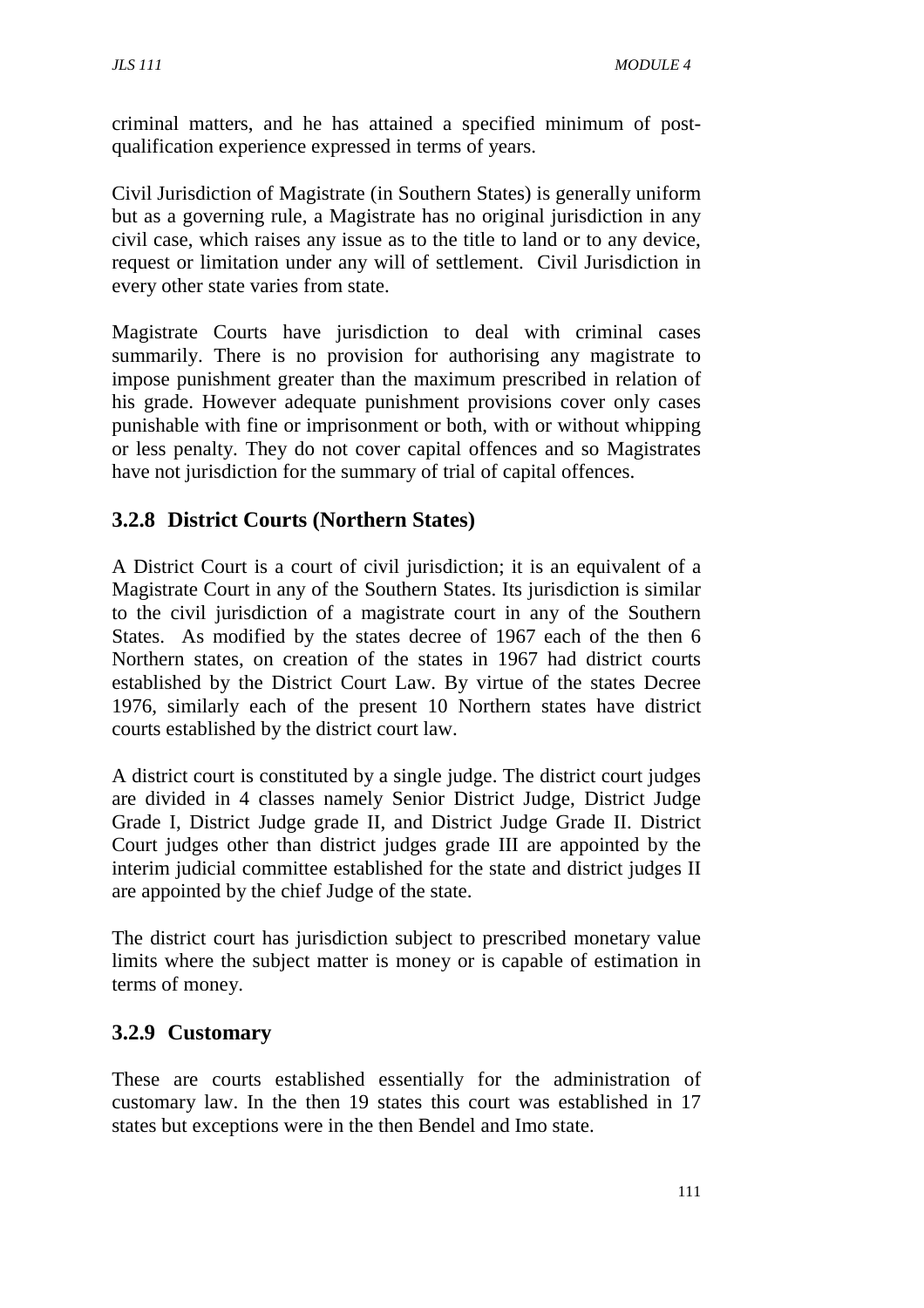In Lagos state, the customary court is governed by the customary courts law. Under the law Attorney General for the state is empowered to establish by warrant customary courts of a single grade outside the city of Lagos.

There is no provision for the establishment of customary court in the city of Lagos. Section 2 of the law provides that a customary court shall consist of a president and at least two or four members as the case may be (The president and 3 other members to telling (4).

For the purpose of hearing any case in a customary court 2 or 3 members shall form a quorum where the court consist of 3 or 5 members respectively i.e. either the president and 2 other members or the president and 4 others members.

Customary Court members including the president, are appointed by the interim customary courts judicial service committee for the state.

Qualification for membership include:

- a) He is a literate in English language.
- b) He possesses at least primary and standard IV certificate or its equivalent and suitable experience.
- c) He is a native of the area of jurisdiction of the customary court.

A customary court in a state has civil and criminal jurisdiction in 2 classes of cases:

- a) Matrimonial cases and other related matters between persons married under customary law.
- b) Suits relating to guardianship and custody of children under customary law.

Jurisdiction over the following cases provided the monetary claimed or the subject matter claimed does not exceed  $\text{H}100$ .

a) Matters relating to inheritance upon intestacy and the administration of interstate estates under customary law.

The customary court has no jurisdiction in such cases, homicide, treason, any other capital offence, rape, procuration, defilement of girls and offences against the enactments relating to official secrets.

Maximum punishment, which a customary court is to impose, is as follows: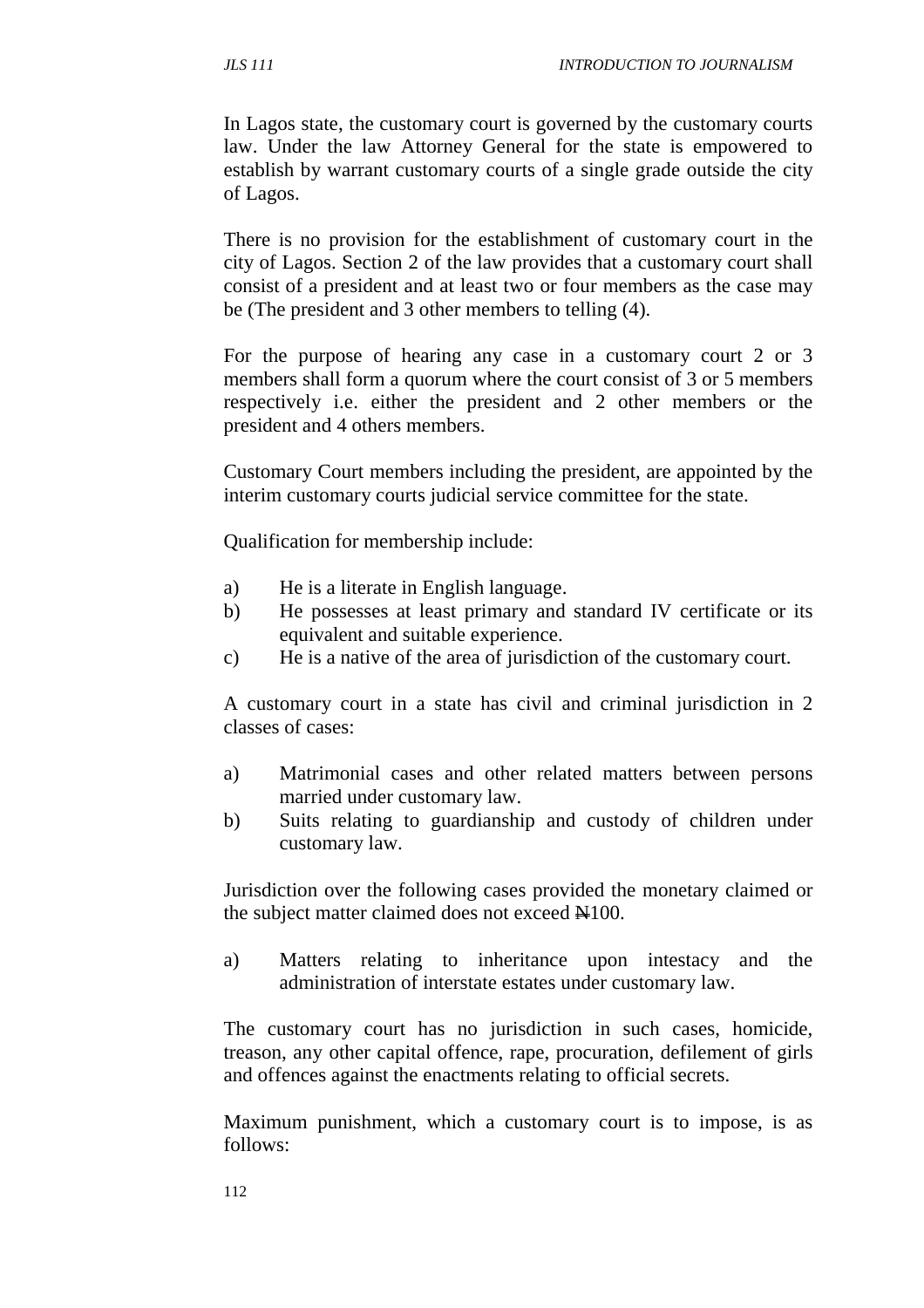a) Imprisonment – as term of one month fine –  $\text{N200}$ .

Customary court has jurisdiction over all Nigerians under the general supervision and control of the Ministry of Justice of the state.

Customary court rules consists rules of practise and procedure in the customary courts.

# **3.2.10 Area Court**

Area Court exists in most Northern States of the Federation. They are established by warrant of the state chief judge, they have civil and criminal jurisdiction as dictated by the edict establishing them. They particularly have unlimited jurisdiction in Matrimonial cases between persons married under customary laws as well as issues concerning guardianship.

## **3.2.11 Juvenile Court**

These are courts established for the trial of young offenders as well as for their relatives. These courts exist in the southern part of the country, they do not exist in Northern state, what exist in the northern states is normally treated under the children or young person's law, it has as it substance the protection of the young person.

A child by this law is one who attends the age of 14 (fourteen years) young persons are those who have attended the age of 14 but not attended the age of 17 or 18.

The juvenile court is constituted by the Magistrate sitting with other members appointed by other appropriate authorities.

- a) Juvenile Courts are not expected to be tried in public. Those that are permitted to be there should have the permission, for example, the journalist. This is done because the children are not supposed to mix up with the adult to avoid further corruption.
- b) No publication is expected to be made, but if it must be, the authority responsible do this should avoid exposing the identity of those involved (the children).
- c) All alternative punishment should be sort for to deal with such cases.
- d) No death sentence is permitted.
- e) It is not practicable in Nigeria.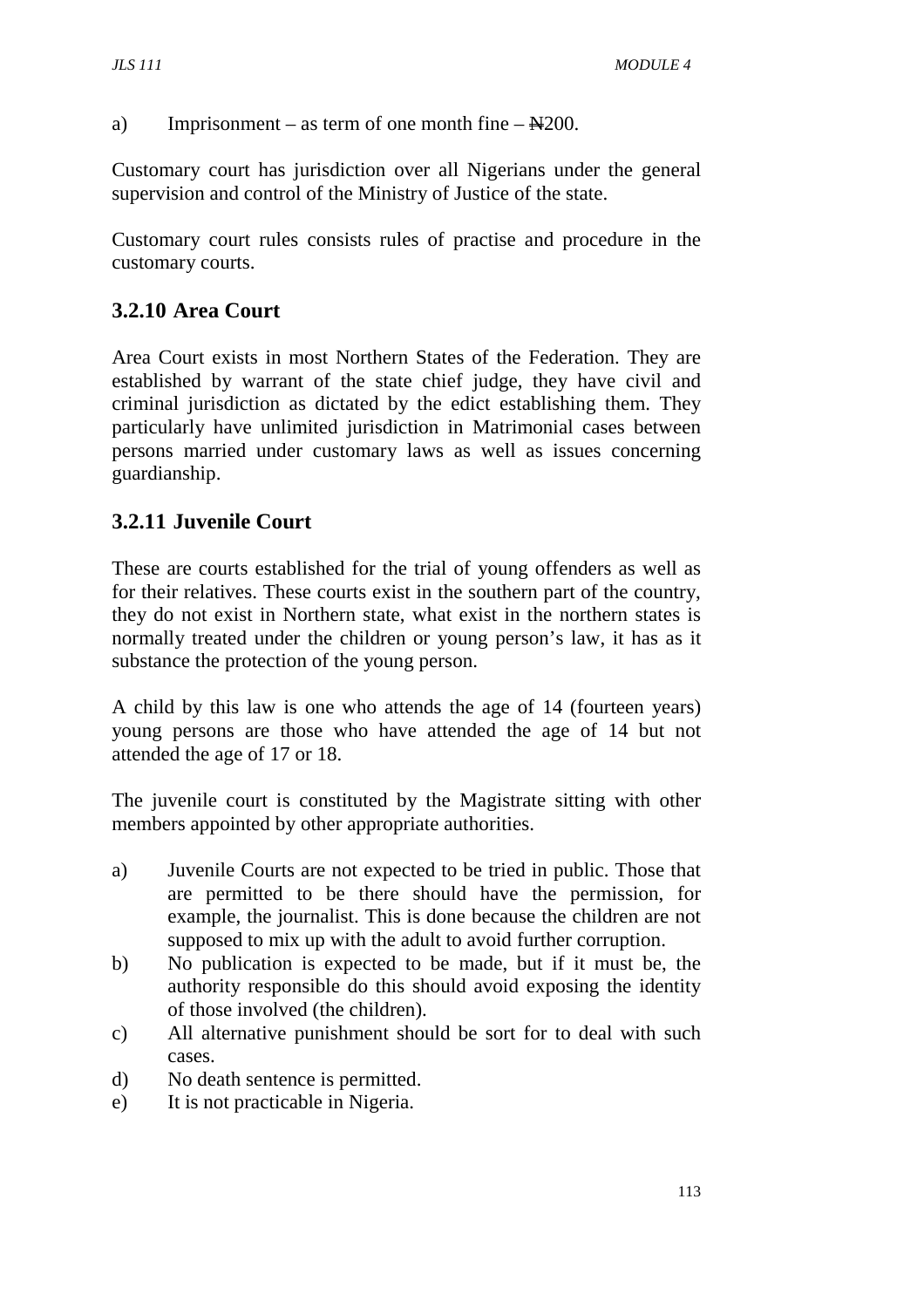## **Self-Assessment Exercise 3.1**

Present in a tabular formant, the types, composition, jurisdiction of the courts operating in Nigeria.

# **4.0 CONCLUSION**

The study of the different Courts in Nigeria by the reporter is both an academic and professional exercise as it helps to make his reports exacting and rewarding.

# **5.0 SUMMARY**

In this unit, you have learnt about the (1) the kinds of courts operating in Nigeria (2) the composition of the courts, (3) the kinds of cases that are presented within such courts (4) the limitations of the courts in the scope of cases handled by then. It is hoped that this exposure would help the journalist approach his/her assignments responsibly.

# **6.0 TUTOR-MARKED ASSIGNMENT**

- 1. Account for the kinds and scope of jurisdiction of courts operating in Nigeria.
- 2. Discuss why the knowledge of these courts is essential for journalism practice

# **7.0 REFERENCES/FURTHER READING**

Elias, Teslim. A book on "Communication Law & Ethics".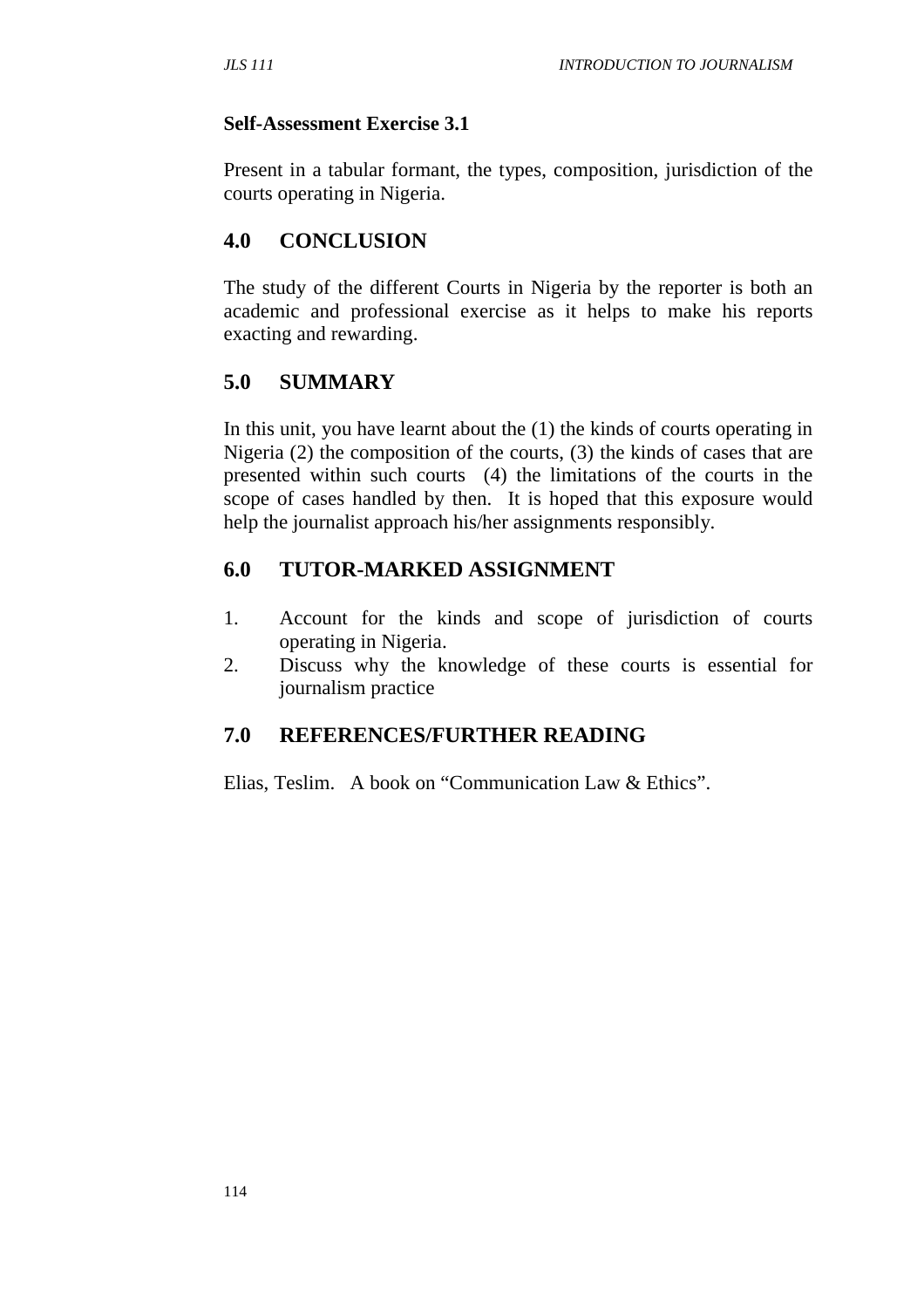# **UNIT 4 DEFAMATION LAW**

## **CONTENTS**

- 1.0 Introduction
- 2.0 Objectives
- 3.0 Main Content
	- 3.1 The Tort of Defamation
	- 3.2 Libel Actionable per say
	- 3.3 Exceptional Cases in which Slander is Actionable per say
	- 3.4 Special Damage in Slander
	- 3.5 The Innuendo: Meaning and Types
	- 3.6 Defences to Defamation
		- 3.6.1 Justification (Truth)
		- 3.6.2 Fair Comment
		- 3.6.3 Absolute privilege
		- 3.6.4 Qualified Privilege
		- 3.6.5 Malice
- 4.0 Conclusion
- 5.0 Summary
- 6.0 Tutor-Marked Assignment
- 7.0 References/Further Reading

# **1.0 INTRODUCTION**

The tort of defamation occupies a prominent place in Nigerian law as it does in the laws of most African countries in which the common law applies. The immediate post-independent period in Nigeria was characterised by vigorous political activity supported by an articulate and free press. It is significant that the plaintiffs in defamation actions in the early '60s' included most of the leading political personalities of the time and that there was barely a national newspaper which was not a defendant in at least one of such actions during the period.

### **2.0 OBJECTIVES**

At the end of this unit, you should be able to:

- define defamation law
- identify the types of tort of defamation
- explain knowledge of Innuendo
- study some cases.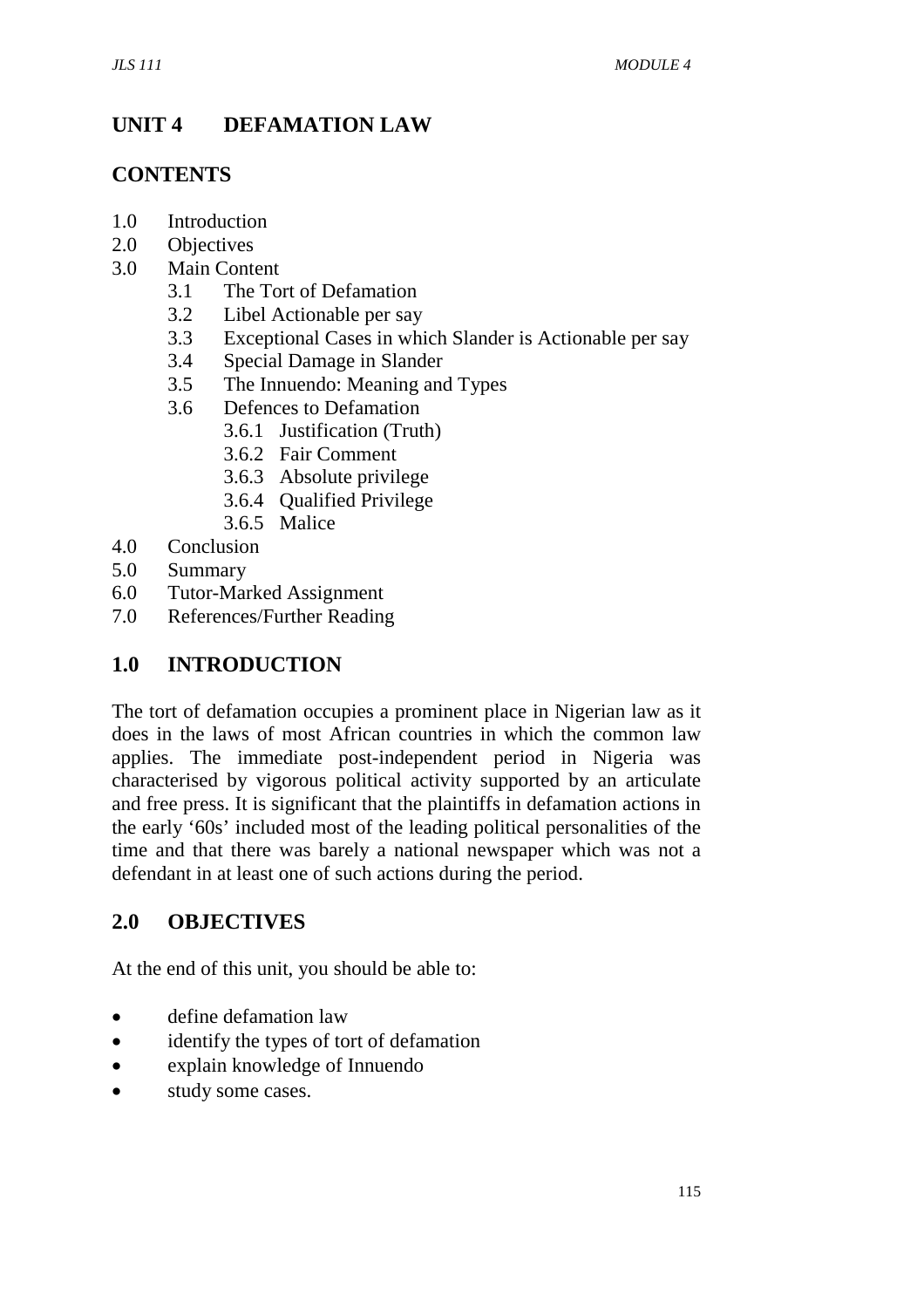## **3.0 MAIN CONTENT**

#### **3.1 The Tort of Defamation**

Defamation is concerned with injury to reputation resulting from words written or spoken by others.

A defamatory statement may be defined as one, which tends to:

- i) Lower the plaintiff in the estimate of the right thinking members of the society or
- ii) To expose him to shame, contempt or ridicule or
- iii) To cause other persons to shun or avoid him or
- iv) To discredit him in his office, trade or profession
- v) To injure his financial credit.

The words contained of, must tend to injure the plaintiff/s reputation in the minds of right thinking people generally not merely in the minds of a particular section of the public. Any written or spoken words which fall within one or more of the five definitions listed above may be defamatory. The following are examples of statements held defamatory by the Nigerian courts:

- i) That a medical practitioner had a fake degree and that he exploited the public.
- ii) That a public official was corrupt or had been arrested on suspicion of corrupt practices.
- iii) That a legal practitioner had defrauded his clients.
- iv) That a university lecturer had committed adultery with a female student.
- v) That a female teacher was a bad woman etc.

It may be noted at this point that there is an initial presumption that a defamatory statement is untrue; but if the defendant can prove that the statement is substantially true, it will have a complete defence to an action for defamation. This is the defence of justification which will be considered later.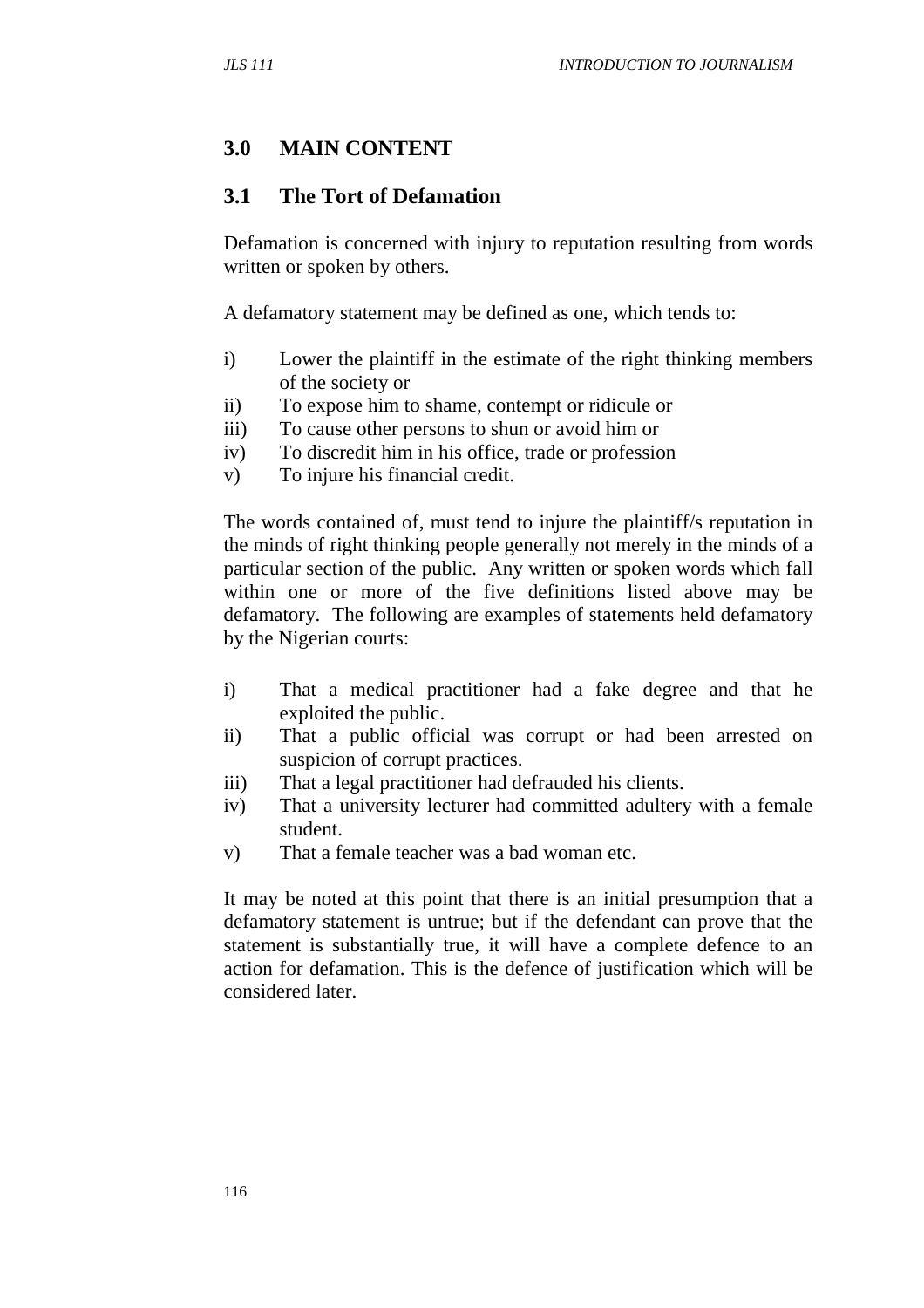## • **Libel and Slander**

There are two types of defamation:

- (a) Libel
- (b) Slander
- **Libel** is defamation in a permanent form the most common being written or printed words contained in a newspaper, a book, a letter, a notice and etc. Defamation is also in a permanent form if contained in a painting, a cartoon, a photograph, a statue or a film. Also by the defamation law of 1961, section 3 CAP 32 Laws of Lagos State, which is identical to Sec. 1 of the English Defamatory Act of 1952, defamatory words contained in a radio broadcast are to be treated as being in a permanent form.

Television broadcasts are also within the ambit of the sections, which define words as including pictures, visual images, gestures and other methods of signifying meaning.

The Defamation Law of the Eastern States expressly provide that broadcasting includes publication for general reception by means of a wireless telegraphy or television.

**Slander** is defamation in transients form most often through the medium of spoken words or gestures. It is sometimes said that libel is addressed to the eye while slander is addressed to the ear. The differences between libel and slander is that, whereas libel is always actionable per say, and that is, without the need to prove actual or special damage Slander is not actionable per say except in special cases.

# **3.2 Libel Actionable Per Say**

This means that whenever a libel is published, the law will presume that damage has been caused to the plaintiff's reputation and will award him by way of compensation.

In case of NTHENDA VS. ALADE reported in 1974, 4 East Central State Law reports (ECSLR) page 470, the plaintiff brought an action against the proprietor, the editor and a reporter of the Lagos weekend newspaper alleging that an article published in the newspaper was defamatory of him. The defendants argued that the plaintiff's action should fail, as he had not proved that he had suffered any actual damage as a consequence of the publication. Judge rejected this contention saying that in an action for libel, the plaintiff need not prove malice in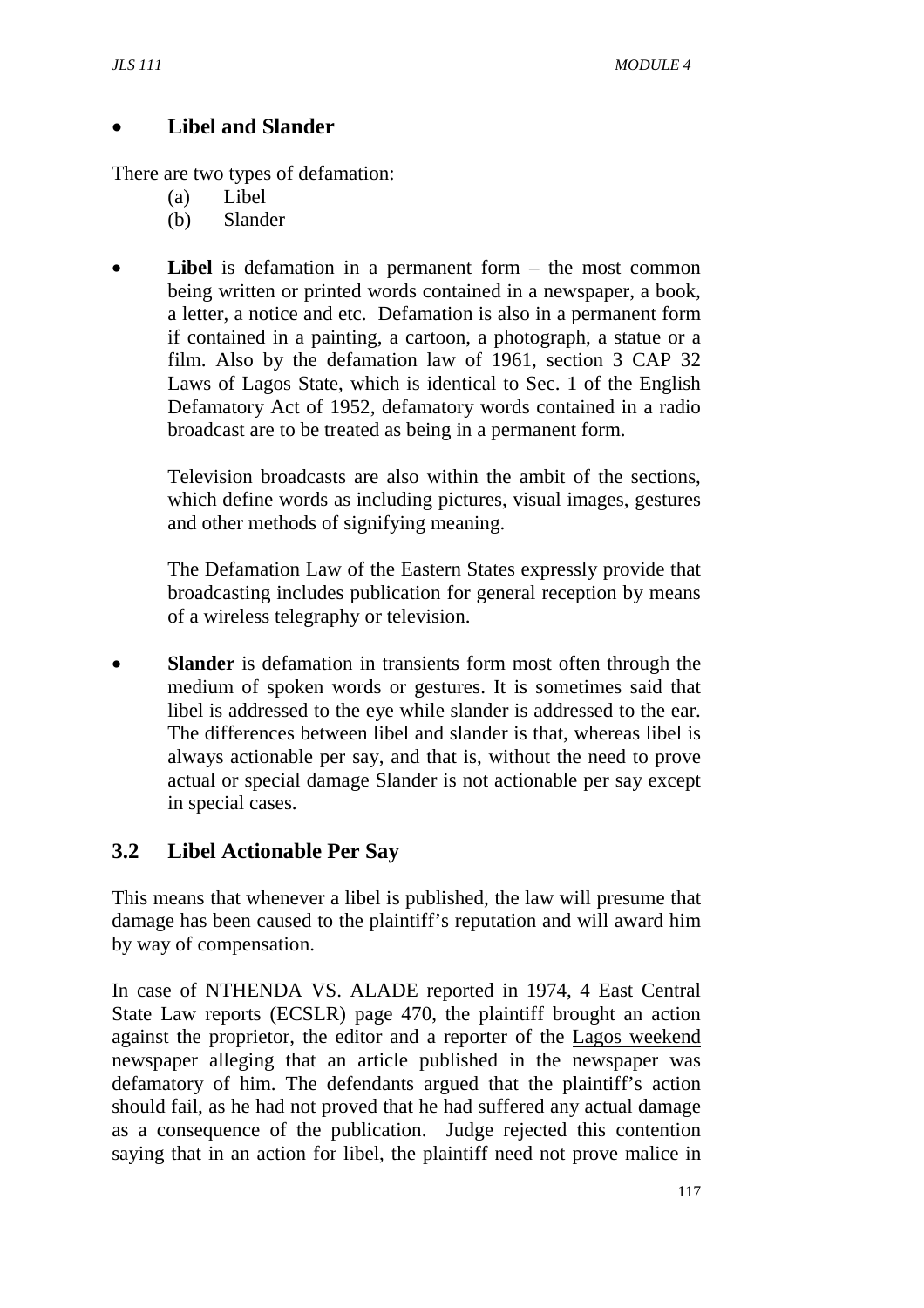law and need not prove that he has suffered any actual damage as a result of the publication.

Both malice and damage are presumed from the publication itself, in the absence of lawful excuse. In case of WILLIAMS VS. WEST AFRICA PILOT reported in 1961, NO 1, All Nigeria Law Report, Page 866 it was held that once a publication has been found to be libel, the law acknowledges damages. See also the case of CARONER VS. The Sketch Publishing Company Ltd, reported in 1979, 3 Law Reports of Nigeria (LRN), pg. 276). The plaintiff is entitled to recover a large sum if, in a libel action, he can prove that he suffered actual damage.

## **3.1 Exceptional Cases in Which Slander is Actionable Per Say**

Slander as we have seen is generally not actionable per say. This means that no action will lie unless the plaintiff can prove that he has suffered some actual loss. For example that he has been dismissed from his employment as a result of slander. However, slander is actionable per say in the following cases, and so will have the same effect as a libel:

- i) **Imputation of Crime:** It is slander actionable per say to allege that the plaintiff has committed a criminal offence punishable by imprisonment. For e.g to call the plaintiff a thief. In the case of AGOAKA VS. EJIOFOR, reported in 1972, 2 ECSNLR, Pg. 109. in that case for instance the defendant falsely accused the plaintiff in a village gathering of having stolen his cocoyams. It was clear from the evidence that the plaintiff had suffered no actual damage and ANIAGOLU (J) held that the plaintiff was entitled to recover general damages for slander. Note that to be actionable per say, there must be a direct assertion of the guilt. A mere allegation of suspicion is not sufficient and the crime alleged must be punishable corporally i.e by imprisonment etc. See the case of FARASHI VS YAKUBU, reported in 1970, Northern Nigeria Law Report, pg 17 where the plaintiff had committed adultery with defendant's sister-in-law. Actual damage was not proved but the court said: "It is well settled law that damage need not be proved where a person is accused of a crime".
- ii) **Imputation of Certain Disease:** it is actionable per say to say that the plaintiff is infected with certain infectious or contagious disease. Since this will tend to cause other persons to shun or avoid him.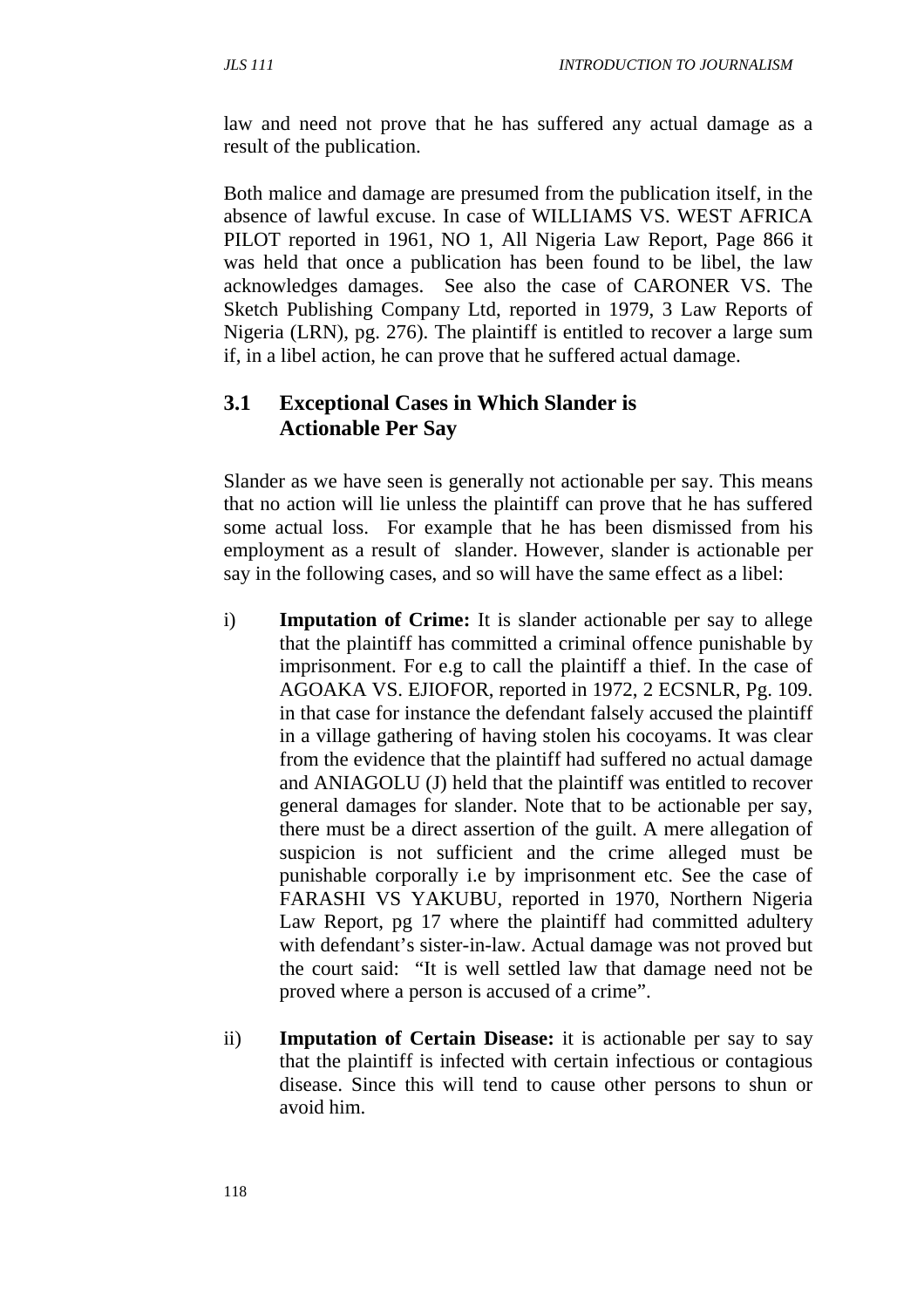- iii) **Imputation of Unchastity** or adultery concerning any woman or girl is actionable per say.
- iv) **Imputation Affecting Professional or Business Reputation** e.g that a surgeon is incompetent, a banker is fraudulent, and engineer has no technique, a lawyer knows no law, a trader is insolent etc.

## **3.4 Special Damage in Slander**

In cases of slander, which are not actionable per say, the plaintiff, cannot recover damages merely on account of his loss or reputation. He will be able to recover only if he can prove that he has suffered some special or actual damage. Special damage here means loss of money or of some material or temporal advantage such as loss of employment, loss of a client, refusal of credit, loss of the hospitality of friends who had provided material things like food, drinks etc.

It is well established that words spoken as mere vulgar abuse or insult are not actionable in slander. Whether particular words constitute slander or mere vulgar abuse depends upon the circumstances in which they are spoken. In the case of BENSOH VS. WEST AFRICAN PILOT LIMITED, reported in 1966 in Nigeria. Monthly Law Report III, IKPEAZU (J) rejected the contention that a report in the contention that a report in the defendant's newspaper to the effect that the plaintiff was an idiot was mere vulgar abuse and not actionable. What the plaintiff must prove is libel and slander:

- i) That the words were defamatory
- ii) That the words referred to the plaintiff
- iii) That the words were published to at least one person other than the plaintiff

### **3.5 The Innuendo**

Innuendos in the law of defamation are of two types:

- i) The True or Legal Innuendo
- ii) The False or Popular Innuendo.
- **i) True or Legal Innuendo:** Here, the plaintiff contends that although the words used are not defamatory on their face, they do convey a defamatory meaning to persons to whom they are published because of certain special facts or circumstances not set out in the words themselves but known to those persons.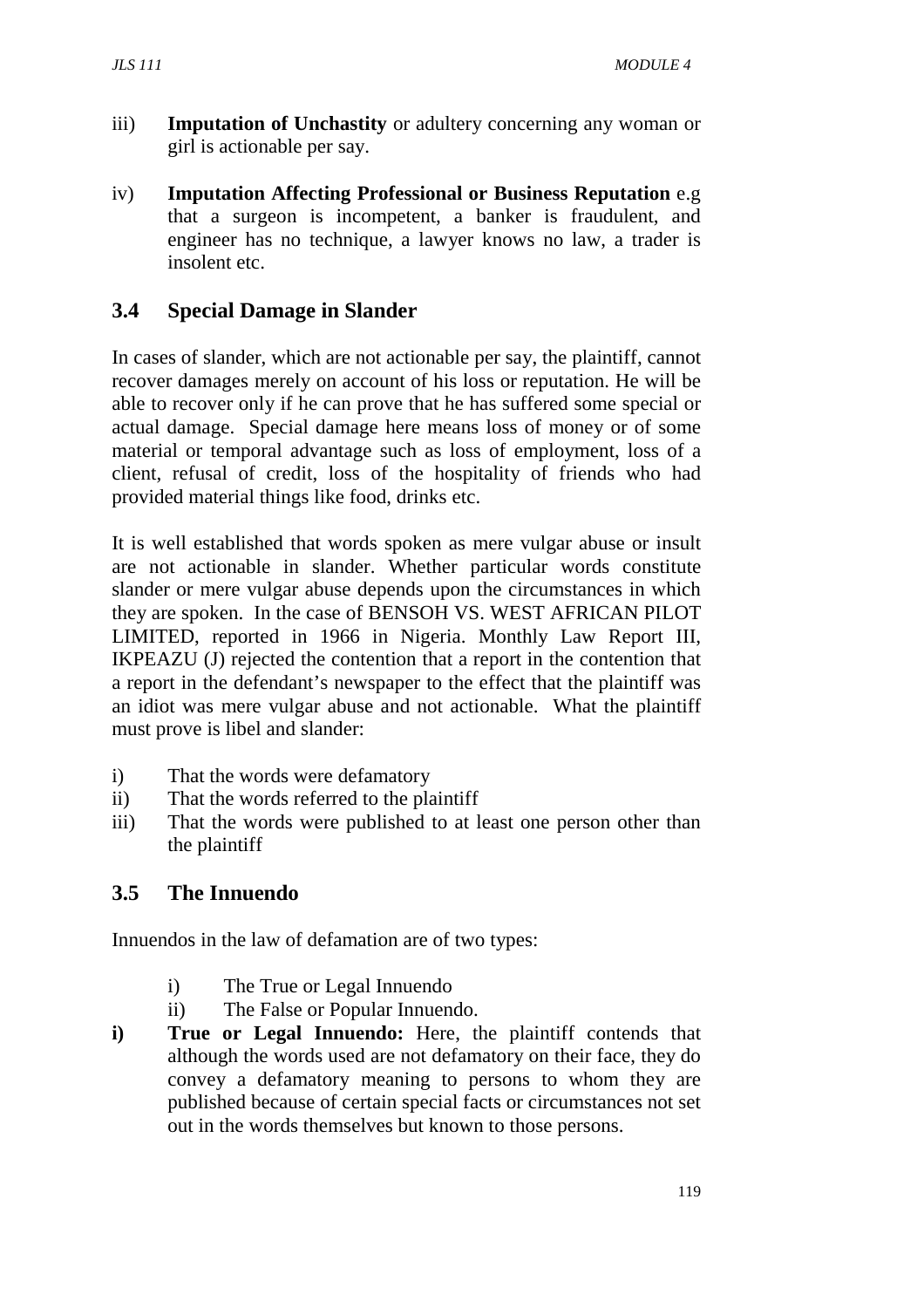For instance, a statement that Mr X was a frequent visitor to a house at No. 10 Lagos Street is perfectly innocent as its face, but it connotes other meanings, since it may be defamatory if it was published to other persons who knew the special facts that No. 10 was the special Headquarters of prostitutes or armed robbers etc.

**ii) False or Popular Innuendo:** Here the plaintiff contends that the words are defamatory not because of any special intrinsic facts or circumstances known to those to whom the words were published but because of some defamatory inference which reasonable persons generally would draw from the words themselves e.g. in a caricature, nick name. A false innuendo goes beyond the literal meaning of the word.

# **3.6 Defences to Defamation**

# **3.6.1 Justification (Truth)**

The defendant should not plead justification unless he has good reason to believe he will succeed as failure to establish the defences will usually inflate damage awarded.

# **3.6.2 Fair Comment**

On a matter of public interest based upon facts truly stated, made honestly, and not actuated by malice.

# **3.6.3 Absolute Privilege**

This is a complete defence to an action for libel or slander however false or defamatory the statement may be and however maliciously it may have been made. It arises in those circumstances such as proceedings in the legislature or in a court of law. Where public policy demands that persons should be able to speak or write with absolute freedom without fear or liability for defamation. This includes communication made by one officer of state to another in the course of his official duties.

# **3.6.4 Qualified Privilege**

Both absolute and qualified privilege exists for the same fundamental purpose and that is to give protection to persons who make defamatory statements in circumstances where the common convenience and welfare of society demands such protection. But whereas absolute privilege is limited to a few well-defined occasions, qualified privilege applies to a much wider variety of situations in which it is in the public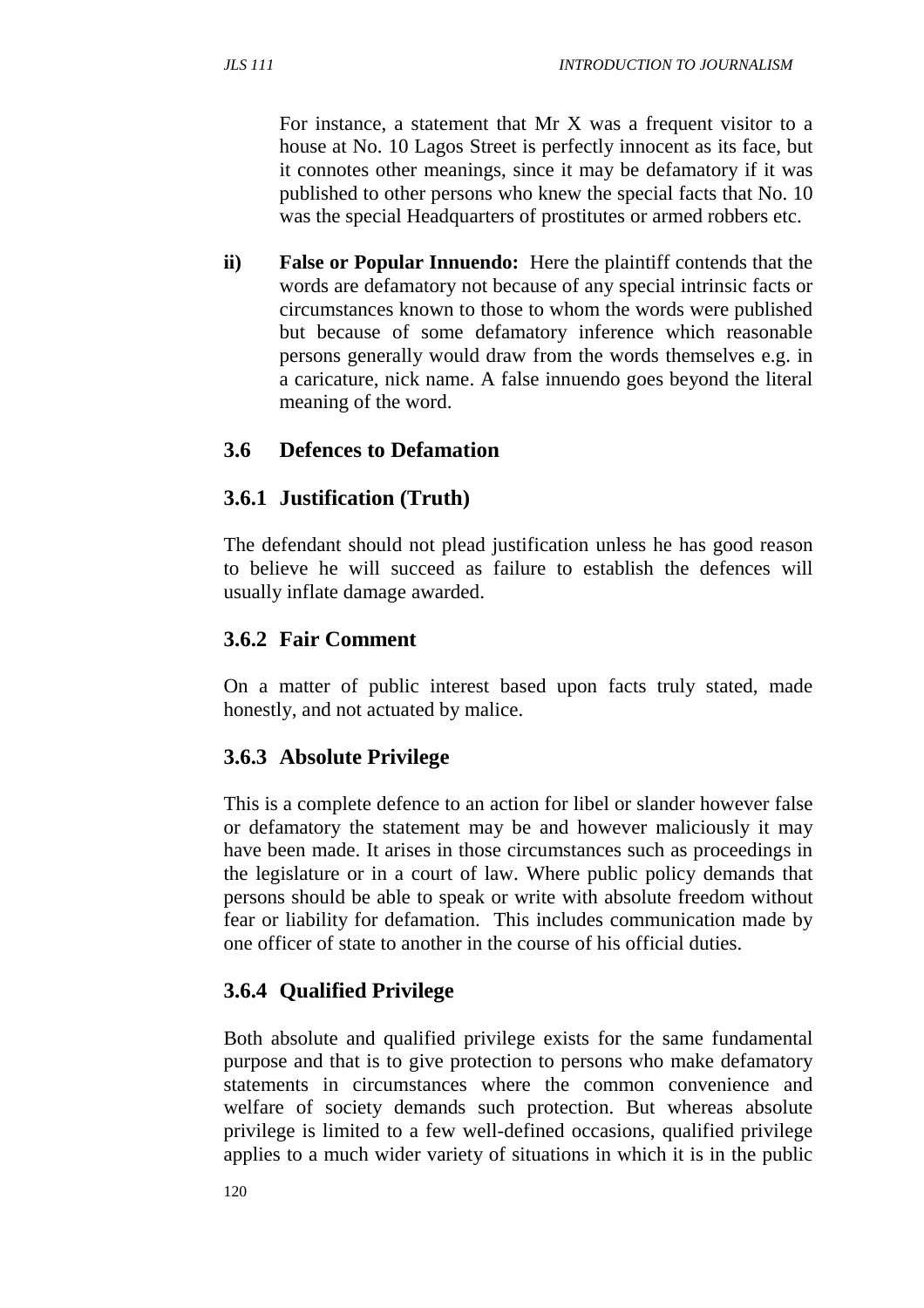interest that persons should be able to state what they honestly believe to be true without fear of legal liability.

The main difference between the two is that a plea of qualified privilege will be defeated if the plaintiff proves that the defendant in publishing the words complained of was actuated by express malice whereas in absolute privilege, the malice of the defendant is irrelevant.

# **3.6.5 Malice**

It destroys qualified privilege. See the case of OWEN VS. AMALGAMATED PRESS of Nigeria Ltd., reported in 1997, Lagos Law Report, Page 6.

### **Self-Assessment Exercise 3.1**

- i. Distinguish 'defamation' from 'libel and slander'
- ii. What are the three basic essential element of defamation?
- iii. Why are there exceptions in slander that is actionable per say?

# **4.0 CONCLUSION**

The role of the editor is relevant here. Technically, in law, he is liable along with the writer for any libellous or seditious material in his newspaper. Care must therefore be taken to avoid infringements.

# **5.0 SUMMARY**

In this unit, you have learnt that:

- Defamation generally covers any statement made by someone towards another person or what the person does, with the established intent to disparage, or cause a person to be demeaningly estimated in the perception of right thinking people.
- Defamation manifest in two forms namely, libel and slander
- Justification, Fair comment, privileges (absolute and qualified and malice can be pleaded as defences to defamation.

# **6.0 TUTOR-MARKED ASSIGNMENT**

Comment on the necessity or otherwise of the law of defamation to the practice of journalism in Nigeria. Not more than three pages, typewrite or typeset on an A4 size of a paper.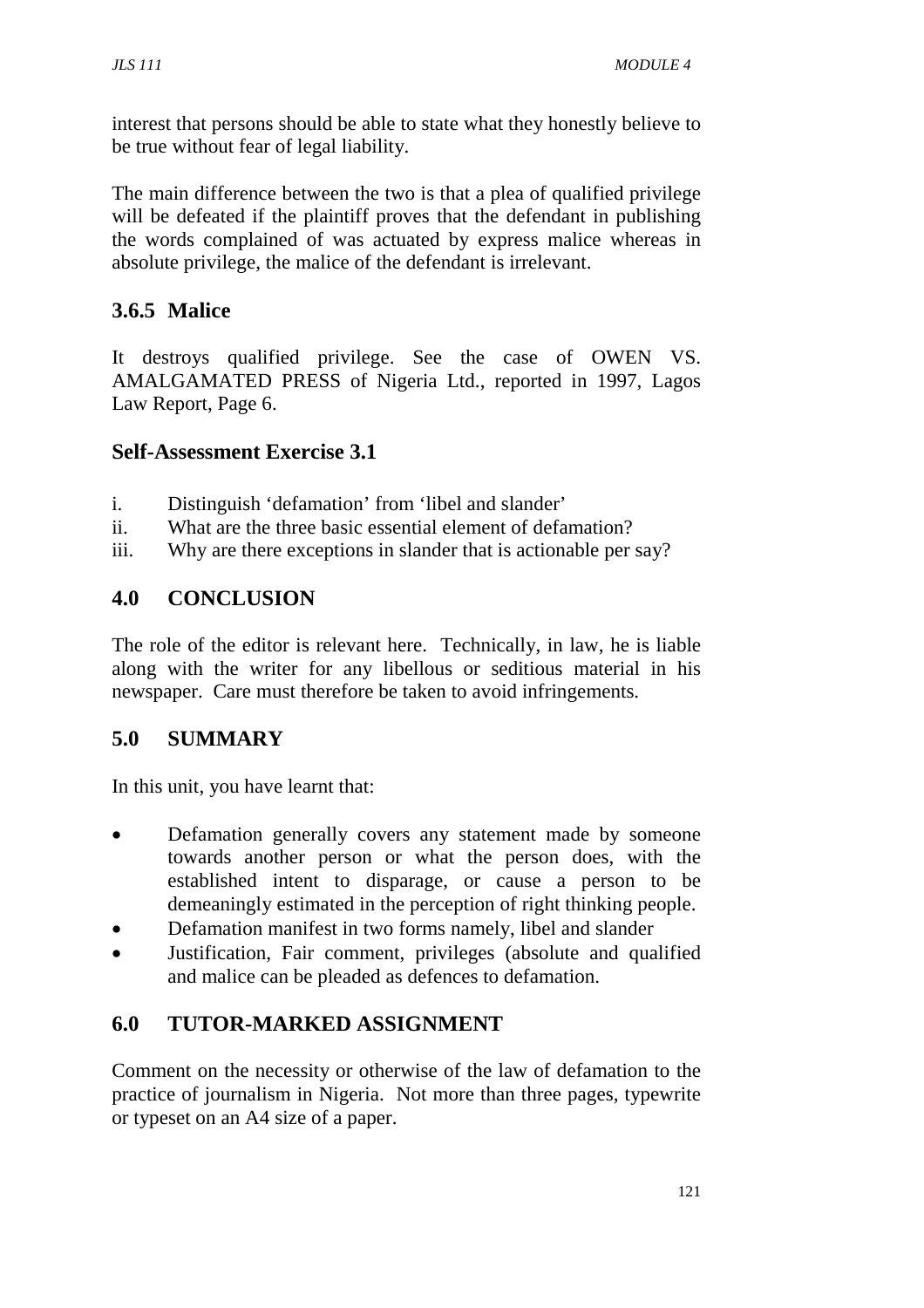#### **7.0 REFERENCES/FURTHER READING**

Elias, T. O (1969) Nigerian Press Law: Lagos, Unilag Press.

- Momoh, Tony (2002) Nigerian Media Laws. Lagos: Efua Media Associates Limited.
- Pember, Don R. (2002) Mass Media Law. New York: McGraw Hill Company
- Umoh, Peter (1990) "The Nature and Scope of Mass Communication Law" in Emmanuel Akpan (ed) Communication Arts Principles, Practice and Applications, Uyo: Modern Business Press.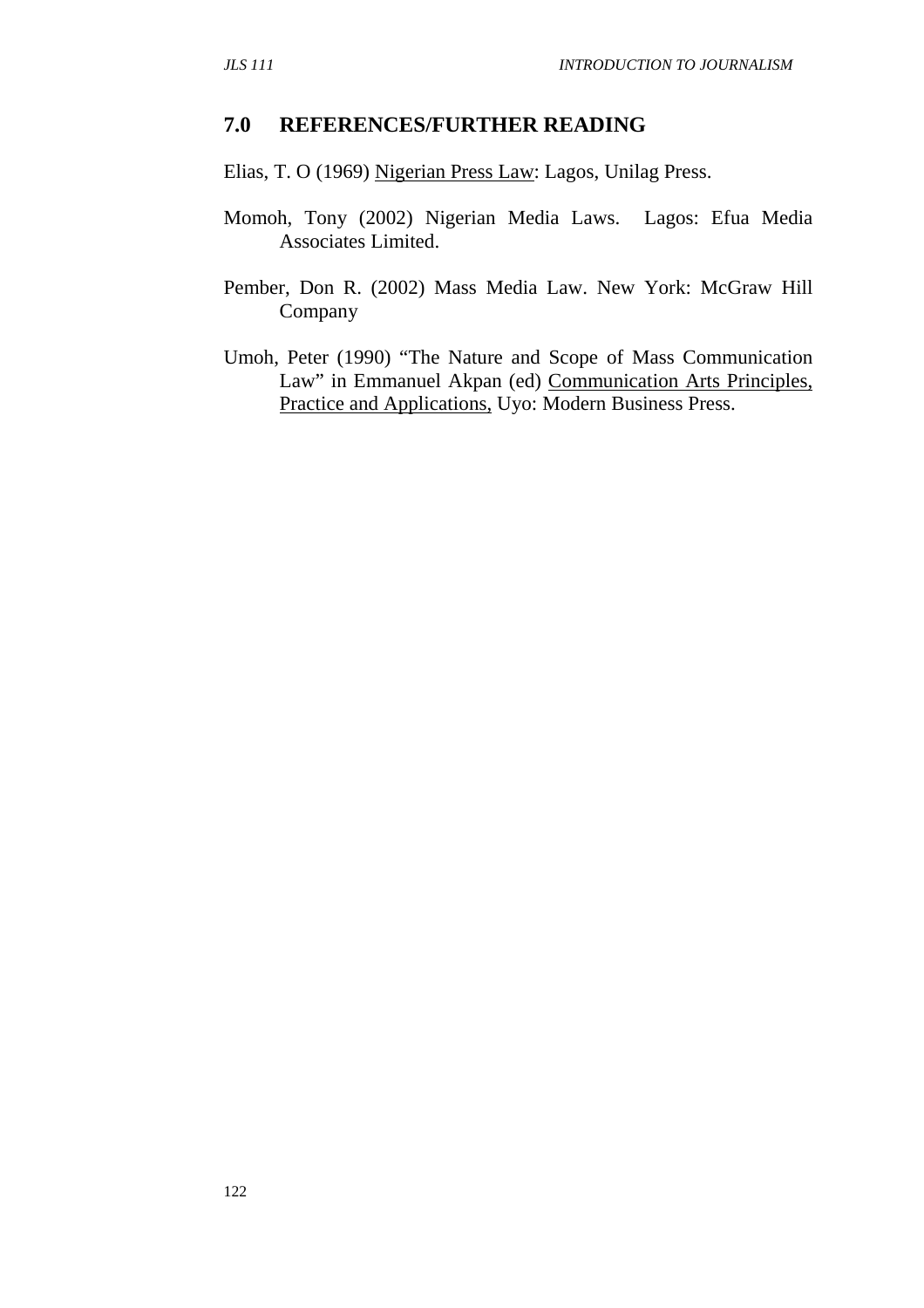# **UNIT 5 COPYRIGHT LAW**

#### **CONTENTS**

- 1.0 Introduction
- 2.0 Objectives
- 3.0 Main Content
	- 3.1 Copyright Law: What it Means
	- 3.2 Who is Entitled to Copyright
	- 3.3 What is entitled to copyright
	- 3.4 Conditions for Entitlement
	- 3.5 Infringement of Copyright
	- 3.6 Action for Infringement
	- 3.7 Duration of Copyright
- 4.0 Conclusion
- 5.0 Summary
- 6.0 Tutor-Marked Assignment
- 7.0 References/Further Reading

## **1.0 INTRODUCTION**

The law of copyright is one of the most important legislature provisions that affect the journalists. The knowledge of such a law by the journalist, helps him/her to avoid making claims of ownership, of creative works that are not rightly and originally his or hers. This unit, therefore, takes you, the reader, through the basic provisions of the law of copyright in Nigeria. How the law affects you, will be best understood after you might have completed the study.

### **2.0 OBJECTIVES**

At the end of this unit, you should be able to:

- explain what copyright is
- describe who is entitled to copyright
- identify what is entitled to copyright
- list the conditions that govern copyright entitlement
- identify situations in which copyright is infringed
- describe action for infringement
- determine duration of copyright.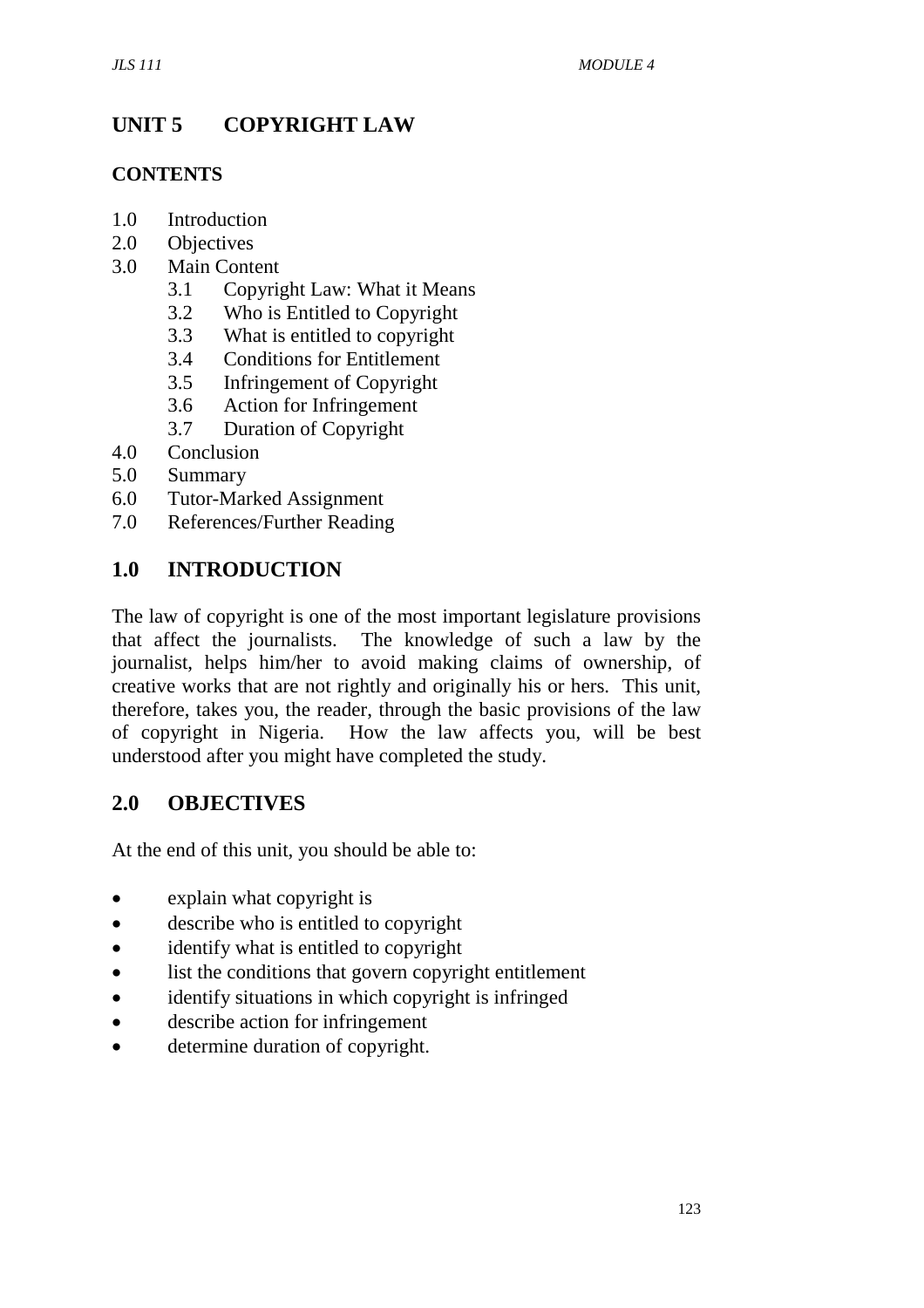# **3.0 MAIN CONTENT**

#### **3.1 Copyright Law: What it Means**

The law of intellectual property protects things, which are created by people's skill, labour and investment of time and money. Parents protect scientific developments and trademarks prevent unfair advantage being taken of the goodwill of establishing businesses. The law of copyright protects two kinds of copyright in books script, etc. It also protects the investors who provide the technology necessary to produce broadcasts, films and records. Copyright is the exclusive right to use materials in certain ways. The law of copyright is important to journalists because it determines what they can quote or use in their reports. It is also important to establish what rights a journalist, newspaper or television has to prevent others from exploiting their own work and prevent other from taking the benefit of it.

The Nigerian copyright law was governed by the 1970 copyright Acts until was replaced by a new copyright Acts of 1988. Today it is governed by the copyright Acts, CAP 68 1990 laws. So the copyright law in Nigeria confers on the copyright owner /holder the exclusive right to control inter-alia the reproduction, production, publication, performance, broadcasting, adaptation and distribution of any of their literary, musical, graphic and architectural works in works in Nigeria. It is therefore the exclusive right of the owner of certain works, which qualify, for protection to reproduce, communicate to the public or broadcast / translate, or adapt the whole work or a substantial part of the work either in any other form, recognizably derived from the original.

The owner has a right to restrict others from using his work in any form without permission; unless such a user falls within certain recognized exception which amount to fair dealing, e.g. research, criticism and review. Copyright however, does not extend to ideas. It is confined to expression which are fixed in a definite / permanent medium, because copyright has been defined as a right which float in the air, only to crystallize, clutch or fasten unto and protect any work that satisfies the conditions for eligibility.

### **3.2 Who is Entitled to Copyright?**

124 Under our law, certain categories of people are entitled to copyright. These include; the owner, the author, the assignee, the likeness and the government. The author of a work is the first owner of the copyright. He is the person who actually writes, compiles, composes or draws the work in question. Although the idea of the work may have been subsisted by another. Where the work is that of a joint authorship. Then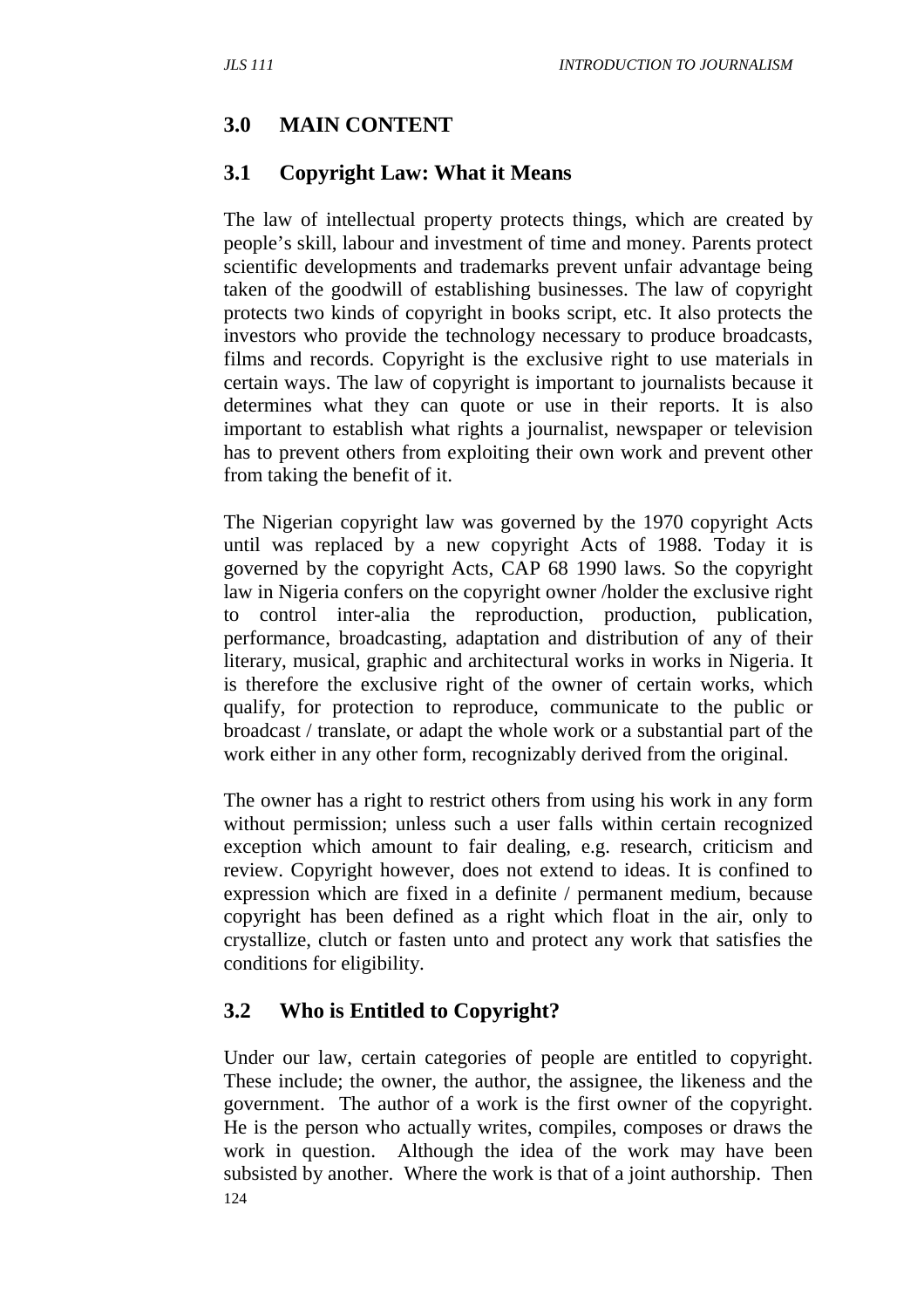both of them are at the same time entitled to copyright provided the conditions stipulated by law are fulfilled.

By Section 9 sub-section 2 of the Copyright Act of 1988, if the author of a work was in the employment of some other person under a contract of service, or apprenticeship, and the work was made in the course of his employment by that persons, he is nevertheless entitled to copyright as the first owner of copyright. Where any work has been prepared, published or made by or under the direction or control of either the government, state authority or prescribed international authority, the copyright in the work belongs in the absence of any contrary agreement, with the author.

# **3.3 What is Entitled to Copyright?**

Section1 of the Act stipulates the different kinds of works eligible for copyright. These are:-

- i) Literary works
- ii) Musical works
- iii) Artistic works
- iv) Cinematograph films
- v) Sound recordings
- vi) Broadcast.

# **3.4 Conditions for the Entitlement**

By the Act, both published and unpublished literary, musical or artistic works are covered, but such works must first be:

- i) Original and
- ii) Fixed in a definite medium.

# **3.5 Infringement of Copyright**

By Section 14 of the copyright act, copyright is infringed by any person who without the license or authorization of the owner of the copyright:

- (a) Does or causes any other person to do an Act, the doing of which is controlled by copyright.
- (b) Imports into Nigeria, otherwise than for his private or domestic use any articles under which infringement takes place under (a).
- (c) Exhibits in public in respect of which copyright is infringed under (a).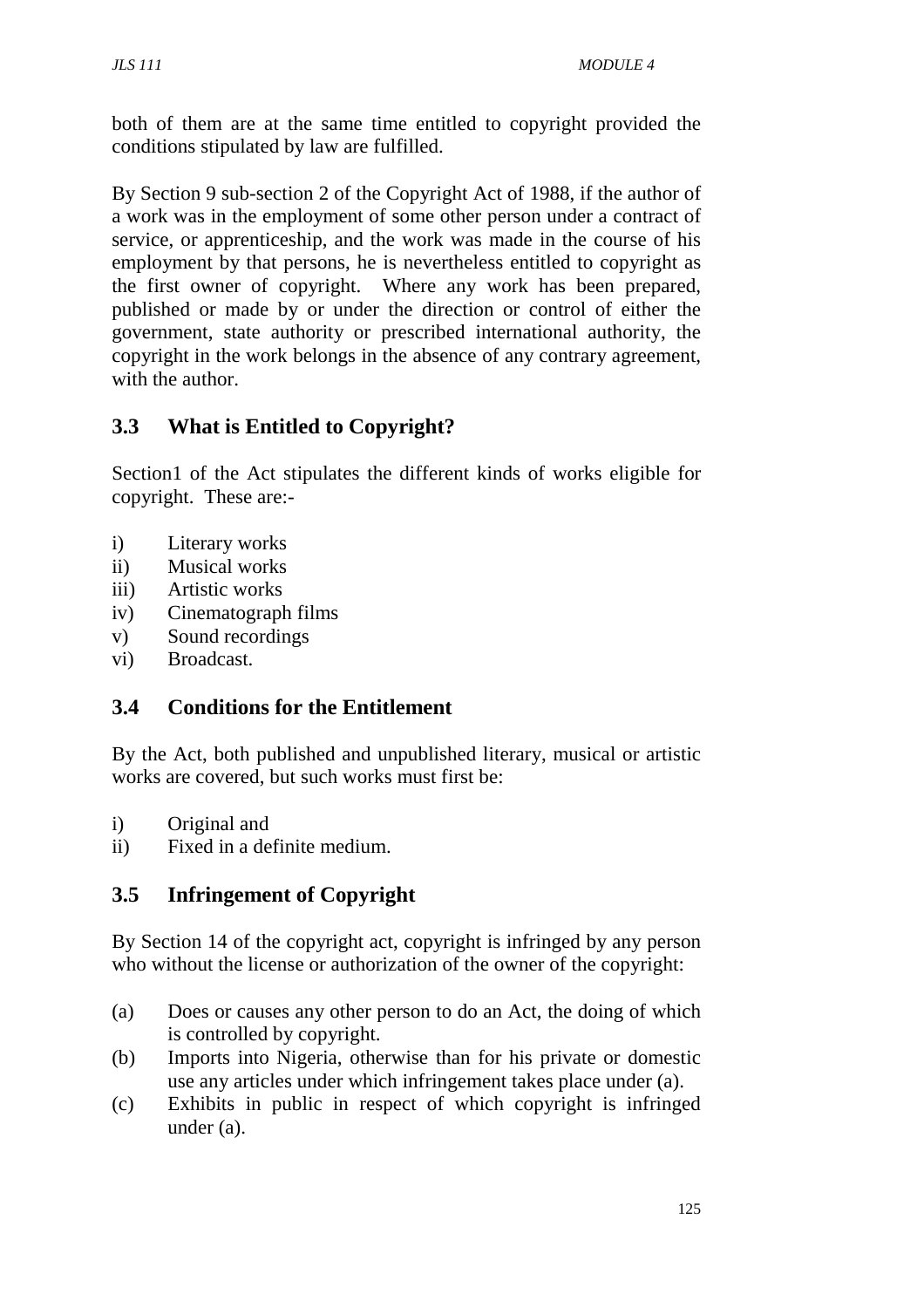- (d) Distributes by way or trade, offers for sale, hire or otherwise, or for any purpose prejudicial to the owner of the copyright any article in respect of which copyright is infringed under (a)
- (e) Makes or has in his possession, plates, master tapes, machines, or used for the purpose of making infringed copies of the work.
- (f) Permits a place of public entertainment or of business to be used for a performance in the public of the work. Where the performance constitutes an infringement of the copyright in the work; unless the person permitting the place to be so used was not aware and had no reasonable grounds for suspecting that the performance would be an infringement of the copyright.
- (g) Performed or causes to be performed for the purposes of trade or business or as supporting facility to a trade or business any work in which copyright subsists.

# **3.6 Action for Infringement**

Section 15, sub-section 1 of the 1988 Copyright Act says "subject to this Act, infringement of copyright shall be actionable at the suit of the owner, assignee or an examine licensee of the copyright as the case may be in the Federal High court, exercising jurisdiction in the place where the infringement occurred. And in any action for such an infringement, all such relief by way of damages, injunction, accounts or otherwise shall be available to the plaintiff as is available in any corresponding proceedings in respect of infringements of other proprietary.

### **3.7 Duration of Copyright**

Literary, musical or artistic works other than photographs last for 70 years after the end of the year the author dies and if the author was government or body corporate then it is 70 years after the end of the year, which the work was first published.

For cinematograph films and photographs, it lasts for 50 years after the end of the year the work was first published. For sound recordings, the duration is 10 years after the end of the year the recording was first made. For broadcast, it is 50 years after the end of the year the broadcast first took place. With regards to Performers rights, it is 50 years after the end of the year from which the performance first took place.

126 A reported case on Civil Remedies (as opposed to Criminal Remedies), a civil course of action on infringement of copyright arose in a Nigerian case named, *Plateau Publishing Co. & Others Vs. Adophy Reported* in 1986 for Nigerian Weekly Law Reports, Parts 33 & 34. page 205. In this case which was finally decided by the Supreme Courts, originated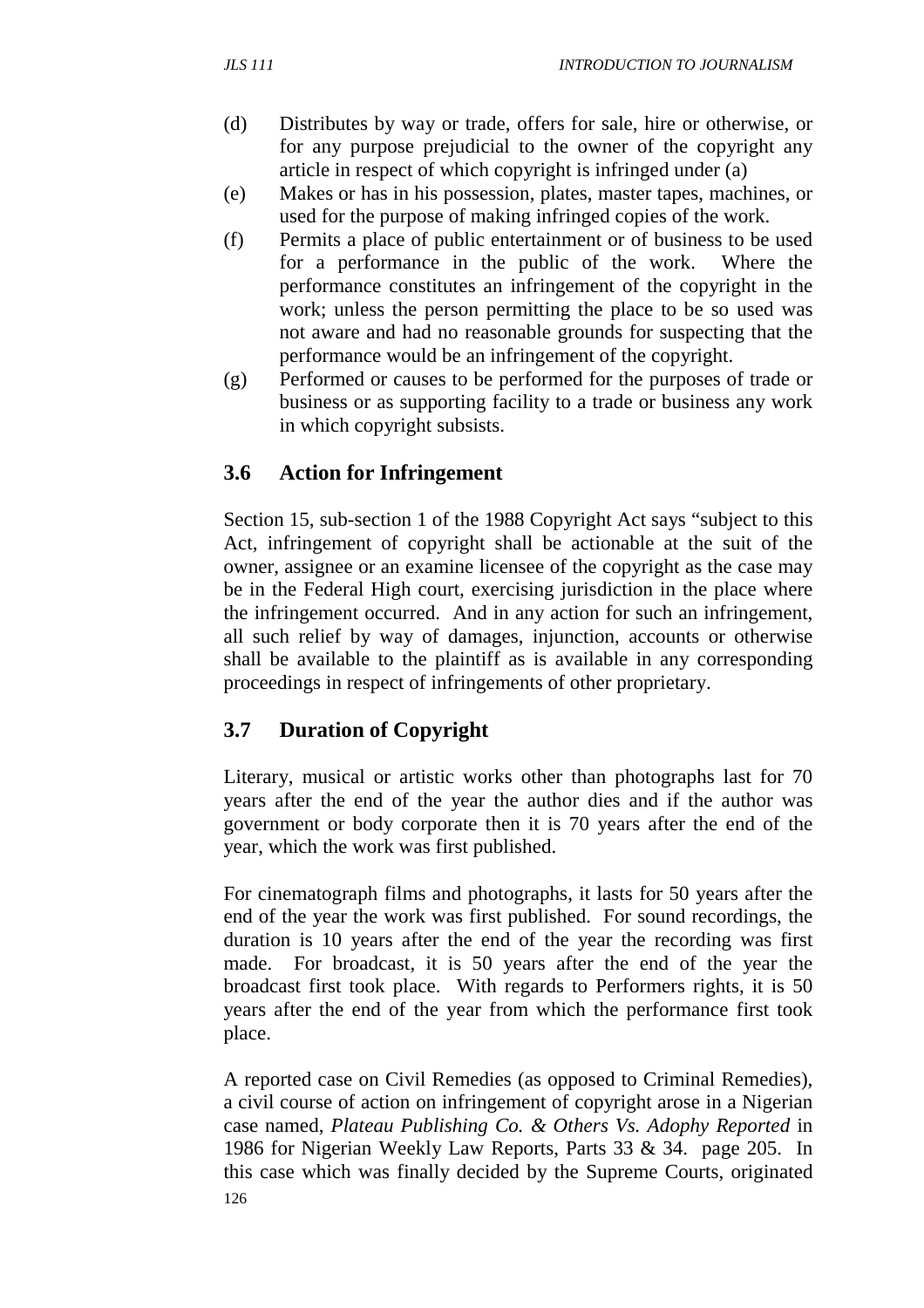from the Federal High Court in Sokoto and was equally heard by the Court of Appeal. The Plaintiff/Respondent (meaning the plaintiff was at the lower court while the defendant lost at the lower court) in an action filed at the Federal High Court Sokoto, holden at Jos, claimed against the defendants N200.000 being damages for the infringement of his copyright and N50,000 as special damages for the same infringement of copyrights. He also claimed an account of all profits made in the publication of the plaintiff's work and a perpetual injunction against the defendants from any further sale use or dealings in the plaintiff's work. The work which was allegedly infringed in an article titled "After Tarka, what Next". Special Tribute"; written by the plaintiff. The plaintiff alleged that he sent the article to the first appellant Plateau Publishing Co. for publication, but it was not published. The plaintiff again alleged that the same article was subsequently published by the first appellant under a different name of one Ymasin as the author and without any license or authority from him at all. The said Ymasin was sued as the Third Defendant, the publication was in the *Sunday Standard* of 4th May, 1980, and was headed "Lessons from Tancaism: A Tribute Feature from Ymasin". So the defendants were sued jointly by the plaintiff/respondent. The first Appellant, Plateau Publishing Company Ltd. Pleaded in the statements of Defense that the publication was not a reproduction of the article written by the plaintiff and that the publication was not the work of the plaintiff, and that they did not publish the plaintiff's work.

At the trial the first Appellant, being the Plateau Publication Company, led evidence to show that at the time of the publication of the said article, they did not know that copyright in the article existed in the plaintiff/respondent. They sought refuge under Section 12 of the Copyright Act 1970.

The trial Court found the plaintiff guilty, awarded him N25,000 damages and N10,000 as additional damages. The perpetual injunction sought was also granted. On Appeal, the award of additional damage of N10,000 was set aside, the Court of Appeal did not interfere with the award of N25,000 damages. On further Appeal to the Supreme Court, it was held unanimously dismissing the Appeal among others that the relief available to the owner of the copyright for an infringement of the Copyright under Section 12 of the Copyright Act 1970, is not damages but an account of profits in respect of the infringement whether any other relief is granted under the Section or not.